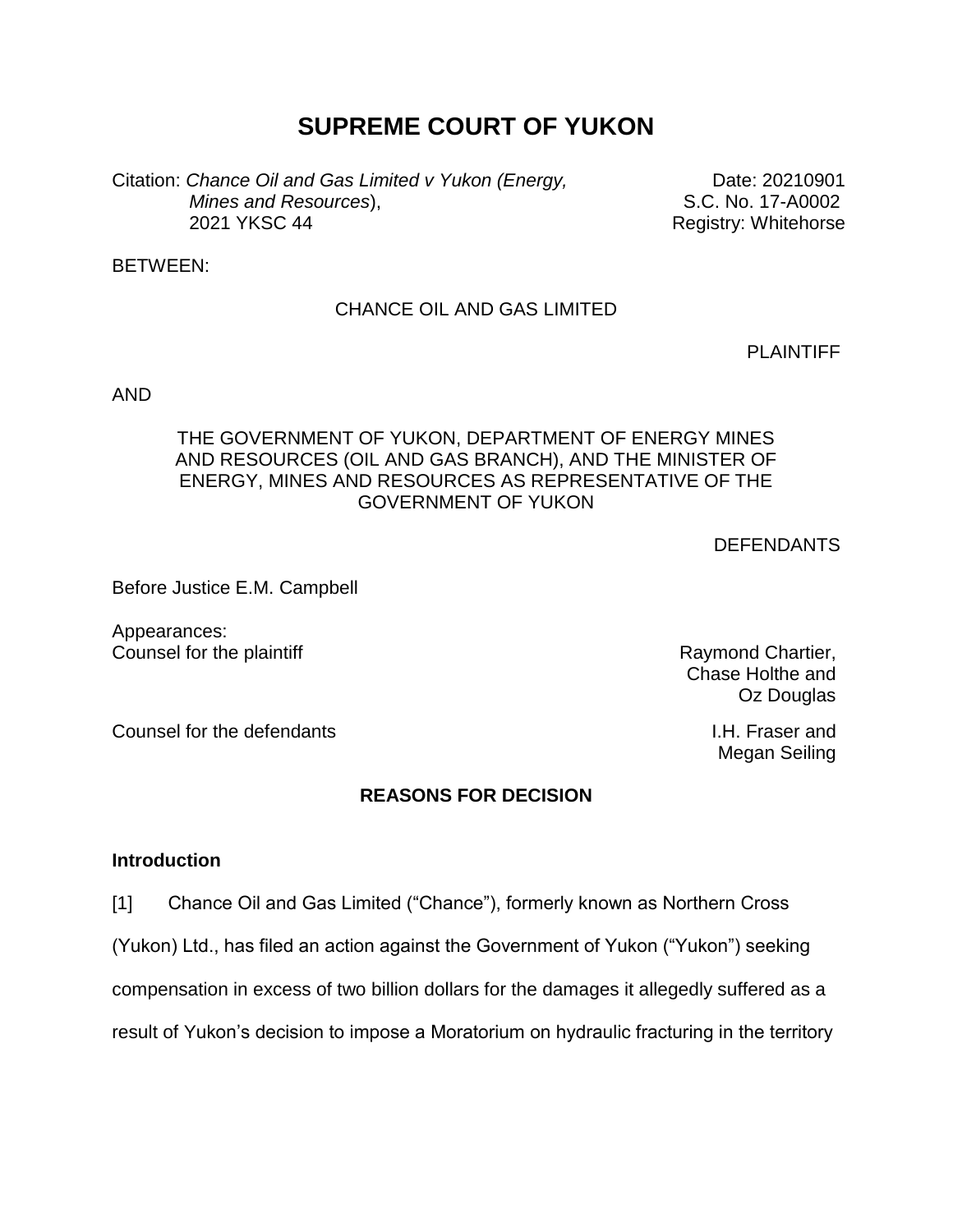and, more particularly, in the Eagle Plain Basin. The Moratorium came in effect on April 9, 2015, and is still in force.

[2] Chance is an oil and gas company that holds a number of oil and gas exploratory permits in the Eagle Plain Basin. Chance seeks compensation for cancellation and/or expropriation of its alleged oil and gas rights associated with its permits, negligent misrepresentation, unjust enrichment, and nuisance. Yukon denies any liability as a result of its decision to impose a Moratorium. It also denies that Chance has suffered damages or is entitled to compensation.

[3] Chance and Yukon disagree on the scope of document discovery required in this matter. They both take issue with the other party's affidavit of documents. Their disagreement is no better reflected than in the difference in the number of documents they each produced. Yukon listed 445 documents in its affidavit of documents, whereas Chance listed over 34,000 documents.

[4] Both Chance and Yukon have filed an application seeking to compel the other to comply with its document discovery obligations. On the one hand, Chance submits that Yukon has grossly under produced and seeks an order compelling Yukon to produce a further and better affidavit of documents. On the other hand, Yukon submits that Chance has grossly overproduced and seeks an order striking Chance's affidavit of documents and compelling Chance to produce a much more limited one. In the end, both parties are seeking an order compelling the other to entirely redo their document production.

[5] In addition, Chance seeks an order compelling Yukon to produce unredacted copies of certain documents over which Yukon has claimed case-by-case privilege.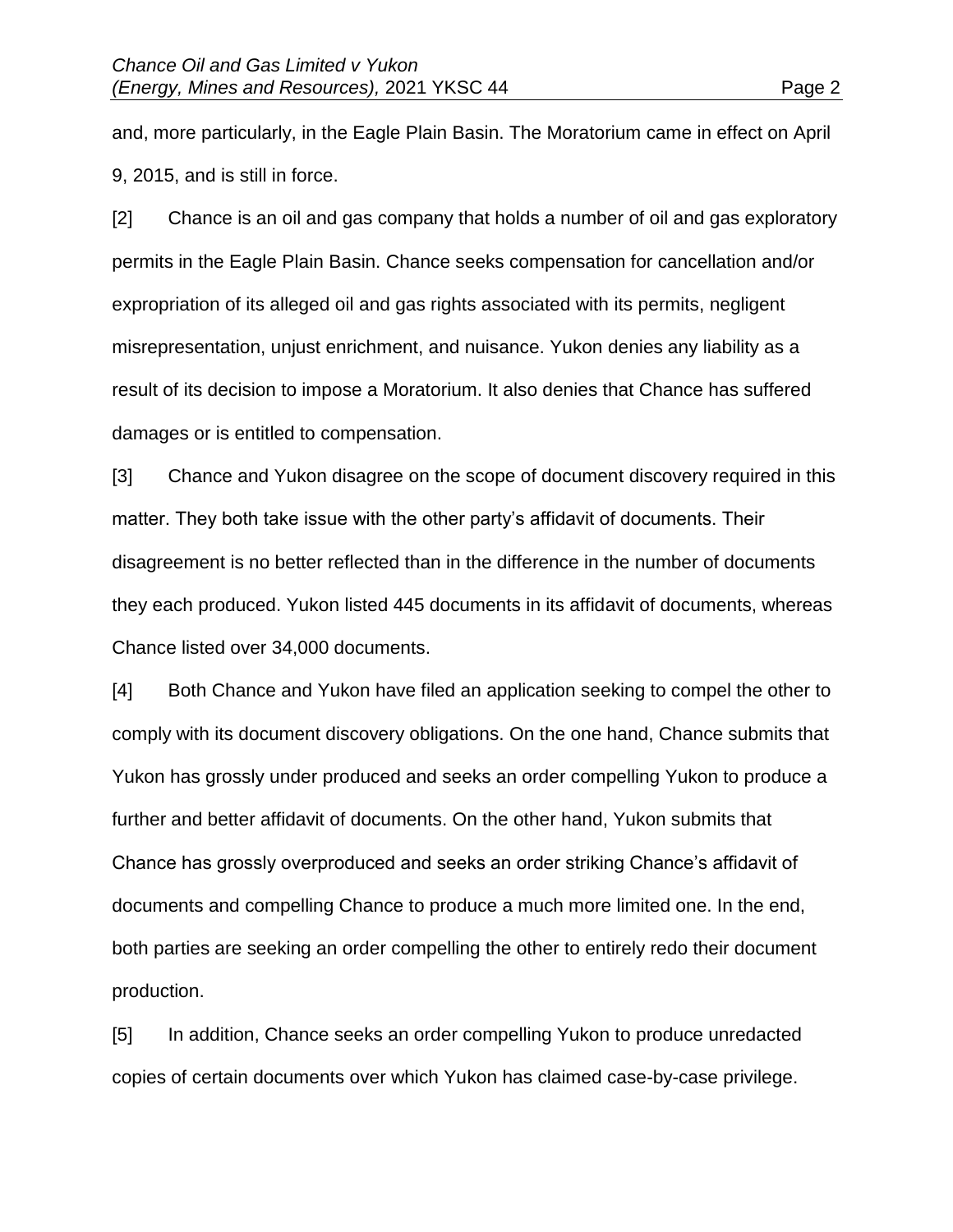Chance also contends that Yukon has waived litigation privilege over two documents

and seeks an order compelling Yukon to produce a number of other documents on the

basis of the doctrine of waiver by implication.

# **Issues**

- [6] The two applications raise the following issues:
	- 1. What test governs document discovery between parties to a civil action before the Supreme Court of Yukon pursuant to Rule 25(3)?
	- 2. Is Yukon's affidavit of documents defective?
		- i) Has Yukon under produced? If so, should Yukon be compelled to provide a further and better affidavit of documents?
		- ii) Are two documents produced by Yukon (a chain of emails and a Timeline) subject to litigation privilege? If so, does Yukon's waiver of privilege over these two documents constitute an implied waiver of privilege over a number of other documents over which Yukon has asserted privilege and possibly others?
		- iii) Are First Nations confidential communications with Yukon pursuant to s. 14 of the *Oil and Gas Act* protected from disclosure pursuant to the common law case-by-case privilege?
	- 3. Is Chance's affidavit of documents defective?
		- i) Has Chance overproduced? If so, should Chance's affidavit of documents be struck and Chance compelled to provide a more limited affidavit of documents?

# **1. What test governs document discovery between parties to a civil action before the Supreme Court of Yukon pursuant to Rule 25(3)?**

# **Overview**

[7] I find that the test governing document discovery between parties to a civil action

in the Yukon is the possible relevance test. In coming to this conclusion, I have

considered the wording of Rule 25(3), read together with Rule 25 as a whole, as well as

case law from the Supreme Court of Yukon and other jurisdictions, whose discovery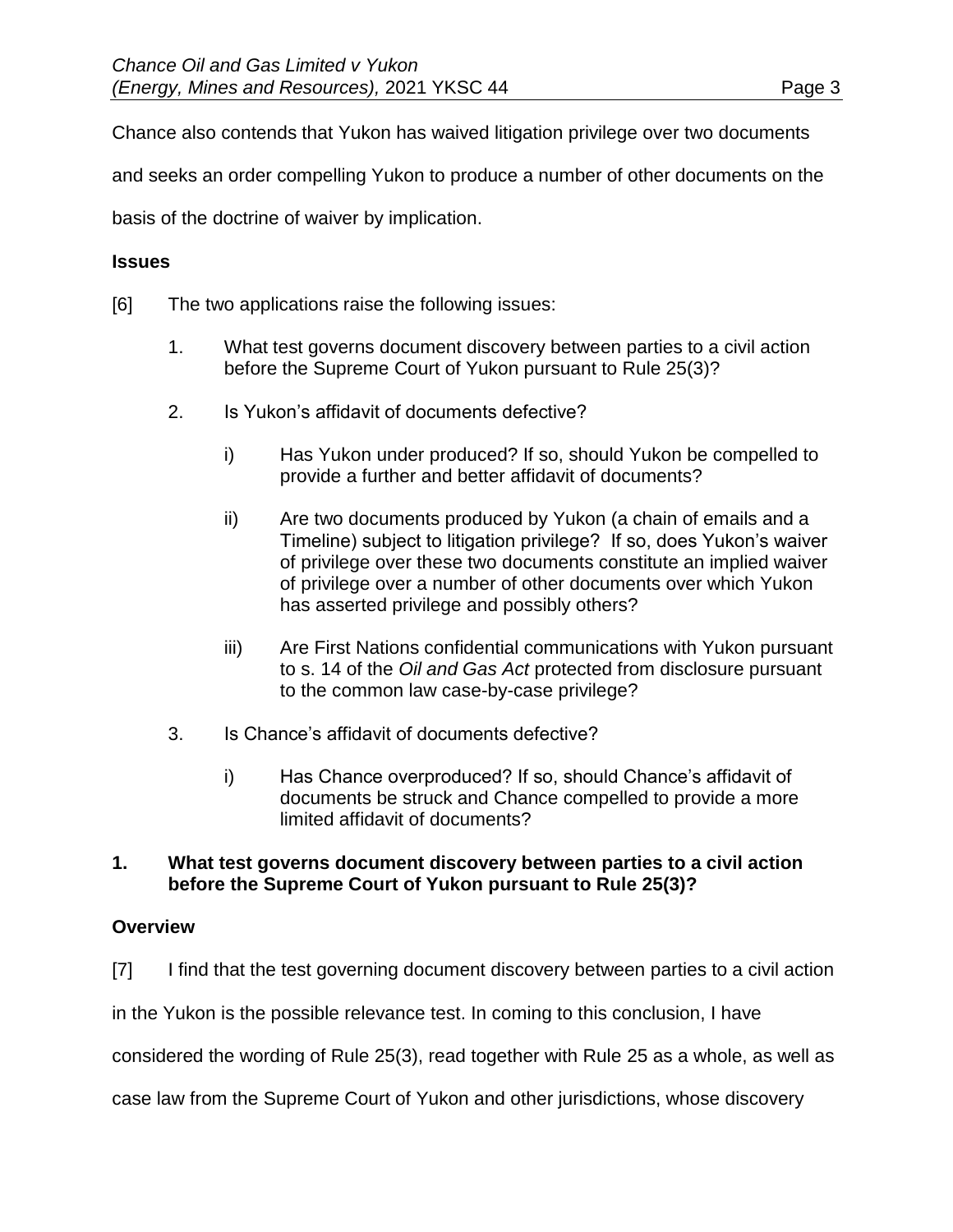rules are similar to Rule 25(3). However, the possible relevance test must be applied in any given case in a manner that gives effect to the object and purpose of the rules, including the proportionality principle, which is embedded in Rule 1(6) of the Supreme Court of Yukon *Rules of Court*, ("*Rules of Court*").

# **Chance's position**

[8] Chance submits that the standard of relevance at the discovery stage is broader than at trial, and that the test to apply to determine what is relevant for document discovery is the semblance of relevance (possible relevance) test.

[9] Chance submits that Yukon's position that it only has the obligation to disclose documents that are "actually in dispute in the litigation" is legally untenable and incorrect.

[10] Chance submits that courts have taken a broad and inclusive approach in interpreting the meaning of the expression "any matter in issue". According to Chance, Yukon's position that no production is required if it does not dispute a broad topic discussed in the pleadings, runs contrary to the case law.

# **Yukon's position**

[11] Yukon submits that Chance's expansive view of what is the test for document discovery and what is a matter in issue in this case is not in line with the state of the law regarding document discovery nor with the pleadings.

[12] Yukon submits that the obligation of a party to produce documents under the *Rules of Court* is confined to those documents that contain information relating to the material facts in dispute in this litigation (or to secondary facts leading to the proof of those material facts), as identified and defined in the parties' respective pleadings.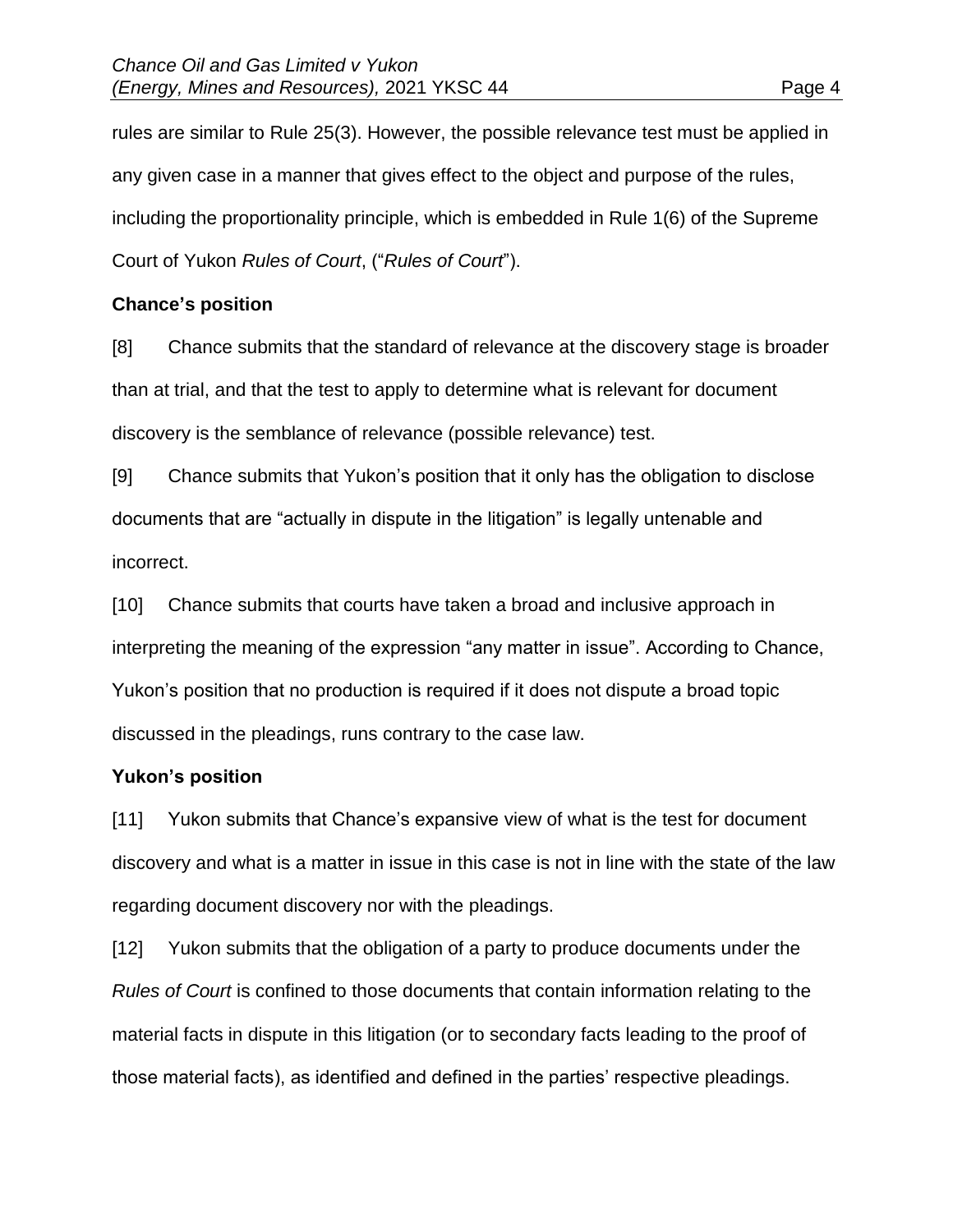[13] Yukon submits that courts across the country have recognized the need to adopt a narrower approach to relevance at the discovery stage than tangential or semblance of relevance in order to better circumscribe the scope of document discovery, which can quickly spiral out of control when not limited by an appropriate interpretation and application of the *Rules of Court*.

[14] Yukon submits that the *Rules of Court* should be interpreted and applied in a manner consistent with the principle of proportionality and the shift in culture required to ensure that pre-trial processes, including document discovery, are conducted in a way that further the ends of justice, rather than obstruct them with unnecessary burdens and delays.

[15] Yukon acknowledges that the concept of relevance in the context of document discovery is broader than relevance at trial. However, Yukon submits that, contrary to what Chance suggests, the semblance of relevance test is not the test adopted and applied in this jurisdiction. Yukon submits that in order to have meaningful document discovery that achieves the purpose of the pleadings and aids the litigation process rather than hindering it, the test should be closer to relevance at trial than to semblance of relevance.

# **Analysis**

[16] The *Rules of Court* govern the discovery and production for inspection of documents (including electronic records) in a civil action.

[17] Rule 25(3) provides that:

Every document relating to any matter in issue in an action that is or has been in the possession, control or power of a party to the action shall be disclosed as provided in this rule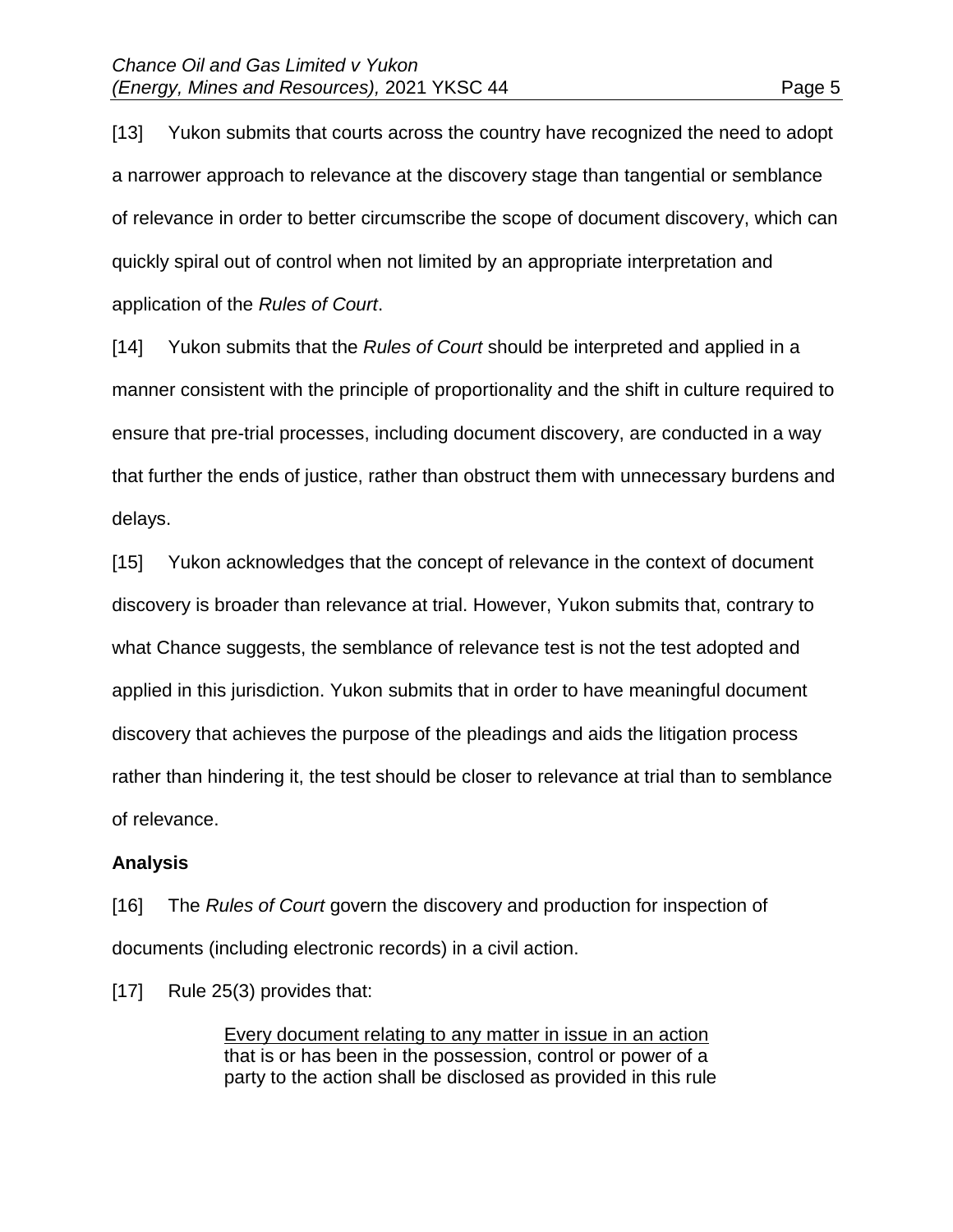whether or not privilege is claimed in respect of the document. (my emphasis)

[18] In *Ross River Dena Council v Canada (Attorney General)*, 2009 YKSC 4 at

paras. 10-11, Gower J. stated that Rule 25(3) mandates the production of documents

containing information that may, not must, assist (directly or indirectly) a party either to

advance its own case or to damage the case of its adversary with respect to a matter in

issue between them.

[19] In that case, one of the issues Gower J. had to determine was whether an

historical and anthropological report – in the possession of the defendant and prepared

in relation to the Kaska Dena Council's submission for recognition of their

comprehensive land claim in northern British Columbia – was relevant to the specific

claims of the Ross River Dena Council in Yukon. In determining that the report met the

test of relevance for production under Rule 25(3), Gower J. stated the following:

[10] The leading case for the test for relevance in this context is *Peter Kiewit Sons Co. of Canada Ltd. v. British Columbia Hydro & Power Authority*, (1982) 134 D.L.R. (3d) 154 (B.C.S.C.). In that case, McEachern C.J. referred to the *Peruvian Guano* case from the English Court of Appeal. At para. 19 of McEachern C.J. quoted Lord Justice Brett in *Peruvian Guano*:

> It seems to me that every document relates to the matters in question in the action, which not only would be evidence upon any issue, but also which, it is reasonable to suppose, contains information which may--not which must--either directly or indirectly enable the party requiring the affidavit either to advance his own case or to damage the case of his adversary. I have put in the words 'either directly or indirectly,' because, as it seems to me, a document can properly be said to contain information which may enable the party requiring the affidavit either to advance his own case or to damage the case of his adversary, if it is a document which may fairly lead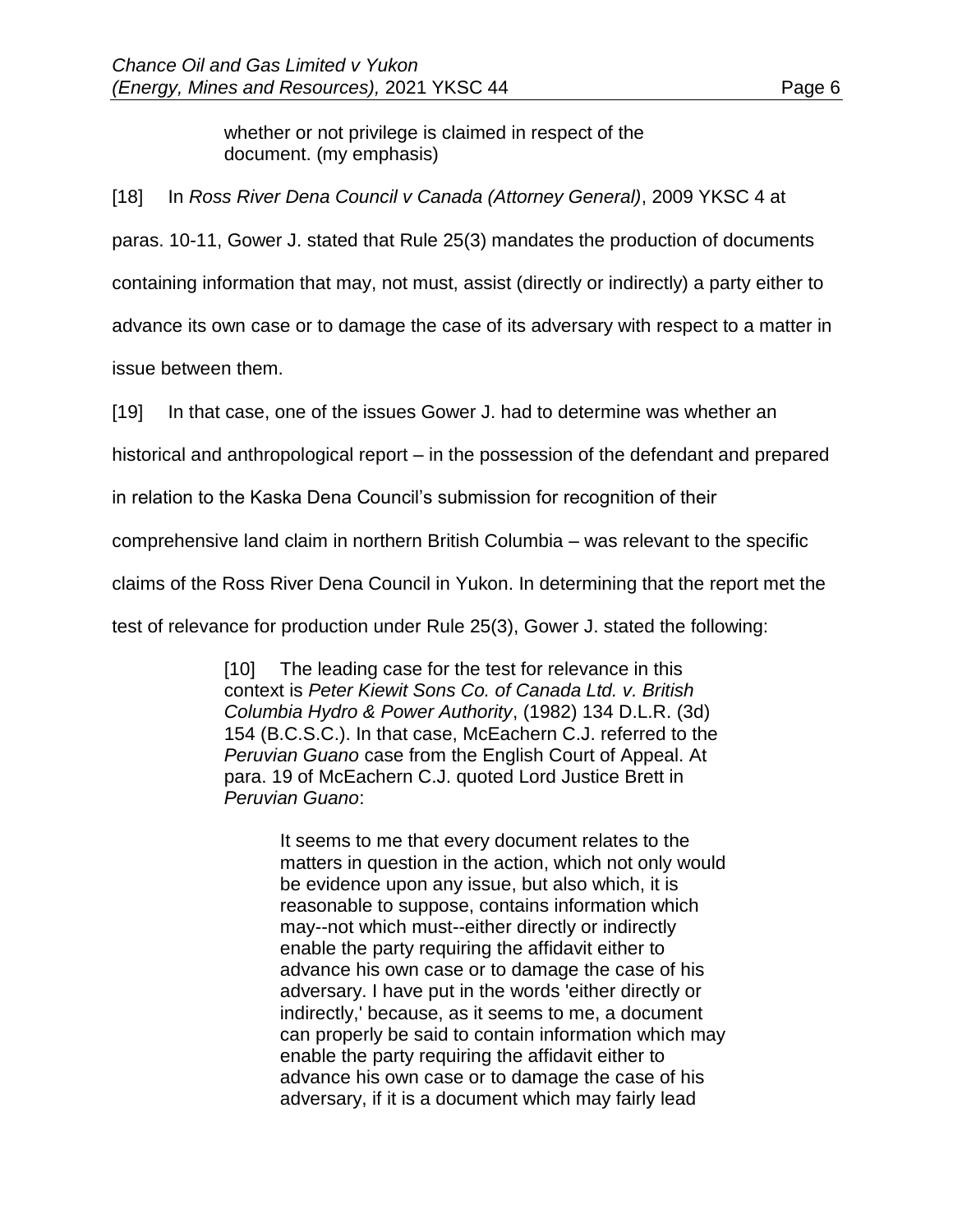him to a train of inquiry, which may have either of

these two consequences...

Although McEachern C.J. declined to follow *Peruvian Guano* on the facts before him, he did describe it as "an ancient and well established" authority "which has stood unchallenged in Britain and in [British Columbia] for 100 years" (para.22).

[11] As mentioned, with the agreement of counsel, I was provided a copy of the Report to review, as well as copies of subsequent legal opinions obtained by Canada, which refer to the Report (dated September 30, 1982 and August 3, 1983, respectively). There are a number of references in the Report to the Kaska people in the Liard River drainage basin and in the Frances Lake area, which I take to be the Frances Lake in Yukon, north of Watson Lake. There is also specific reference to the Kaska Dena people residing in Watson Lake, Yukon. There are general references to the archaeological and cultural history of the Kaska Dene, including those Kaska in the Yukon. Whether and to what extent these references will assist RRDC in addressing the issues raised by Canada with respect to the identity of the Kaska tribe or the Kaska Nation, the relationship between RRDC and the Kaska, and the existence and location of the Kaska traditional territory, is not for me to decide at this stage. I agree with the submission of RRDC's counsel that the Report is relevant if it contains any evidence going to those issues. As I interpret *Peter Kiewet*, it is sufficient if this information "may" assist RRDC either to advance its own case or to undermine that of Canada's. I am satisfied that the Report meets this test of relevance. (my emphasis) [footnotes omitted]

[20] In light of this passage and of Gower J.'s decision as a whole, I am unable to agree with Yukon that Gower J. adopted and applied a test for document discovery that is narrower than the possible relevance test. He did not, as submitted by Yukon, adopt a test with a higher threshold for relevance, one closer to the notion of relevance at trial, based on the concept of material facts in dispute in the litigation. Gower J. adopted a broad relevance test, one of possible relevance.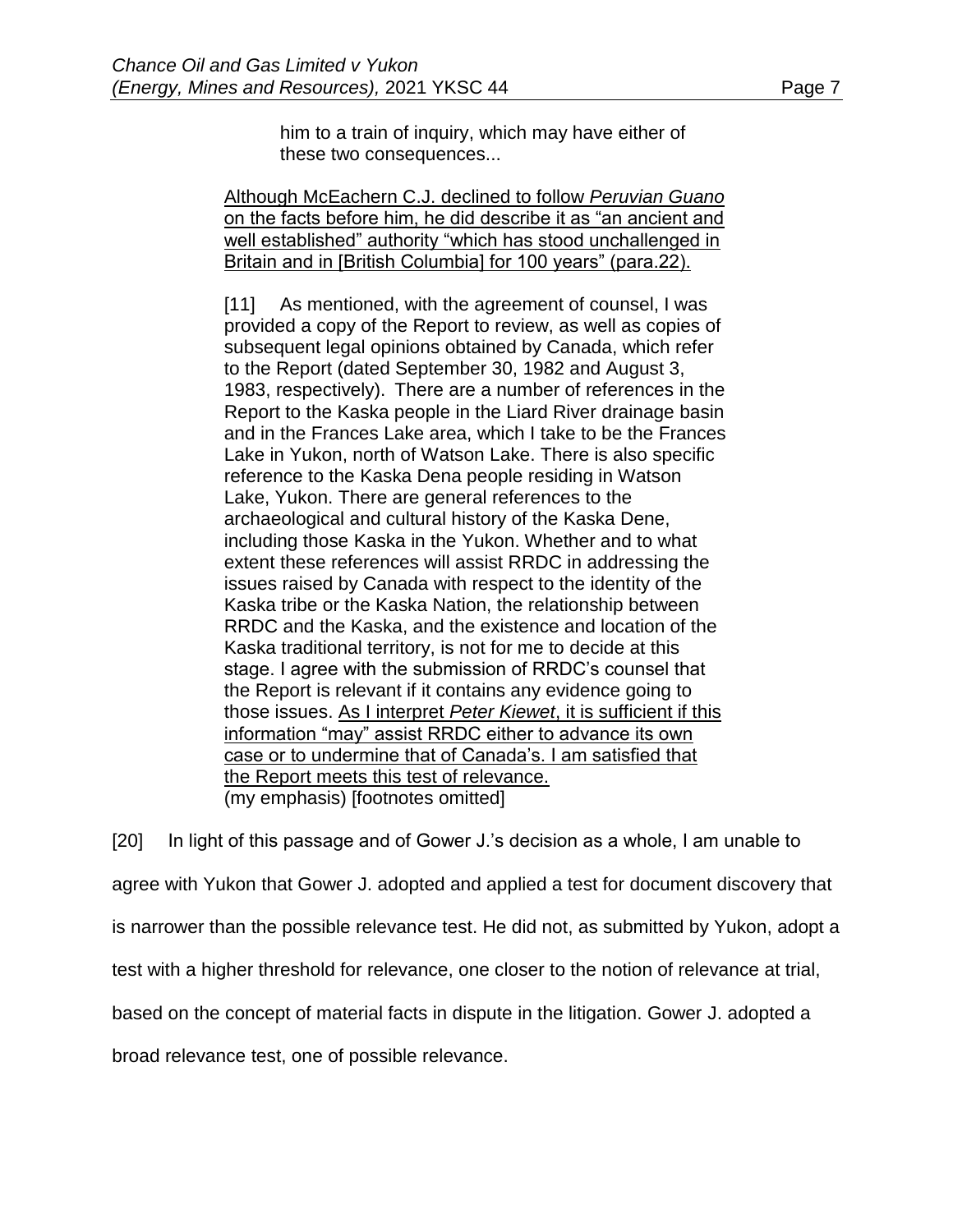…

[21] In addition, I note that the test proposed by Yukon based on the notion of "material issue" is the test specifically set out in Rule 25(25) that allows a party to seek an order from the court to compel document production from a third party to an action. [22] Rule 25(25) provides that the court may compel production of documents from a third party, if:

> (a) the document is relevant to a material issue in the action, and

(b) it would be unfair to require the applicant to proceed to trial without having discovery of the document.

[23] Reading Rule 25(3) and Rule 25(25) harmoniously, and in the context of the *Rules of Court*, I conclude that the *Rules of Court* refer to different terminology to indicate that a higher threshold of relevance is required before ordering a third party, who is not involved in the litigation, to produce documents.

[24] This is also the conclusion that the Court of Appeal of Prince Edward Island reached and recently reiterated in interpreting Rule 30.02(1) of the Prince Edward Island *Rules of Civil Procedure*, which is worded similarly to our Rule 25(3)<sup>1</sup>.

[25] In *Creighan v MacPhee*, 2018 PECA 1 ("*MacPhee*") at paras. 31 and 33, the

Court of Appeal reiterated that Rule 30.02(1) requires production of documents based

on possible relevance, not actual relevance. It also recognized that the expression:

"every document relating to any matter in issue in an action" has been given a broad

and liberal interpretation.

 $\overline{a}$ 

<sup>1</sup> Rule 30.02(1) of the Prince Edward Island *Rules of Civil Procedure*, PEI Civ Pro Rules Amended to September 1, 2020, provides that: "Every document relating to any matter in issue in an action that is or has been in the possession, control or power of a party to the action shall be disclosed as provided in Rules 30.03 to 30.10, whether or not privilege is claimed in respect of the document" (my emphasis)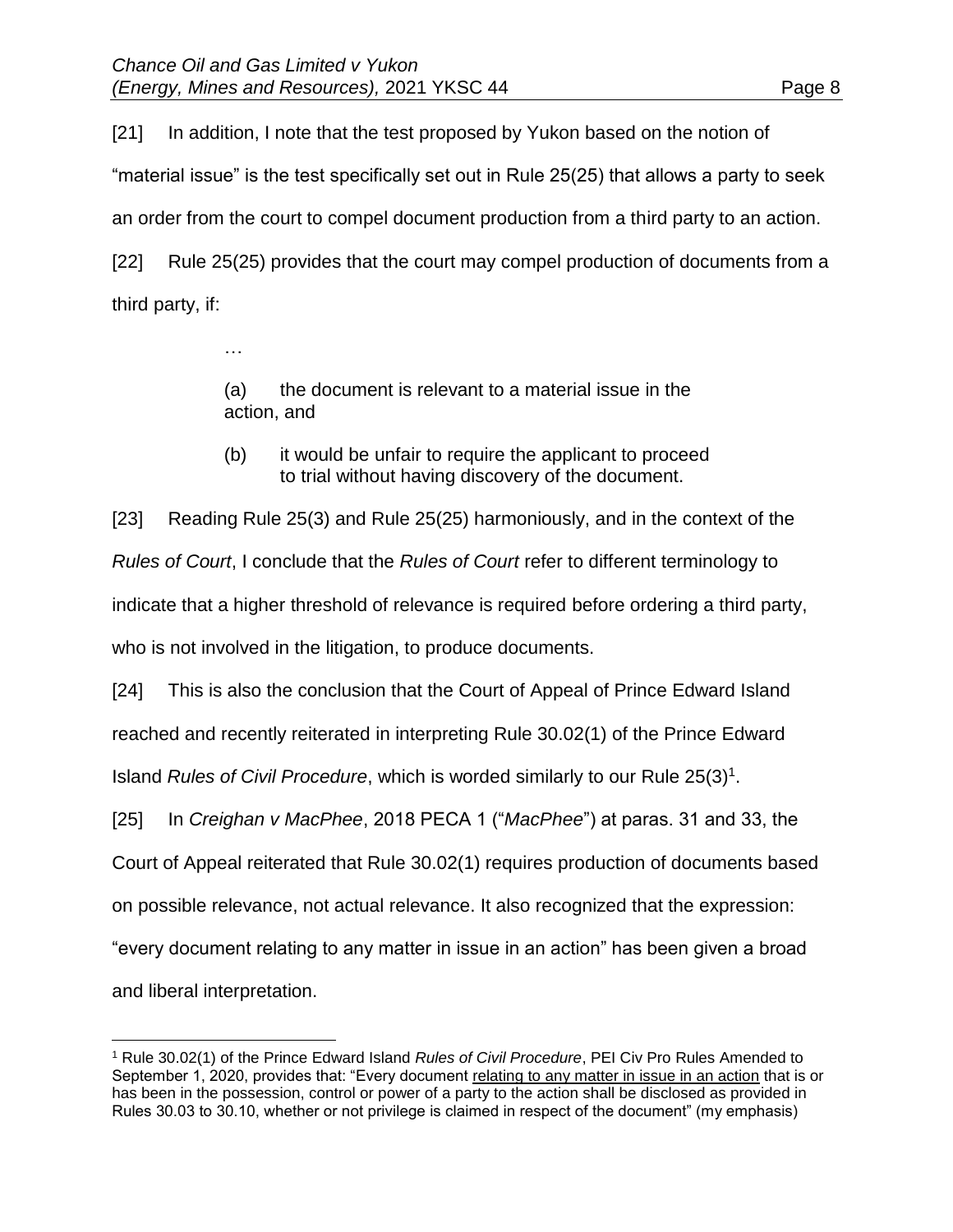[26] The court *in MacPhee* also cited *McCabe v Wawanesa Mutual Insurance Co*,

2017 PECA 12, with approval, regarding what it found to be the higher threshold that

applies to compel document production from a third party under Rule 30.10. The court

compared the two thresholds as follows:

[31] In *McCabe v. Wawanesa Mutual Insurance Co*., 2017 PECA 12, Mitchell J.A. described the different tests for relevance:

Relevance

[20] The test for relevancy in relation to non-party documents is not the same as that for parties to an action. Rule 30.02 is the rule dealing with discovery of documents in possession, control or power of a party. That rule mandates production of "every document relating to any matter in issue in an action." This phrase has been given a wide and liberal interpretation. It is the possibility of relevance that governs productability between parties. This has been called the broad relevance test (*Aluma Systems Canada Inc. v. Strait Crossing Inc*., 2002 PESCTD 19).

[21] The test for relevance under Rule 30.10 is whether or not the documents sought are "relevant to a material issue in the action." This is clearly a higher test than that relating to document production for a party (*Lowe v. Motolanez*, *supra*; *Tribax Management Ltd. v. Laswind Investment Ltd*., [2006] O.J. 3439 (ONSC)). Firstly, the possibility of relevance is insufficient. The documents must be relevant. Secondly, it is not enough to find that the documents are relevant to a matter or any matter in issue; rather, the document must be relevant to a material issue in the action. What is material is determined by the governing substantive and procedural law and the pleadings. Evidence is material if what it is offered to prove is in issue according to the governing substantive and procedural law and the pleadings in the proceeding (*R. v. Candir*, 2009 ONCA 915, at para.49). (my emphasis)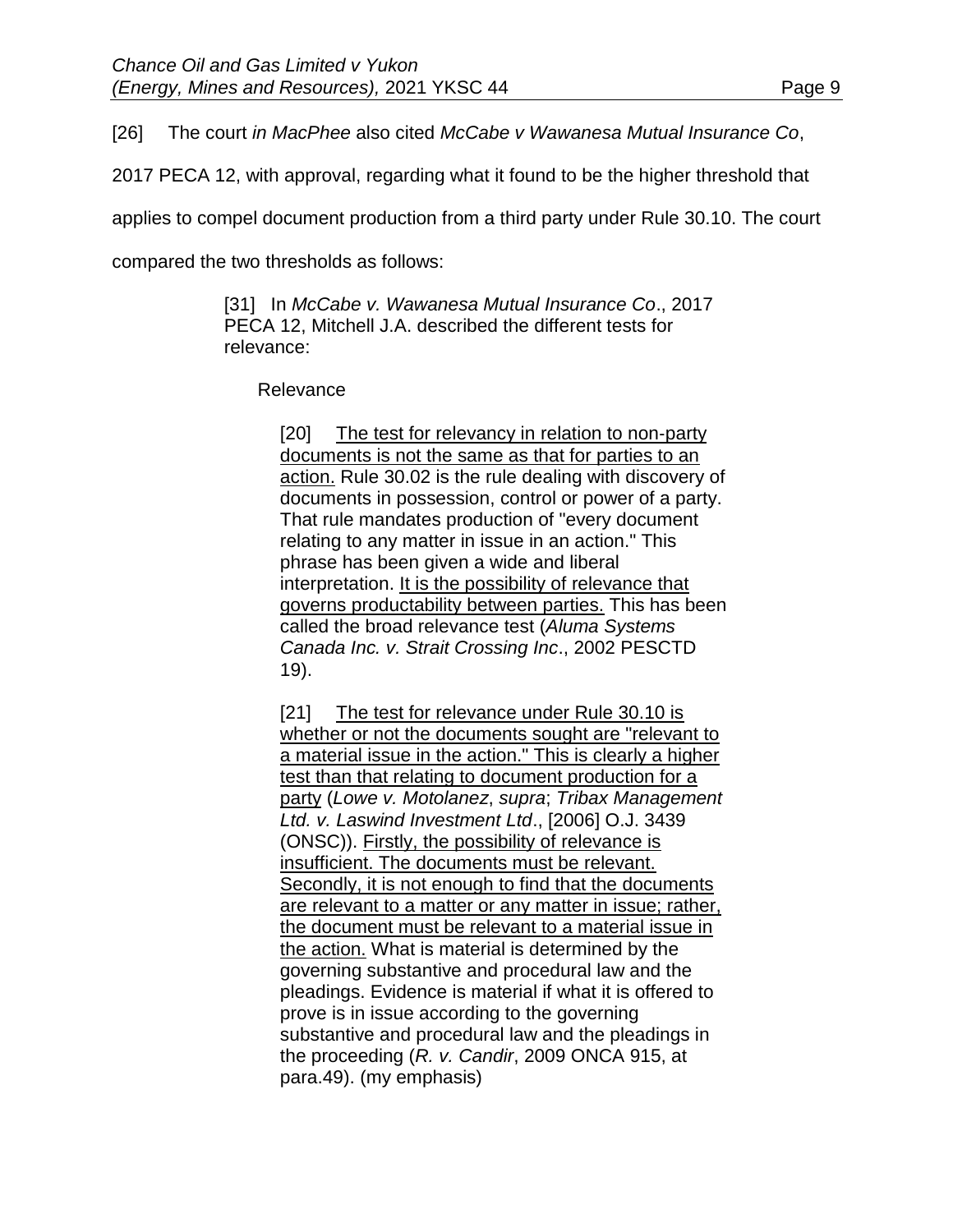[27] I note that prior to British Columbia amending their Supreme Court Civil Rules to move to a two-tier disclosure process (*Yahey v British Columbia*, 2018 BCSC 123 ("*Yahey*") at paras. 5-6), British Columbia's rule of document production between parties to a civil action was worded similarly to our Rule 25(3) and interpreted in a broad and liberal way. In *Richard v British Columbia*, 2009 BCCA 77 at para. 21 (which postdate *Peter Kiewit Sons Co. of Canada Ltd v British Columbia Hydro & Power Authority* (1982), 134 DLR (3d) 154 (BCSC) ("*Kiewit*")), the British Columbia Court of Appeal stated at para. 21:

> I acknowledge the evident tension between systemic allegations and individual occurrences in class actions of this nature. However, I am not persuaded that the chambers judge erred in finding that the Class Member Files are relevant and producible at this stage of the proceeding. As she pointed out, this case is at the stage of discovery. Relevance is broadly defined, and covers any document that directly or indirectly may enable a party to advance his case or to destroy that of the opposing party, or which may lead to a train of inquiry or disclose evidence: *Fraser River Pile & Dredge Ltd. v. Can-Dive Services Ltd*., 2002 BCCA 219, 100 C.L.R. (3d) 146 at para.12 (my emphasis)

[28] Even under the new British Columbia disclosure process (which came into effect

on July 1, 2010), after the initial obligation to produce documents, subject to privilege,

limited to those that could be used at trial to prove or disprove "material fact" under Rule

7-1(1), a party may request broader document discovery on the basis of the possible

relevance test:

Rule 7-1(11) allows a party to request further documents that "relate to any or all matters in question in the action." The standard for disclosure under this provision requires parties to disclose documents that may provide a "train of inquiry" that could lead to relevant evidence (*Biehl v. Strang*, 2010 BCSC 1391; *Przybysz v. Crowe*, 2011 BCSC 731; *Yahey* at para.6)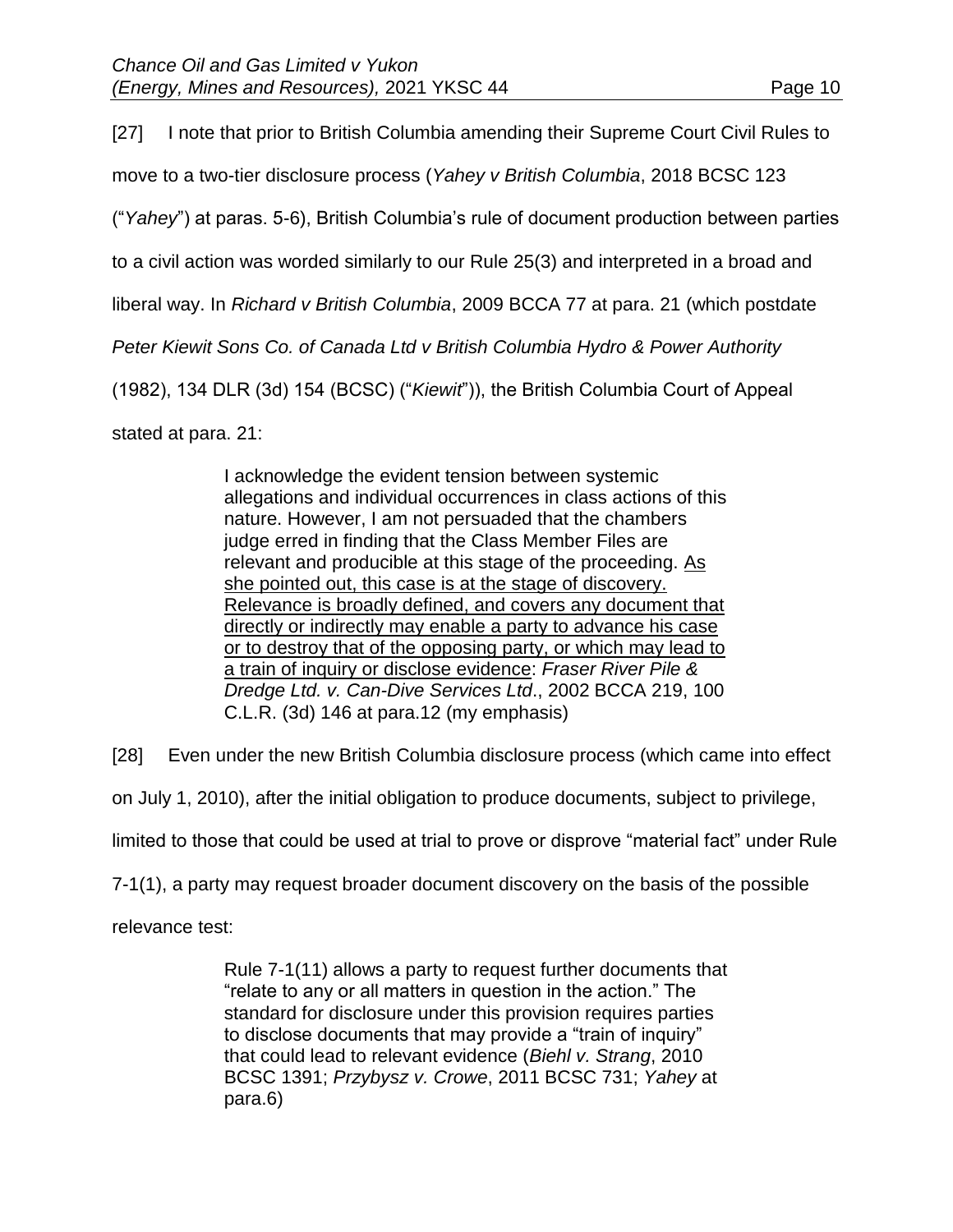[29] In addition, in *Kiewit*, McEachern C.J. declined to follow the possible relevance test established in *Peruvian Guano* in the specific circumstances of the case before him on the basis that the plaintiff in that major civil litigation was seeking the disclosure of several categories of documents that were of only questionable relevance and could only be sorted through at great expense. In that case, the defendant had already disclosed approximately 30,000 documents and had just provided a further 12-page inventory of documents for inspection. McEachern C.J. noted that the defendant's production of documents, up to that stage, was "entirely appropriate" (para. 29). It is in that context that he stated at paras 23 and 24:

> I respectfully decline to follow the *Peruvian Guano* case, supra, or slavishly to apply Rule 26(1) in a case such as this, where thousand or possibly hundreds of thousands of documents of only possible relevance are in question. I do not intend to suggest, however, that the *Peruvian Guano* case does not correctly state the law in most cases. That question does not arise for considerations here.

It does not follow that this motion should be dismissed because, notwithstanding the foregoing, every reasonable effort must be made to enable the Plaintiffs to locate any documents which may assist the parties to ascertain the truth. What is not permissible, or reasonable, in my view, is to require a party, in a case such as this, to incur enormous expense in what may be a futile search for something which may not exist.

[30] Rule 25(3) has not been amended since Gower J.'s decision in 2009; and, I see no reason to depart from his conclusions, with which I agree, regarding the broad scope of document discovery required from parties to a civil action under Rule 25, and more specifically Rule 25(3). The test that applies is the test of possible relevance - a party has the obligation to disclose every document, which not only would be evidence upon any issue, but also which, it is reasonable to suppose, contains information which may--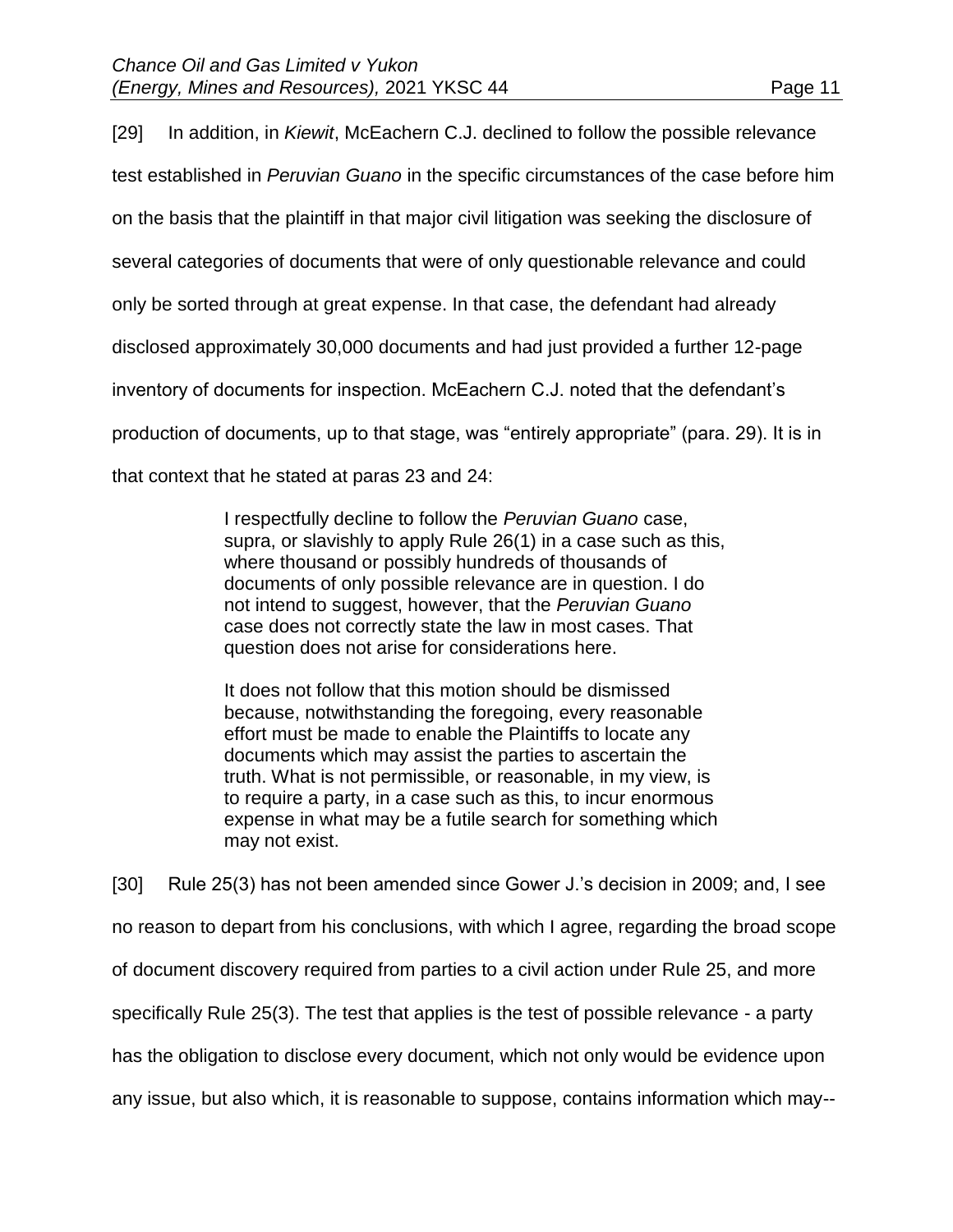not which must--either directly or indirectly enable the party requiring the affidavit either

to advance their own case or to damage the case of their adversary.

[31] Having said that, I agree that Rule 25(3) cannot be applied blindly and

mechanically in isolation from the pleadings and the nature of the case before the court.

[32] When a judge is being asked to exercise their discretion to order production, they

must consider the broad obligations to disclose and produce documents that parties

have under the rules in light of the object and context of the rules, including the principle

of proportionality (see *Fraser v. Runinghan*, 2020 PECA 3 at para. 38) that is embedded

in Rule 1(6) as follows:

The object of these rules is to secure the just, speedy and inexpensive determination of every proceeding on its merits and to ensure that the amount of time and process involved in resolving the proceeding, and the expenses incurred by the parties in resolving the proceeding, are proportionate to the court's assessment of

- (a) the dollar amount involved in the proceeding,
- (b) the importance of the issues in dispute to the jurisprudence of Yukon and to the public interest, and
- (c) the complexity of the proceeding

[33] In addition, while the Supreme Court of Yukon has not adopted specific rules or practice directions (except for Rule 25(18)) regarding discovery of electronically stored information (e-discovery), it is clear that the principle of proportionality plays a central role in determining the required scope of e-discovery in a given case.

[34] The Sedona Canada Principles, which have been widely accepted by the courts

and the legal community in Canada, provide guidance on best practices regarding e-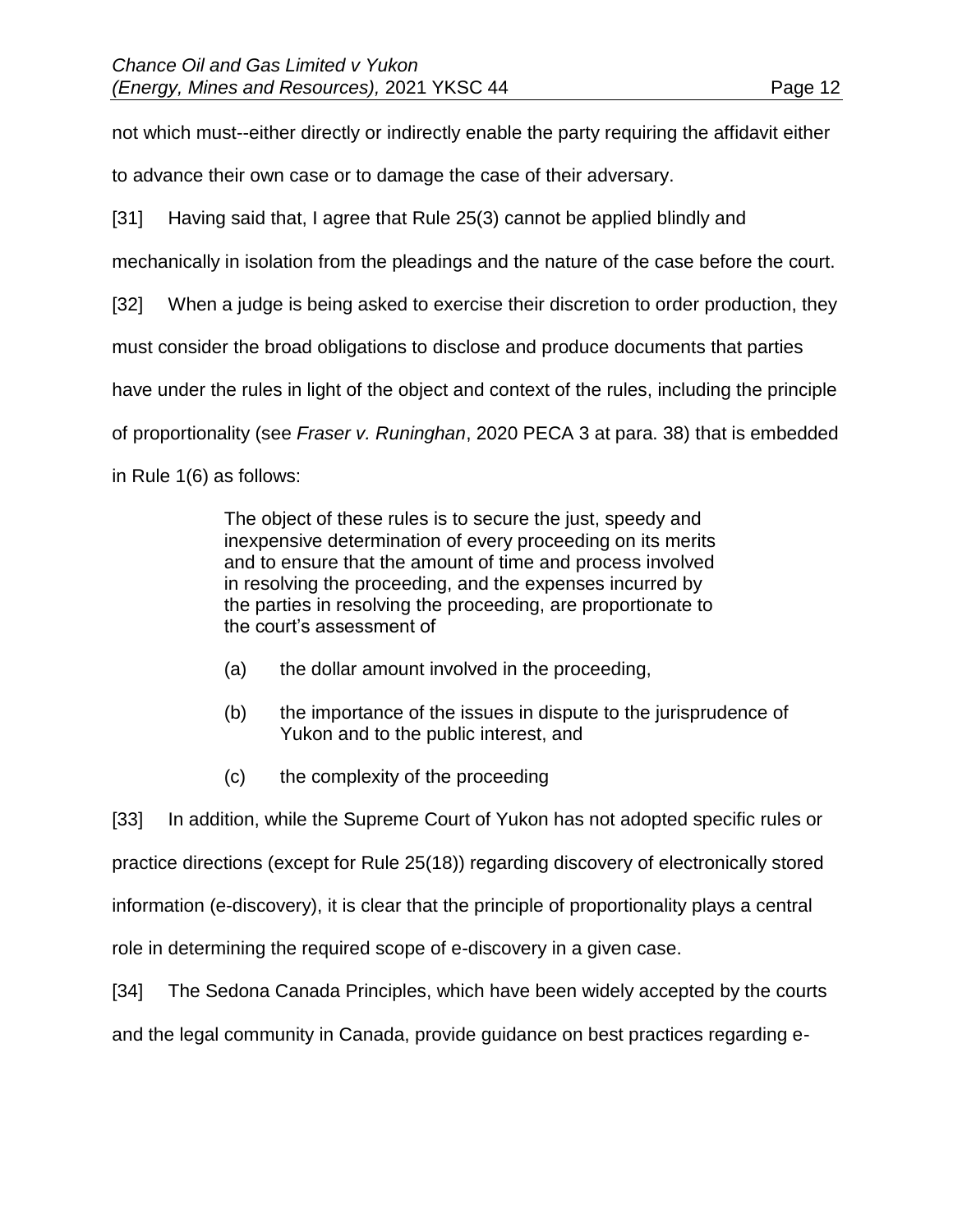discovery. They identify proportionality and cooperation between the parties as being

the overarching principles that should guide e-discovery in civil cases.

[35] More particularly, the second Sedona Canada Principle outlines factors that

parties involved in an e-discovery process should consider to ensure that steps they

take are proportionate and reasonable (how much time, effort and expense a party

should reasonably put into e-discovery) in the circumstances:

**Principle 2:** In any proceeding, the parties should ensure that steps taken in the discovery process are proportionate, taking into account: (i) the nature and scope of the litigation; (ii) the importance and complexity of the issues and interests at stake and the amounts in controversy; (iii) the relevance of the available electronically stored information; (iv) the importance of the electronically stored information to the Court's adjudication in a given case; and (v) the costs, burden and delay that the discovery of the electronically stored information may impose on parties.

[36] Those factors largely align with the factors to consider under Rules 25(3) and

1(6) in determining the parties' document discovery obligations in a given case.

[37] Accordingly, when a party applies for further production, proportionality requires

the court to balance a number of elements including the burden, costs, and delay

associated with additional production against the likely probative value of the requested

documents and the potential prejudice to the moving party if the application were denied

in light of the type of case opposing the parties based on the factors set out in Rule 1(6).

[38] As previously stated, the Sedona Canada Principles, not only speak to the

importance of proportionality but also to the importance of cooperation between the

parties (Sedona Canada Principles 7, 8 and 9). While each party has relied on the

Sedona Canada Principles in support of their respective positions on the role of

proportionality in document discovery, both sides appear to have overlooked the strong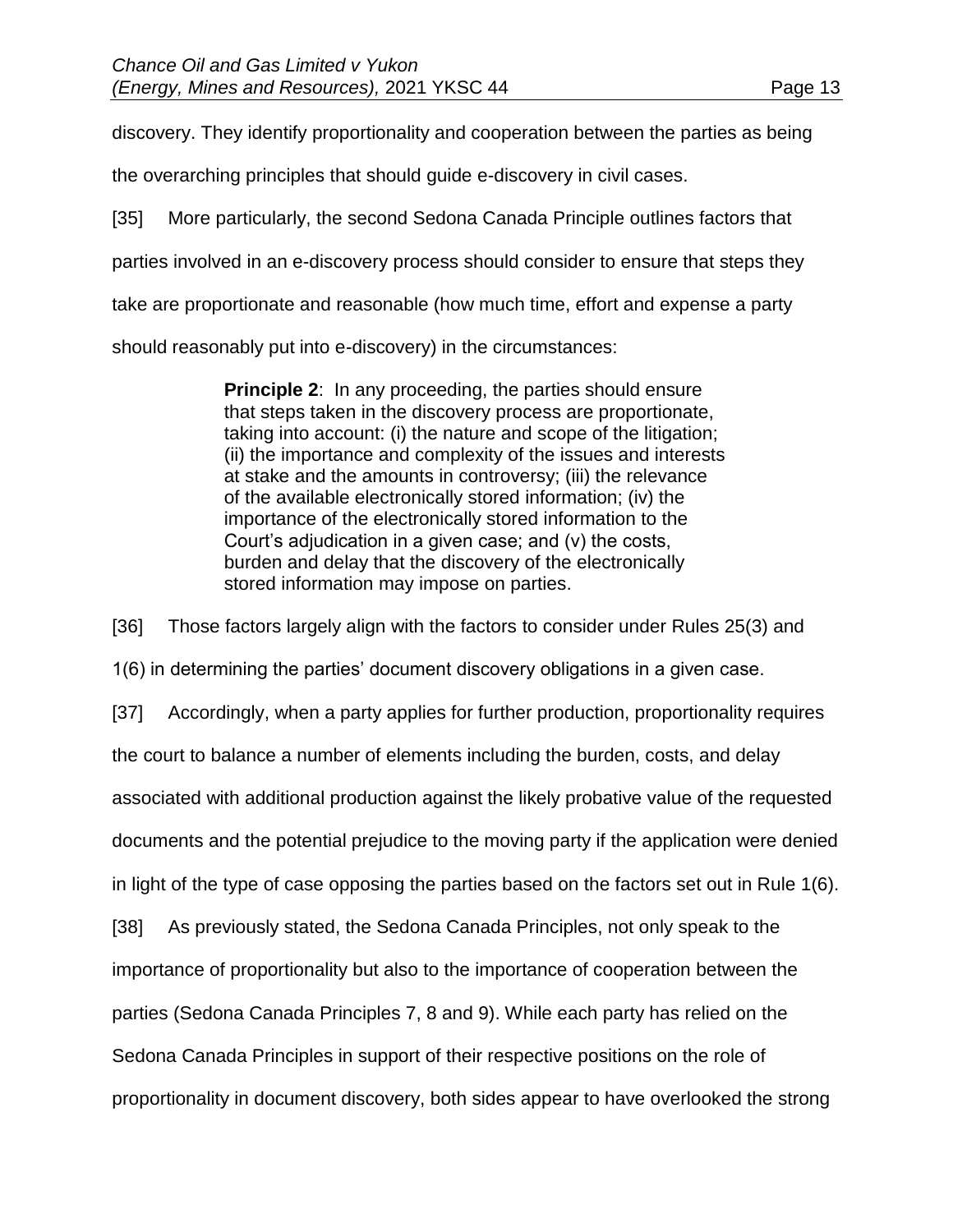recommendations made by the Sedona Conference Working Group for parties to communicate and cooperate early on and throughout the e-discovery process.

[39] While there is evidence that the parties corresponded on the scope of their respective document discovery obligations, there is no evidence before me that they have meaningfully done so early on or prior to exchanging their affidavit of documents and completed their e-discovery process. It may well be that counsel's opposite views on the scope of their document discovery obligations under the *Rules of Court* would have prevented them from finding common grounds in any event. However, they would have been in a position to identify their disagreements prior to expending time, energy and money on their respective production of documents.

[40] I would therefore strongly invite parties to major litigation in this jurisdiction involving e-discovery to, at least, discuss early on in the discovery process their views regarding the scope of document discovery required in a case, as well as the format and organization of the information subject to production. I would also invite parties to cooperate on these issues, whenever possible.

[41] I now turn to Chance's application.

# **2. Is Yukon's affidavit of documents defective?**

## **i) Has Yukon under produced? If so, should Yukon be compelled to provide a further and better affidavit of documents?**

#### **Overview**

[42] Considering my finding that the scope of document discovery (possible relevance test) required under the *Rules of Court* is broader than the test applied by Yukon to its production of documents. Considering as well that Yukon's admissions are narrower than contended by Yukon, I find that Yukon's affidavit of documents is deficient, as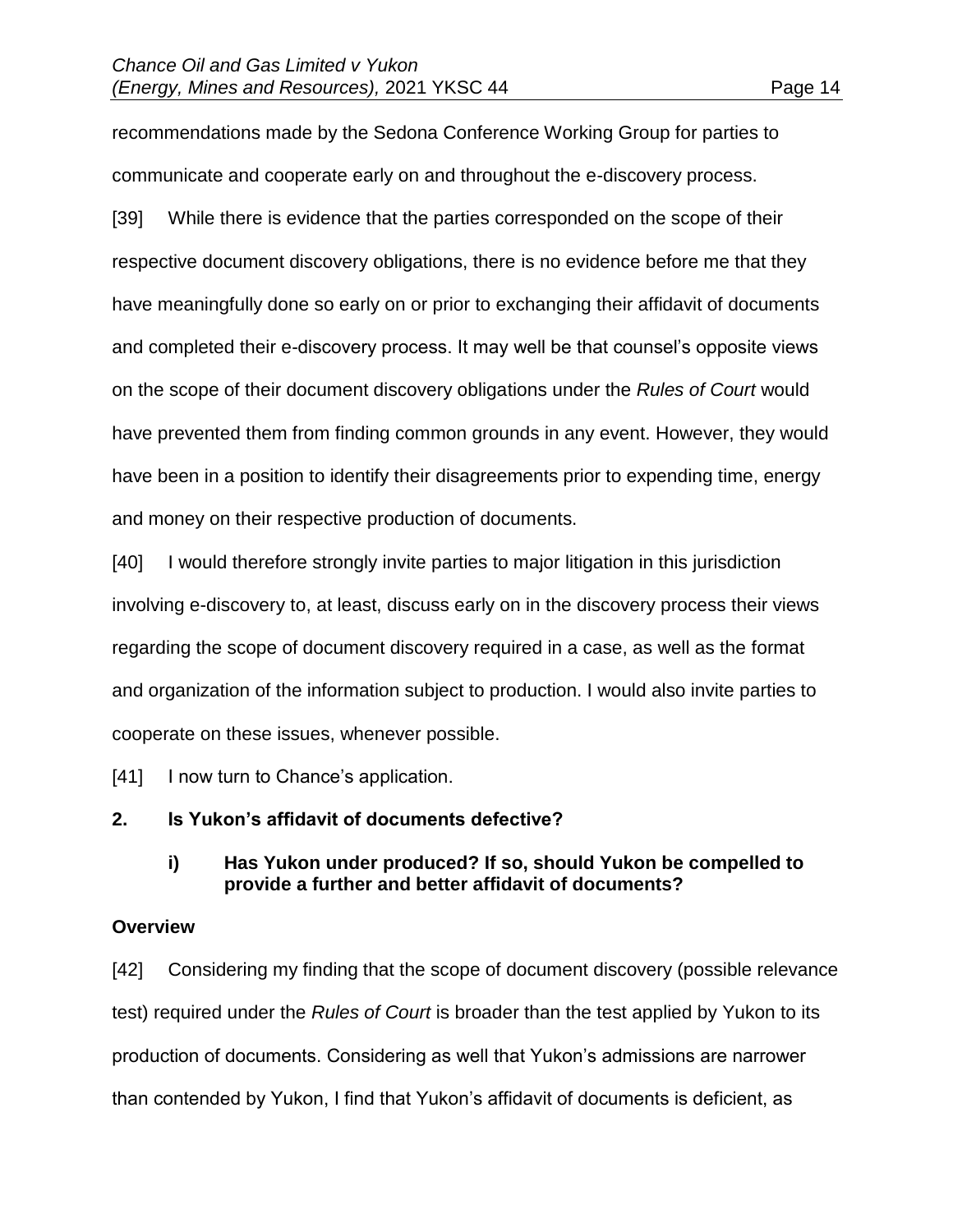Yukon has under produced, and that it shall file a further and better affidavit of documents after a final determination is made on its application to strike.

## **Chance's position**

[43] Chance submits that Yukon's document production is wholly inadequate and seeks an order compelling Yukon to:

- a) start its documents collection process anew, and
- b) provide a further and better affidavit of documents.

[44] Chance submits that it is entitled to proper and full discovery. Chance contends that due to the complexity of the factual matrix underlying the dispute between the parties, the lengthy timeframe at issue, and the various causes of action pled in its Statement of Claim, there is a sizeable number of documents relating to the matters in issue in this case. According to Chance, it is clear that by only producing 445 records, Yukon has failed to produce several relevant records.

[45] Chance submits that Yukon's position that it only needs to produce documents it perceives as related to an "issue in dispute" has led to Yukon producing an affidavit of documents that does not comply with its obligation to disclose "every document relating to any matter in issue in this action". Chance submits that, as it bears the burden of proof in this dispute, Yukon's improper application of a narrow test for relevance unfairly works to Chance's disadvantage.

[46] In addition, Chance submits that Yukon's narrow and selective framing of what it considers the "issues in dispute" excludes, or arbitrarily narrows, issues essential to the determination of Chance's claims on their merits. Chance submits that, as most of the documents relevant to its claims are in the possession and control of Yukon, Chance is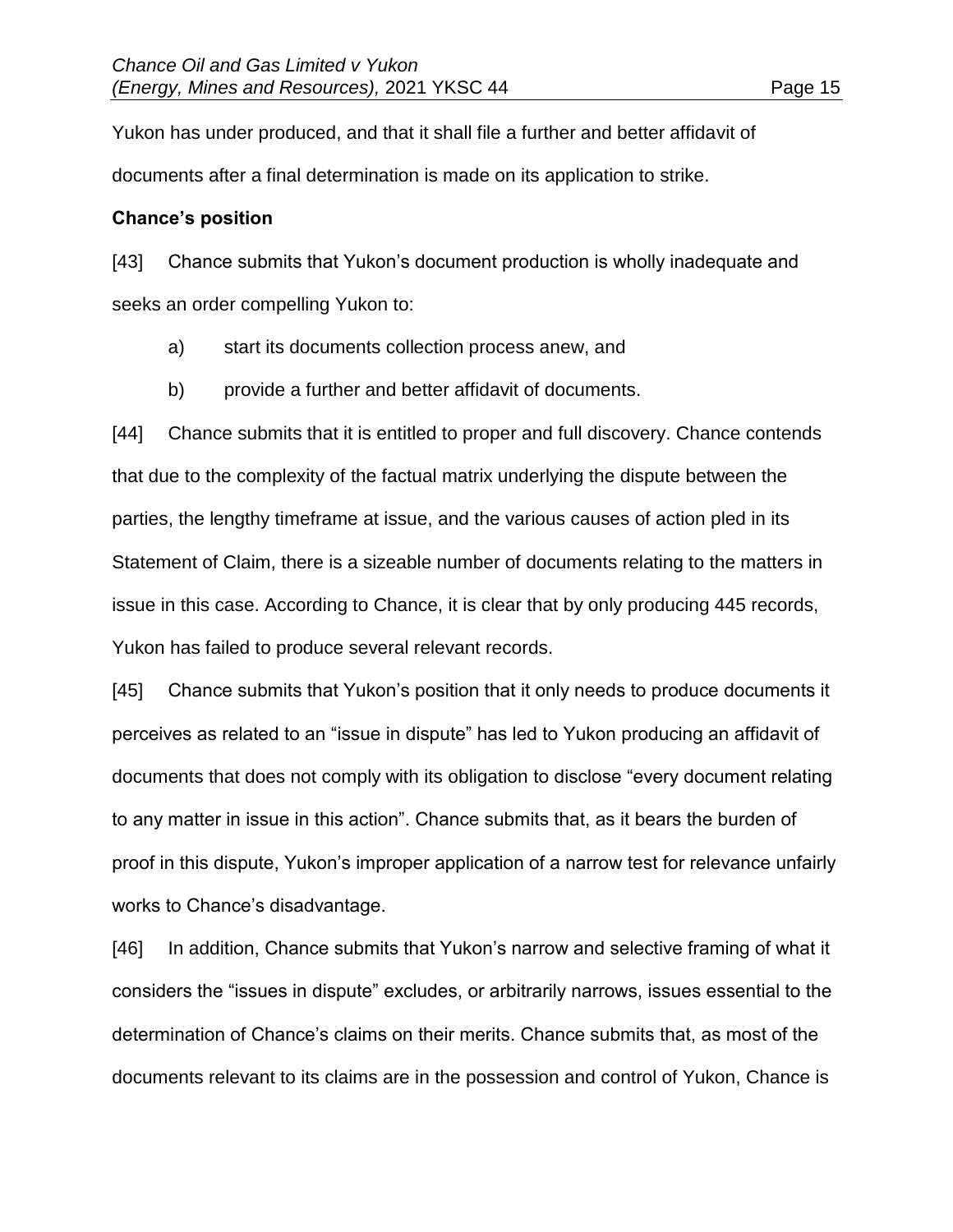greatly prejudiced by the deficient approach Yukon followed. Chance adds that Yukon's narrow and defective approach to document production has prevented Chance from being able to determine for itself what documents help to establish its claims. Chance submits that by denying access to thousands of relevant documents, and by further making the subjective determination of what issues "are not in dispute" and not subject to production, Yukon has improperly prejudiced Chance's ability to make its case.

- [47] Chance also submits that Yukon's collection of documents is defective because:
	- a) the initial issues list Yukon used to identify custodians of documents ignores a number of issues raised by Chance's Statement of Claim. Chance also submits that the defective issues list has resulted in the exclusion of numerous key officials who likely possess relevant records as custodians;
	- b) the list of keywords Yukon used to search its records fails to include a number of relevant terms and variations of important terms;
	- c) the short list of questions (eight in total) that Yukon used for its manual review, significantly and arbitrarily narrowed some of the issues raised in the pleadings and wholly excluded others; and
	- d) a number of relevant categories of documents are missing from Yukon's collection of documents.

[48] In addition, Chance submits that the fact it produced a number of relevant records that Yukon did not produce, even though they should also have been in Yukon's possession, demonstrates that Yukon's production of documents is deficient.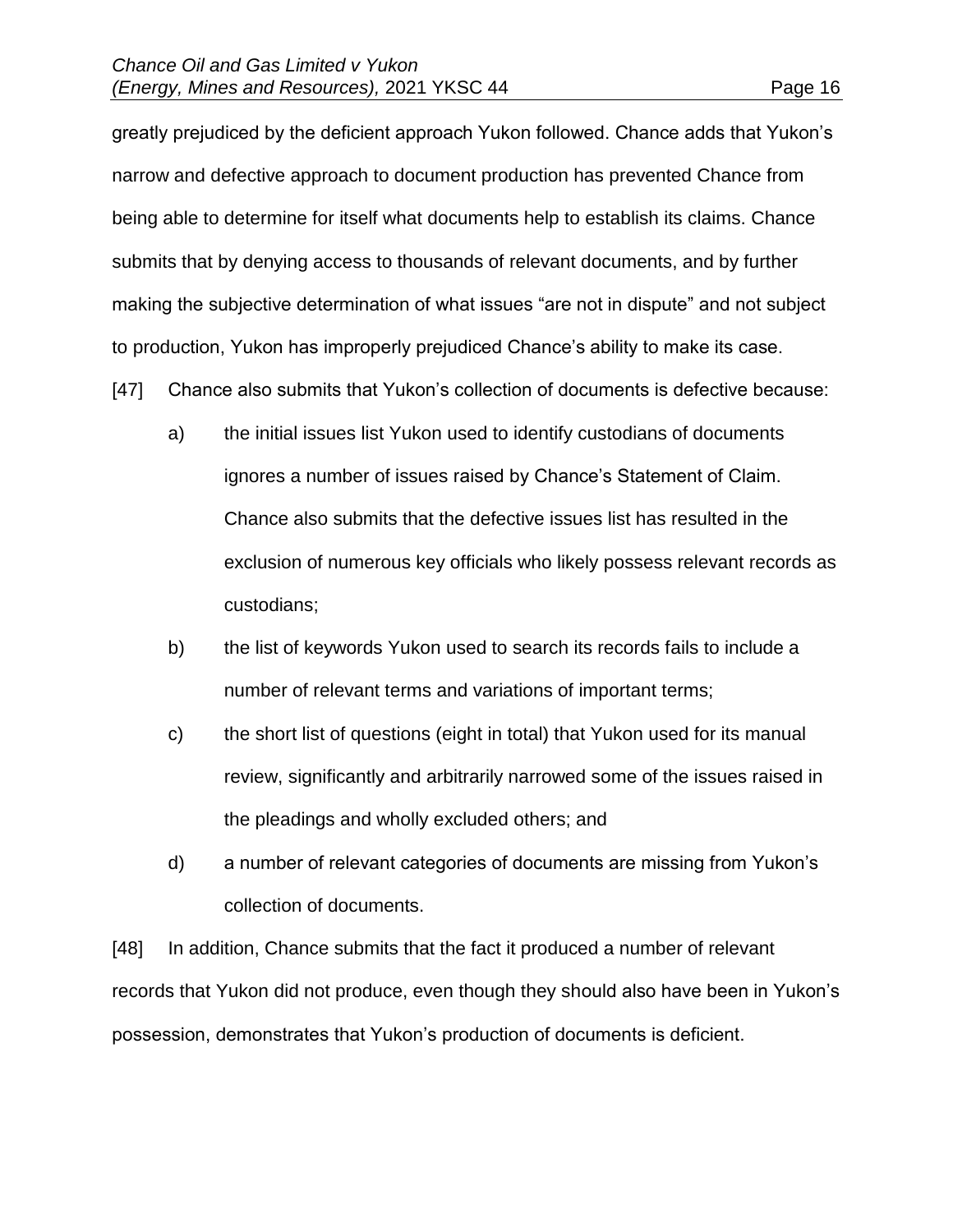[49] Finally, Chance submits that Yukon is acting in contravention to the principle of proportionality, as its document discovery is not reasonable.

[50] With respect to the scope of the Case Management Conference Order of February 20, 2020, Chance submits that Yukon's position does not reflect nor align with the order made. Chance submits that the Order compels Yukon to produce documents regarding all causes of action pleaded, not only the ones that are not the subject of Yukon's application to strike.

# **Yukon's position**

[51] Yukon submits that it has complied with its document discovery obligation, and that Chance seeks to obtain documents that Yukon cannot or does not have the obligation to produce as they:

- a) do not relate to matters of fact in dispute in this case; or
- b) are not in Yukon's possession, control or power.

[52] Yukon submits that, contrary to Chance's assertions, there is a modest number of disputed facts of limited complexity in this matter. Yukon also submits that it has made a number of factual admissions in this case and that an admitted fact is no longer in issue. Yukon adds that documents regarding admitted facts are not subject to document discovery because evidence regarding those facts are irrelevant and inadmissible. Yukon contends that facts that are immaterial or irrelevant to Chance's causes of action are not "in issue" even if they are pleaded.

[53] In addition, Yukon submits that Chance seeks discovery on a number of issues that are not issues of fact, but issues of law, which are not amenable to document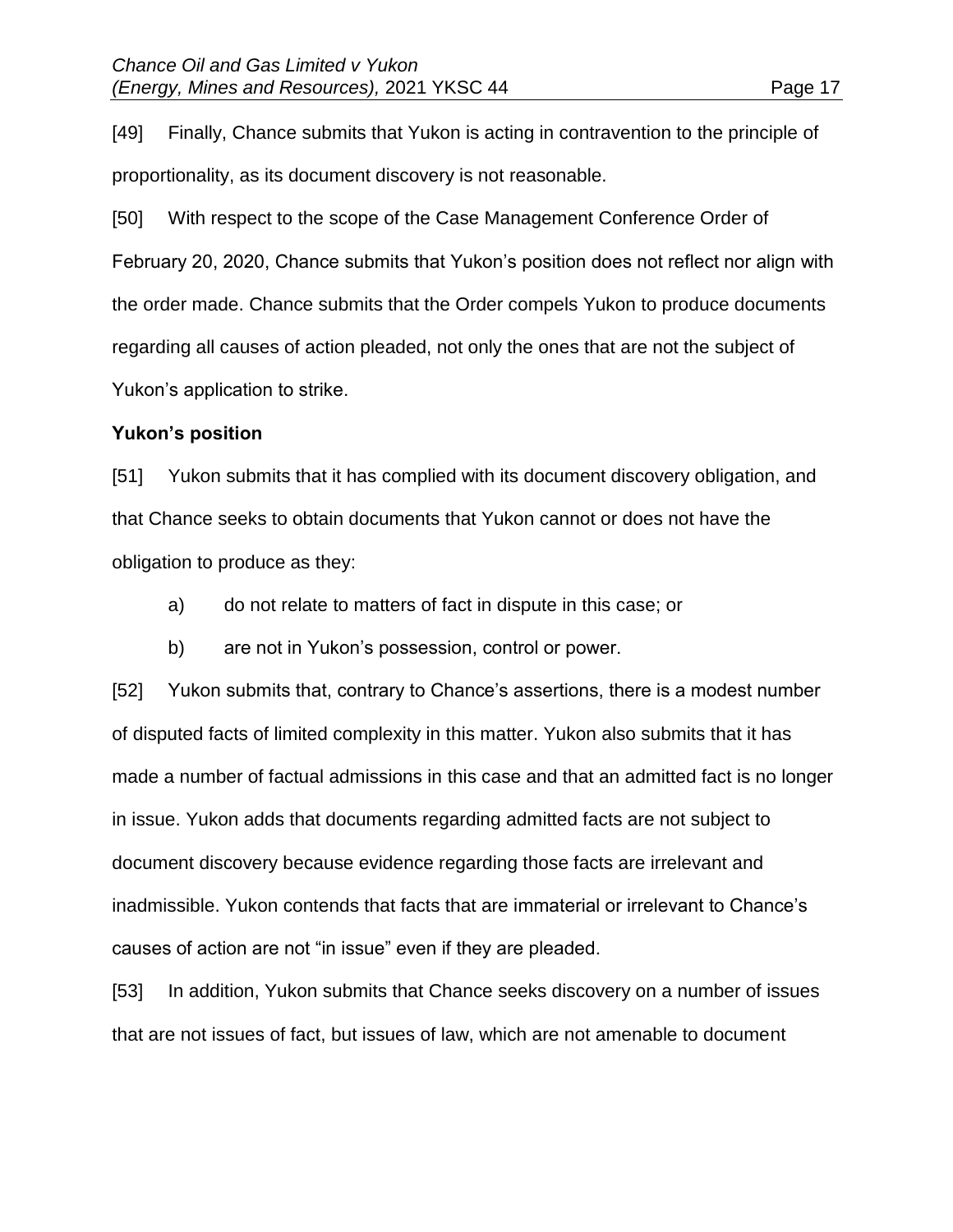discovery unless the information sought is related to the proof of disputed material facts from which legal conclusions may be drawn.

[54] With respect to the tort of negligent misrepresentation, Yukon submits that Chance did not plead that Yukon positively made any false or misleading representation that Chance would be permitted to use hydraulic fracturing to explore for or exploit hydraulic fracturing. Yukon submits that, instead, Chance relies on the concept of misrepresentation by silence. In any event, Yukon submits that, according to Rule 20(12), particulars of every false representation Yukon allegedly made to Chance regarding hydraulic fracturing or every instance where Yukon remained silent when it allegedly had a duty to speak on that issue must be pleaded before Yukon is required to produce documents on those particular representations or communications. Yukon submits that pleading generally that Yukon failed to explicitly tell Chance, prior to the imposition of the Moratorium, that Chance would not be permitted to use hydraulic fracturing to explore for or exploit oil and gas resources is not sufficient to comply with Rule 20(12). Yukon points out that it has disclosed and produced all of its relevant documents regarding the only meeting that Chance specifically referred to in its pleadings in relation to the tort of negligent misrepresentation.

[55] Yukon also submits that Chance seeks documents that are not in the possession, control or power of Yukon, but of third-party entities that are distinct and apart from Yukon and that Yukon does not have the obligation to seek to obtain documents from third parties.

[56] With respect to the e-discovery process it followed, Yukon submits that it has appropriately identified the individuals who currently hold relevant government records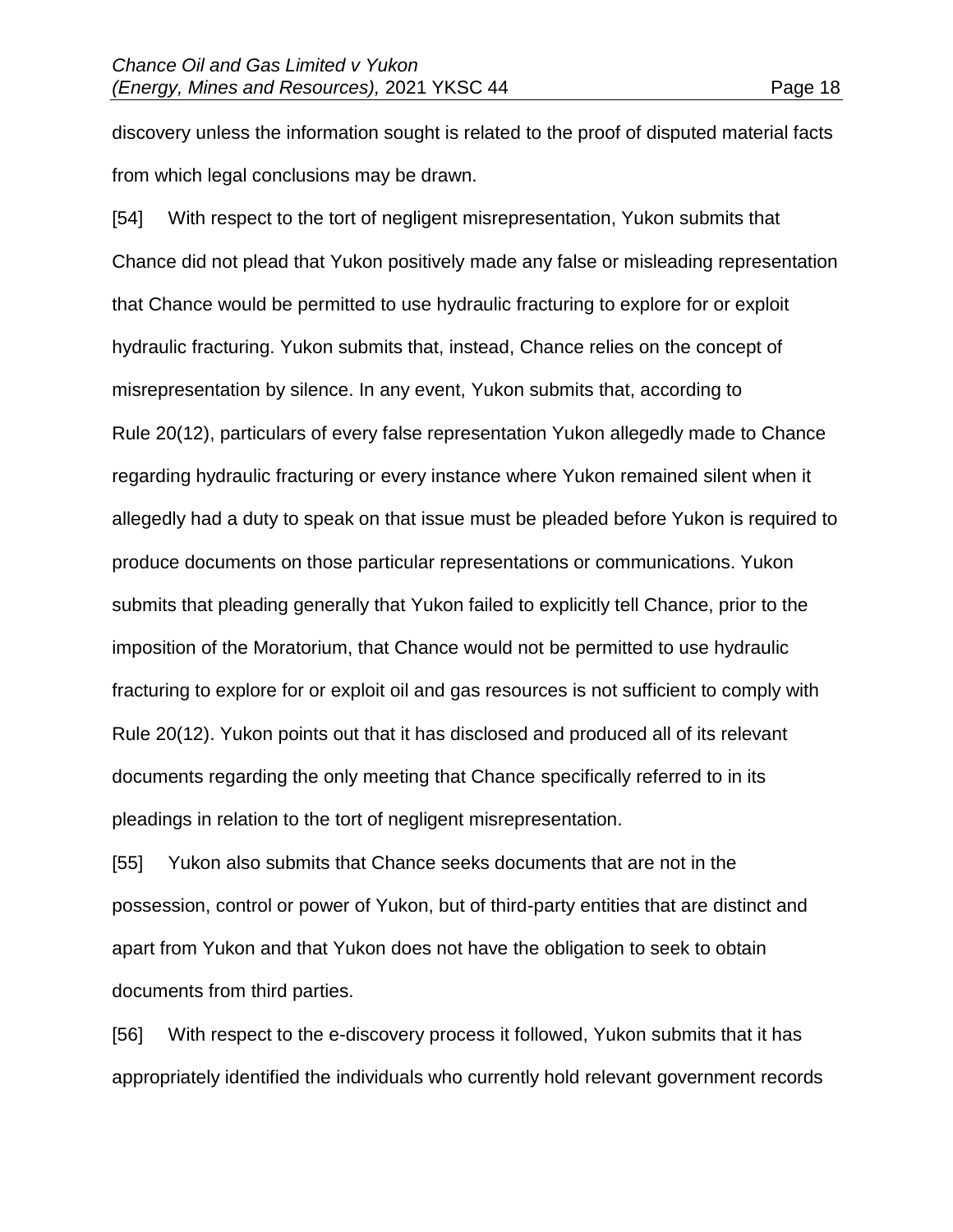(custodians), and that these individuals have access to the records of former government employees or officials identified by Chance in its application as missing from Yukon's list. Yukon also submits that the list of issues and keywords it applied during its e-discovery process are adequate and sufficiently broad to capture all relevant records in this matter.

[57] In addition, Yukon submits that it should not be compelled to produce records related to Chance's claims that are the subject of its application to strike, until its appeal on this issue is heard and a final determination made.

[58] Yukon submits that since, at the initial case management conference in this matter, it advised Chance and the Court that it intended to bring an application to bifurcate the trial into a liability stage and a damages stage, it should not be compelled to produce documents on the issue of damages until its application is heard and determined. Yukon submits that, if its application to bifurcate is successful, document discovery on damages should not take place until after a final decision is rendered on the liability portion of Chance's claims.

[59] In the alternative, Yukon submits that Chance's alleged damages, as pleaded, are expressed in round numbers, and not particularized in any way. Yukon takes the position that, until particulars are provided, damages, as pleaded, do not constitute a "matter in issue" over which production can take place. In the further alternative, Yukon submits that once the claims for damages are particularized, the quantum of some claims will likely not be contested, and, as such, document discovery will not be required.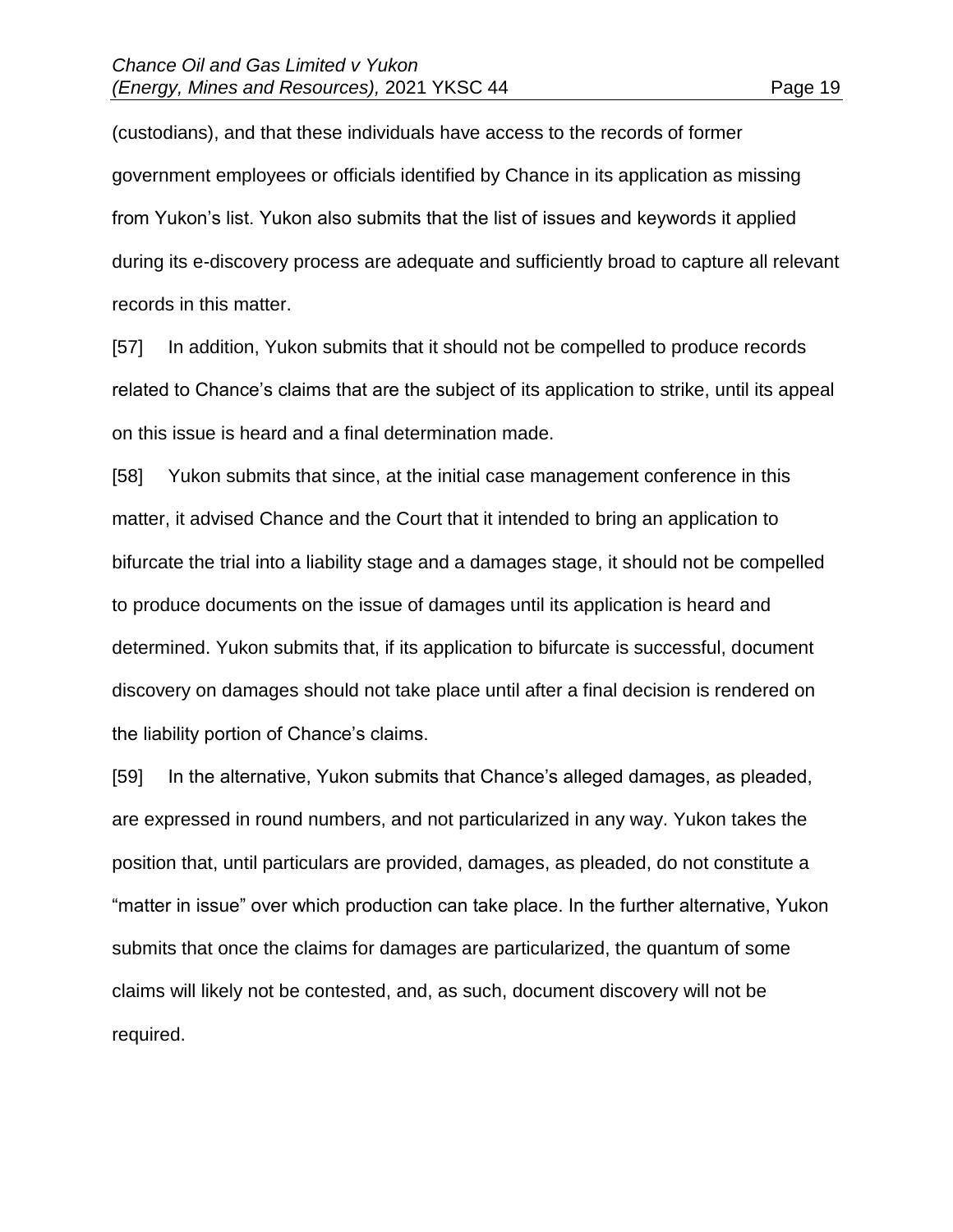### *The Case Management Order of February 20, 2020*

[60] Chance and Yukon have differing views regarding the scope of Veale C.J.'s, as he then was, Case Management Order of February 20, 2020 (the "CMC Order") regarding the timing and scope of their production of documents. Chance submits that both parties had to complete their document production in relation to all of Chance's claims by June 30, 2020, whereas Yukon submits that the CMC Order only compelled the parties to produce documents relating to Chance's claims that were not the subject of Yukon's application to strike.

[61] The CMC Order provides, among other things, for a timeline for the filing of Yukon's application to strike. The wording of the order reveals that Yukon communicated its intention to file an application to strike to Chance and the Court before or at the time of the case management conference.

[62] The CMC Order also sets out a timeline for Chance to file a Fresh Statement of Claim and for Yukon to file a Statement of Defence. Yukon has filed a Statement of Defence in which it states that it will not plead to the causes of action it applied to strike until a final determination is made on its application to strike.

[63] On January 20, 2021, I granted Yukon's application to strike the tort of unlawful interference with economic interests, and the order of mandamus sought by Chance against the Minister of Energy Mines and Resources from Chance's Statement of Claim with leave to amend. I dismissed Yukon's application regarding the other causes of action pleaded by Chance. Yukon has appealed my decision. The appeal is ongoing. Chance has, since then, decided to abandon its claim in unlawful interference with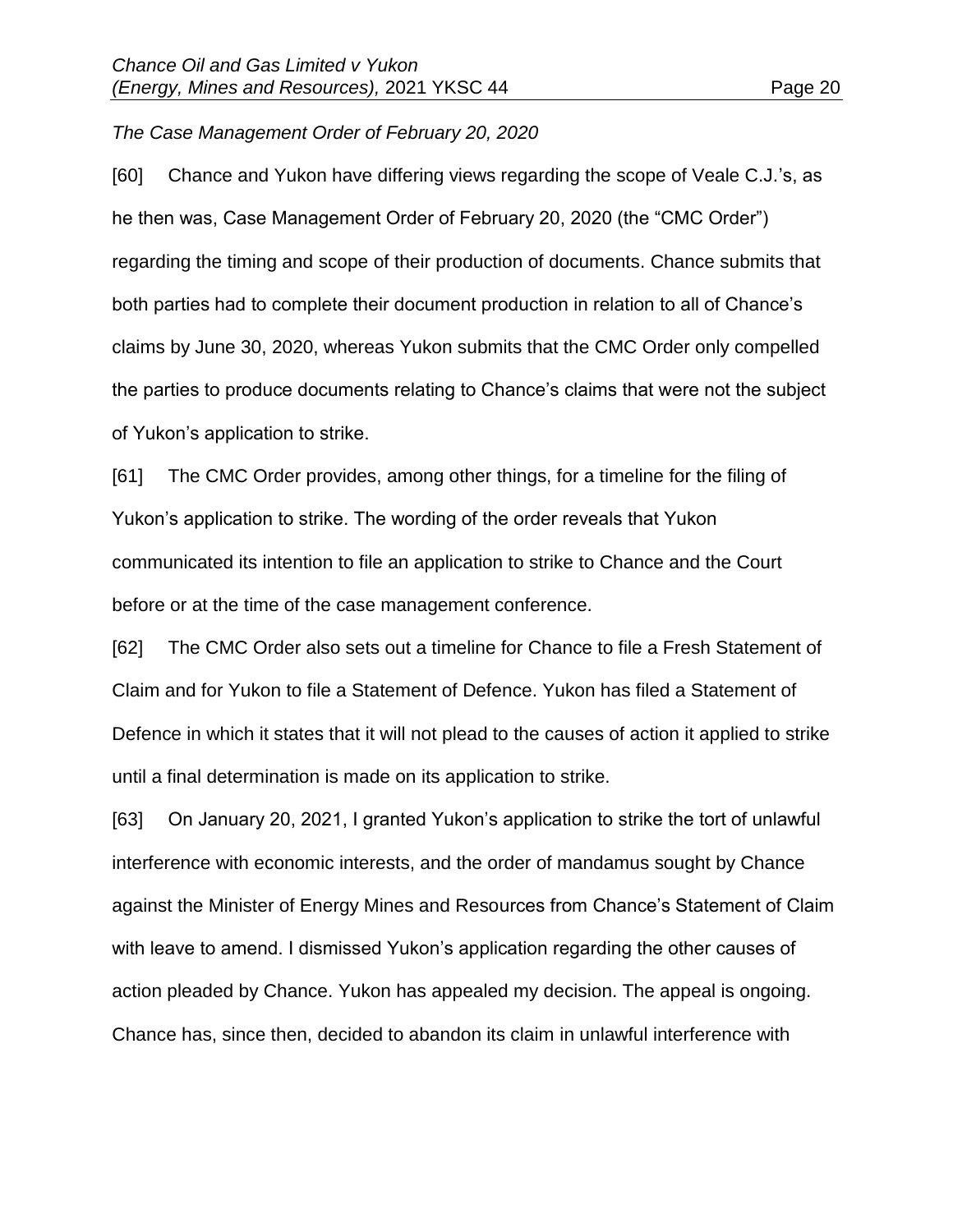economic interests. In addition, it is no longer seeking an order of mandamus against the Minister of Energy, Mines and Resources.

[64] Considering the CMC Order as a whole, the context in which it was made as well as the Statement of Defence Yukon filed, I find that the scope of the CMC Order did not extend to compelling Yukon to provide its affidavit of documents in relation to all of Chance's claims by June 20, 2020. The CMC Order only compelled the parties to produce their documents regarding the two causes of action that Yukon did not apply to strike, namely, Chance's claims of negligent misrepresentations and statutory cancellation of its permits. As a result, I am of the view that Yukon shall not be compelled to produce its documents in relation to the causes of action that are the subject of its application to strike until a final decision is made on that application. [65] However, there is nothing in the wording of the CMC Order that would ground a finding that Yukon's obligation to produce documents excluded the issue of damages for the two causes of action that are not the subject of Yukon's application to strike. In addition, while Yukon may have indicated its intention to bring an application to bifurcate the trial of this action into a liability stage and a damages stage, Yukon has yet to file

anything in that regard.

#### *Chance's Amended Fresh Statement of Claim*

[66] Chance's and Yukon's applications are to be decided on the basis of the pleadings, including the amendments contained in Chance's Amended Fresh Statement of Claim ("AFSOC") that I recently authorized Chance to file. However, as I am of the view that it is premature to order Yukon to produce documents in relation to Chance's claims that are the subject of its application to strike until a final determination is made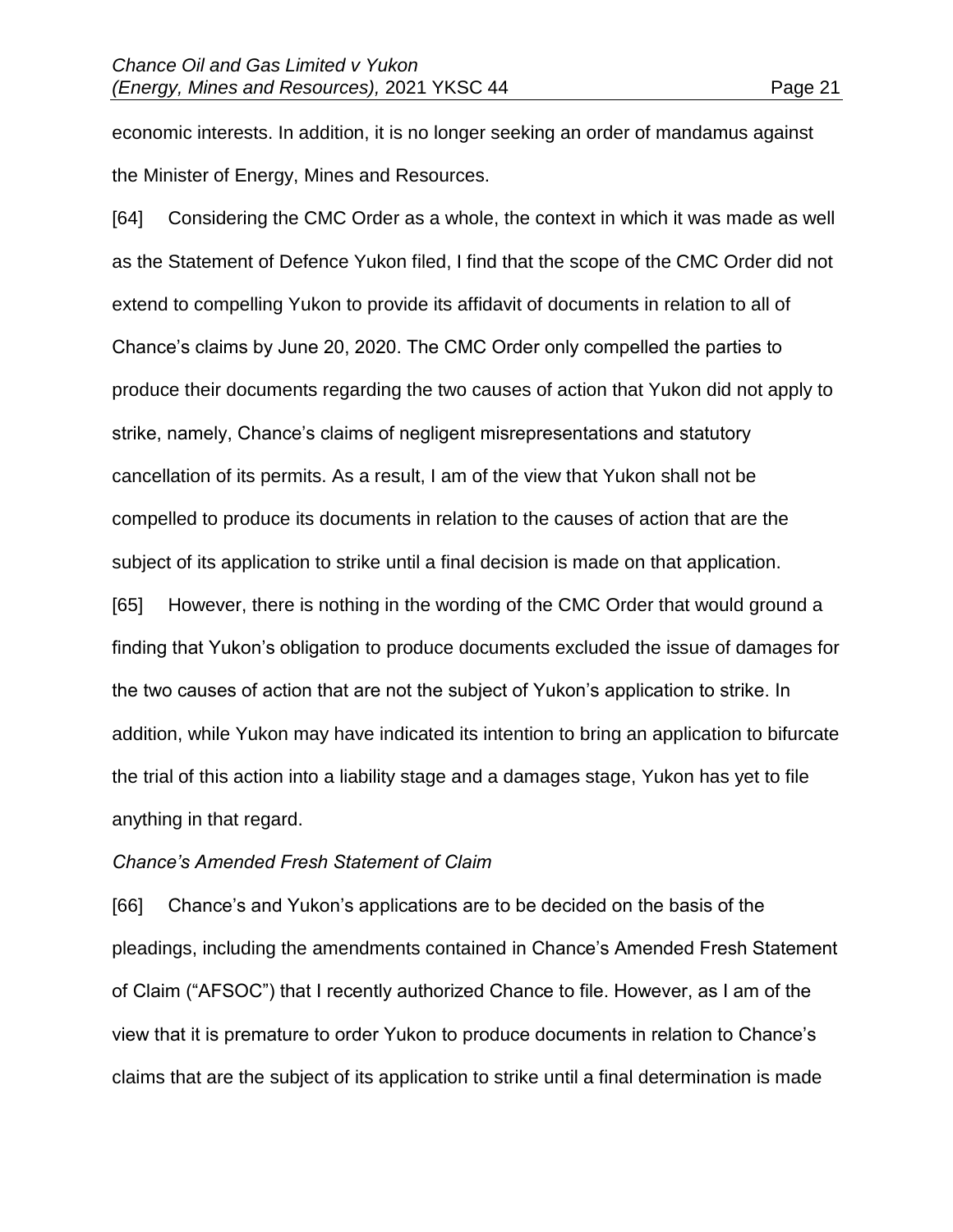on appeal, I will only review the allegations that are relevant to the two causes of action that are not covered by Yukon's appeal (the claims of negligent misrepresentation and statutory cancellation of Chance's permits). The allegations are as follows:

[67] Chance is a corporation that carries on business in the area of energy exploration and development. The corporation officially changed its name from Northern Cross to Chance on April 12, 2017.

*Chance's acquisition of exploratory licences in the Eagle Plain Basin*

[68] In or around 2006, the oil and gas industry nominated locations in the Eagle Plain Basin for exploration under the *Oil and Gas Act*, RSY 2002, c. 162 (the "*Act*"), by way of a Request for Posting ("RFP"). As a result, Yukon launched a disposition process under the *Act*. Consultations took place. A report to the Minister was prepared in relation to each of the permits later acquired by Chance. None of the reports indicated any concerns about hydraulic fracturing. Calls for Bids were then issued.

[69] In 2006-2007, Chance became the successful bidder on 13 exploration permits in the Eagle Plain Basin in exchange for capital spending of over 21 million dollars.

[70] In 2009-2010, Chance obtained two additional exploration permits in the Eagle Plain Basin following the same regulatory bidding process.

[71] In total, Chance's 15 exploration permits encompassed 1.3 million acres in the Eagle Plain Basin.

[72] Chance states that an appropriate time to have indicated any concerns regarding the use of hydraulic fracturing would have been at the RFP stage. However, at no time during that stage and the bidding process did Yukon express any concerns regarding the use of hydraulic fracturing. In contrast, in March 2017, in response to 15 new RFPs,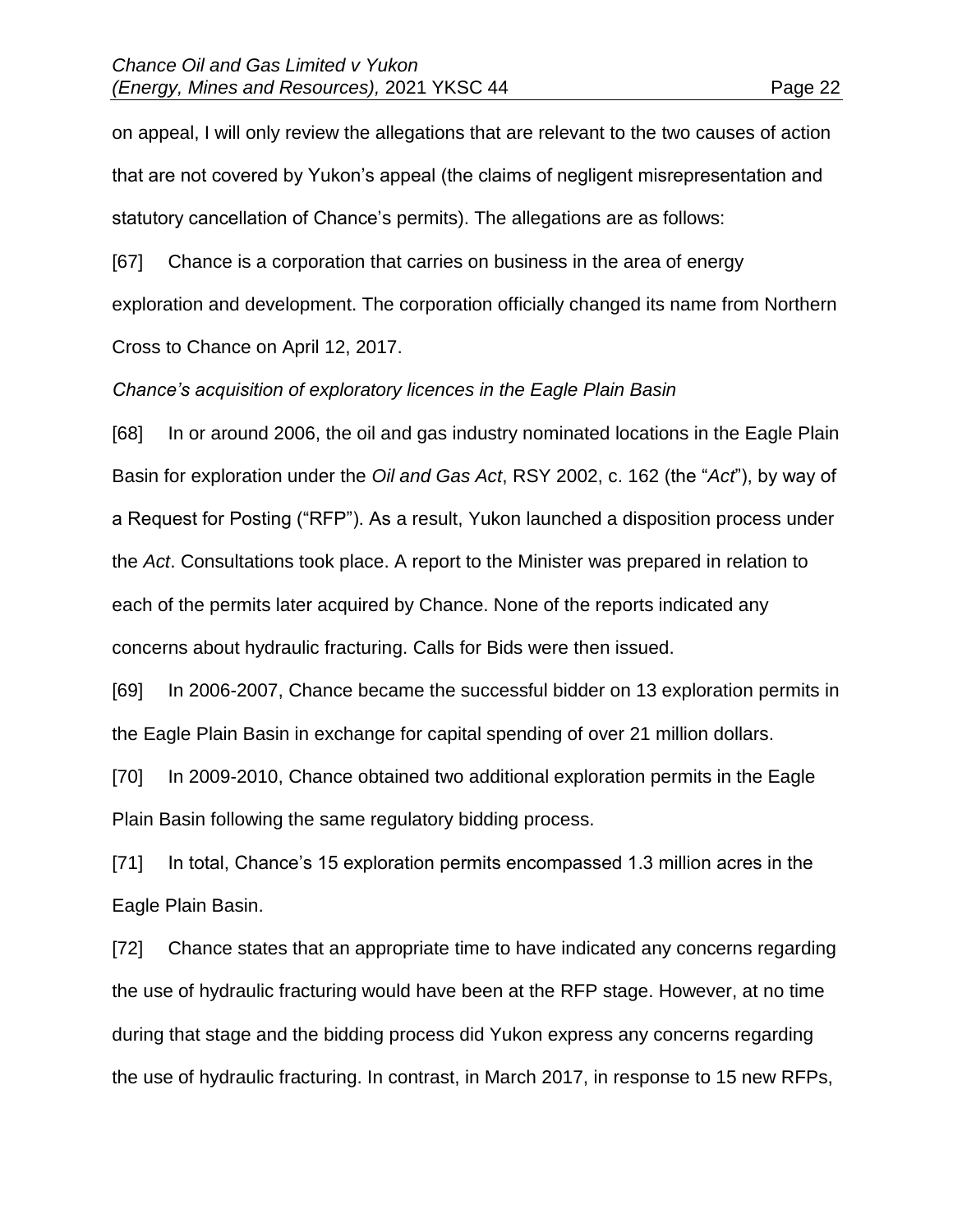Yukon publicly stated that there was a Moratorium on hydraulic fracturing in the Yukon, and that no fracking would be allowed in the exploration for and the development of oil and gas in the territory.

[73] Chance states that neither the Calls for Bids nor the Permits themselves indicated any restrictions on hydraulic fracturing, nor did they limit Chance's activities to the pursuit of conventional resources. In addition, there was no indication that any restrictions on hydraulic fracturing would be imposed in the future.

[74] Chance states that Yukon knew and understood all along that Chance obtained its permits with the expectations that the lands subject to its permits contained unconventional resources, which would require hydraulic fracturing to extract.

#### *The grouping applications*

[75] In 2011, Chance successfully applied to Yukon to group its 15 permits into five areas of contiguous land. Chance states that it made its grouping applications in anticipation of a major exploration program for unconventional geological opportunities. Chance also states that the unconventional opportunities it had identified were the primary reason for applying to group its permits.

[76] Chance states that grouping of permits is not usually done in cases where conventional resources are sought, as these resources are, by their very nature, typically geographically limited. Instead, grouping is commonly done where the resources expected to be found are unconventional ones, as shale formations tend to be geographically pervasive, making the evaluation in a given well relevant over a broader region.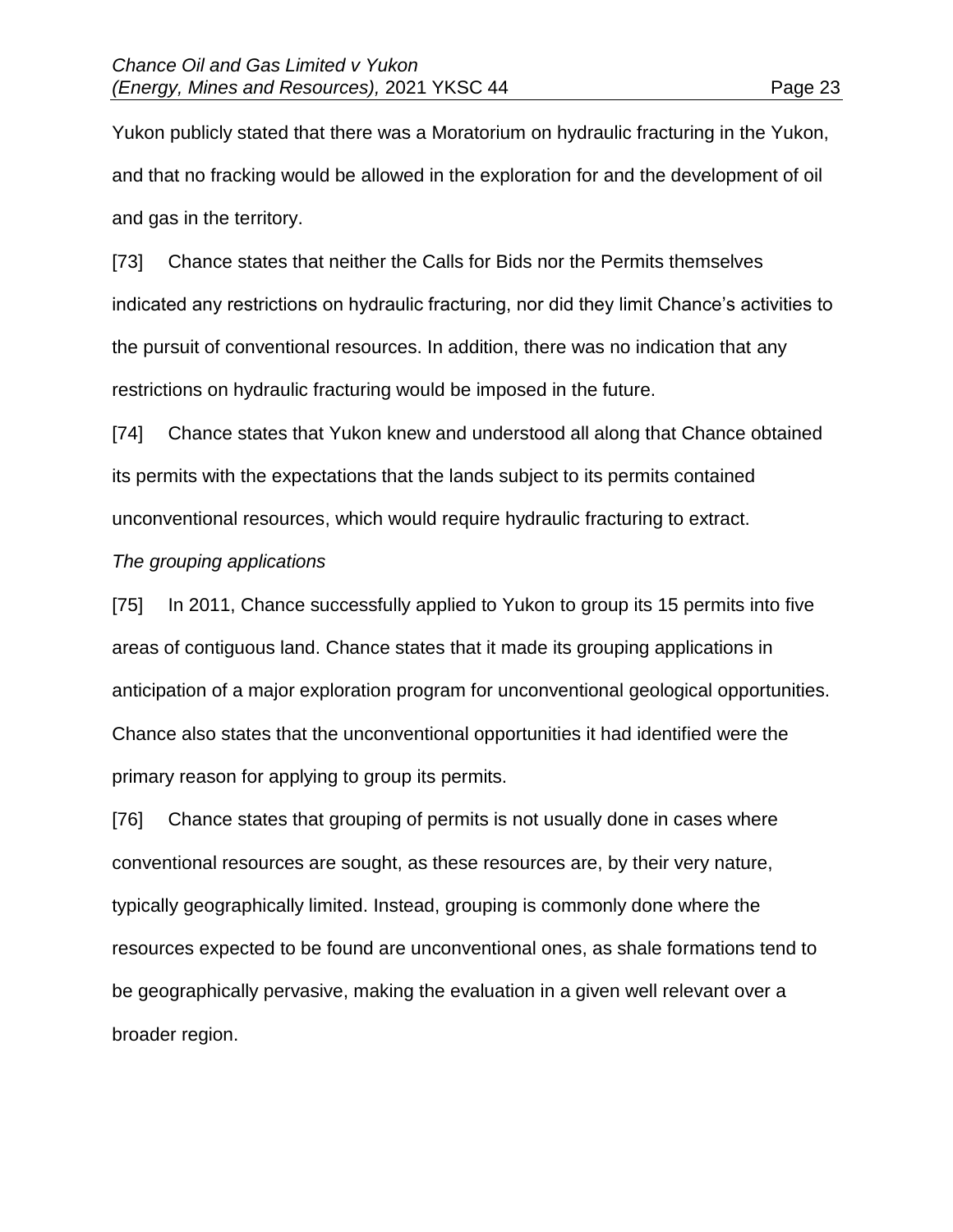[77] In addition, Chance states that the technical requirements of drilling, evaluating and completing wells for unconventional resources locked in shale are also quite different from those for conventional resources.

[78] Chance states that, at the time, hydraulic fracturing was a permitted and recognized method associated with the pursuit of unconventional resources. In addition, some amount of hydraulic fracturing is required both in exploration work and as a well stimulation technique to commercially extract conventional resources.

[79] Chance states that, based on the content of its applications, including the depths of its planned wells (which were significantly greater than those typically drilled for conventional resources), the communications it had with Yukon surrounding its grouping applications, and Yukon's decision to approve its grouping applications, Yukon understood, knew and accepted that Chance's goal was to pursue unconventional resources activities, which necessarily requires the use of hydraulic fracturing.

[80] However, Chance states that although there was every opportunity to do so during the grouping process, Yukon never indicated any concerns with the use of hydraulic fracturing.

*Chance's oil and gas exploration activities in the Eagle Plain Basin*

[81] In 2012 and 2013, Chance drilled four wells (McParlon A-25, East Chance E-78, West Chance H-28 and Ehnjuu Choo B-73).

[82] Through its 2013-2014 drilling program, Chance acquired 325 square kilometers of 3D seismic data and 25 kilometers of 2D seismic data.

[83] Chance sent the 2D and 3D seismic data as well as the data gathered through a number of Significant Discovery Licenses in the Eagle Plain Basin - Chance had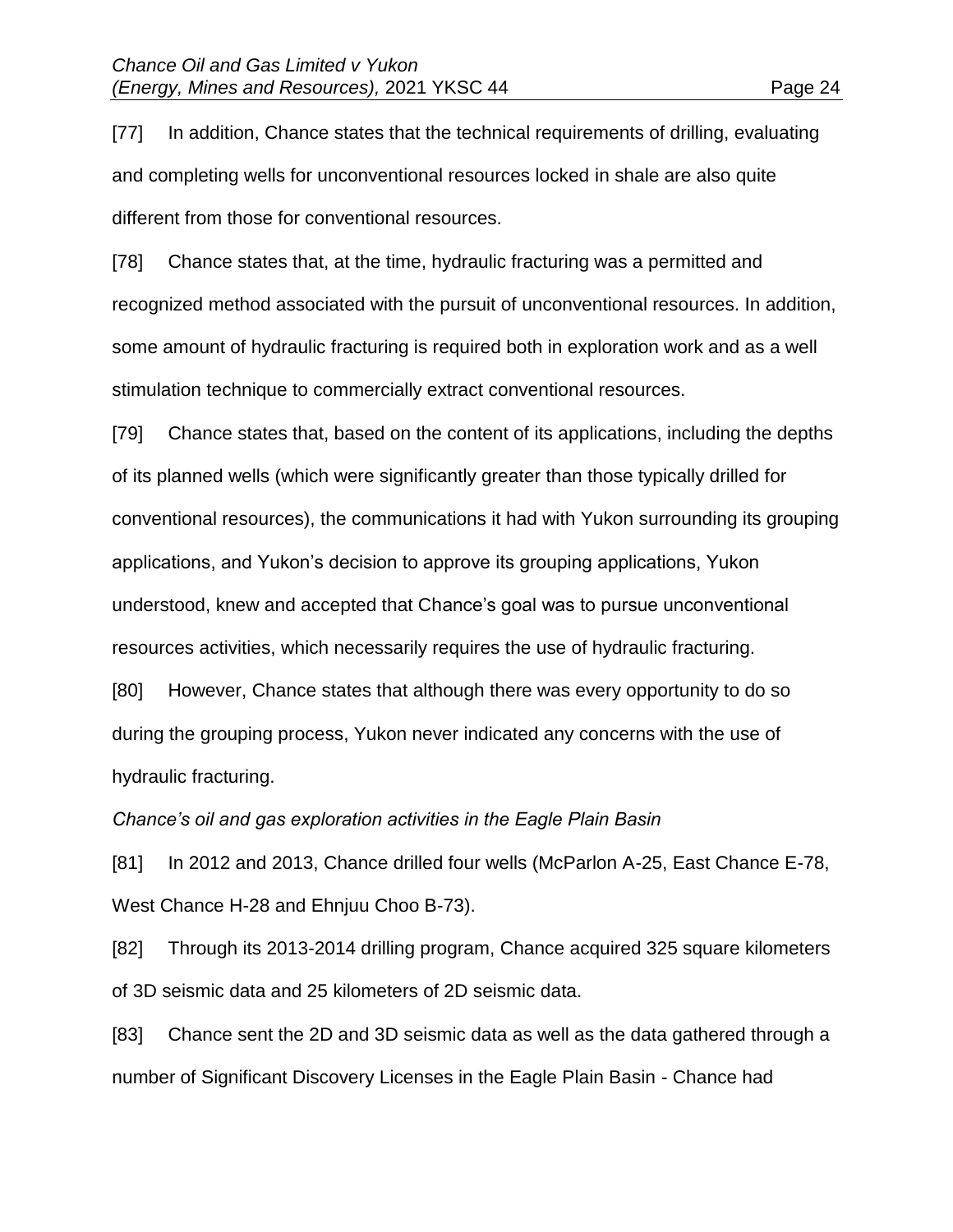acquired a majority working interest in and operatorship since 1994 - for interpretation. The Resource evaluation revealed a large area of shale holding approximately 8.6 billion barrels of oil equivalent in place in the lands subject to Chance's permits. Chance states that these resources can only be extracted by way of hydraulic fracturing.

[84] In addition, Chance states that some amount of hydraulic fracturing is required in exploration work and as a well stimulation technique to commercially extract conventional resources. Chance states that the Moratorium has impaired and impeded its ability to enhance production of low/high permeability conventional reservoirs, and that, as a result, the pursuit of conventional resources in the lands subject to Chance's permits has also been harmed.

[85] Chance undertook its exploration activities at a cost of approximately \$115,000,000.

[86] Chance states that if it had known hydraulic fracturing would not be permitted in the future, it would not have embarked on the type of capital-intensive exploration program that it conducted. Chance states that this information was well known to Yukon as it either formed part of its application materials or was disclosed as part of Chance's reporting requirements.

#### *Tenure of Chance's Permits*

[87] Chance's 15 permits (0005 to 0017, 0019 and 0020) were valid for an initial term of six years with a renewal term of four years. Since the initial extensions, Chance has applied for and received further tenure extensions on Permits 0008 to 0011, and 0019.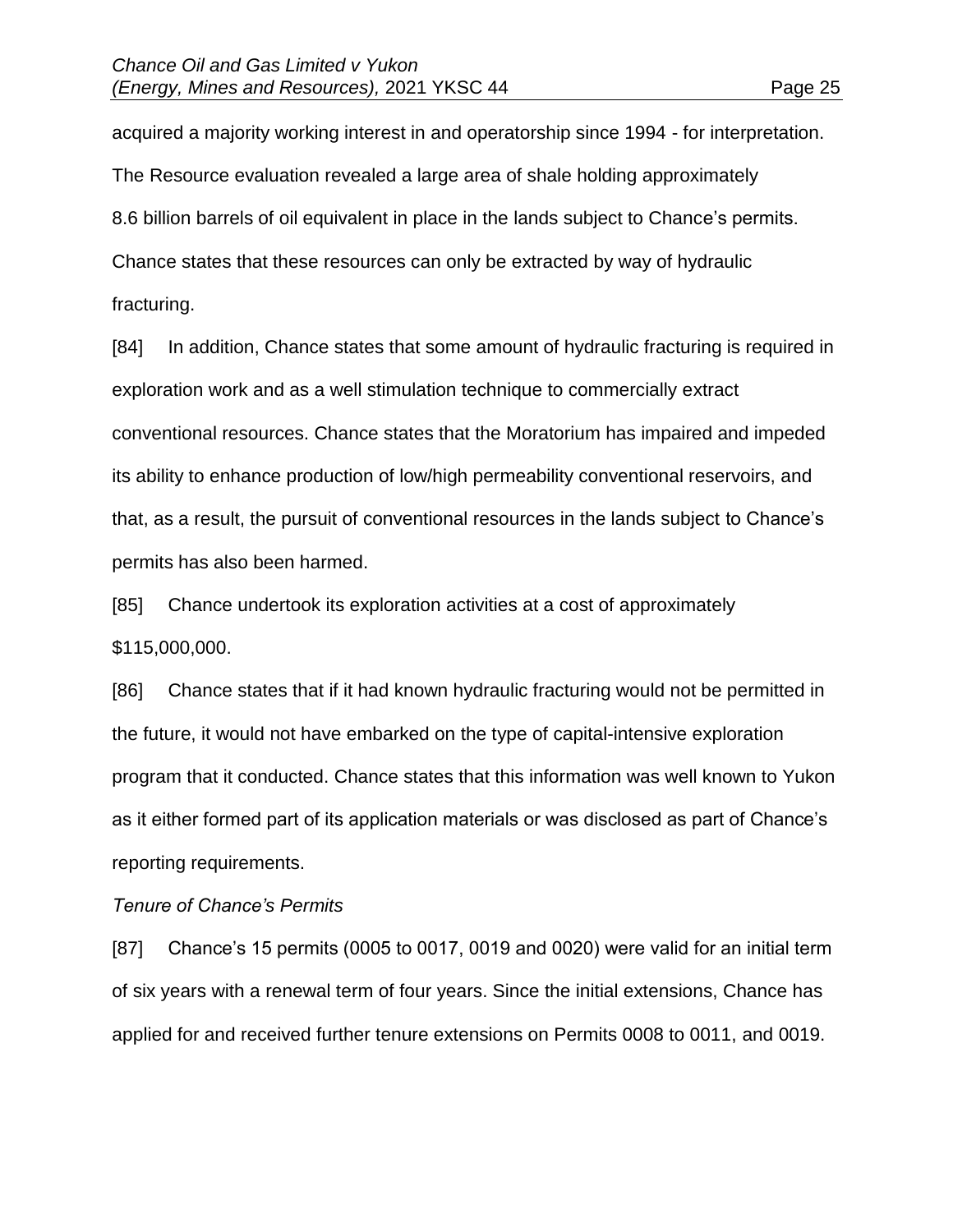[88] However, the most recent extensions were for tenures less than requested. Despite formal requests by Chance, tenure extensions on Permits 0006 and 0007 were not approved and have since expired. In addition, Chance voluntarily surrendered Permit 0005 (see Response to Notice to Admit (#31))

*Rentals for Chance's permits*

[89] Chance paid annual rent on its permits, as required under the regulatory scheme, from August 31, 2013, until August 30, 2015.

[90] Following the imposition of the Moratorium, Chance obtained deferrals on payments of rent due on August 13, 2015, and August 31, 2016 (Accrued Rentals).

[91] No further annual rentals have accrued since August 31, 2016, as the regulatory requirement for payment of annual rentals has been replaced with a requirement to provide a lease renewal deposit.

[92] In or about November 2016, Chance communicated to Yukon a formal refusal to pay the Accrued Rentals on the basis that its exploration rights had been impaired by the Moratorium.

[93] In August 2017, Chance paid a portion of the Accrued Rentals under protest.

[94] To date, Chance has paid a total of \$3,375,121.73 in rent to Yukon for its permits.

#### *Work deposits for Chance's permits*

[95] Chance also paid work deposits, as required by the regulatory scheme, for its permits.

[96] On or about October 15, 2013, Yukon fully reimbursed Chance's work deposits on permits 0005-0011, 0019 and 0020 for a total amount of \$1,125,194.25. It partially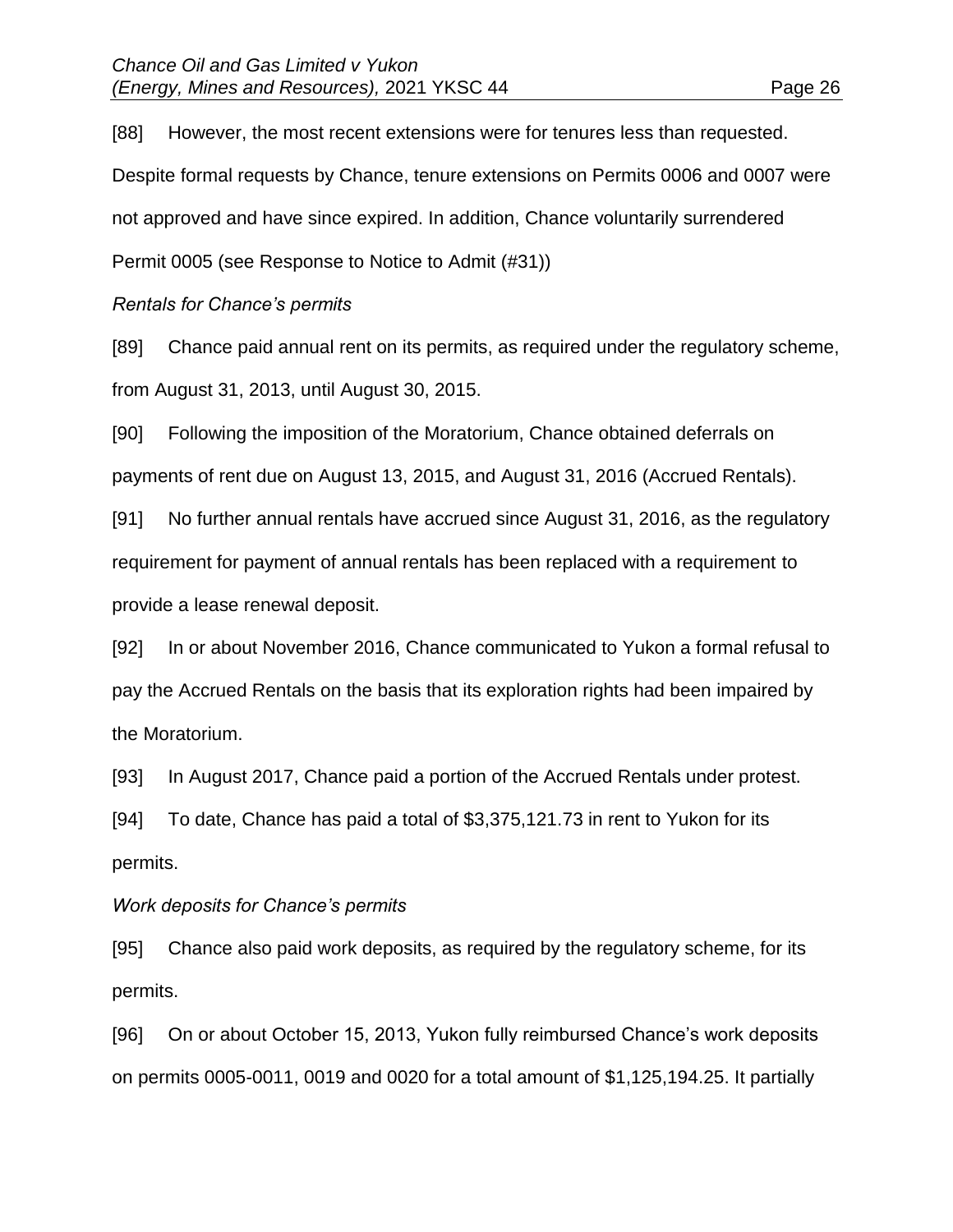reimbursed Chance's work deposits on permits 0012-0017 in the amount of

\$3,544,061.73 from the principal amount of \$4,401,230.24.

[97] Chance states that the reimbursements were made in acknowledgment that expenditures made by Chance were within the regulatory parameters.

# *The Moratorium*

[98] In May 2013, the Yukon Legislative Assembly established the Select Committee Regarding the Risks and Benefits of Hydraulic Fracturing ("the Committee"). The Committee held hearings at the legislature and in communities across the territory.

[99] Chance participated in the process. It made a presentation to the Committee on January 31, 2014.

[100] The Committee issued its final report and recommendations in January 2015.

Chance alleges that none of the recommendations included a ban or a Moratorium on hydraulic fracturing.

[101] According to Chance, one of the recommendations was that further study of the potential economic impacts of developing a hydraulic fracturing industry was important and should be undertaken. Chance states that no such studies have been undertaken or commissioned by Yukon.

[102] On April 9, 2015, Yukon formally adopted all of the Committee's recommendations. The same day, Yukon announced a ban on hydraulic fracturing in all areas of the territory, except for the Liard Basin in southeast Yukon.

[103] The Moratorium is still in effect. Chance states that there is no indication as to if and when it will be lifted, or what preconditions would need to be fulfilled before it is lifted. I note that in its Response to the Notice to Admit, Yukon stated that while the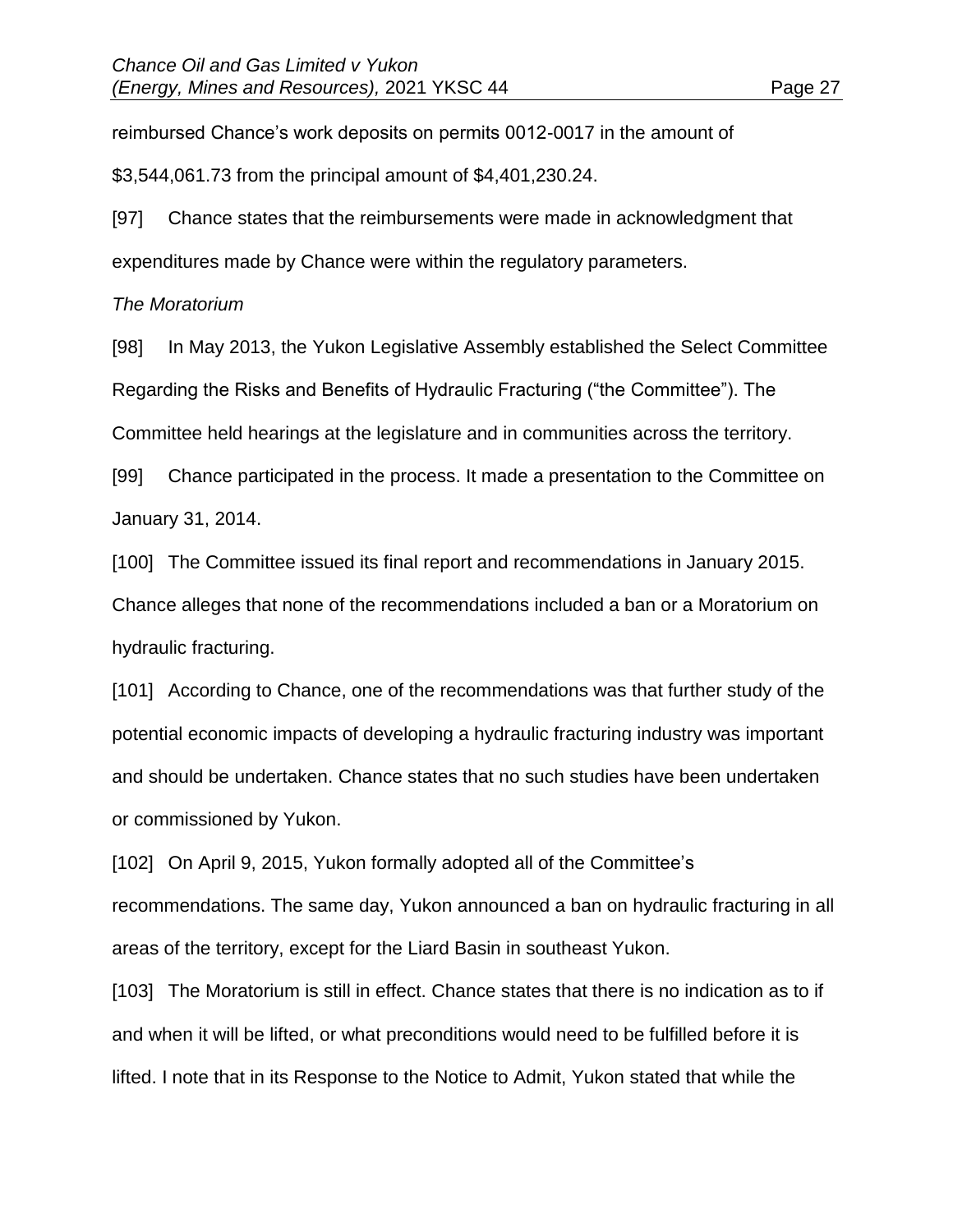Liard Basin was exempted from the Moratorium when it was first announced, it is no longer exempted.

[104] At the time the Moratorium was announced, Chance's permits in the Eagle Plain Basin were the only ones affected by the Moratorium, as Chance was the only oil and gas company conducting activities in the affected area.

[105] At the time of the Committee's review, Chance states that it was proposing and seeking approval for an extensive development program that focused on unconventional resources and would contemplate hydraulic fracturing at some point. Chance further states that such development was only possible through the use of hydraulic fracturing and represented, to Chance's knowledge, the only significant existing hydraulic fracturing plan in Yukon. That plan was stopped by the announcement of the Moratorium in April 2015. Chance alleges that the timing and impact of the Moratorium are indications that it was implemented or ordered to prevent Chance from moving forward with its planned development of its resources under its permits. [106] Beginning in April 2015, Chance communicated its concerns relating to Yukon's

[107] Following the Moratorium, Chance requested that Yukon grant it a number of concessions.

acceptance of the Committee's recommendations and the Moratorium.

[108] Chance states that the initial permit extensions that were granted on its 15 permits as well as Yukon's substantial reimbursement of Chance's outstanding work deposits were made in recognition that the Moratorium stripped Chance of its subsurface rights.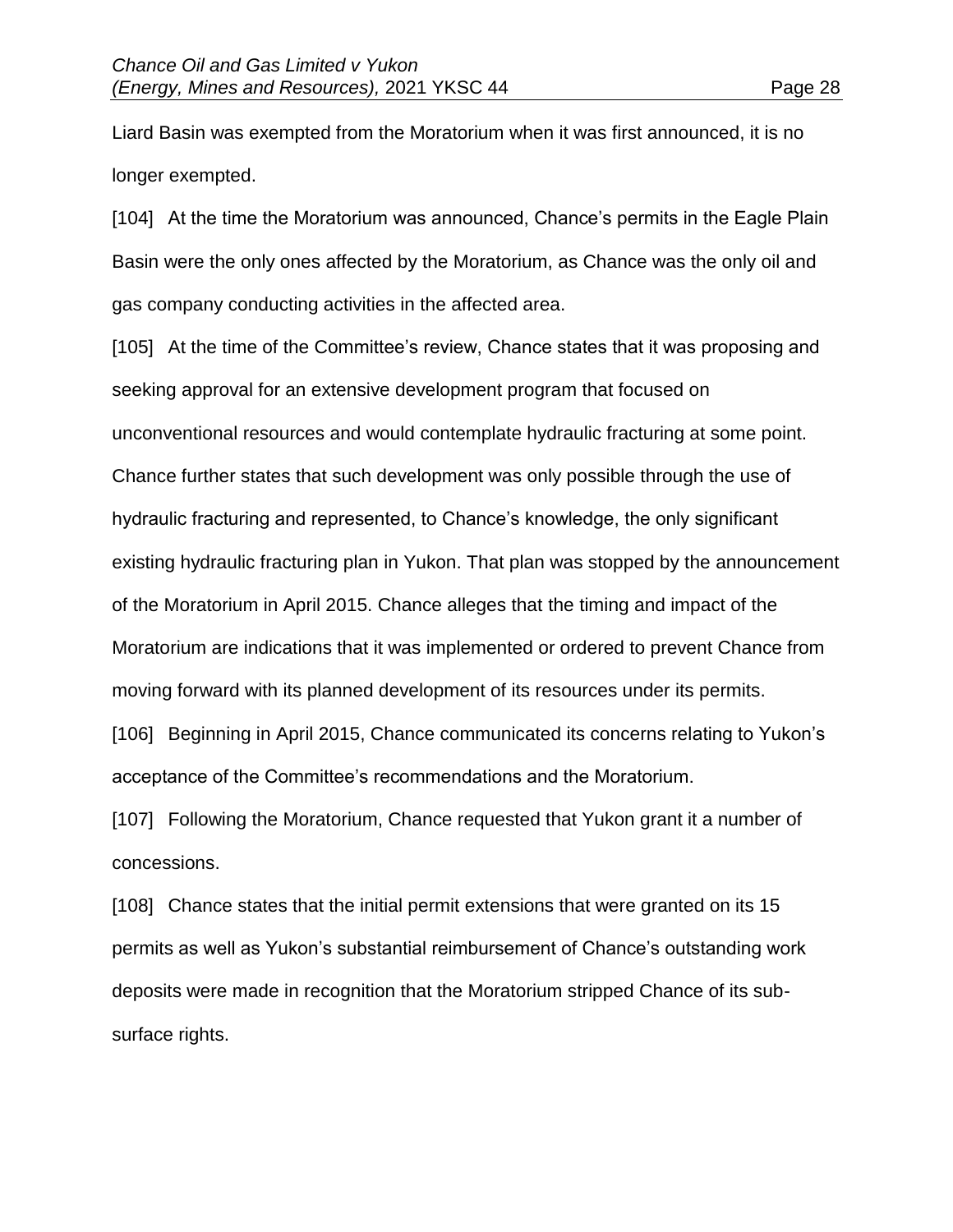[109] Chance states that its tenure continues to run on its remaining permits. Chance also states that its losses continue to accrue.

[110] Chance states that the Moratorium continues to impair or prevent it from being able to complete or fulfill certain regulatory requirements - associated with converting some of its permits into oil and gas leases - that are mandated by Yukon. In addition, Chance states that, due to the Moratorium, it is unable to conduct workovers on certain wells as is being demanded by Yukon. Chance states that these demands, made impossible by Yukon's own Moratorium, may force Chance to abandon some of its wells, compounding the impact of the Moratorium and inflicting further losses on Chance.

[111] Furthermore, Chance states that in October 2016, China National Offshore Oil Company Ltd. ("CNOOC") withdrew as an investor due to the implementation of the Moratorium and its impact on Chance. Chance states that the uncertainty of tenure caused by the Moratorium has and continues to cause harm to Chance by, among other things, making it difficult or impossible for Chance to attract or secure investments (which investment became necessary with CNOOC's withdrawal) or financing, or to make any type of long-term plans.

#### *Misrepresentations*

[112] In June 2011, Chance secured CNOOC as a major investor in order to fulfill work commitments under its permits. An affiliate of CNOOC invested over \$115,000,000 in Chance on the understanding that they would be pursuing unconventional resources. [113] Soon after, Chance took various CNOOC representatives on a tour of the territory. The delegation was introduced to a variety of Yukon's representatives. On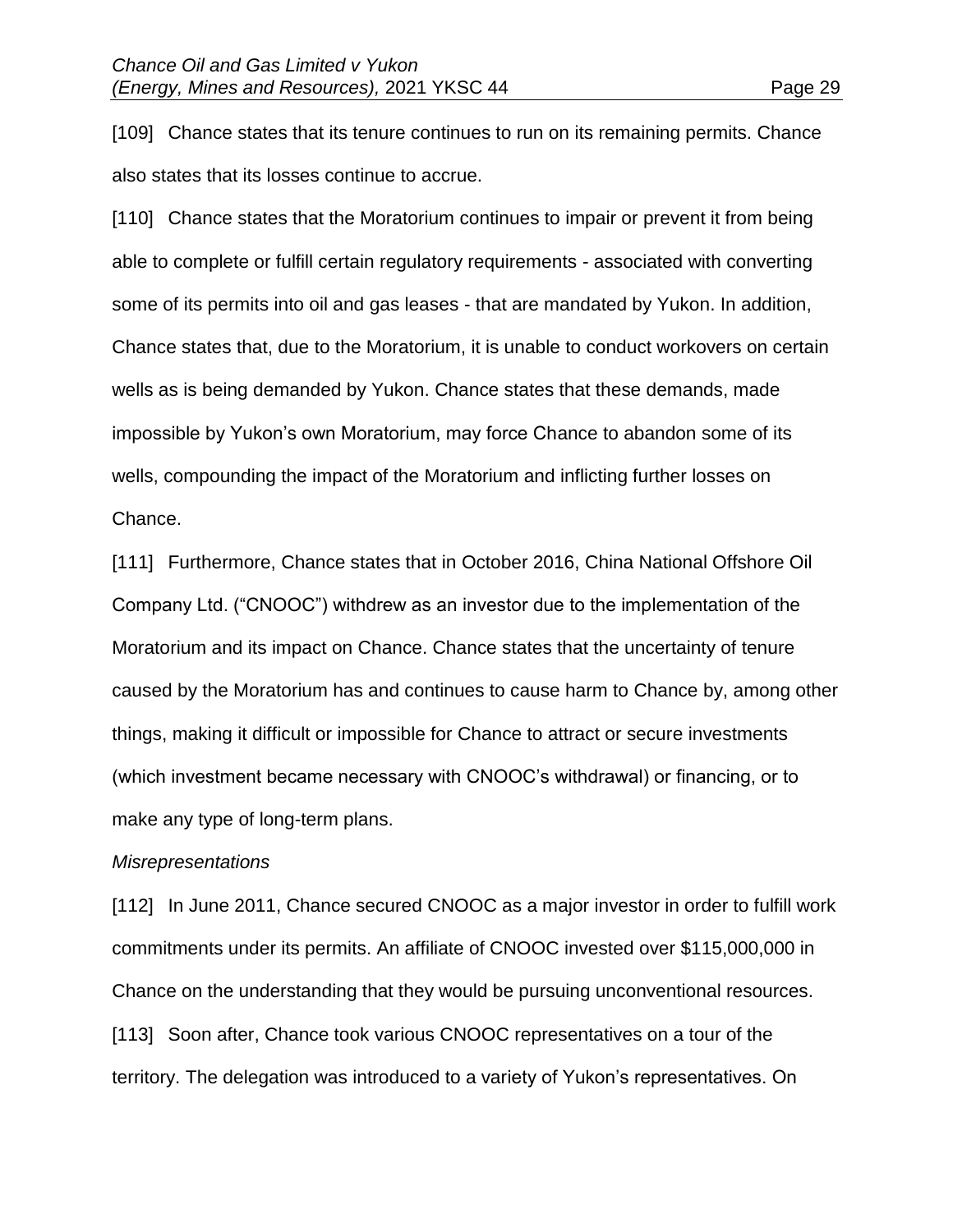June 30, 2011, as part of the tour, Chance attended a meeting with Yukon's representatives and presented a plan to focus on evaluating unconventional resources based on CNOOC's interest and investment objectives. At no time during these discussions did Yukon indicate that hydraulic fracturing might not be permitted. [114] Chance states that over the course of many years including before, at the time of, and subsequent to granting the permits to Chance, Yukon engaged in a course of conduct and made representations that encouraged Chance and its principal investor, CNOOC, to expend capital on developing the lands covered by its permits and the rights granted under its permits.

[115] Chance states that, prior to imposing the Moratorium in April 2015, no representatives of Yukon had ever represented to Chance, its investors or the public generally, that any limitation would be imposed on the use of hydraulic fracturing to explore and develop the rights granted by the permits. Specifically, all representations made over the course of several years were expressly (or impliedly by omission) confirmatory of Chance, or any other party, being able to use hydraulic fracturing as a means of exercising rights held under oil and gas dispositions, including Chance's rights granted by the permits. This included, among other things, representations directly to Chance, such as formal correspondence including granting of the permits, grouped permits, informal correspondence including letters, emails and meetings and representations to the public at large including the RFP process and the Government of Yukon's other general encouragement of industry to expend capital in the territory. [116] Chance states that Yukon actively promoted and encouraged oil and gas exploration and development in the Yukon, and thereby communicated to Chance that it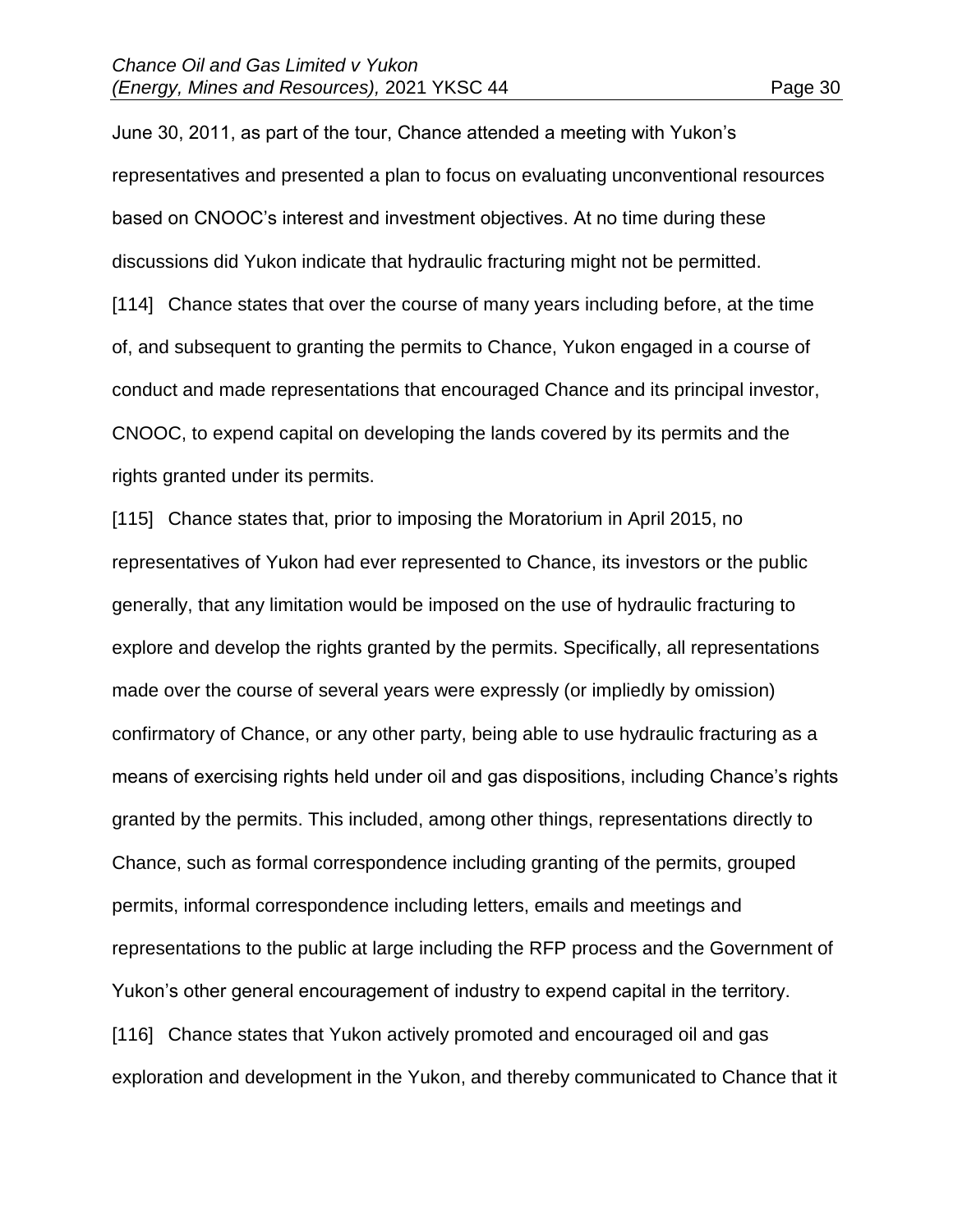should invest and continue to invest in the territory. Chance states that Yukon has benefitted from such investment.

[117] Chance states that from the RFP phase onwards, Yukon represented to Chance that it supported oil and gas development, that its dispositions granted rights to oil and gas, and that hydraulic fracturing would be, subject to regulatory compliance, permitted. [118] Chance states that Yukon's representatives made those types of representations at both formal and informal meetings and phone calls including but not limited to the following dates: March 10, 2009; June 2009; December 2, 2010; May 19 and 20, 2010; June 29, 2011; November 2011; January 30, 2012; June 19, 2012; August 31, 2012; August 22, 2014; February 3, 2014; December 2, 2014; October 26, 2015; March 2016, a meeting at the 2016 Summer Meeting of Canada's Premiers.

[119] Chance also refers specifically in its AFSOC to a representation made in a Yukon Energy Prospectus issued with the Eagle Plain 2010 Call for Bids highlighting the presence of unconventional resources in that area.

[120] Chance states that Yukon made representations that the oil and gas rights granted under its permits encompassed rights to explore and exploit oil and gas resources without any differentiation between conventional and unconventional resources.

[121] Chance states that it relied on Yukon's representations as well as on the regulatory framework, which does not differentiate between unconventional and conventional resources, and spent over \$140,000,000 in pursuit of its rights to explore, develop and produce its resources. Chance states that Yukon ought to have foreseen such reliance.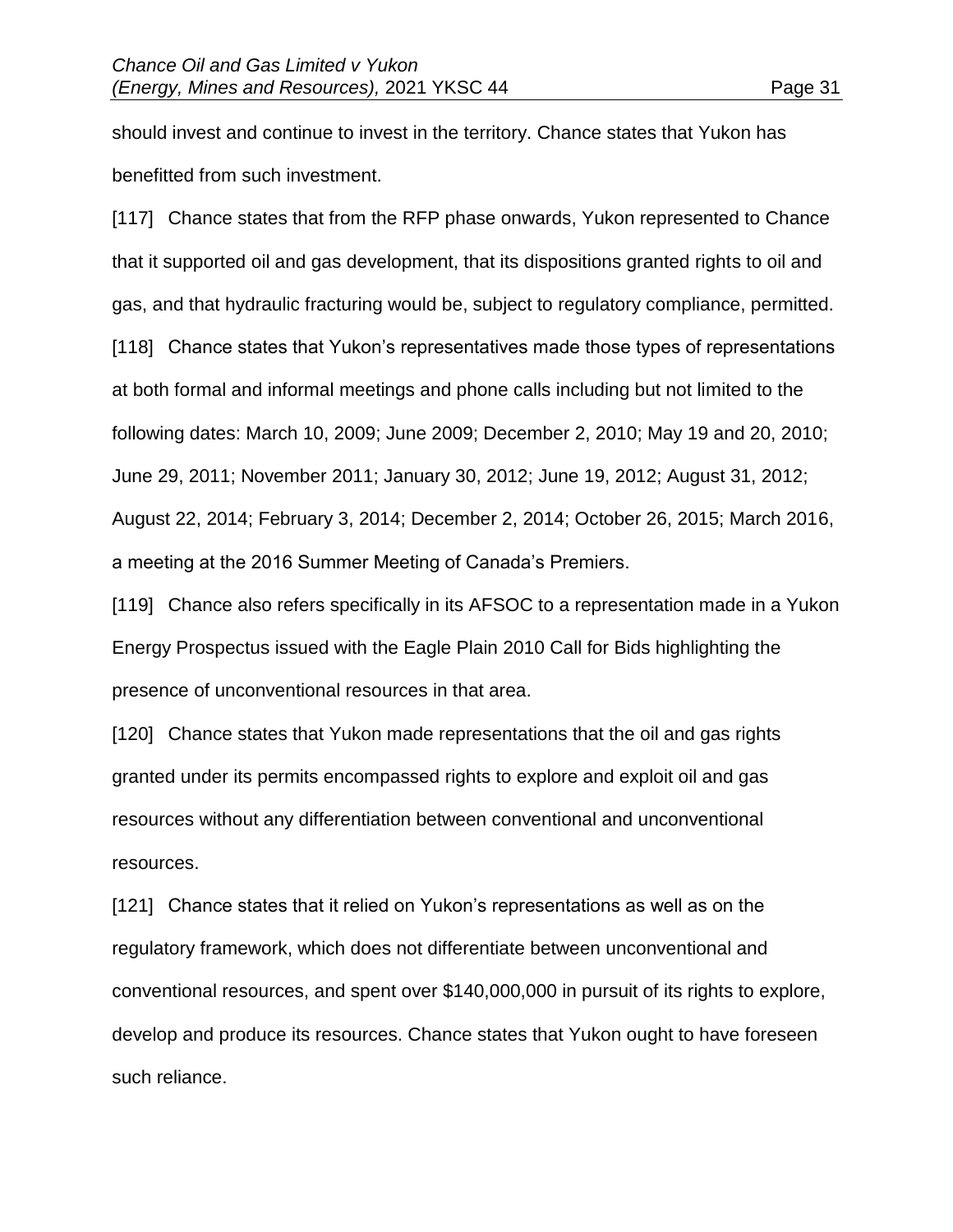[122] In addition, Chance alleges that Yukon benefited from Chance's investment. Chance submits that over 20,000,000 of its expenditure directly benefitted Yukon's businesses and citizens.

[123] Chance alleges that it has suffered loss and damages as a result of its reliance on Yukon's misrepresentations (including the annual rentals and Accrued Rentals it paid, as well as capital expenditures, operating and administrative costs and cost of capital it incurred). Chance also alleges that the Moratorium has fundamentally impaired its ability to meaningfully exercise its rights to oil and gas in the lands subject to its permits, resulting in damages for loss of opportunity. The damages Chance claims for negligent misrepresentations are pleaded at para. 95 of its AFSOC.

#### *Statutory cancellation of Chance's permits*

[124] Chance states that it has not breached any terms or conditions of its permits nor has Yukon alleged any breaches. In its Response to the Notice to Admit, Yukon stated that, in 2016, Chance refused to pay \$1,191,551.73 of rental fees owing on its permits and that Yukon notified Chance repeatedly that the payment was required under the *Act* and was overdue.

[125] Under this claim, Chance states that the Moratorium amounts to a cancellation of its permits under s. 28(1)(a) of the *Act* and that it is entitled to the compensation provided by s. 58 of the *Oil and Gas Disposition Regulation*, OIC 1999/147.

[126] Chance adds that it was not provided notice of Yukon's intention to cancel its permits pursuant to s. 60 of the *Act*.

[127] The amount of statutory compensation claimed by Chance is outlined at para. 95 of its AFSOC.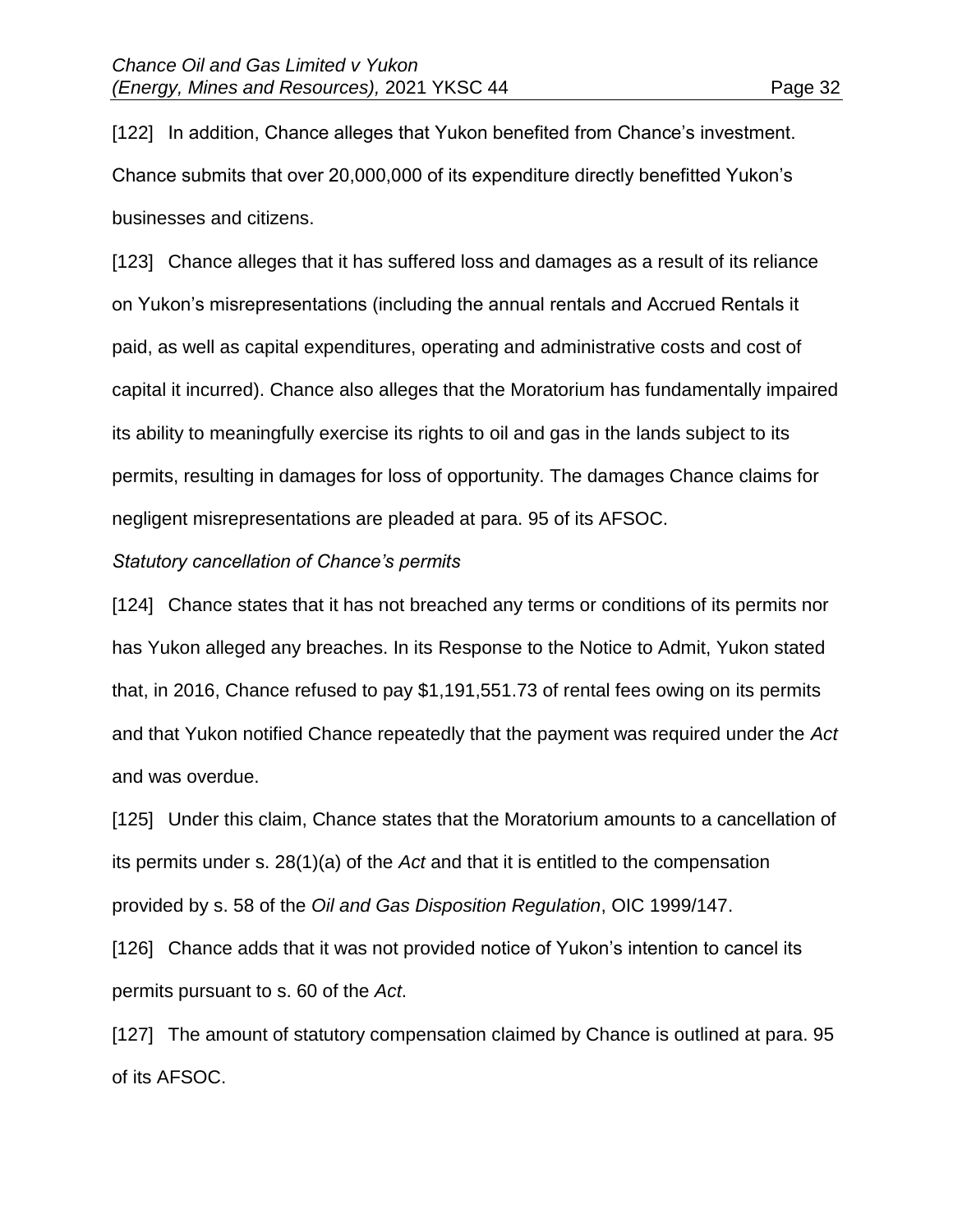# **Analysis**

[128] While Rule 25(3) governs the disclosure and production obligation of a party to a

civil action, Rule 25(6) addresses the content of a party's affidavit of documents and the

timing of its delivery:

A party to an action shall, within 30 days after the close of pleadings under Rule 23(5), deliver to every other party an affidavit of documents in Form 110 or 111 disclosing to the full extent of the party's knowledge, information and belief all documents relating to any matter in issue in the action that are or have been in the party's possession, control or power.

…

(i) that are in the party's possession, control or power and that the party does not object to producing;

(ii) that are or were in the party's possession, control or power and for which the party claims privilege, and the grounds for the claim; and

(iii) that were formerly in the party's possession, control or power, but are no longer in the party's possession, control or power, whether or not privilege is claimed for them, together with a statement of when and how the party lost possession or control of or power over them and their present location.

(b) The affidavit shall also contain a statement that the party has never had in the party's possession, control or power any document relating to any matter in issue in the action other than those listed in the affidavit.

[129] Pursuant to Rule 25(21), the court may order the disclosure or production for

inspection of documents that are not privileged, or may order service of a further and

better affidavit of documents when it is satisfied by any evidence that relevant

documents in a party's possession, control or power have been omitted from the party's

affidavit of documents.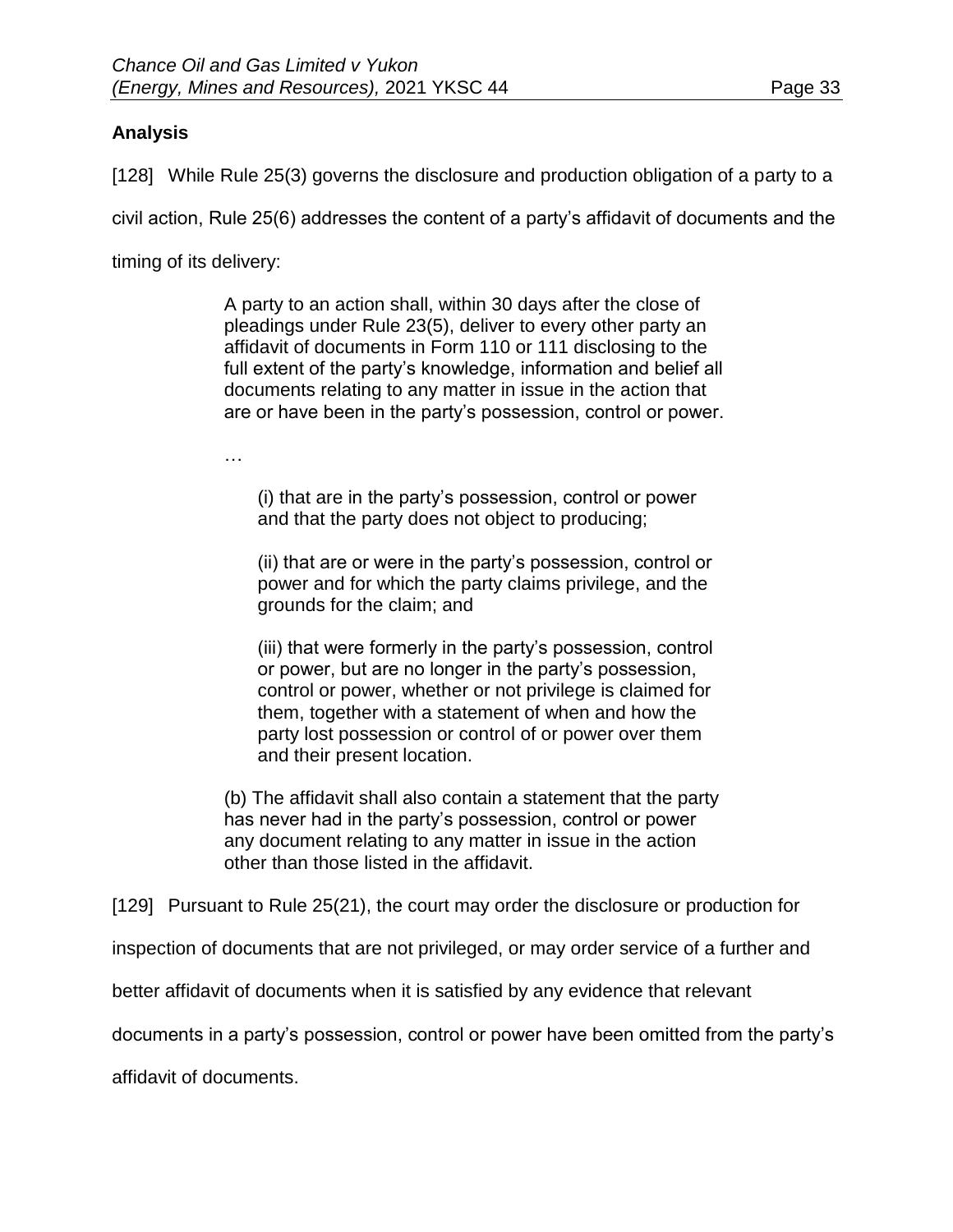[130] As I have already stated, a broad relevance test, one of possible relevance, applies at the document discovery stage of a proceeding. The test is to be applied in light of the principle of proportionality embedded in the Rules.

[131] My finding that the disclosure obligation of a party to an action is broader than the test advocated and applied by Yukon to its production of documents directly leads to the conclusion that Yukon's affidavit of documents falls short of listing all the documents it is required to disclose and produce, subject to privilege, under the *Rules of Court*. [132] In addition, I find that Yukon's broad view of the scope of its admissions contributed to Yukon delivering to Chance an affidavit of documents that is too narrow. [133] Yukon has made a number of admissions in its Statement of Defence. It has clarified the scope of some of its admissions in its Response to Chance's Notice to Admit that was filed as part of the record on this application. Yukon's non-binding views regarding its admissions were also communicated to Chance in exchanges that were filed on this application.

[134] I agree with Chance's position that Yukon's admissions are not as broad and far reaching as contended by Yukon. What is in issue between the parties cannot be determined simply by looking, in isolation, at the specific factual allegations admitted by Yukon without considering the impact of other relevant factual allegations it has not admitted and their combined effects on the action before the court.

[135] In addition, given the long timeframe at issue (Chance obtained its first 13 permits at issue in or about 2006 and the Moratorium was imposed in 2015) and the nature of the two causes of action that are not the subject of Yukon's application to strike (more particularly whether there exists a "special relationship" between the parties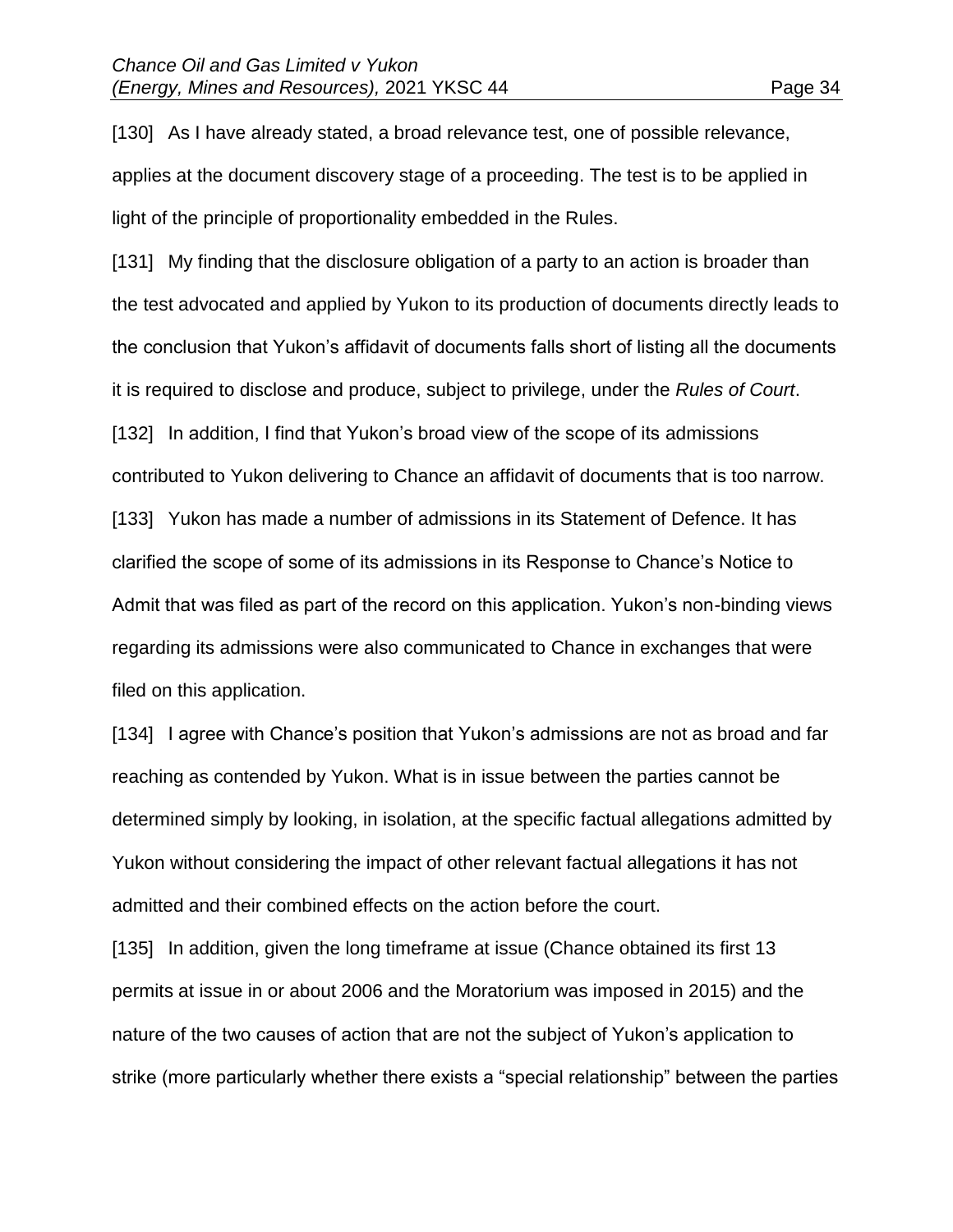that gives rise to a duty of care with respect to the tort of negligent misrepresentation, and whether the Moratorium amounts to a cancellation of Chance's permits), I agree with Chance that there is a sizeable number of relevant documents relating to the matters in issue in this case that have not been included in Yukon's affidavit of documents and that, as a result, Yukon has under produced.

[136] As what is in issue between the parties is determined by the pleadings, I now turn to the two causes of action that are not subject to Yukon's appeal.

## *The tort of negligent misrepresentation*

[137] The tort of negligent misrepresentation has five elements:

- a) The existence of a duty of care based on a "special relationship" between the representor and the representee;
- b) The representation is untrue, inaccurate, or misleading;
- c) The representor acted negligently in making the representation;
- d) The representee reasonably relied on the negligent misrepresentation; and
- e) The reliance was detrimental to the representee in the sense that damages resulted (*Queen v Cognos*, [1993] 1 SCR 87 at 110).

[138] In addition, in cases of misrepresentation by silence, the plaintiff also has to establish that the representor had a duty speak in the circumstances when it remained silent. (*Scotsburn Co-Op Services v W.T. Goodwin Ltd*, [1985] 1 SCR 54 at paras. 24- 27; *Fletcher v Manitoba Public Insurance Co,* [1990] 3 SCR 191 at para. 211; *and Sidhu Estate v Bains*, [1996] BCJ No 1246 (BCCA) at para. 31).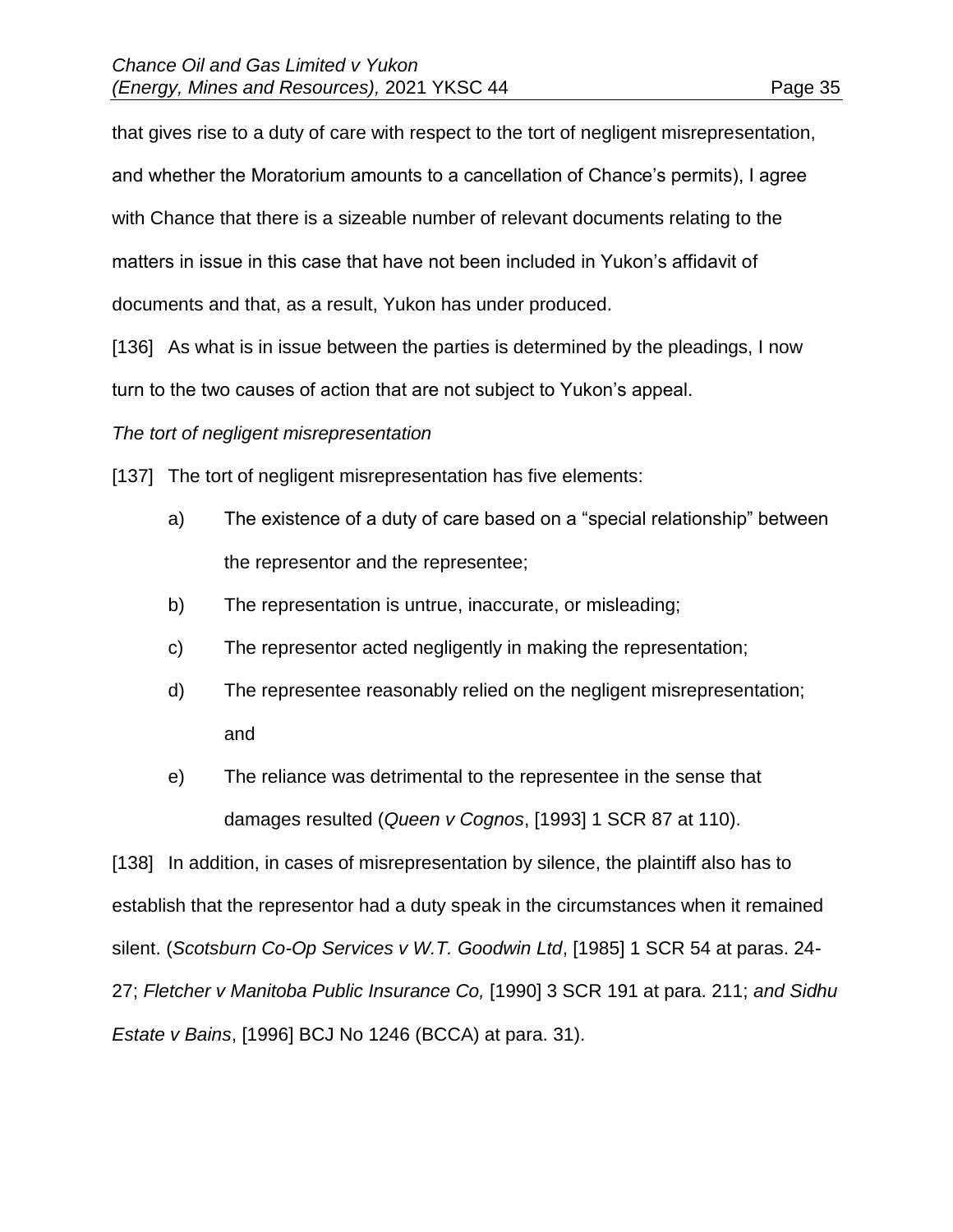[139] As Chance's case largely rests on its allegation that Yukon remained silent

regarding its concerns on the use of hydraulic fracturing or restrictions that may be

imposed on the use of hydraulic fracturing, when it had a duty to speak, this additional

element must be considered when determining what is in issue between the parties.

[140] However, I note that Chance also pleads that Yukon positively misrepresented to

Chance that Yukon supported oil and gas development, that Chance's permits granted

rights to both conventional and unconventional oil and gas resources, and that hydraulic

fracturing would be, subject to regulatory compliance, permitted.

[141] In *R v Imperial Tobacco Canada Ltd*, 2011 SCC 42 ("*Imperial Tobacco*"), the

Supreme Court of Canada, at para. 42, restated the elements to consider when

determining whether a duty of care based on a "special relationship" exists:

… In a claim of negligent misrepresentation, both these requirements for a *prima facie* duty of care are established if there was a "special relationship" between the parties: *Hercules Managements Ltd. v Ernst & Young*, [1997] 2 S.C.R. 165, at para. 24. In *Hercules Managements*, the Court, per La Forest J., held that a special relationship will be established where; (1) the defendant ought reasonably to foresee that the plaintiff will rely on his or her representation, and (2) reliance by the plaintiff would be reasonable in the circumstances of the case (*ibid.*). Where such a relationship is established, the defendant may be liable for losses suffered by the plaintiff as a result of a negligent misstatement.

[142] In addition, the existence of a duty of care based on a "special relationship" may arise:

- a) explicitly or by implication, from the relevant statutory scheme; or
- b) from specific interactions between the plaintiff and the government, where a duty of care is not negated by the statute; or
- c) from both interactions between the parties and the government's statutory duties. (*Imperial Tobacco*, at paras. 43-46)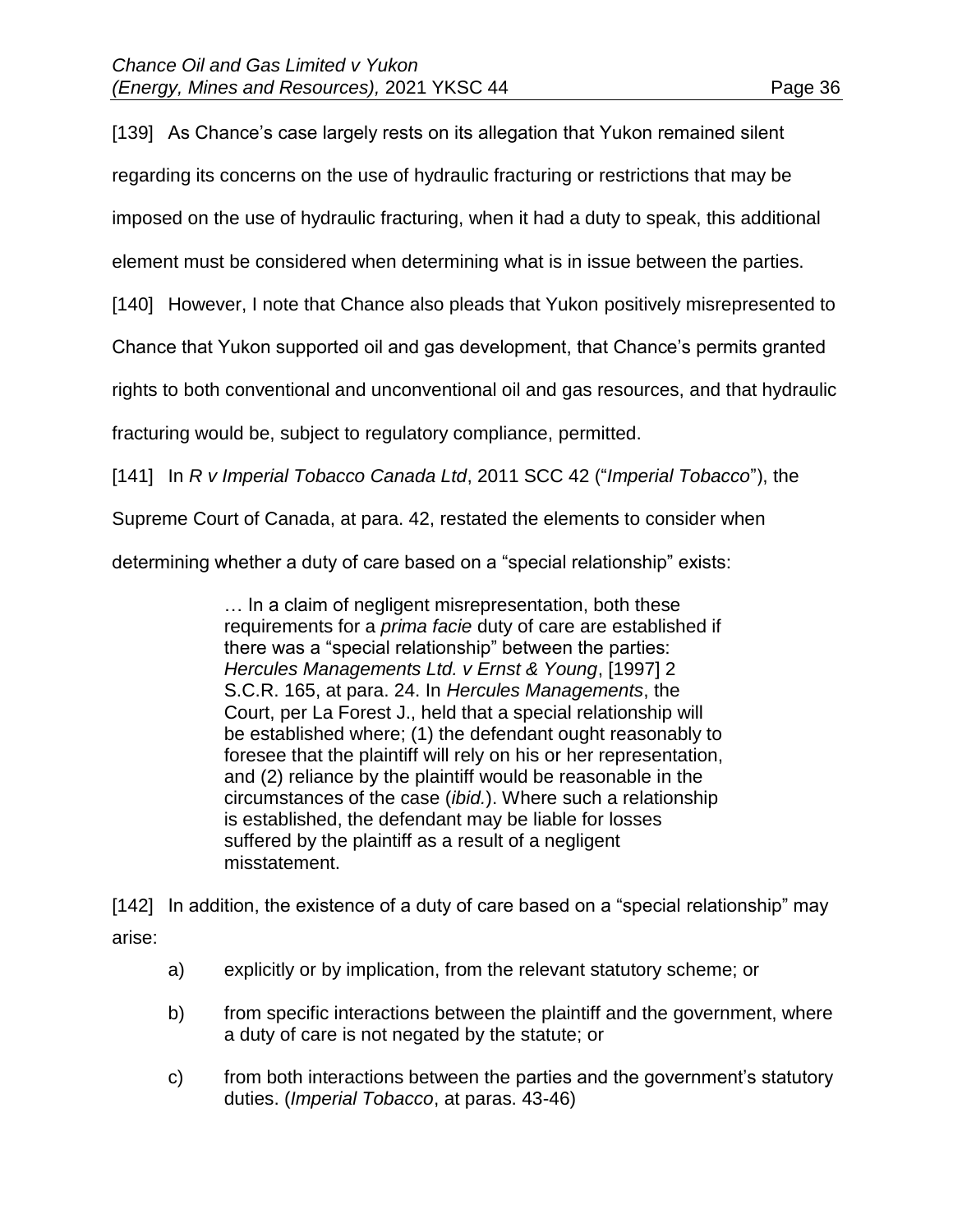[143] As I have already reviewed Chance's allegations of negligent misrepresentation, I will now turn to the admissions Yukon made in its Statement of Defence and Response to Notice to Admit in relation to this cause of action.

[144] Yukon concedes that the relevant features of the oil and gas disposition process operate as pleaded by Chance.

[145] Yukon also admits to publicly promoting investment in oil and gas exploration (both before and after the Moratorium). Yukon adds, however, that, prior to the Moratorium, the topic of hydraulic fracturing never came up in promotional efforts.

[146] Yukon admits that it encouraged Chance to expand resources on oil and gas exploration. Yukon states that it was aware that anyone seeking to produce oil and gas in the Yukon might at some point consider hydraulic fracturing as a technique to support the production of oil and gas resources if the geology of the deposits made the use of the technique appropriate and economically attractive.

[147] Yukon also admits that no restriction on the use of hydraulic fracturing was contained within any of the Calls for Bids, RFP processes and permits.

[148] In addition, Yukon states that its public statements on the acceptability of hydraulic fracturing in shale gas development are not inconsistent with the recommendations of the Select Committee. I note, that, by so stating, Yukon expressly admits to making public statements at some point in the past about the acceptability of hydraulic fracturing.

[149] However, Yukon does not admit that it represented to Chance that Chance would be entitled to utilize hydraulic fracturing in order to access and extract resources, including through the Calls for Bids, RFP processes and permits granted to Chance.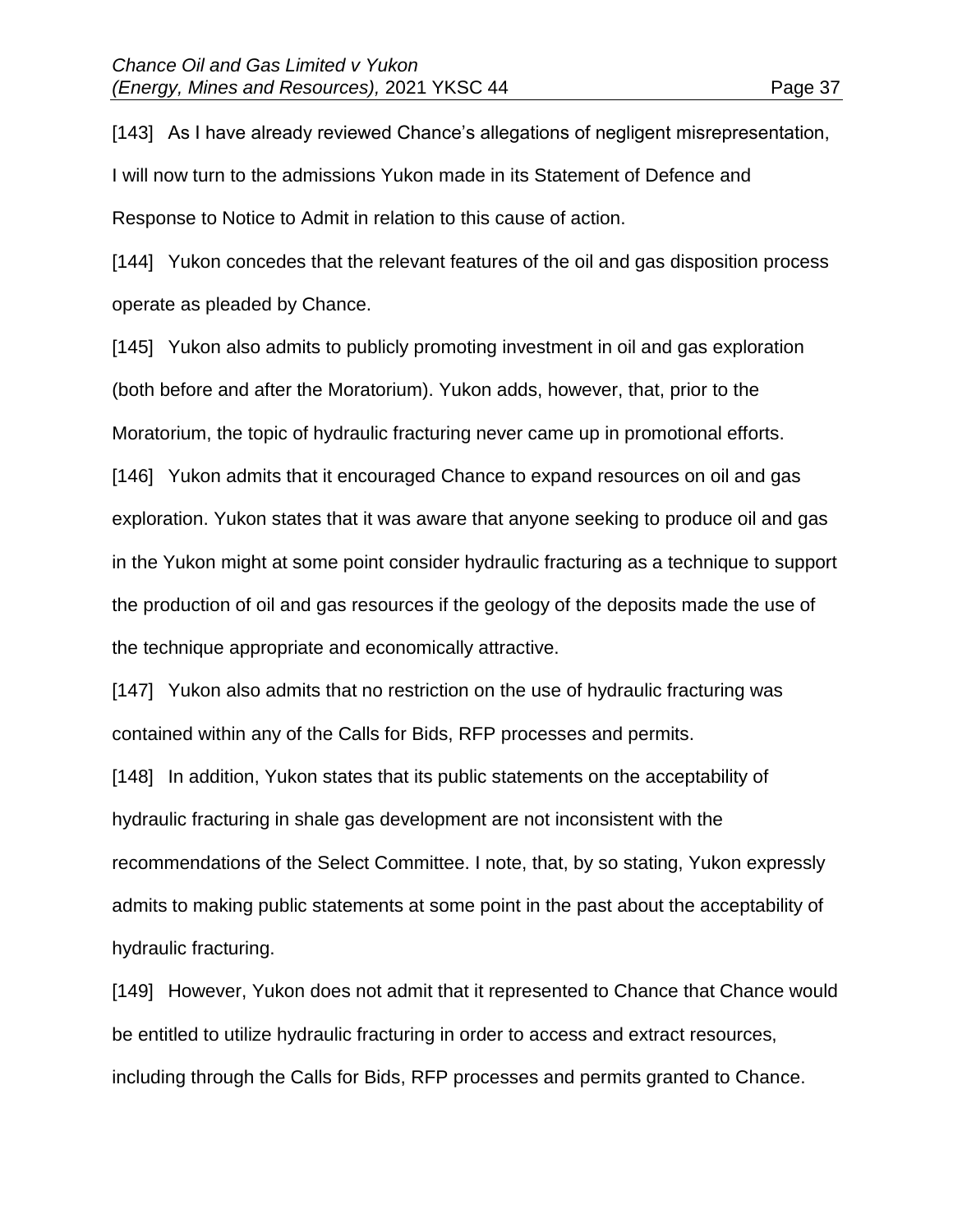[150] Yukon does not admit that it represented to potential investors that the use of hydraulic fracturing would be permitted. Yukon adds that this statement is inaccurate and not a matter in issue in the litigation.

[151] With respect to the grouping of Chance's permits, Yukon admits that Chance successfully applied to group its permits into five areas of contiguous land. However, it does not admit that it knew that Chance's rationale for grouping its permits was to facilitate the efficient exploration of unconventional resources. Instead, Yukon states that the grouping applications were explicitly made on the basis that Chance intended to explore for both conventional and unconventional resources. Yukon does not admit that it knew that unconventional resources typically cover a larger geographic area than conventional resources. In addition, Yukon does not admit that Chance's drilling program was designed to assess several shale intervals in the Eagle Plain Basin. The parties also disagree on the various depths of the wells drilled by Chance.

[152] Yukon also states that Chance repeatedly disavowed any immediate intention to use hydraulic fracturing techniques.

[153] Also, Yukon does not admit that hydraulic fracturing is required to access the resources Chance has discovered or that are contained in the lands covered by its permits. Yukon states that it has no information one way or another relating to the issue of physical impossibility of extracting unconventional resources without hydraulic fracturing. Yukon adds that it seems very unlikely that there could be any oil and gas that could not be extracted without the use of hydraulic fracturing.

[154] Yukon takes the position that the question of economic viability is not one that can be answered because Chance's pleadings do not specify a time at which the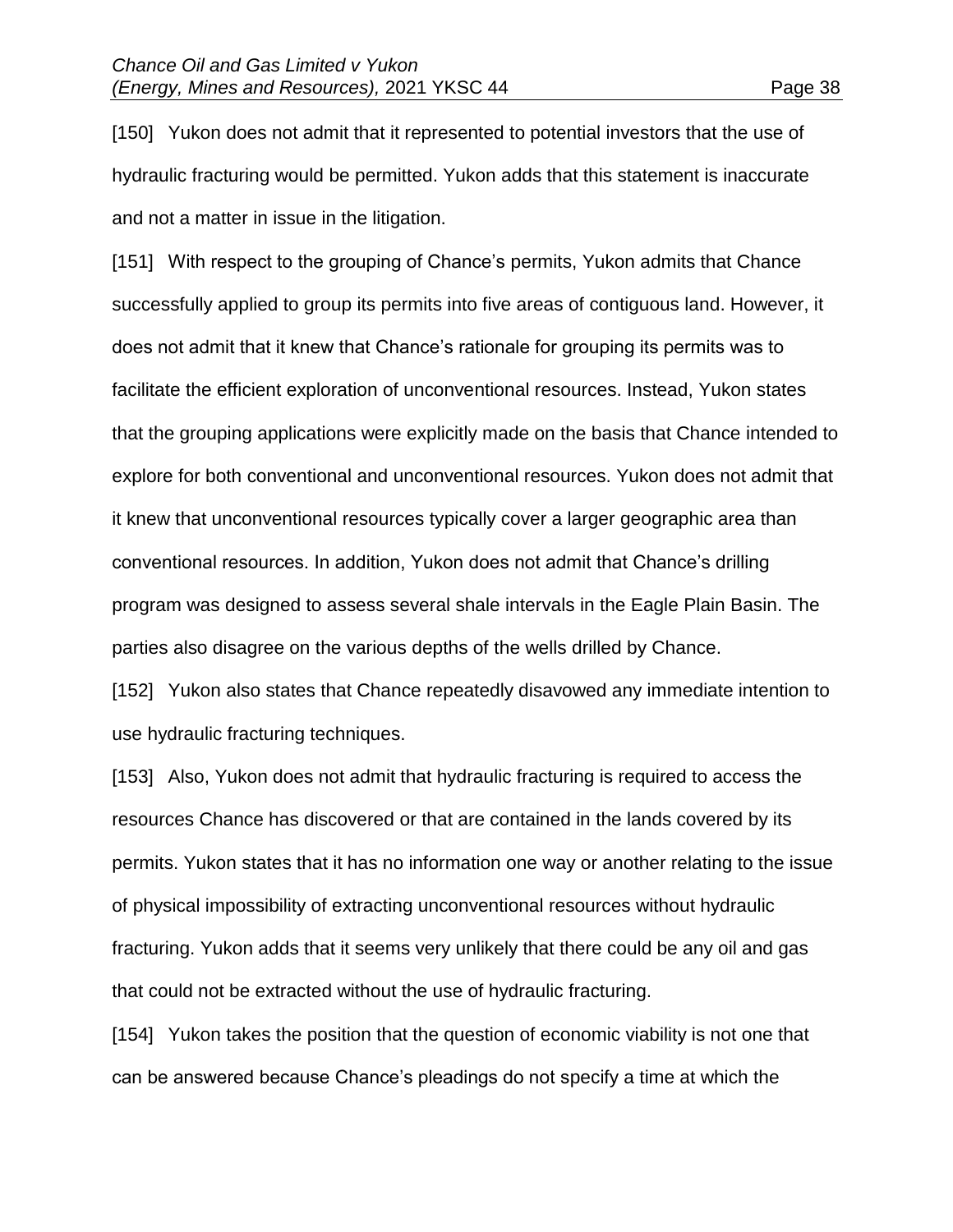economic viability of hydraulic fracturing is to be assessed as opposed to other resources extraction method. However, Yukon states that it is prepared to admit that, at some times, at some price levels, some oil and gas resources can only be profitably extracted using hydraulic fracturing.

[155] With respect to damages, Yukon admits the amount that Chance paid in rent in relation to its permits. However, it states that Chance has refused to pay \$1,191,551.73 in rental fees that it owes to Yukon on its permits. In addition, Yukon admits the amount that Chance has paid in work deposits. Yukon also admits the amount it reimbursed to Chance on its work deposits. However, Yukon has made no admission regarding the amount that Chance alleges it invested in its exploration program or other investment it made or expenses it had in relation to its permits.

[156] Finally, Yukon does not admit the value of the oil and gas resources Chance allegedly identified through its exploration program.

[157] I note that Yukon's admissions regarding the regulatory disposition process as well as the content of its representations are very general in nature. In addition, Yukon's admissions are not sufficient or broad enough in scope to address and cover the entire factual matrix required to make a determination on each of the elements of the tort of negligent misrepresentation.

[158] For example, while Yukon has admitted that no restriction on the use of hydraulic fracturing was contained within any of the Calls for Bids, RFP processes and permits, that admission, even in light of Yukon's admission regarding the RFP statutory process generally, is not broad enough to cover or provide the context in which Yukon allegedly remained silent on this issue during that time. That contextual information is relevant to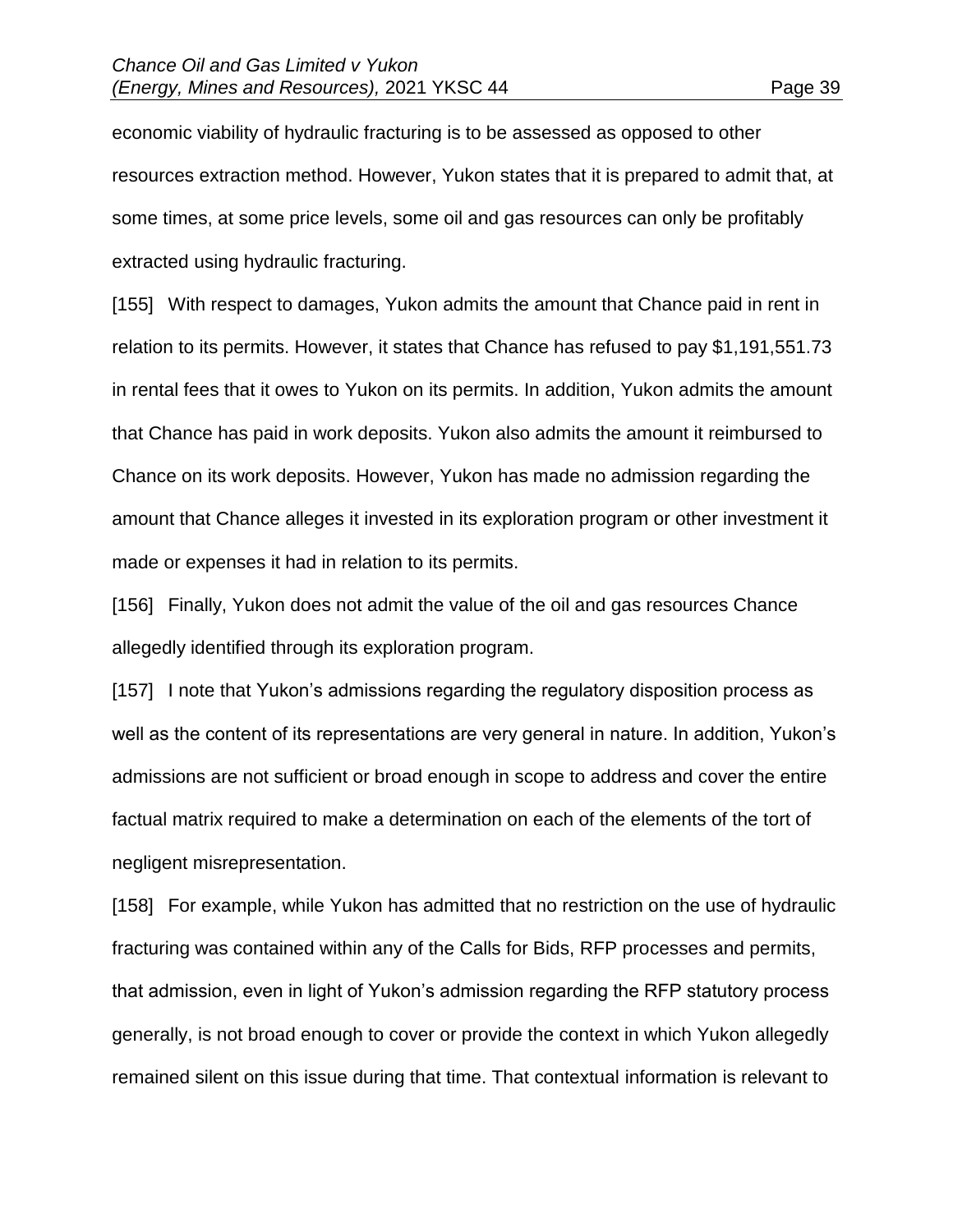the determination of whether Yukon had a duty of care based on a "special relationship" between the parties, and whether Yukon had a duty to speak, both of which are not conceded by Yukon. In addition, Yukon has not made any admissions as to whether it had any concerns regarding hydraulic fracturing or was considering a ban on fracking at the material times, such as during the RFP processes, when it is alleged that Yukon remained silent on that issue. That information is relevant to the determination of whether Yukon had a duty to speak and whether its silence constitutes a representation that was untrue, inaccurate, or misleading.

[159] Furthermore, Yukon's admissions regarding the amounts of Chance's payments to Yukon relating to its permits, and the amounts and general timing of Yukon's refunds to Chance are not sufficient to fully address the issue of damages as raised by Chance in its pleadings in relation to this tort. For example, considering Chance's statutory reporting requirements, one could expect Yukon to have records in its possession containing information regarding Chance's investment or spending in its exploration program. As stated earlier, as Yukon has not brought an application to bifurcate the trial into a liability stage and a damages stage it cannot rely on its intention to do so to justify its position that it should not be compelled, at this point, to produce documents on the issue of damages. In addition, Yukon cannot rely on the fact that Chance has not particularized its damages, when there is no evidence that Yukon has requested particulars on that issue, to delay Yukon's disclosure on damages until particulars are provided.

[160] Those few examples of areas where I find that Yukon's production of documents is deficient, coupled with my finding that Yukon has applied a narrower test for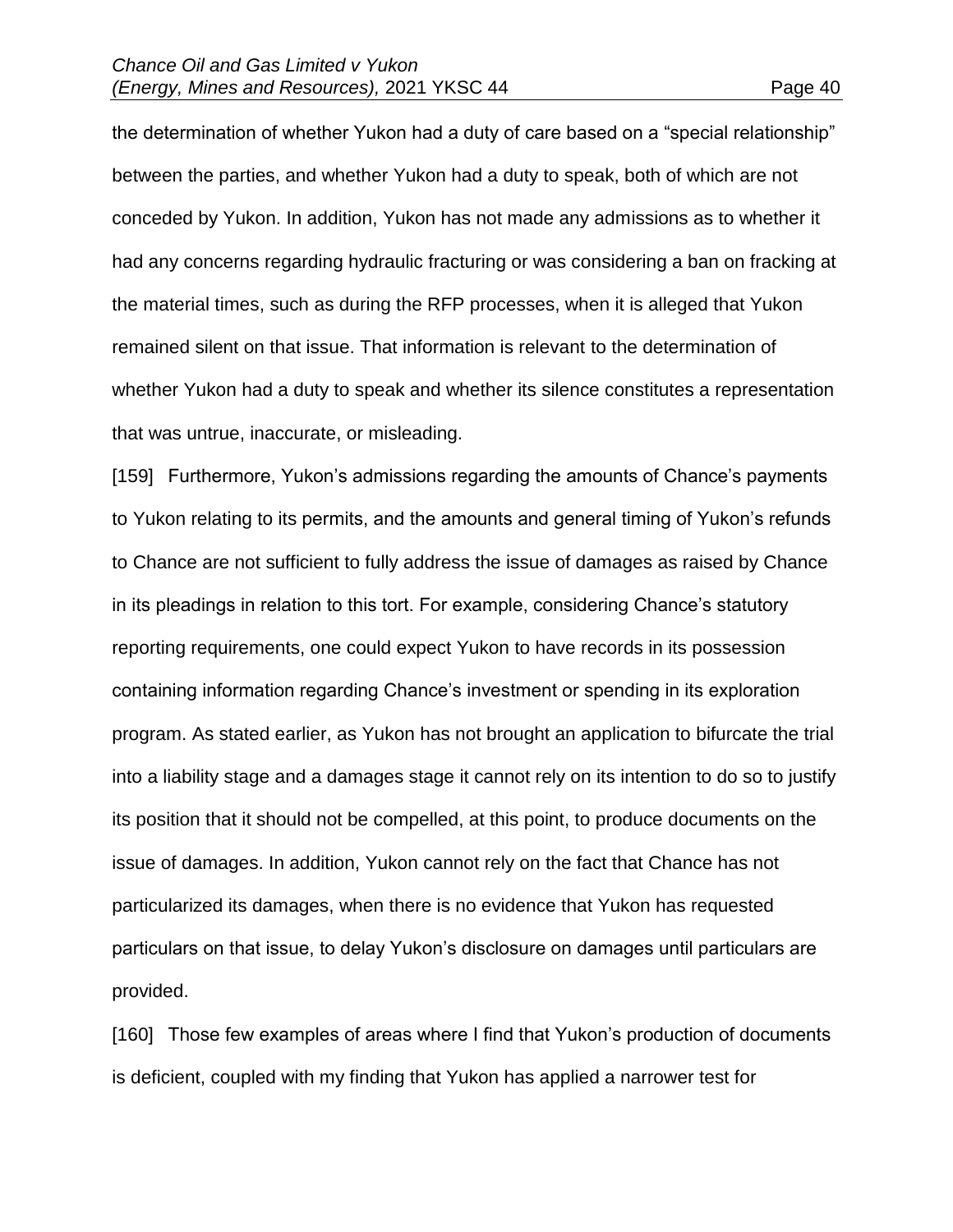production than provided by the *Rules of Court* and has taken a broader view of the scope of its admissions, lead me to conclude that Yukon has under produced and shall review its production of documents to ensure that its affidavit of documents lists all of the documents in its possession, control or power containing information relating to any matters in issue regarding each of the elements of the tort of negligent misrepresentation listed above. As explained later in my decision, I arrive at the same conclusion regarding the claim of statutory cancellation of Chance's permits. [161] However, as it is the obligation of the parties to a civil action to provide an affidavit of documents that complies with the *Rules of Court*, and as counsel have the ultimate responsibility of ensuring that disclosure is provided in accordance with the *Rules of Court* (*LTS Infrastructure Services Limited Partnership v Rohl Enterprises Ltd*, 2019 NWTSC 10 ("*LTS Infrastructure Services*") at para. 22), I am of the view that it is not for the Court to craft for the parties an exhaustive list of all the matters in issue and all the categories of records related to the matters in issue that shall be included in their respective affidavit of documents, and I decline to do so.

[162] Instead, as per the Sedona Canada Principles, I invite counsel for Yukon and Chance to discuss and agree on a list of issues as well as on categories of records that should be included in Yukon's affidavit of documents based on my findings regarding the broad test applicable to document disclosure and production in this jurisdiction, and the limited scope of Yukon's admissions.

[163] In case of disagreement, the parties may, after a final determination is made on Yukon's application to strike, submit their respective lists of issues and categories of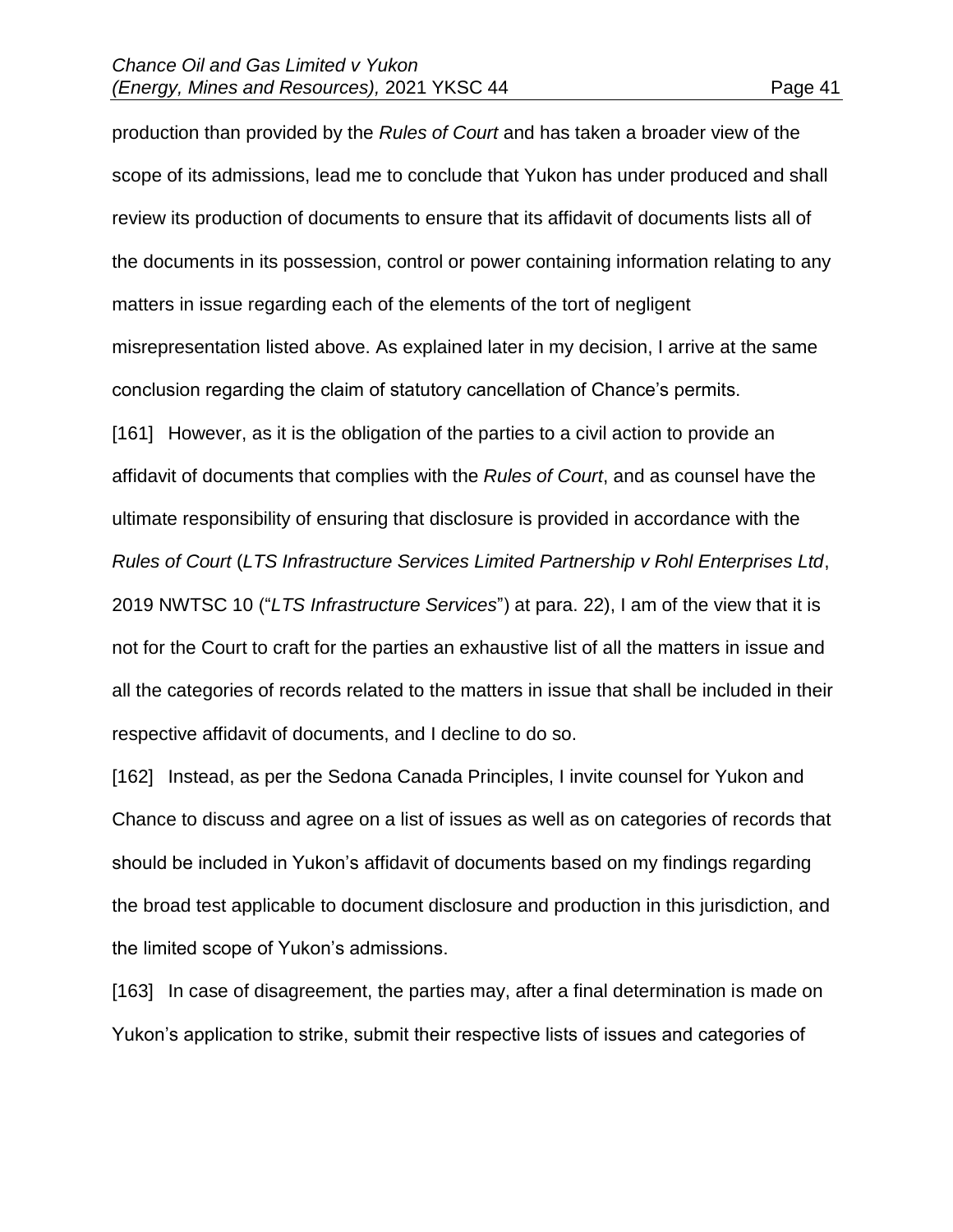records subject to disclosure, taking into consideration my findings, in case management where a decision will be made.

[164] Nonetheless, I believe it useful to address some of the specific examples raised by the parties regarding the categories of documents to be included in Yukon's affidavit of documents based on the matters in issue with respect to the tort of negligent misrepresentation to illustrate my finding.

# *Yukon's promotional efforts to attract investment in oil and gas exploration in the territory.*

[165] Chance's description of the oil and gas regulatory disposition process, generally admitted by Yukon, is sufficiently detailed to reveal that Yukon issued public documents and made public statements prior to, during, and after the RFP processes through which Chance bid and obtained 15 exploratory permits. In its AFSOC, Chance provides an example of a promotional document, a prospectus issued by Yukon as part of the Eagle Plain Basin 2010 Call for Bids process that specifically refers, amongst other things, to the presence of unconventional resources in that area. The prospectus, which is part of Chance's production of documents, states that the "Eagle Plain Basin is an under-explored region of oil and gas resources in Yukon" and invites potential investors to "Seize the Opportunity". The prospectus is included at pages 178 to 181 of the Joint Application Record.

[166] Chance states in its AFSOC that it relied on Yukon's efforts to promote and encourage oil and gas exploration when it invested in oil and gas exploration in the Eagle Plain Basin.

[167] Yukon takes the position that because it does not dispute that it publicly promoted investment in oil and gas exploration in the Yukon (before and after the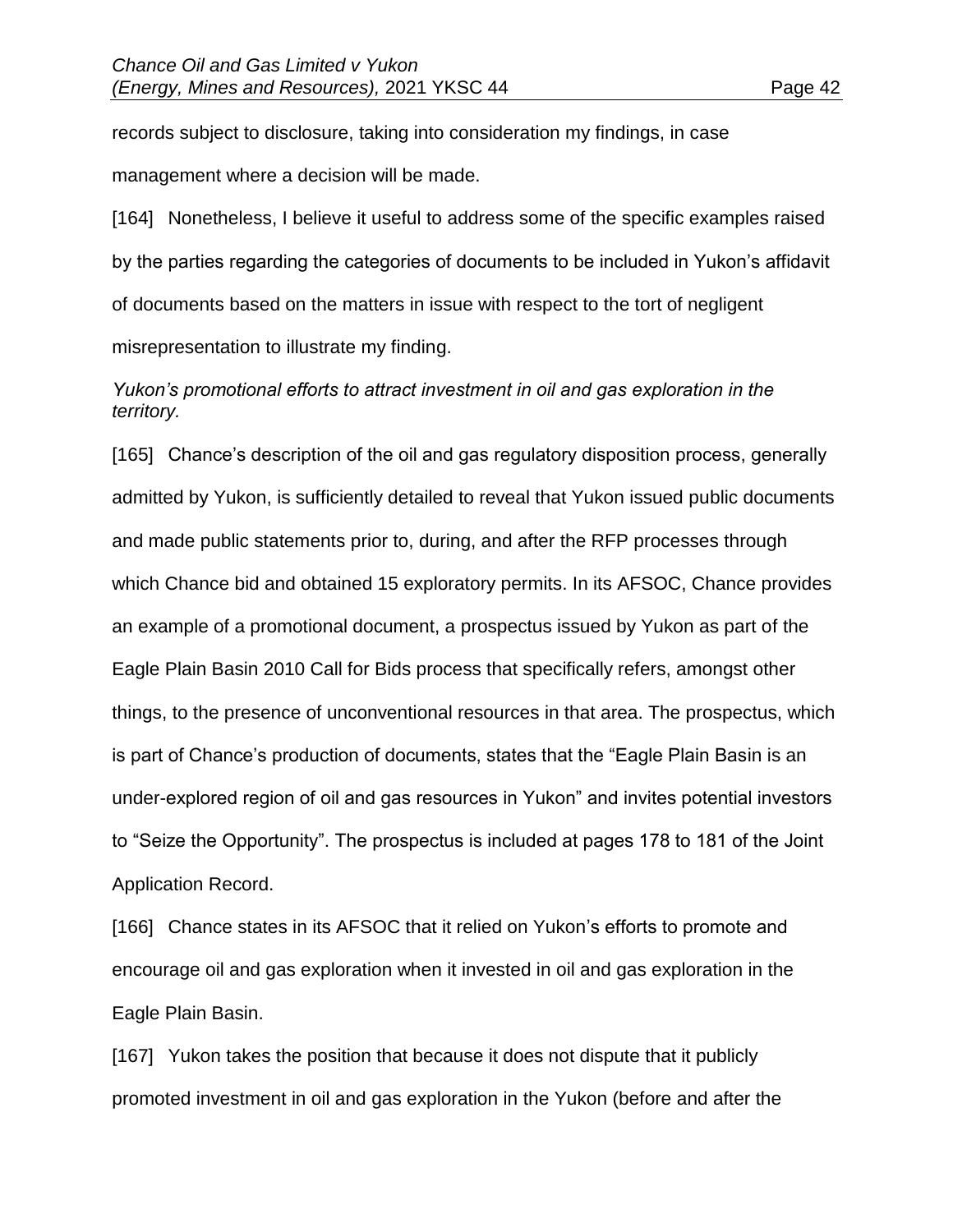Moratorium), it does not have to produce records relating to its promotional efforts as they do not relate to any matter in issue in the litigation.

[168] However, I note that Yukon's position does not take into consideration its own admission in its Statement of Defence that it made public statements regarding the acceptability of hydraulic fracturing in shale gas development without indicating when, how and in what context it made those statements. I note that Yukon also stated in its response to Chance's Notice to Admit that the topic of hydraulic fracturing never came up in its promotional efforts.

[169] In addition, Yukon's position does not take into consideration that this category of records may provide information that is relevant to the question of how it attracted investment and the context in which Chance participated in the RFP processes in or around 2006 and 2009-2010 as well as the context in which it continued to invest in its exploration programs before the announcement of the Moratorium, which are matters in issue raised by the essential elements of the tort of negligent misrepresentation as pleaded by Chance.

[170] As a result, I find that Yukon has the obligation to disclose and produce, subject to privilege, all the records in its possession, power or control relating to its efforts to promote investments in oil and gas resources in the Yukon from, at least, 2004 (a few years prior to the 2006 RFP process by which Chance became the successful bidder on its first permits at issue in this case) and April 2015 (when the Moratorium was announced) that were issued or published for Chance specifically, the oil and gas industry in general and the public at large. I am of the view that one could reasonably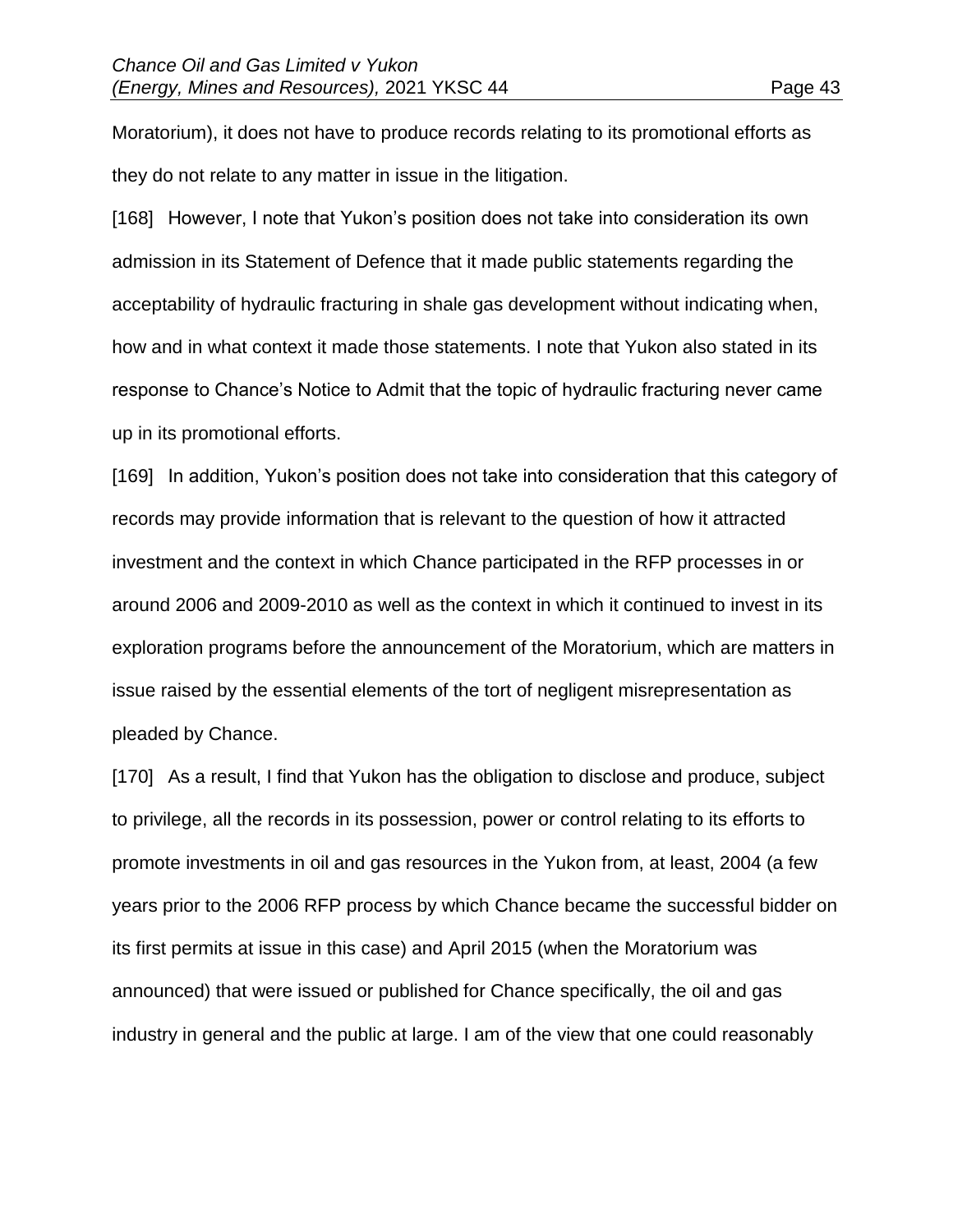expect these documents to contain information that may, not must, assist Chance or Yukon either to advance their own case regarding the issues of:

- a) how Yukon attracted investment;
- b) whether it made false or misleading representations regarding the use of hydraulic fracturing, and the rights to explore and exploit unconventional resources, for which, according to Chance, hydraulic fracturing is required,
- c) if Yukon had a duty to speak about restrictions on hydraulic fracturing, or concerns it may have had with hydraulic fracturing at the time;
- d) if it was reasonable for Chance to rely on the alleged misrepresentations; and
- e) The existence of a "special relationship" between Chance and Yukon.

# *Yukon's representations to Chance, the oil and gas industry and the public in general (including, but not limited to, promotional records)*

[171] Yukon also takes the position that it does not have to produce documents relating to its representations or silence on the permissibility of hydraulic fracturing or the right of successful bidders to explore and extract both conventional and unconventional resources to the industry or the public at large because Chance has not pleaded to whom those representations were made, that it was aware of those specific representations, and that it relied on those representations. Yukon is of the view that Chance is going on a fishing expedition when it seeks disclosure of those documents. [172] However, Yukon's position does not take into consideration its own admission that it publicly made representations regarding the acceptability of hydraulic fracturing in shale gas development.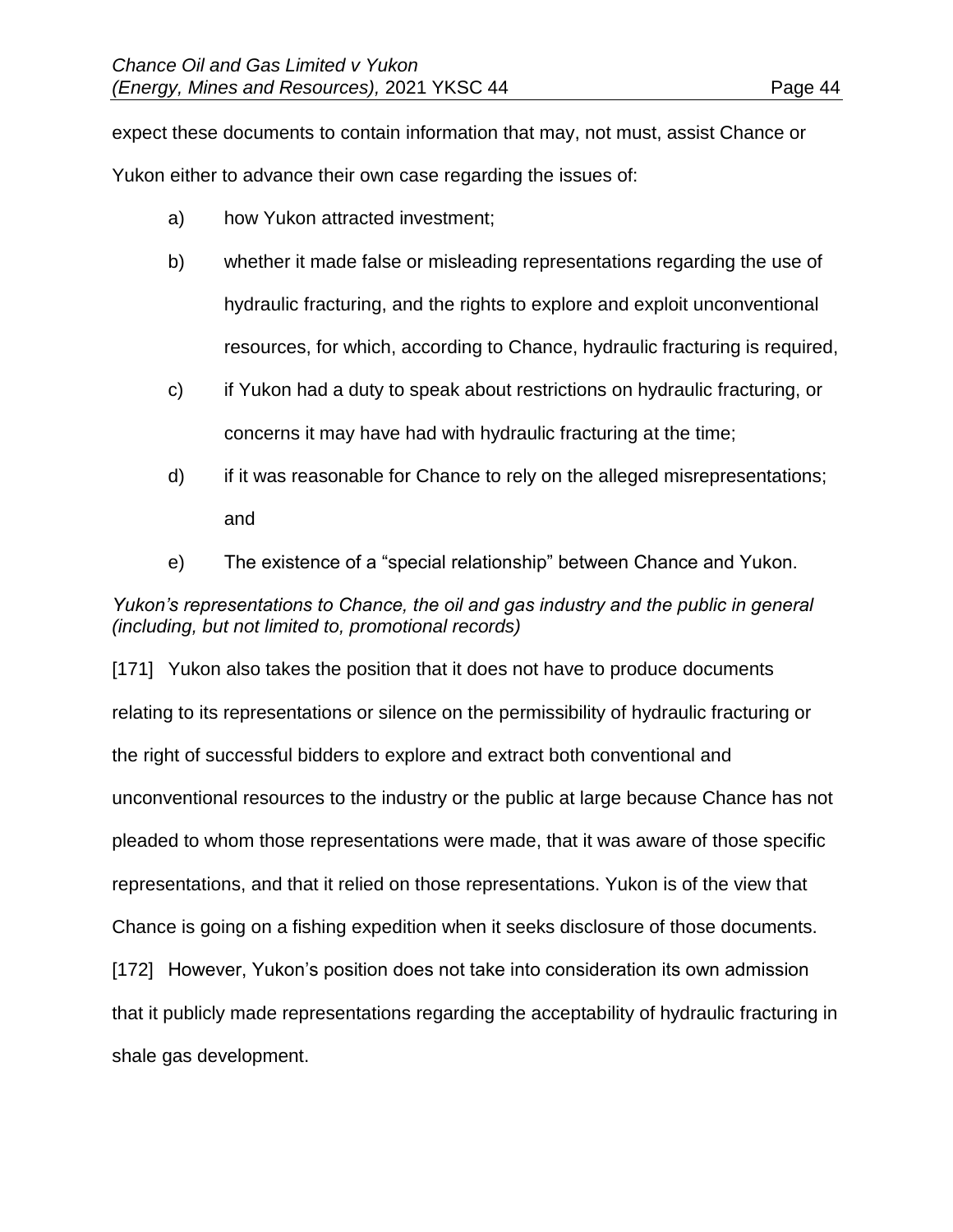[173] In addition, Yukon relies on Rule 20(12) to submit that the full particulars of a representation must be pleaded before it can be compelled to disclose documents regarding that representation.

[174] Considering the number of years between the RFP processes that led to Chance acquiring 15 permits in the Eagle Plain Basin and the Moratorium, I am of the view that Yukon's position that Chance has to particularize every representation it alleges that Yukon made about the permissibility of hydraulic fracturing and the rights of successful bidders to explore and extract both conventional and unconventional resources, as well as every instance where Yukon remained silent when it had a duty to speak about the concerns it may have had regarding fracking or restrictions that may be imposed on the use of fracking before it has to disclose documents regarding those representations is not tenable in this case. In addition, I note that, in its AFSOC, Chance specifically identified a number of steps in the regulatory process where Yukon would have remained silent when it had a duty to speak about the issue of hydraulic fracturing. It also identified a number of specific representatives and officials with which it had communications about its oil and gas permits and operations during those years at different times. Chance also provided in its AFSOC a number of dates where those representations would have been made by Yukon.

[175] I am also of the view that as a member of the oil and gas industry and as a successful bidder and holder of 15 exploratory permits in the Eagle Plains Basin that has performed exploratory work in that area, Chance would have been the recipient of at least, several of Yukon's representations published for the oil and gas industry or the public in general on those topics.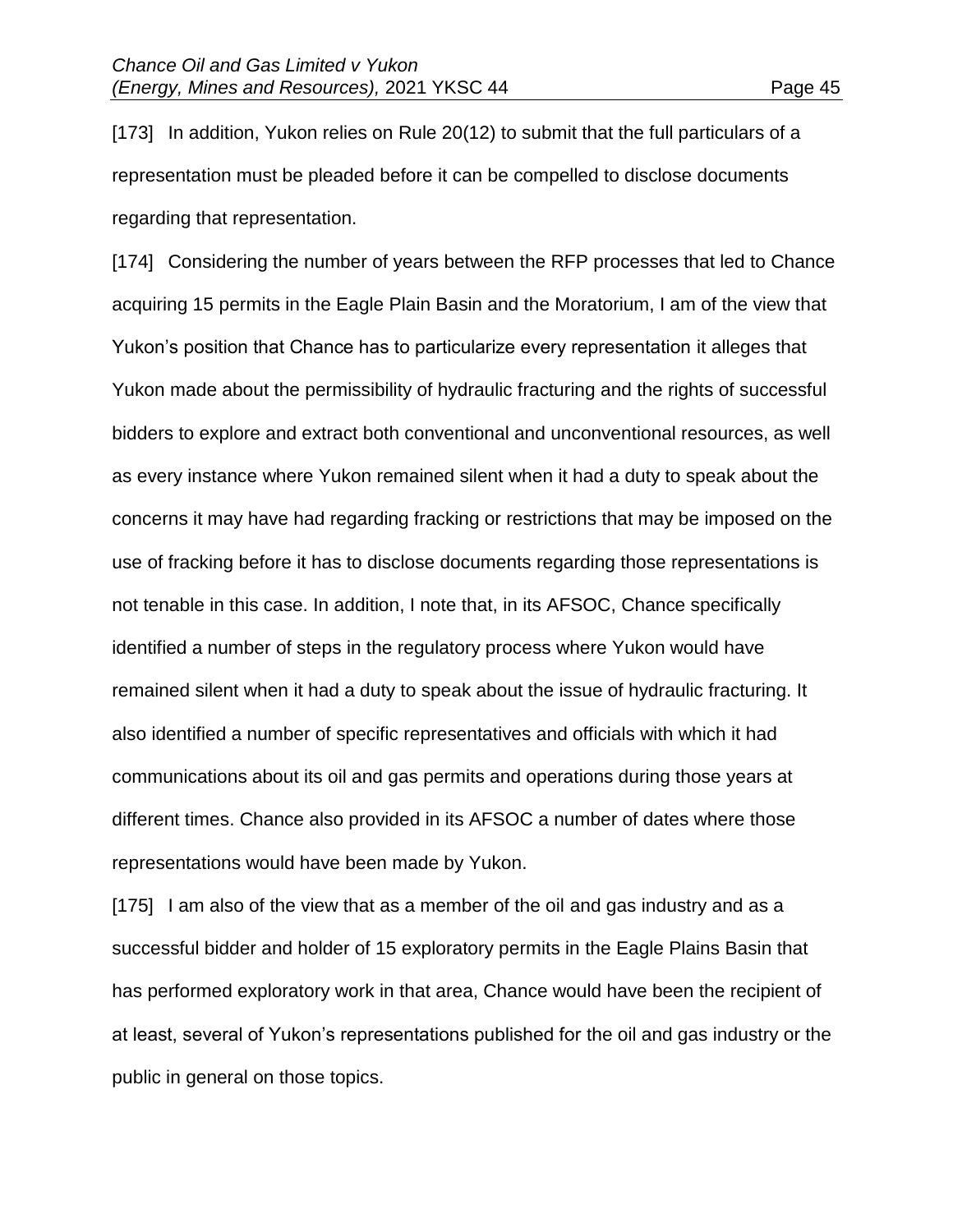[176] As a result, I am of the view that Yukon shall disclose all the documents in its possession, power or control that contain representations by Yukon about the permissibility of hydraulic fracturing and the right of successful bidders to extract both conventional and unconventional resources, at least, between 2004 and April 2015, not only to Chance specifically but also to the oil and gas industry and the public at large. [177] Yukon's obligation to disclose and produce relevant documents only extends to those documents that are in its possession, power or control. I am satisfied, and Chance does not dispute, that the following entities are not part of the Government of Yukon, that they are third parties to this litigation: the Yukon Environmental and Socio-Economic and Assessment Board ("YESAB"), the Water Board for the Yukon Territory, and the Select Committee Regarding the Risks and Benefits of Hydraulic Fracturing. As a result, Yukon does not have the obligation to seek out documents from these third parties. Nonetheless, Yukon has the obligation to disclose relevant records of communications it had, documents it received from third parties or documents it sent to third parties, including the third parties listed above, that are in its possession, power or control.

#### *Statutory Cancellation*

[178] Pursuant to s. 28 of the *Act*, the Minister has the power to cancel an oil and gas disposition (permit) if the Minister is of the opinion that any or any further exploration for or development of the oil and gas in a location is not in the public interest. Chance alleges that the Moratorium amounts to a cancellation of its permits under the *Act*. Chance contends that, as a result, it is entitled to financial compensation in accordance with s. 58 of the *Oil and Gas Disposition Regulation*.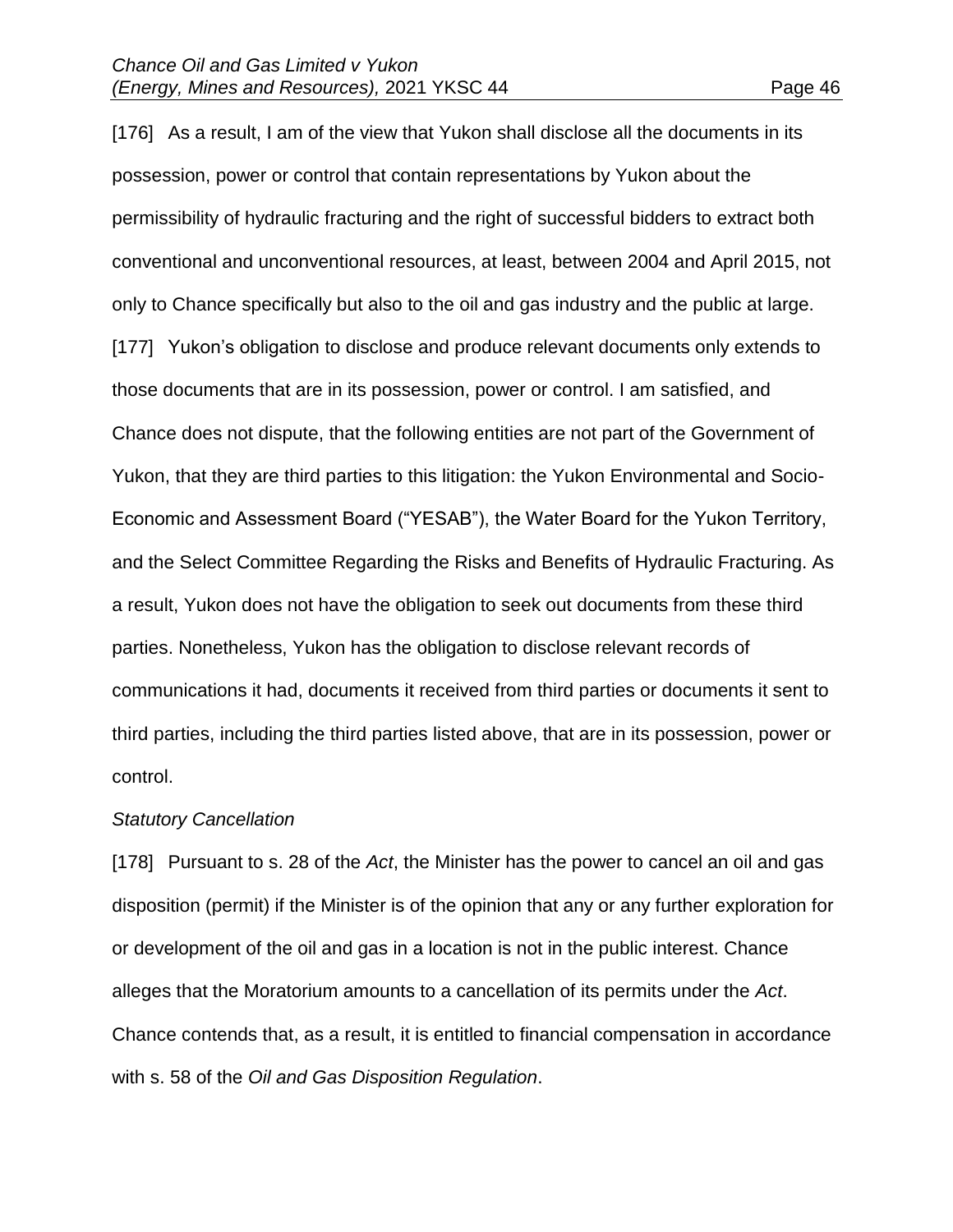[179] Under this cause of action, it is not the validity of the Moratorium that is challenged but its impact or effect on Chance's permits and its oil and gas operations pursuant to its permits, i.e. whether the Moratorium amounts to a cancellation under the *Act.* I note that the term cancellation or "to cancel" is not defined under the *Act* or the *Regulation*.

[180] Yukon denies that the Moratorium amounts to a cancellation. Consequently, Yukon admits that it has never issued a notice to Chance of its intention to cancel Chance's permits pursuant to s. 28 of the *Act*.

[181] Apart from stating the obvious, i.e. that the Moratorium prohibits Chance from using hydraulic fracturing in relation to any of its oil and gas permits or activities in the Eagle Plain Basin, there is no agreement or admissions regarding the extent of the impact or effects of the Moratorium on Chance's permits or oil and gas activities under its permits.

[182] In addition, Yukon denies that Chance has met its obligations in relation to its permits. Yukon pleads that Chance has neglected to pay approximately \$2,000,000 in rentals due under its permits. Also, Yukon denies that it has never notified Chance that it was in breach of a term or a condition of its permits. Yukon's position is that it did notify Chance that rental payment was required and overdue.

[183] Yukon admits that Chance has requested tenure extensions for the majority of its permits and that Yukon has granted or denied the tenure extensions as set out in Chance's AFSOC and Notice to Admit.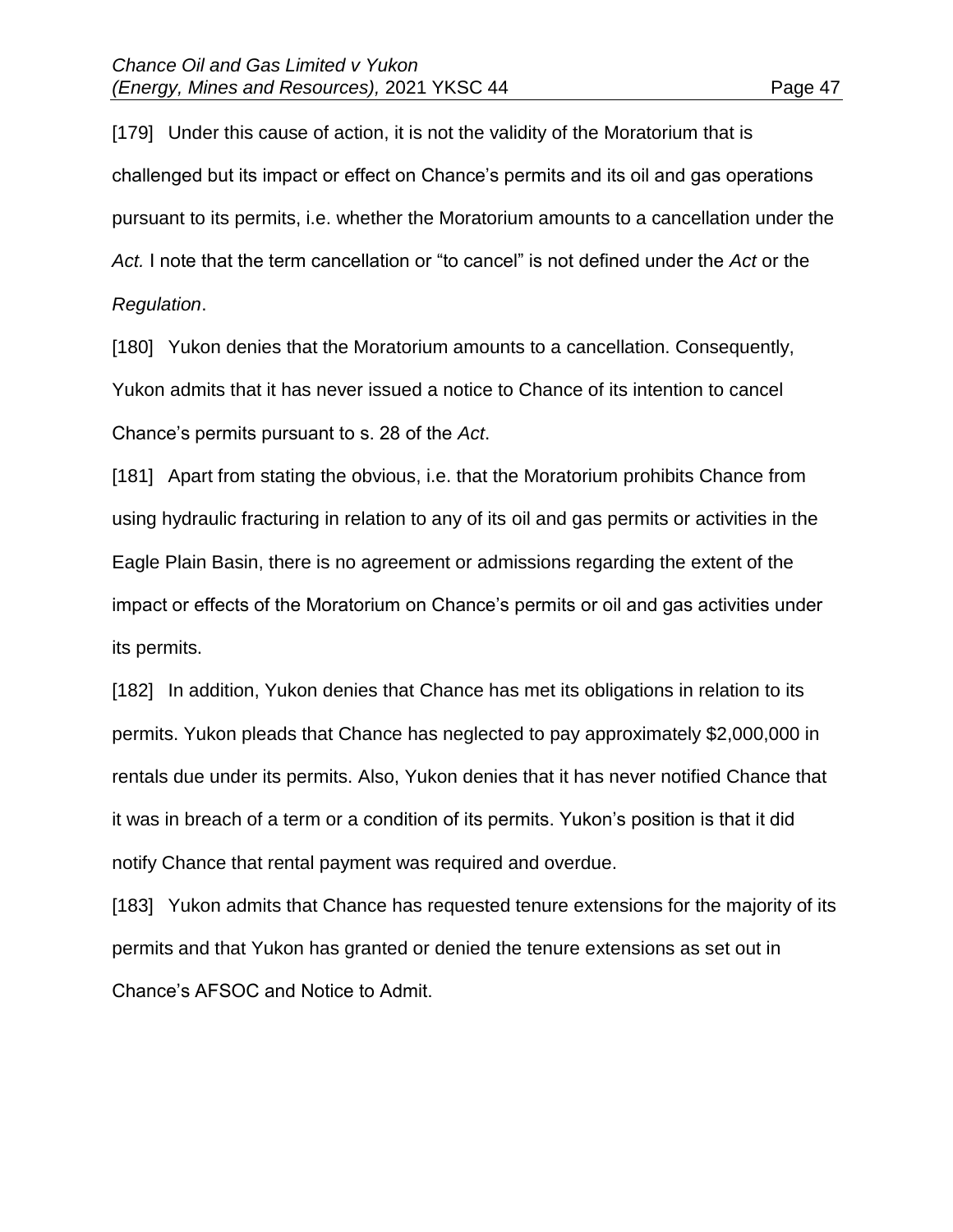[184] Yukon also admits that Chance applied for refunds under the applicable regulations, and was paid refunds, subject to certain conditions, as provided for under the regulations.

[185] Yukon admits the amount Chance has paid in rent to Yukon in relation to its permits.

[186] Yukon admits the amounts Chance has paid in work deposits on its permits. It also admits that it has partially reimbursed Chance's work deposits after the Moratorium. However, Yukon does not admit that Chance requested the reimbursement of its work deposits on the basis that the Moratorium prevented it from pursuing unconventional resources. In addition, Yukon denies that it granted tenure extensions and partially reimbursed Chance's work deposits in recognition that the Moratorium stripped Chance of its sub-surface rights to oil and gas pursuant to its permits. [187] Also, Yukon does not admit the amounts claimed by Chance for expenses relating to the other heads of compensation provided under s. 58 of the *Regulation*. So far, Yukon has not requested any particulars regarding the amounts claimed by Chance under those heads of compensation.

[188] Therefore, the impact or effects of the Moratorium on Chance's permits and oil and gas activities in the Eagle Plain Basin, pursuant to its permits, and whether the Moratorium amounts to a cancellation under the *Act* are matters in issue between the parties.

[189] Again, while it is not for the Court to craft a complete list of matters in issue that delineates the parties' obligations to disclose and produce documents, I am also of the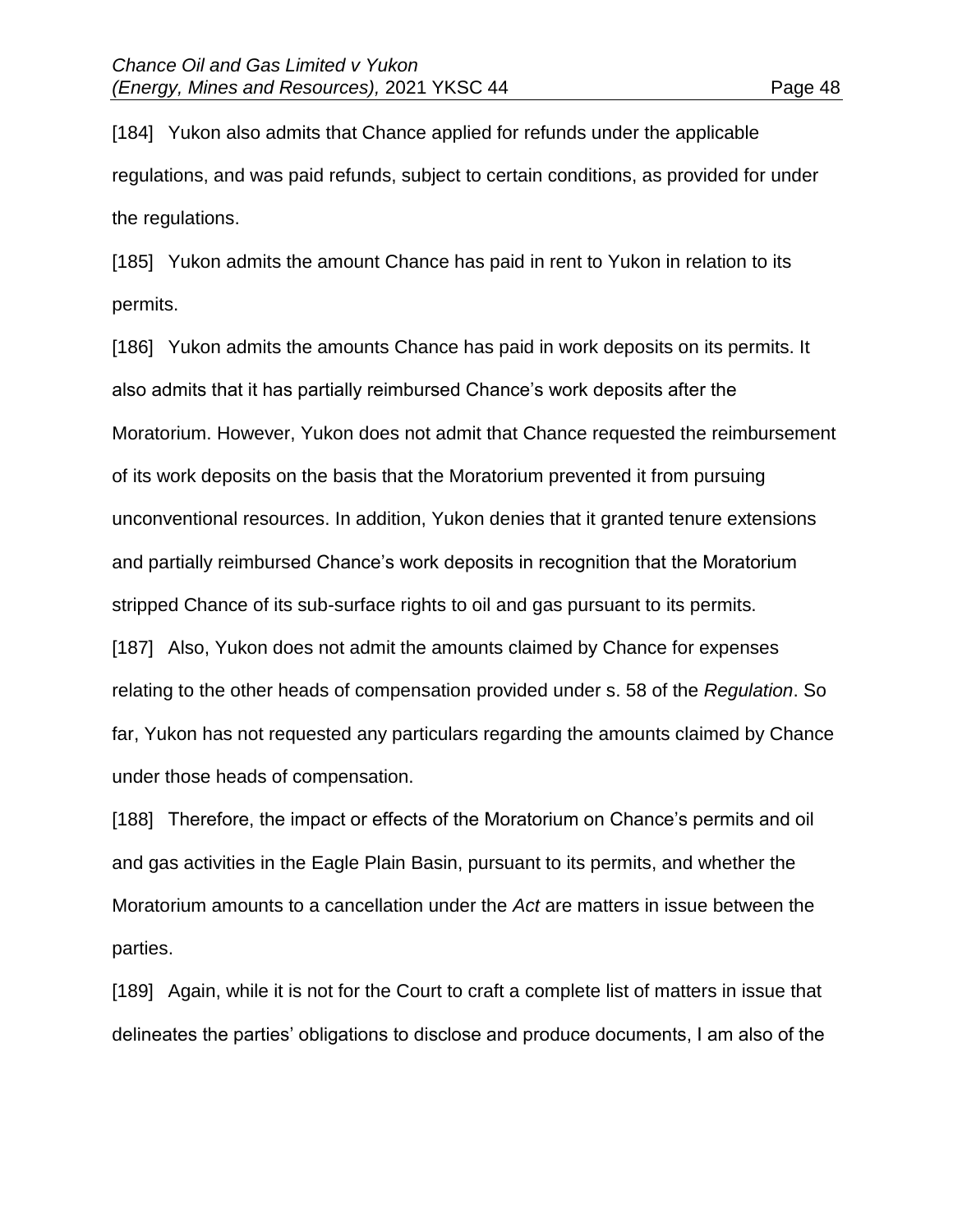view that whether Chance is entitled to compensation and, if so, what amount, are also matters in issue in this case.

[190] As a result, any documents that are not privileged and that relate to these abovementioned matters in issue are producible. They include, but are not limited to, records containing information regarding:

- a) the scope of Chance's rights under its permits, including the permits themselves;
- b) the impact or effects, (or anticipated impact or effects) of the Moratorium or anticipated Moratorium on Chance's rights under its permits and its operations in the Eagle Plain Basin pursuant to those permits;
- c) Yukon's view of whether or not the Moratorium amounts to a cancellation of Chance's permits;
- d) recognized use of hydraulic fracturing in oil and gas exploitation including whether it is required in certain circumstances;
- e) financial compensation payable or potentially payable by Yukon to Chance if the Moratorium were to constitute a cancellation; and
- f) rentals paid by Chance on its permits and rentals due by Chance to Yukon on its permits;

[191] Yukon contends that, based on the scope of its admissions regarding the refunds it issued to Chance under the regulatory framework, there is no facts in dispute regarding those refunds. Yukon submits that, as a result of its admissions, the only matter in issue is whether the fact that Yukon paid Chance constitutes, as a matter of law, an admission by Yukon that the Moratorium constitutes a cancellation under the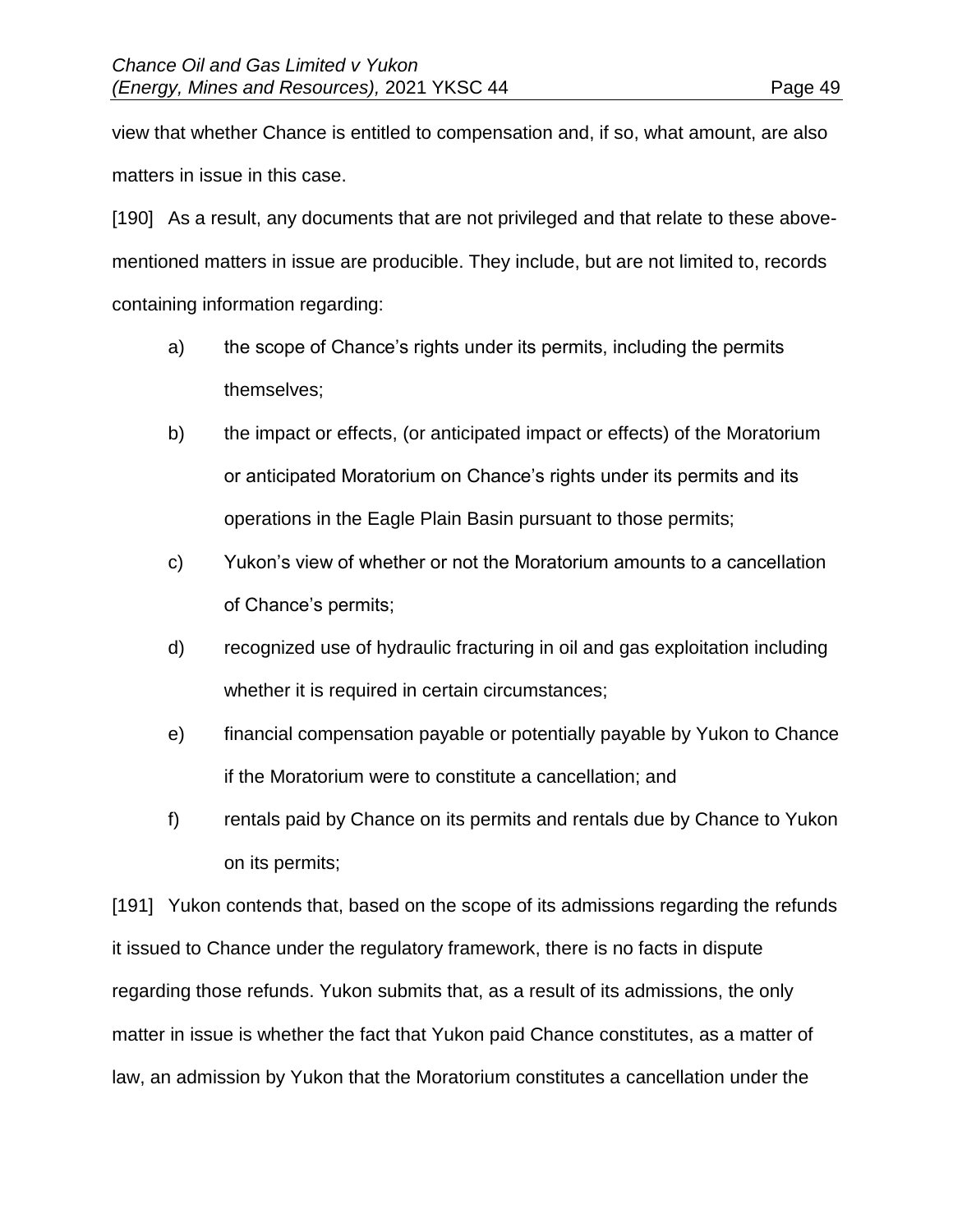*Act* and that Chance is entitled to compensation provided by the legislation. Yukon contends that, as there are no material facts in dispute, there is no requirement for any further production related to the refunds.

[192] While I agree with Yukon that the amounts of the refunds themselves are not in issue, I disagree with Yukon's narrow position that there is no requirement for any further production relating to those refunds. While documents relating to Yukon's, Chance's, or a third party's views regarding those refunds or reasons behind the refunds may not be binding or determinative of the issue of whether the Moratorium constitutes a cancellation under the *Act* or whether compensation is payable under s. 58 of the *Regulation*, one could reasonably expect those documents to contain information that may, not must, assist Chance or Yukon either to advance their own case regarding the issue of cancellation or compensation, or to damage the case of the other party. The same can be said about the exchanges that Chance and Yukon had about those refunds and the specific timing of these exchanges and refunds, even though Yukon admitted that the refunds were issued after the Moratorium.

[193] Therefore, documents relating to Yukon's, Chance's, or a third party's expressed views (in possession or control of Yukon) of whether the Moratorium constitutes or not a cancellation of Chance's permits, or views regarding the impact of the Moratorium on Chance's rights under its permits or its oil and gas operations are subject to production, subject to privilege, under the *Rules of Court*.

[194] I now turn to the process that Yukon followed with respect to its collection of documents.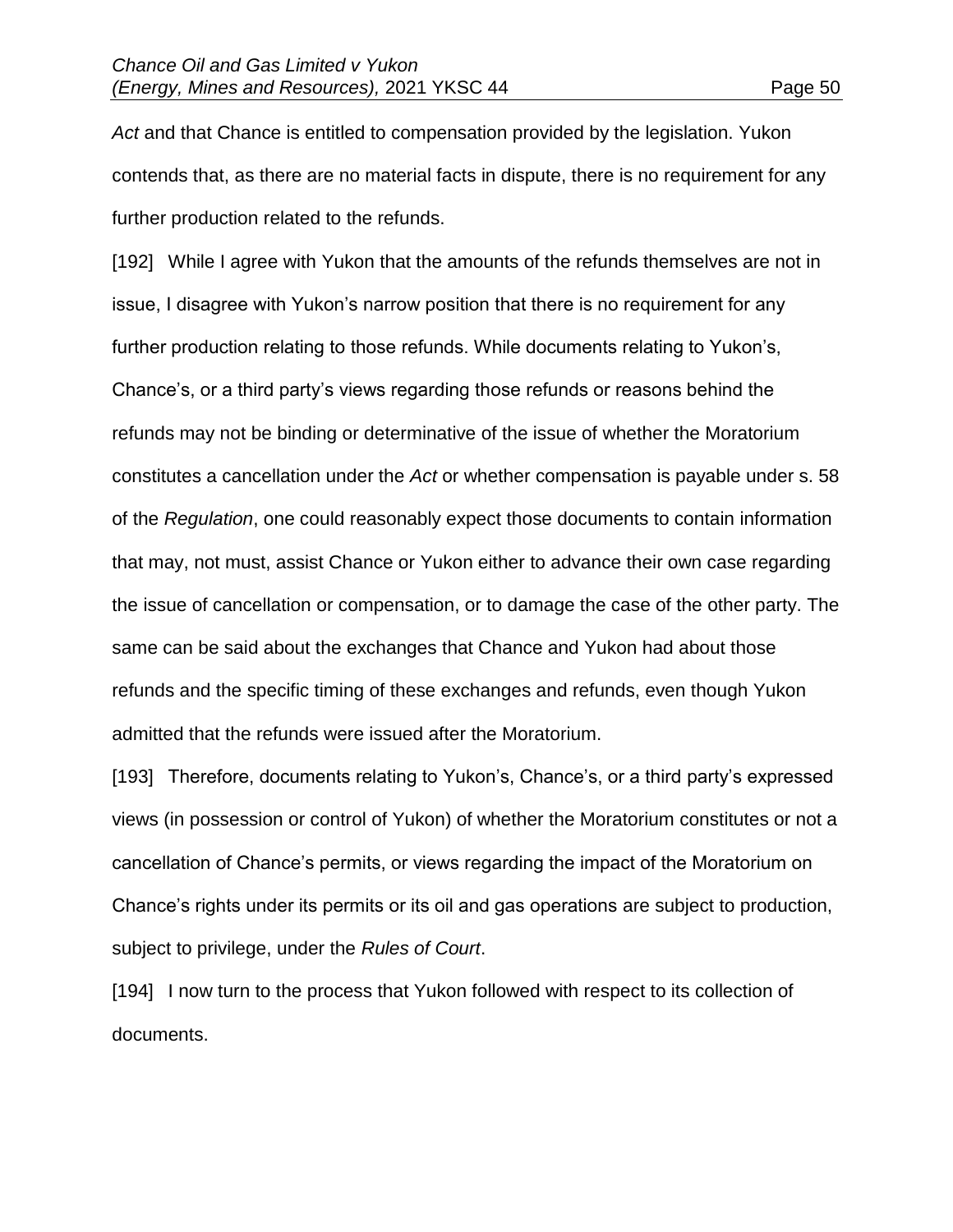### *Yukon's collection of documents*

[195] Yukon contracted an outside consulting firm to assist with the e-discovery aspect of its collection of documents. Yukon identified seven of its employees as holders of potentially relevant records in this case (custodians). From there, Yukon collected 739,104 records that its custodians identified as potentially relevant. Duplicates were removed to bring the number down to 628,186 documents. The application of a list of 33 keywords reduced the number of documents to 86,993. That number was further reduced to 53,922 documents by using continuous active learning software. The continuous active learning technique was again used to identify the most likely relevant records. Through that process, approximately 16,000 documents were identified. Those documents were manually reviewed for relevance by a team of lawyers based on the following issue list:

- a) Did Chance intend to explore for unconventional oil and gas resources only, or were conventional resources part of its exploration program?
- b) Did Yukon make any representations to Chance before April 2015 on whether or not Chance would be able to use hydraulic fracturing to develop oil and gas resources?
- c) What was the nature of CNOOC involvement or investment in Chance's business?
- d) Presentations by Chance, Yukon, or CNOOC at the June 30, 2011 meeting.
- e) Whether or not hydraulic fracturing is required to explore for or extract conventional oil and gas resources in Eagle Plain Basin.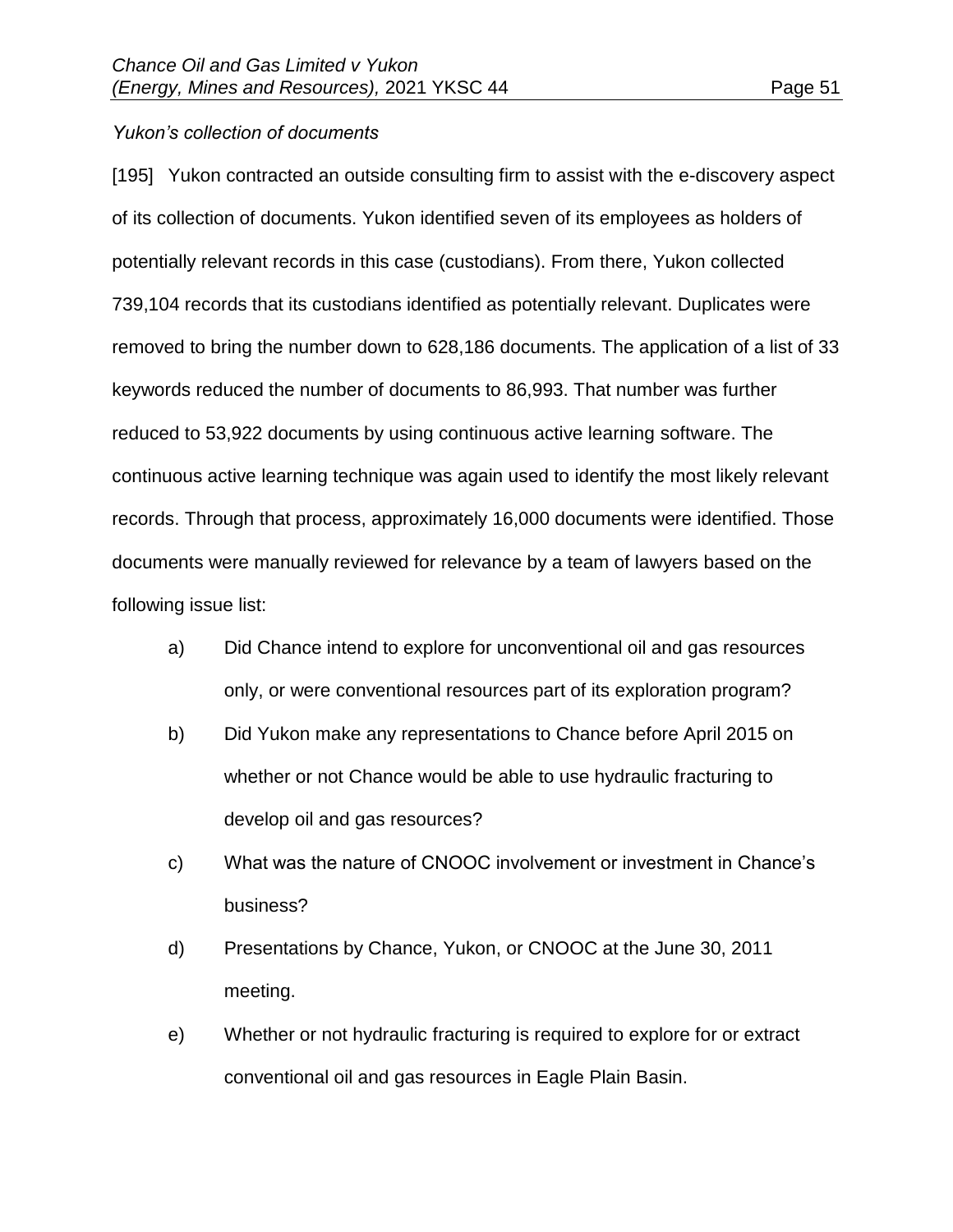- f) Whether or not the four wells drilled were targeted at exploring for conventional or unconventional resources?
- g) Did Yukon extend Permits 0005-0011, 0012-0017, and 0020 because the fracking Moratorium stripped Chance of its subsurface rights?
- h) Was Chance ever in breach of any of the terms of its permits?

[196] Based on that issue list, the team of lawyers identified 3,975 documents. Those documents were then reviewed by counsel for Yukon who identified 445 relevant records. Ten of those records were withheld fully from production on the basis of privilege. Twenty documents were partially redacted on the basis of privilege.

[197] Chance does not take issue with the general e-discovery process followed by Yukon. However, Chance submits that Yukon's process was defective and resulted in underproduction because: it failed to identify as custodians a number of individuals with relevant records; the list of keywords or search terms that Yukon used to search its records is deficient; and fails to include variations of important terms. Chance submits that the short list of questions (eight in total) that Yukon used for its manual review significantly narrowed some of the issues raised in the pleadings and excluded others. Finally, Chance submits that there are a number of relevant categories of documents that are missing from Yukon's collection of documents.

[198] Yukon submits that it followed a thorough document collection process and that it put a lot of efforts into its collection and identification of relevant documents. Yukon submits that the number of documents it identified as relevant demonstrate that Yukon ensured the documents it produced are relevant to a matter at issue between the parties rather than simply producing a document because it contains a keyword.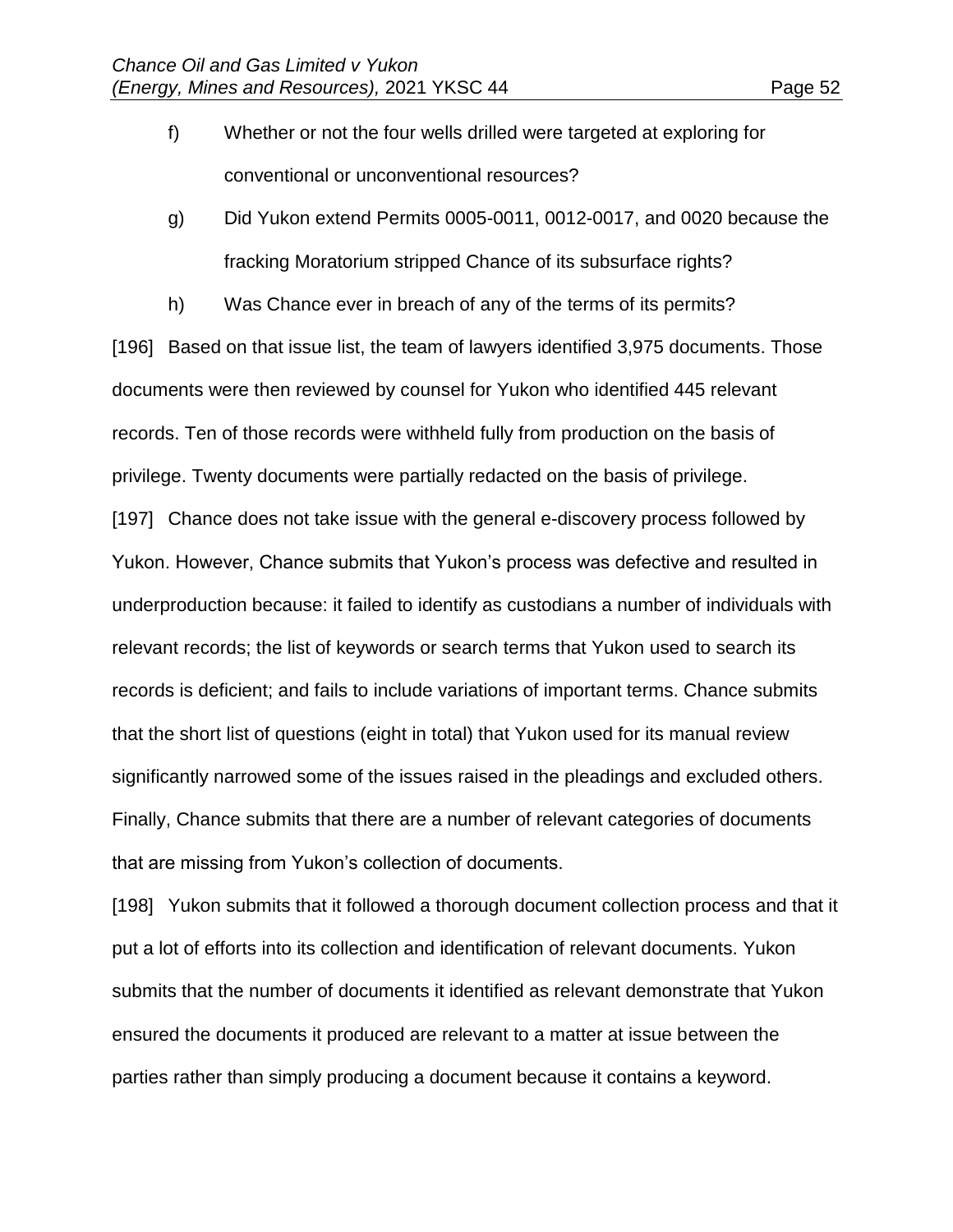### *Identification of custodians*

[199] Chance appears to misapprehend the notion of custodians that Yukon applied to its document collection.

[200] The persons who have been identified as "custodians" by Yukon are those individuals who currently, or at the time of the document collection, hold Government of Yukon's records, including the records of former employees. Former government employees or officials are no longer custodians of government records. Also, Government of Yukon employees who have been involved in this matter and have since moved to another position are no longer custodians of relevant government records. Their successors in office or position take over as custodians of those government records.

[201] In addition, Yukon ensured that relevant records that may have been created or received by previous members of the Executive Council (former Premiers and Ministers) were included in its collection of documents.

[202] Finally, a number of individuals identified by Chance as custodians were not Government of Yukon's officials or employees when they may have created or received relevant documents. As a result, they were not or are not holders of the Government of Yukon's records.

[203] As for the other individuals listed by Chance, I am satisfied that their relevant records are held by the persons appearing on Yukon's list.

[204] Accordingly, I am satisfied that Yukon's list of custodians is appropriate and need not be expanded.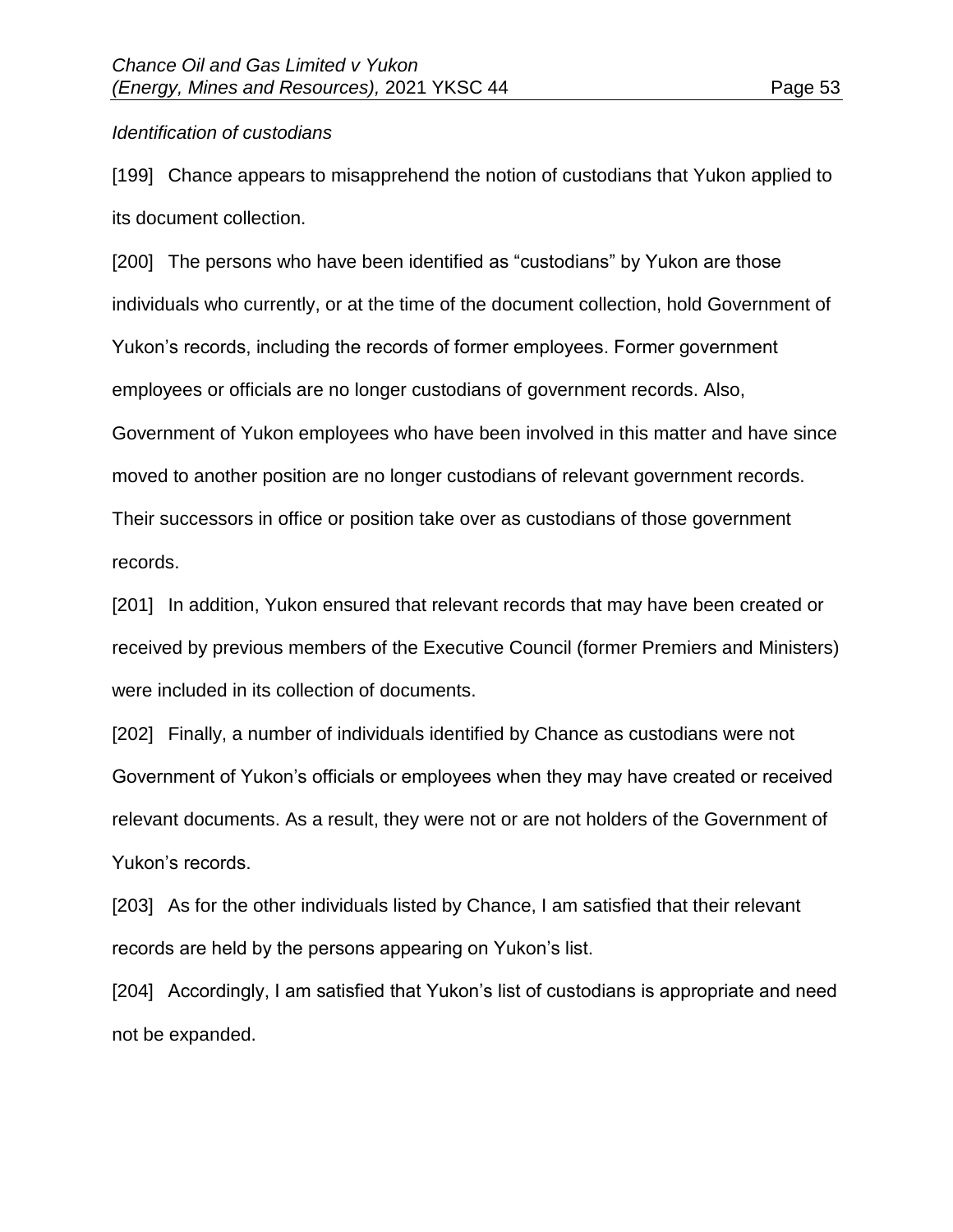#### *List of search terms (keywords)*

[205] Chance submits that Yukon's list of 33 keywords is incomplete either because whole terms are missing or because certain variants are not included. Chance submits that Yukon used a list of search terms that was too narrow and that resulted in the exclusion of several relevant documents. Chance submits that Yukon should search back through its documents based upon the longer list of keywords and variants it submitted.

[206] Yukon submits that Chance's keyword list is unnecessarily long because it focuses on words instead of issues. Yukon submits that it created its lists based on matters in issue rather than records that simply contained keywords appearing in the pleadings. Yukon submits that it went through the Statement of Claim and the Statement of Defence to identify the matters that are in dispute between the parties and crafted its list of issues on that basis. Yukon submits that its list contains enough keywords to identify relevant documents in this case even if it does not include variants of some of the terms already appearing on its list.

[207] After having reviewed both lists provided by the parties, I am concerned that Yukon's list of keywords does not include the word "shale" and variations of certain words, such as the name of Chance's permits and of Chance's wells. If a word is relevant enough to identify as a keyword, known and used variations of that word should also be included in that list.

[208] However, I find that Chance has not provided sufficient information to justify including the names of several of CNOOC representatives in the list of keywords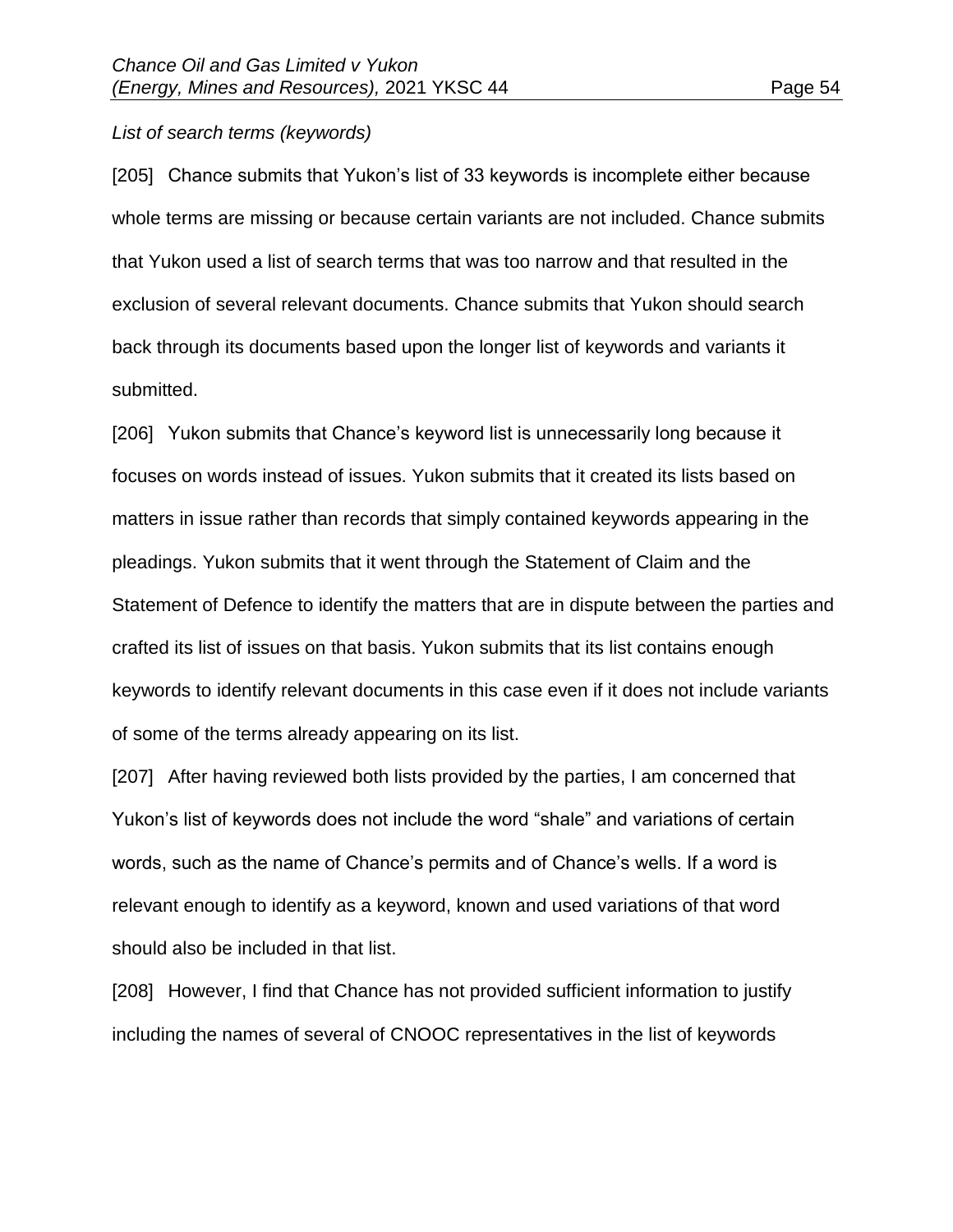considering it has decided to withdraw its claim of unlawful interference with economic interests.

### *List of issues used by Yukon for its relevance manual review*

[209] Yukon stated that it crafted its issues list by comparing Chance's Statement of Claim with Yukon's Statement of Defence to identify the matters at issue between the parties in this case.

[210] However, as previously explained, I am of the view that Yukon's approach to the matters at issue between the parties is too narrow at the document discovery stage of the proceeding. After reviewing the list of issues identified by Yukon, and as stated earlier when reviewing the matters in issue between the parties regarding the two causes of action that are not subject to Yukon's appeal. I am of the view that Yukon's list is not sufficiently comprehensive to ensure that Yukon identified every document that, not only would be evidence upon any issue, but also which, it is reasonable to suppose, contains information which may--not which must--either directly or indirectly enable the party requiring the affidavit either to advance their own case or to damage the case of their adversary.

[211] Therefore, I am of the view, that Yukon's list of issues is not sufficiently comprehensive to allow Yukon to meet its document production obligations under the *Rules of Court*.

### **Conclusion**

[212] As a result of the deficiencies I identified in Yukon's document discovery, I am of the view that Yukon shall prepare and provide a further and better affidavit of documents.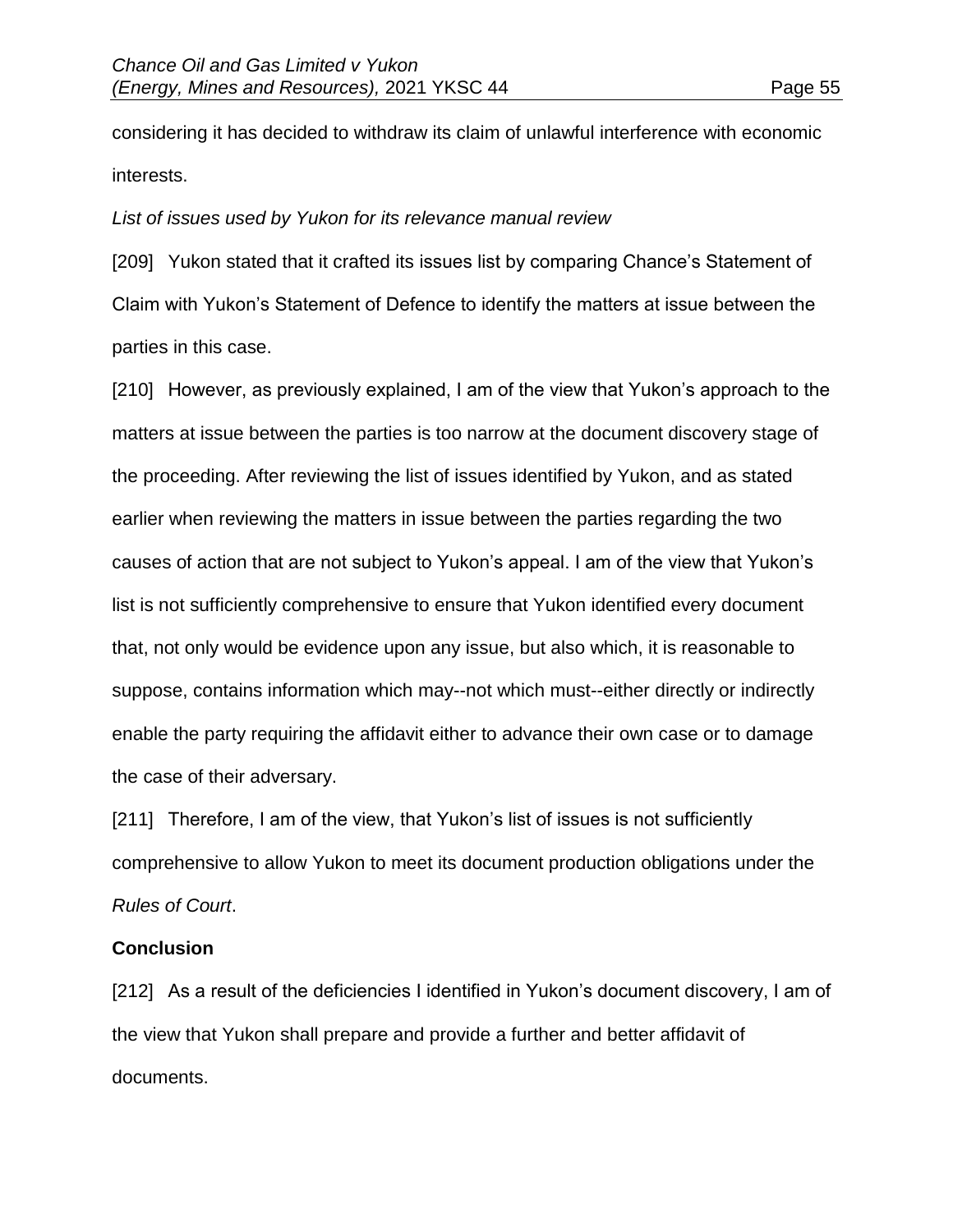[213] I come to this conclusion after having also considered the principle of proportionality in this case. Yukon will undoubtedly incur significant expenses as a result of my decision, which involves that Yukon reviews its disclosure and production of documents based on a broad relevance test (possible relevance) and, consequently, applies a broader list of issues and keywords to the documents it initially collected (628,186 documents after removing duplicates). However, I am satisfied that the steps I am requiring Yukon to go back to are proportionate to the relevance of the records that are missing from Yukon's disclosure and production of documents, the significant amounts at stake in this case as well as the long timeframe and factual matrix involved in this case.

[214] Again, I invite counsel to discuss and agree on a list of issues and keywords that should be applied to Yukon's electronic and manual document review after a final determination is made on Yukon's application to strike.

[215] As previously stated, in case of disagreement, the parties may request a case management conference to discuss the list of issues and keywords to be applied to Yukon's review of documents as well as the relevant categories of records that shall be included in Yukon's affidavit of documents that take into consideration my findings in order to resolve the issue.

[216] However, Yukon shall not be compelled to review its disclosure and production of documents, and to provide a further and better affidavit of documents prior to a final determination being made on its application to strike, as I am of the view that it would be counterproductive to do so.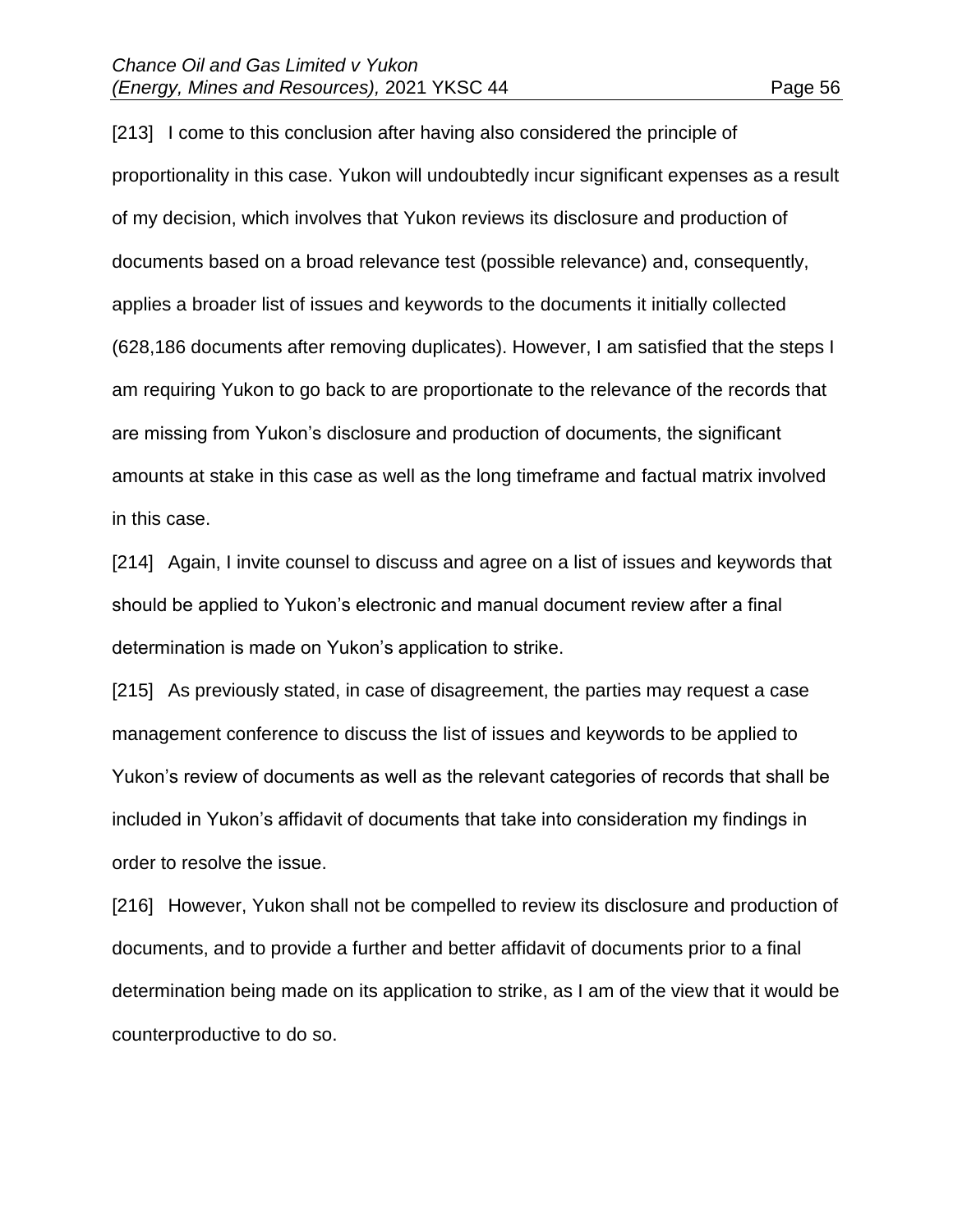**ii) Are two documents produced by Yukon (a chain of emails and a Timeline) subject to litigation privilege? If so, does Yukon's waiver of privilege over these two documents constitute an implied waiver of privilege over a number of other documents over which Yukon has asserted privilege and possibly others?**

# **Overview**

[217] As part of its production of documents, Yukon disclosed to Chance a chain of emails exchanged between territorial public servants from April 12 to 21, 2017, as well as its attachment, a Timeline that refers to specific events related to Chance's oil and gas operations in Yukon. Chance is of the view that these two documents are subject to litigation privilege and that Yukon has waived privilege by producing them. Chance seeks an order compelling Yukon to disclose and produce various other records related to these two documents based on Yukon's alleged implied waiver of litigation privilege. [218] Based on the content and timing of the chain of emails and Timeline produced by Yukon, I find that the two documents are subject to litigation privilege because they were created for the dominant purpose of litigation. In addition, I am of the view that by producing these two documents to Chance, Yukon has implicitly waived litigation privilege it may otherwise have been entitled to claim over the following records that pre-date a meeting scheduled for April 21, 2017, referred to in the chain of emails at issue, and Yukon shall disclose them to Chance:

- a) all source documents used or consulted or prepared to create the Timeline;
- b) all source documents used or consulted or prepared to compile the information that appears in the chain of emails regarding Chance's wells;
- c) all draft(s) or version(s) of the Timeline; and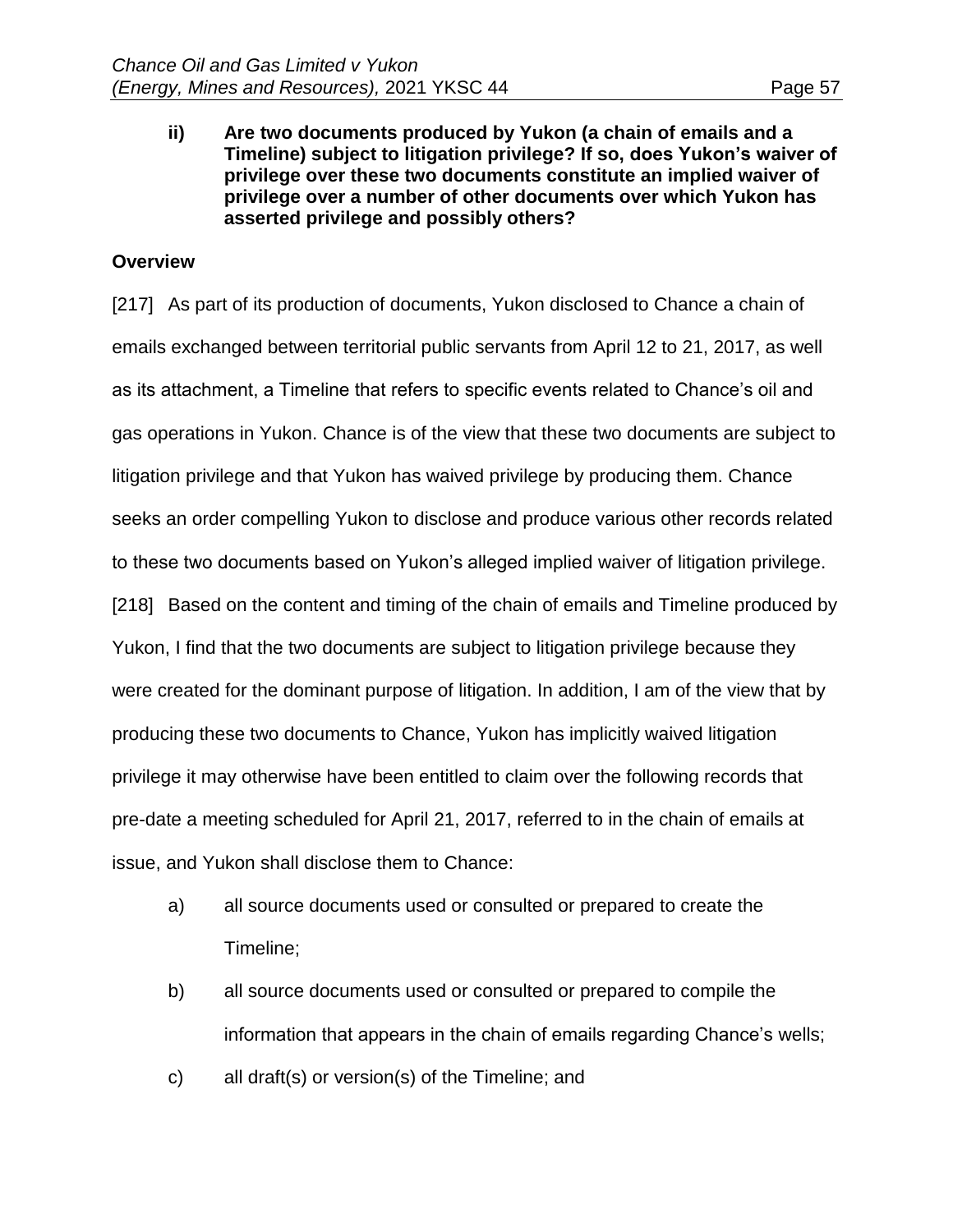d) all records of communications and discussions regarding the preparation of the Timeline and summary of data regarding Chance's oil and gas wells referred to in the chain of emails at issue.

[219] However, I am not satisfied that the implied waiver extends to records made contemporaneously or that postdate the scheduled April 21, 2017 meeting mentioned in the chain of emails (including records of that meeting), because no agenda, notes or records of discussion of that meeting were disclosed by Yukon. Nonetheless, I find that Yukon shall disclose to Chance all records that relate to discussions and communications regarding the Timeline or further versions of the Timeline that are not subject to privilege as they meet the possible relevance test provided by the Rules. [220] In light of my finding regarding the scope of Yukon's implied waiver, I am satisfied that two of the documents listed by Chance, over which Yukon has asserted privilege, should be reviewed by me to determine whether the implied waiver applies to them.

### **Chance's Position**

[221] Chance submits that Yukon has selectively waived litigation privilege over two relevant documents (an exchange of emails between public servants and attached Timeline) to which litigation privilege clearly applies while asserting litigation privilege over others that are related to the ones it produced.

[222] Chance submits that Yukon did not provide any explanation for its selective waiver of privilege. Chance submits that Yukon's selective approach to its claims of privilege is potentially misleading.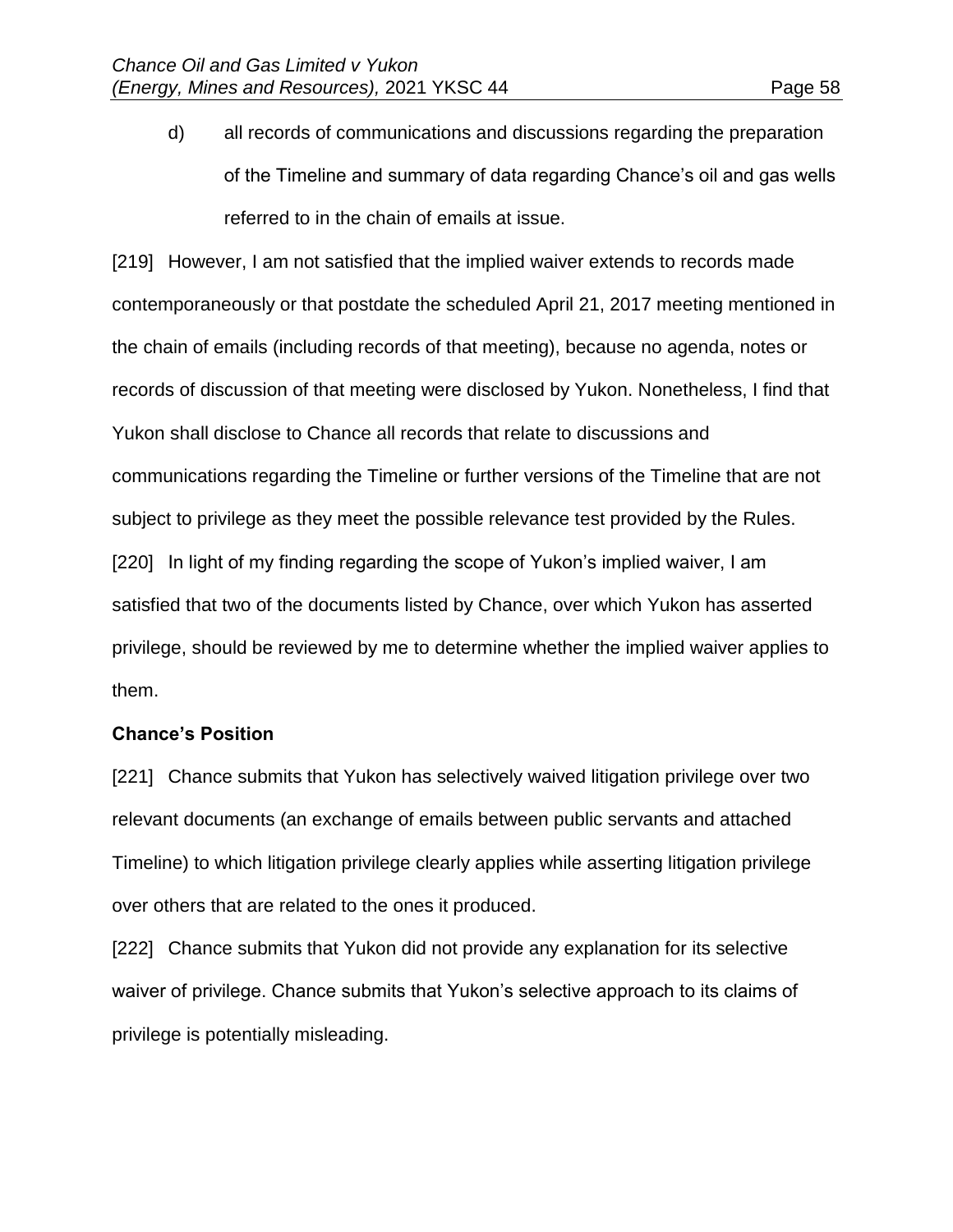[223] Chance submits that the type of selective approach taken by Yukon has been recognized by the courts as prejudicial because parties to an action may seek to waive privilege over favourable records while claiming privilege over those that damage their case. Accordingly, Chance submits that Yukon should be deemed to have implicitly waived privilege over all documents that relate to the same subject matter(s) as the two it produced and on the individuals included in the chain of emails.

#### **Yukon's Position**

[224] Yukon submits that this is not a case of implied waiver of privilege because the two documents that Chance relies on in support of its position are not subject to litigation privilege.

[225] Yukon submits that Chance has not established that the two documents were created for the dominant purpose of litigation as required by the case law. According to Yukon, even Chance acknowledges that the documents at issue do not meet the dominant purpose test because it argued and concluded in its written submissions that the timeline "appears to have been created, at least to some degree, for the purposes of this litigation". In addition, Yukon points out that Chance added in its written submissions that both documents at issue "…were created, to some extent, in response to and for the purposes of litigation".

[226] Yukon submits that it is clear on the face of the documents that they were not created for the dominant purpose of litigation. Yukon submits that while the documents were created after Chance filed its action against Yukon, there is no strategy discussed, no counsel involved in the exchange of emails, and no indication that the information is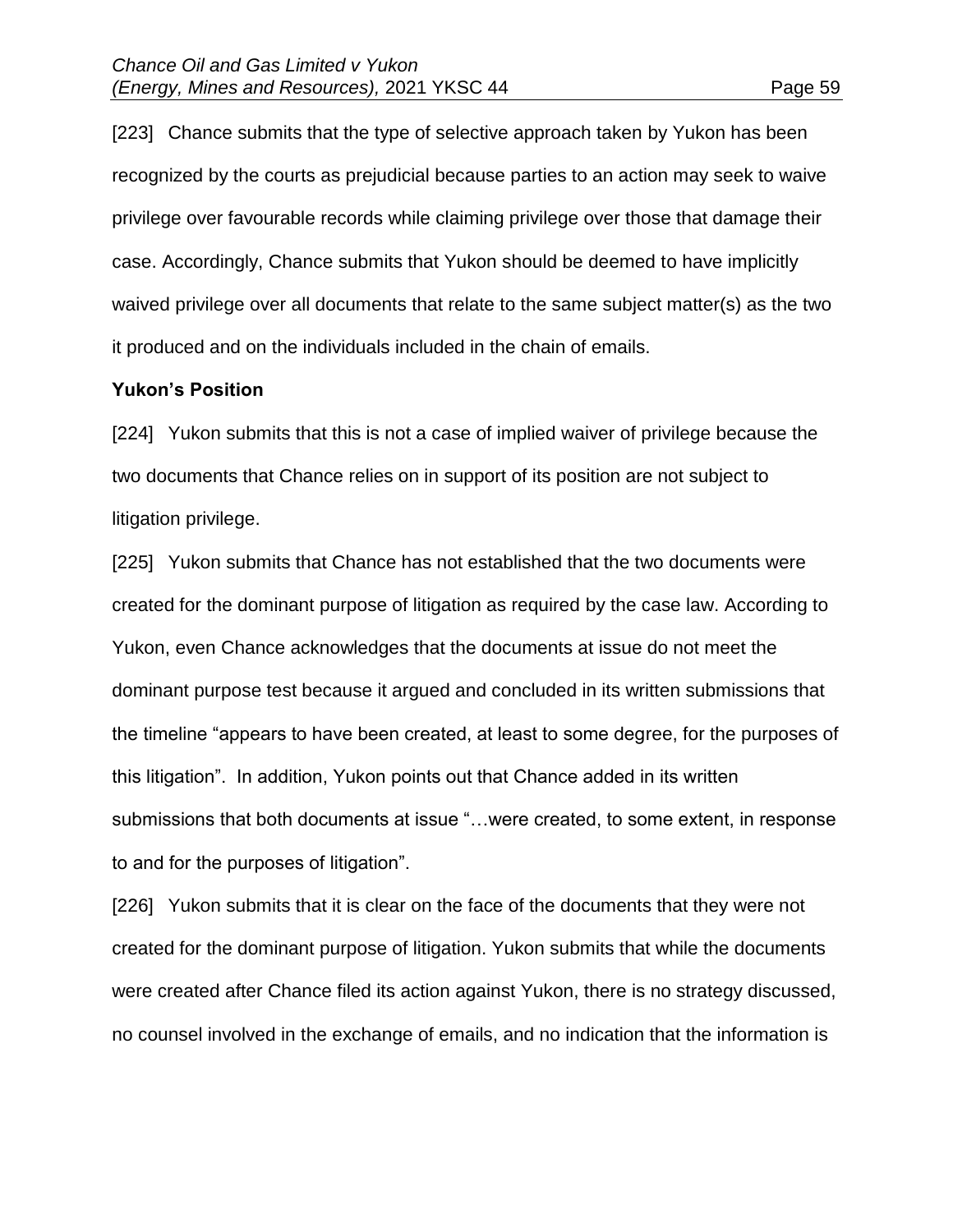to be transmitted to counsel as part of a plan going forward. According to Yukon, those documents simply show public servants organizing information for public servants. [227] In the alternative, Yukon submits that there is no risk of misleading the Court by producing and putting these two documents into the record and not others that Chance seeks to have produced. Yukon submits that the documents it produced contain uncontested facts about drilling and permits amongst other things. Yukon adds that the information contained in the two documents can all be verified in the documents (well licences and drilling reports) Chance produced. In addition, Yukon submits that Chance has not shown a connection between the two documents at issue and the specific

privileged documents it seeks to access.

### **Analysis**

[228] The first question to answer is whether the chain of emails and the Timeline are

subject to litigation privilege.

[229] Litigation privilege has been comprehensively described in the *Law of Privilege in* 

*Canada*, Aurora, Ont.: Canada Law Book, 2006 (loose-leaf updated May 2021, release

2021-3) at 12-3 as follows:

Litigation privilege, also called work product privilege, applies to communications between a lawyer and third parties or a client and third parties, or to communications generated by the lawyer or client for the dominant purpose of litigation when litigation is contemplated, anticipated or ongoing. …

[230] In *Blank v. Canada (Minister of Justice)*, 2006 SCC 39 at 330, Fish J. explained

that the object of litigation privilege is:

… to ensure the efficacy of the adversarial process and not to promote the solicitor-client relationship. And to achieve this purpose, parties to litigation, represented or not, must be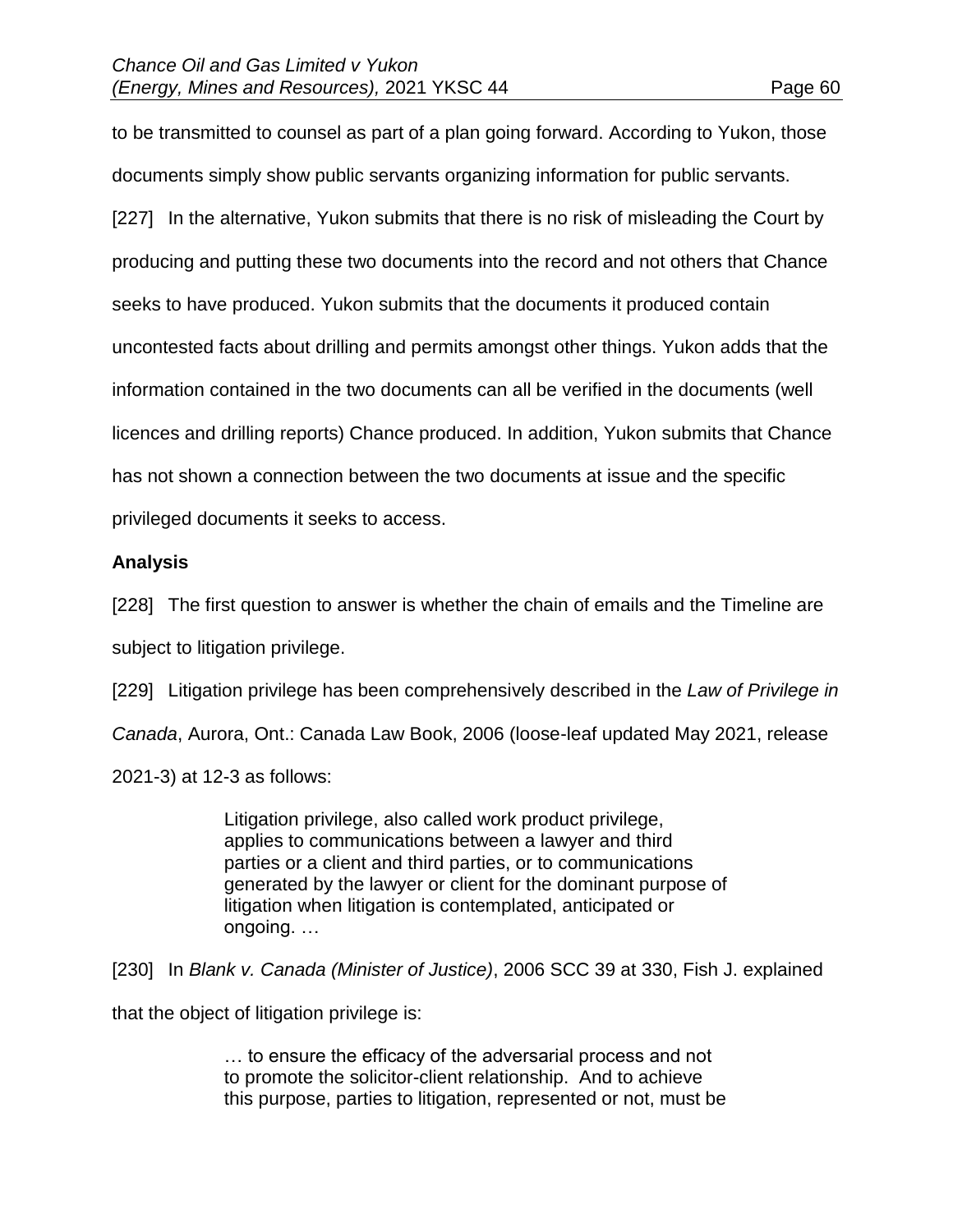left to prepare their contending positions in private, without adversarial interference and without fear of premature disclosure.

[231] The two records at issue are: (i) an exchange of emails between territorial public servants that occurred between April 12, 2017, and April 21, 2017, and (ii) an attached Timeline entitled "Northern Cross Yukon Ltd. Timeline of Events".

[232] The exchange of emails starts by an invitation, sent on behalf of John Fox, the Assistant Deputy Minister, Oil, Gas and Mineral Resources, to reschedule a meeting set for April 12, 2017 to April 21, 2017. The email, entitled "Northern Cross Yukon", was sent less than a week after Chance filed its originating Statement of Claim in this action. I note that the last event recoded on the Timeline is the filing of Chance's action on April 6, 2017. A number of public servants, but no counsel, were invited to that meeting. [233] The content of the following emails and Timeline reveals that the newly filed action prompted public servants to gather information to create a Timeline regarding a number of events, communications or decisions that are directly related to the issues raised by Chance in its Statement of Claim.

[234] As for the Timeline, it specifically focuses on and summarizes a number of events involving Chance's (Northern Cross Yukon Ltd. at the time) oil and gas operations in the territory, starting in 1994 (when it acquired the majority interest in a number of Special Discovery Licences in Yukon) and ending in 2017 (when Chance filed its lawsuit against Yukon). In addition, the timeline specifically mentions and summarizes a few statements from one of Chance's representatives and meetings between Yukon and Chance where conventional and unconventional resources, shale gas potential and possible development, fracking, permit groupings, and permit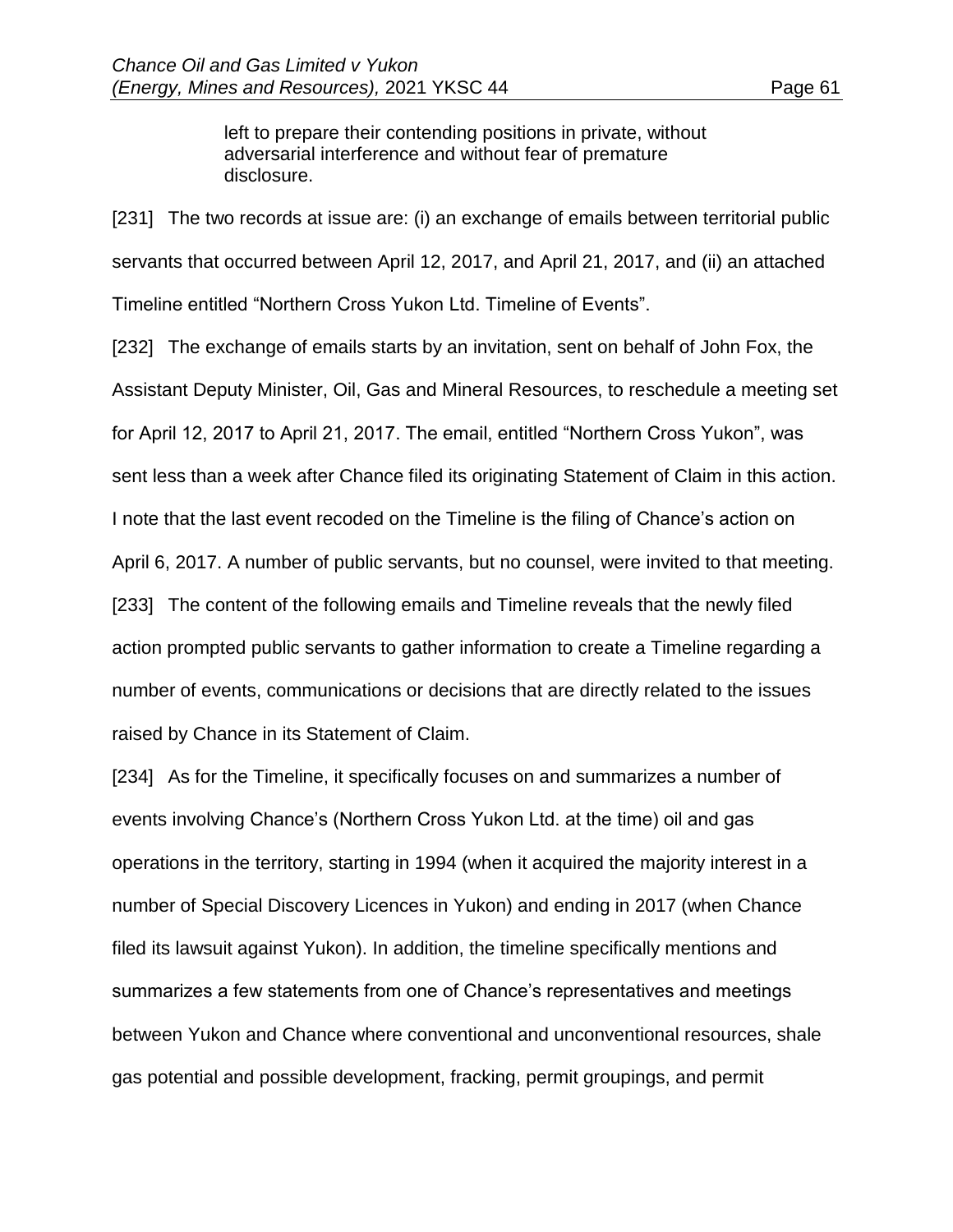renewals, among others, were mentioned or discussed. The Timeline also contains references to specific dates involving the Committee and YESAB recommendations. In addition, the Timeline includes references to specific dates regarding the history of hydraulic fracturing starting in the 1940s. Finally, the Timeline tracts the evolution of oil and gas prices between 2000 and 2017.

[235] There is no evidence that litigation counsel were involved in the preparation of the Timeline as no counsel were included in the chain of emails disclosed by Yukon and there is no reference that the collected information was requested by counsel or prepared for counsel. In addition, the documents do not contain or refer to any discussion about litigation strategy.

[236] However, the fact that counsel were not included in the exchange of emails or referred to in those emails is not determinative as litigation privilege may arise even in the absence of the involvement of counsel. Instead, the first question to answer is whether the exchange of emails occurred and if the Timeline was prepared for the dominant purpose of litigation. Based on the timing and content of the emails and the Timeline, I am of the view that the answer to that question is yes.

[237] I note that one of the emails of the chain of emails contains a specific request for "any other information that indicates NYC [as written] was evaluating both conventional and unconventional reservoirs". The nature of that request reveals that Yukon was interested in information that supported a certain narrative with respect to the action. Also, it is clear that the gathering and organizing of information was prompted by the lawsuit Chance had just filed against Yukon.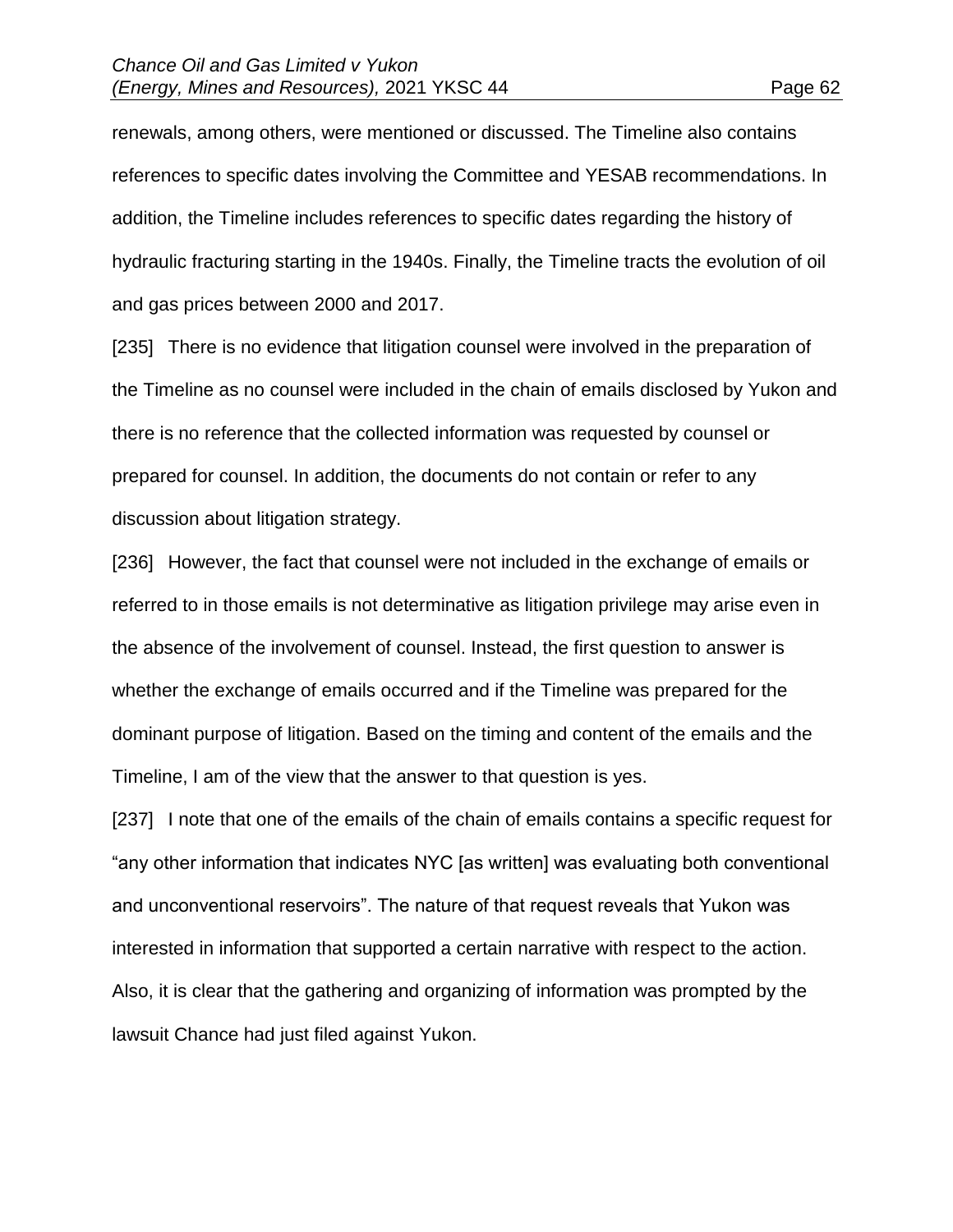[238] It is difficult to imagine that it is by pure coincidence that the Assistant Deputy Minister of Oil, Gas and Mineral Resources requested that public servants compile information referring to and addressing issues specifically raised by Chance in its action a week or two after Chance filed its Statement of Claim; and that he did so for a purpose other than informing Yukon's position, or response, to the litigation recently initiated by Chance. On their face, the two documents were prepared for the dominant purpose of litigation and are subject to litigation privilege. As a result, by deciding to disclose and produce these two documents to Chance, Yukon has waived litigation privilege over them and their content.

[239] The question that follows is whether Yukon's waiver of privilege over these two documents constitutes a waiver by implication over a number of other documents over which Yukon has claimed litigation privilege and possibly others that have not been disclosed.

[240] In *Cromb v Bouwmeester*, 2014 ONSC 5318 ("*Cromb*") at para. 48, Chappel J. reviewed the manners in which privilege may be waived:

> … Waiver of litigation privilege may be express, inadvertent or implied. An express waiver occurs where the party claiming the privilege knows of the existence of the privilege and voluntary evinces an intention to waive that privilege. Waiver by implication may arise if fairness and consistency require that the litigation privilege be set aside having regard for the disclosure that the party claiming the privilege has already made (*S. and K. Processors Ltd. v. Campbell Ave. Herring Producers Ltd*., [1983] 4 W.W.R. 762 (B.C.S.C.))

[241] Chappel J. summarized circumstances in which courts have order the disclosure

of privileged documents on the basis of implied waiver:

[49] The courts have in a number of cases resorted to the doctrine of waiver by implication to order production of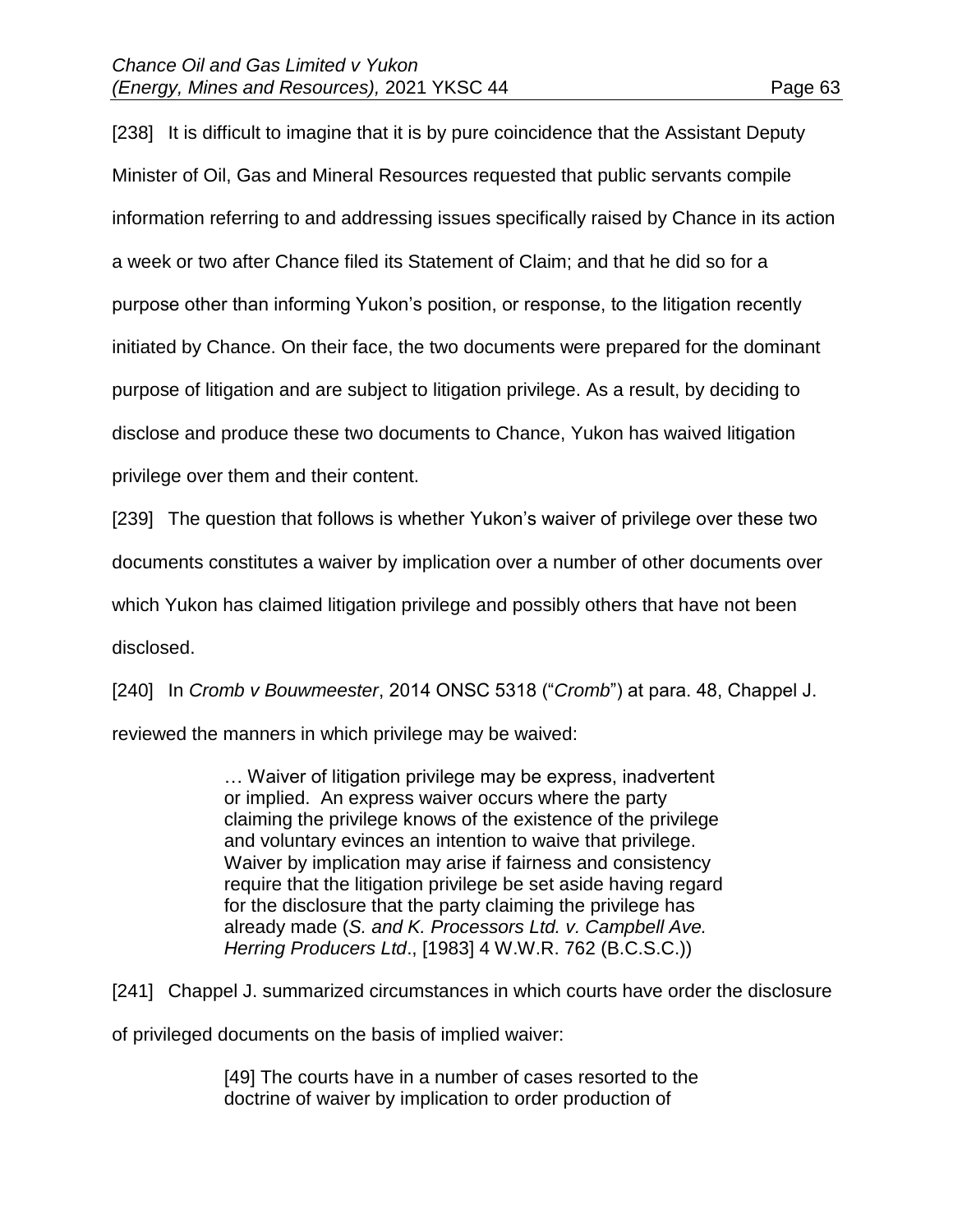complete documents where there is concern that a party's partial disclosure of the documents could create a misleading picture of the overall evidence, the weight that should be given to the information that has been disclosed or the context surrounding that information. (*Canada v. Chapelstone Developments Inc.* (2004), 191 C.C.C. (3d) 152 (N.B.C.A.); leave to appeal refused (2005), 195 C.C.C. (3d) (note) (S.C.C.)).

[242] In addition, the doctrine of implied waiver: "has been extended to lift privilege respecting other completely separate documents if they relate to the same general subject matter and selective disclosure mislead the other party or the court" (*Cromb* at para. 51).

[243] Chance's application is twofold. First, it seeks disclosure of categories of

documents that may or may not be subject to privilege, such as source documents for

the Timeline which appear to be missing from Yukon's production of documents.

Second, it seeks disclosure of a number of documents listed in Yukon's affidavit of

documents that Yukon has refused to produce on the basis of privilege.

[244] Yukon, rightly so, concluded that the chain of emails and the Timeline constitute relevant records that have to be listed in its affidavit of documents.

[245] The chain of emails and Timeline reveal that Yukon collected information it was interested in. Yukon processed the information, summarized it and organized it in a Timeline. The chain of emails also contains a summary of information Yukon collected with respect to Chance's wells.

[246] Whether the chain of emails and the Timeline are subject to privilege or not, once Yukon decided to produce them, it also had the obligation to produce the records it consulted, collected, summarized and referred to in order to prepare the Timeline and the summary of Chance's wells data that appears in the chain of emails, as the source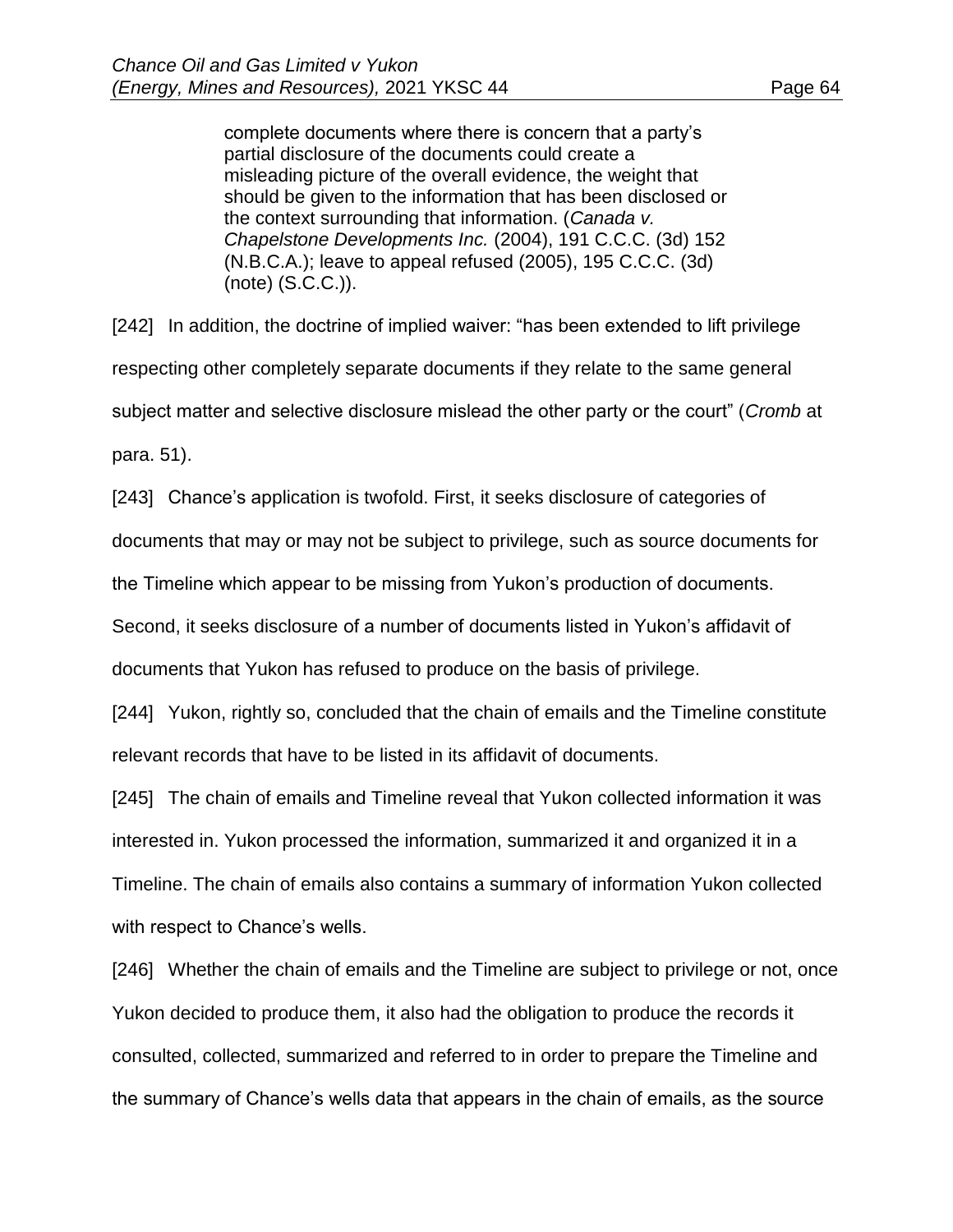documents are as relevant as the finish product. In addition, Chance is entitled to see whether Yukon correctly summarized or interpreted the source information it relied on. [247] I am also of the view that other versions of the Timeline, if there are any, predating the meeting scheduled for April 21, 2017, are relevant and shall be disclosed as they may inform the interpretation of the Timeline that was produced.

[248] In addition, I find that it would be misleading to allow Yukon to produce the last chain of emails containing the wells data and the Timeline without the prior or contemporaneous internal exchanges of its employees about that information or documents. These emails may inform the interpretation of the information contained in the Timeline or lead to other relevant information Yukon chose not to include in the Timeline. The same can be said about the summary of Chance's wells data contained in the chain of emails produced by Yukon.

[249] However, it does not appear that Yukon has produced any agenda or record of discussions for the scheduled April 21, 2017 meeting, or later exchanges regarding the Timeline and the wells data. Considering that the Timeline and the chain of emails refer to already existing information, I am unable to conclude that, it would be misleading to permit Yukon to assert privilege, if applicable, on exchanges or communications regarding the Timeline and the wells data that took place during or after the meeting scheduled for April 21, 2017. Nonetheless, as those records are relevant, they shall be listed in Yukon's affidavit of documents and produced, if privilege is not asserted. [250] Finally, I am of the view that two of the records listed by Chance that pre-date the April 21, 2017 meeting, and over which Yukon has asserted privilege, are sufficiently connected in time and subject matter with the Timeline and the chain of emails to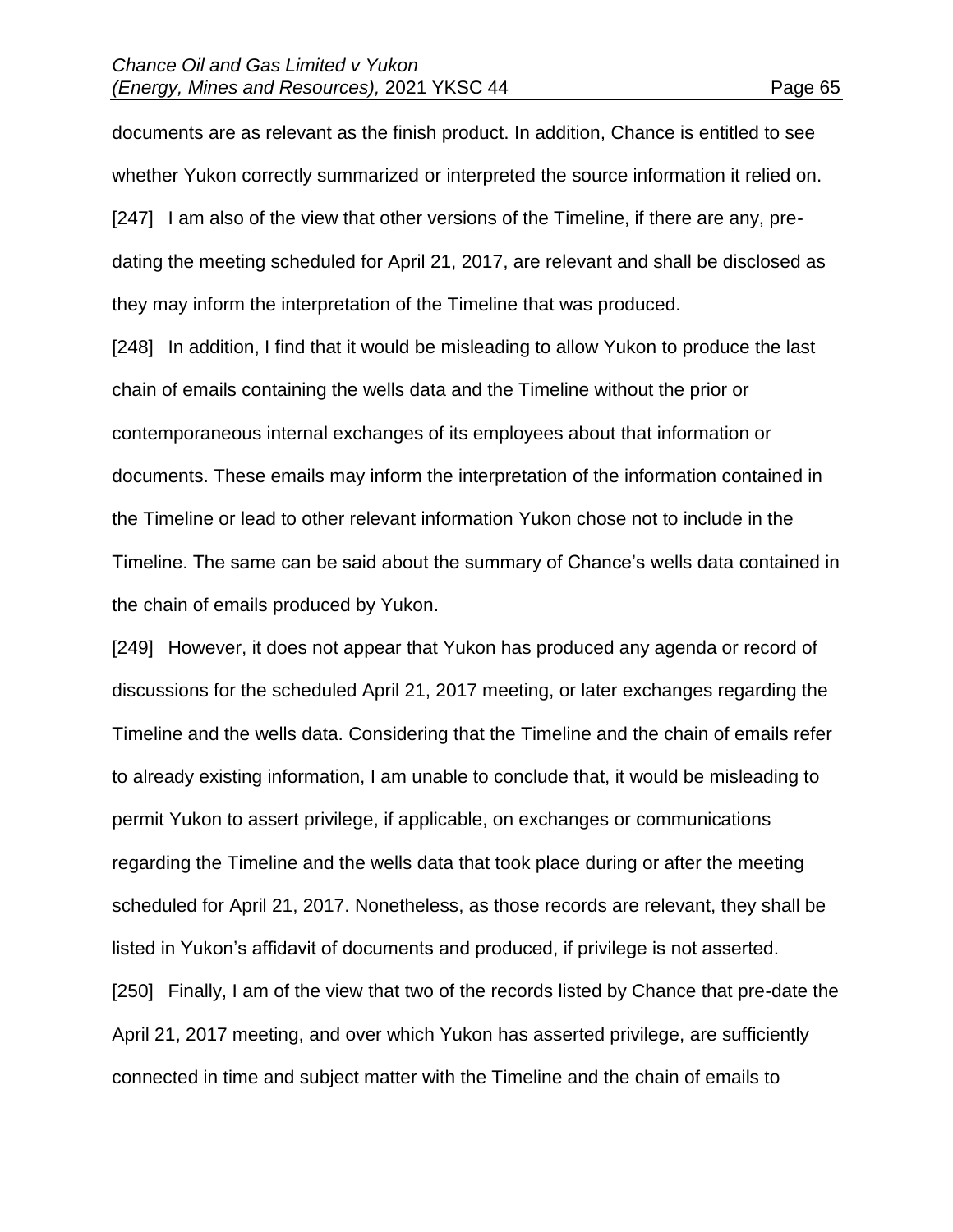warrant that I review them to determine whether Yukon's implied waiver extend to them. They are: GOY00000438, a document created by Tiffany Fraser entitled "Northern Cross Unconventional Interest Dates", dated February 21, 2017; and GOY00000439, a document created by Tiffani Fraser and entitled "NC Unconventional Interest Summary Fraser", dated February 21, 2017. These two documents should be provided to me for my review within 60 days of this decision or an other period of time that may be discussed in case management, if requested.

[251] As for GOY0000300, a document created by Sharon LeGoffe entitled "2016-11- 22 NCY unconventional chronology of meetings.docx", upon reviewing the copy of Yukon's affidavit of documents included in the Joint Application Record, I note that it has already been identified as "Not privileged" by Yukon. Consequently, it would already have been fully produced to Chance.

### **(iii) Are First Nations confidential communications with Yukon pursuant to s. 14 of the** *Oil and Gas Act* **protected from disclosure under the common law case-by-case privilege?**

### **Overview**

[252] As part of its document production, Yukon redacted certain documents on the basis that they contain confidential communications from First Nations it consulted pursuant to s. 14 of the *Act*. Yukon later claimed that these communications are protected from disclosure on the basis of case-by-case privilege.

[253] Chance disputes Yukon's claim of privilege over these communications. It submits that the information Yukon seeks to withhold from disclosure is not protected by any privilege and that Yukon should be compelled to disclose to Chance an unredacted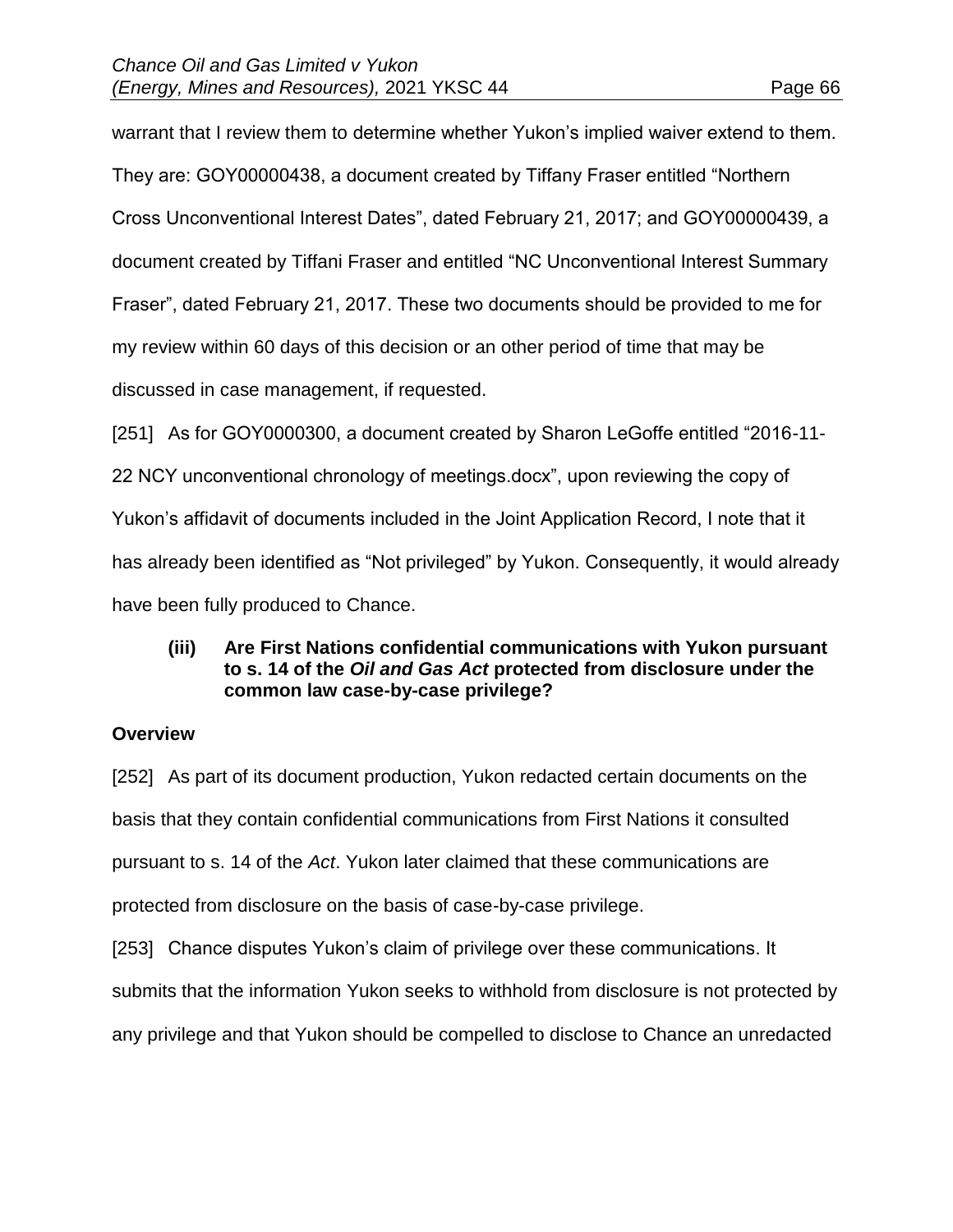copy of all the documents or portions of documents over which Yukon claims case-bycase privilege.

[254] The communications over which Yukon has asserted privilege meet the first three criteria of the *Wigmore* test for case-by-case privilege. The records of these communications shall be provided to me for my review, but only after a final determination is made on Yukon's application to strike, in order to determine whether they also meet the fourth and final *Wigmore* criterion and are protected from disclosure on the basis of case-by-case privilege in this proceeding.

### **Chance's Position**

[255] Chance submits that Rule 25(4) only permits a party to withhold privileged information from disclosure. It does not permit to withhold confidential information. Chance submits that s. 14 of the *Act* does not state that consultations with Yukon First Nations are privileged; it states that they are confidential.

[256] Chance submits that confidentiality and privilege are two different concepts, and that confidentiality alone is not sufficient to amount to privilege. Chance submits that if the Yukon Legislative Assembly had wanted to protect Yukon's consultations with First Nations under s. 14 of the *Act* from disclosure in court proceedings, it would have specifically stated so. Chance submits that another way the Legislative Assembly could have protected s. 14 consultations from disclosure would have been to provide for a government objection procedure based on confidentiality in court proceedings. However, it did neither.

[257] Chance further submits that the deemed undertaking rule provides sufficient protection to ensure that confidential information disclosed in the context of a court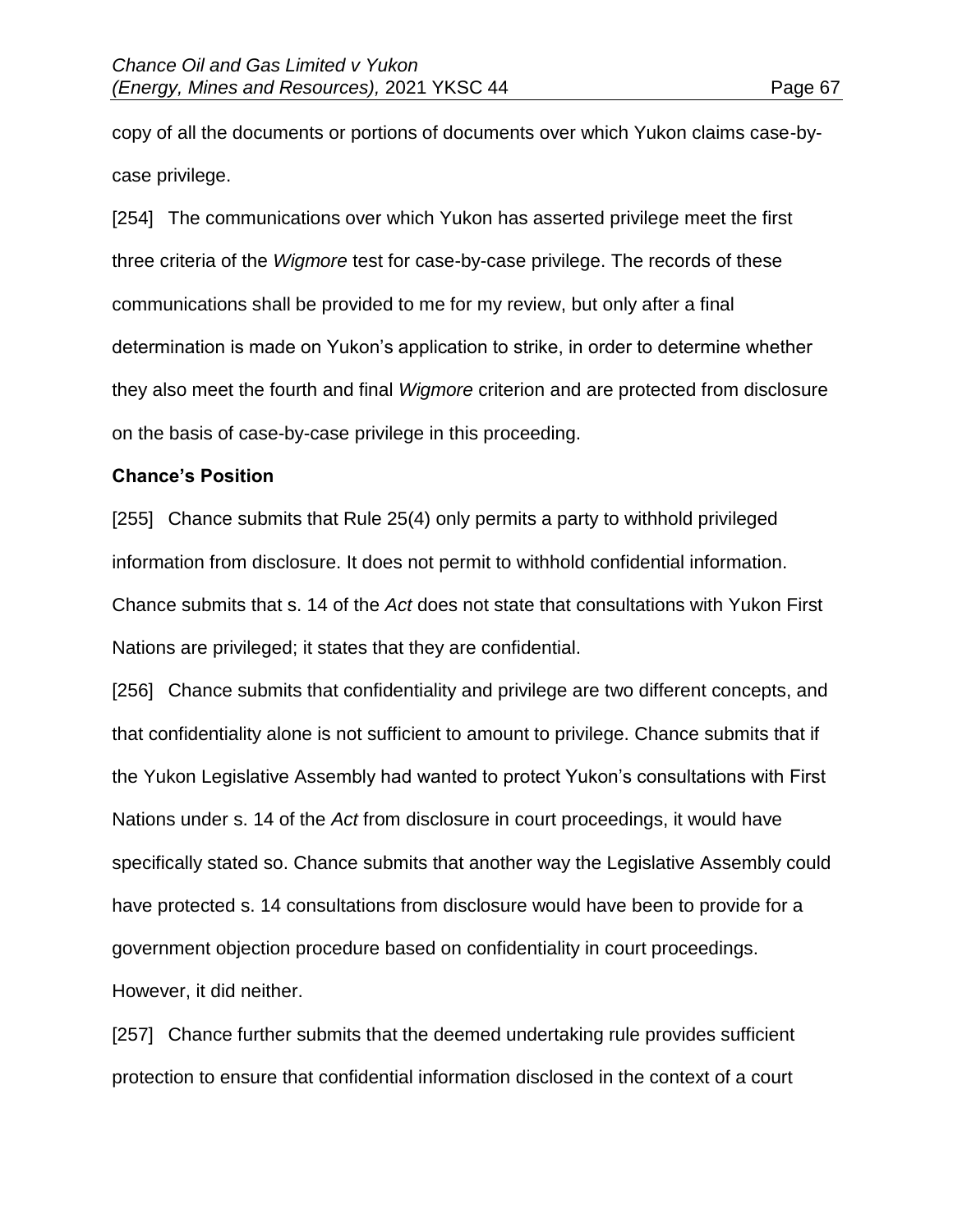proceeding is not used for any purposes other than those of the proceeding in which it was obtained. Also, Chance submits that if further protection is required, Yukon may apply for a sealing order to protect the confidential information at issue from disclosure to the public.

[258] In addition, Chance submits that Yukon has not met its burden to demonstrate that the information it seeks to withhold from disclosure meets the *Wigmore* test for case-by-case privilege.

[259] Chance submits that s. 14 consultations are part of a regulatory framework that is distinct from negotiations over treaty rights. Chance further submits that the only evidence Yukon provided regarding the expectations of confidentiality of the First Nations involved in the consultation process constitutes inadmissible hearsay. [260] Chance submits that it is entitled to disclosure of the redacted information because it appears to be relevant to determining the influence and factors that led Yukon to implement the Moratorium, which is central to its case against Yukon. In addition, Chance submits that Yukon would necessarily have had to consult with Yukon First Nations regarding Chance's oil and gas permits in the Eagle Plain Basin, and that records of these consultations are necessarily relevant. Given that the regulatory process and how it played out is a key issue in this case, Chance submits that the benefit of producing the records outweighs any interest in withholding them.

### **Yukon's Position**

[261] Yukon accepts the general proposition that confidentiality does not necessarily amount to privilege. However, Yukon submits that it properly withheld disclosure of communications that relate to the views expressed by First Nations it consulted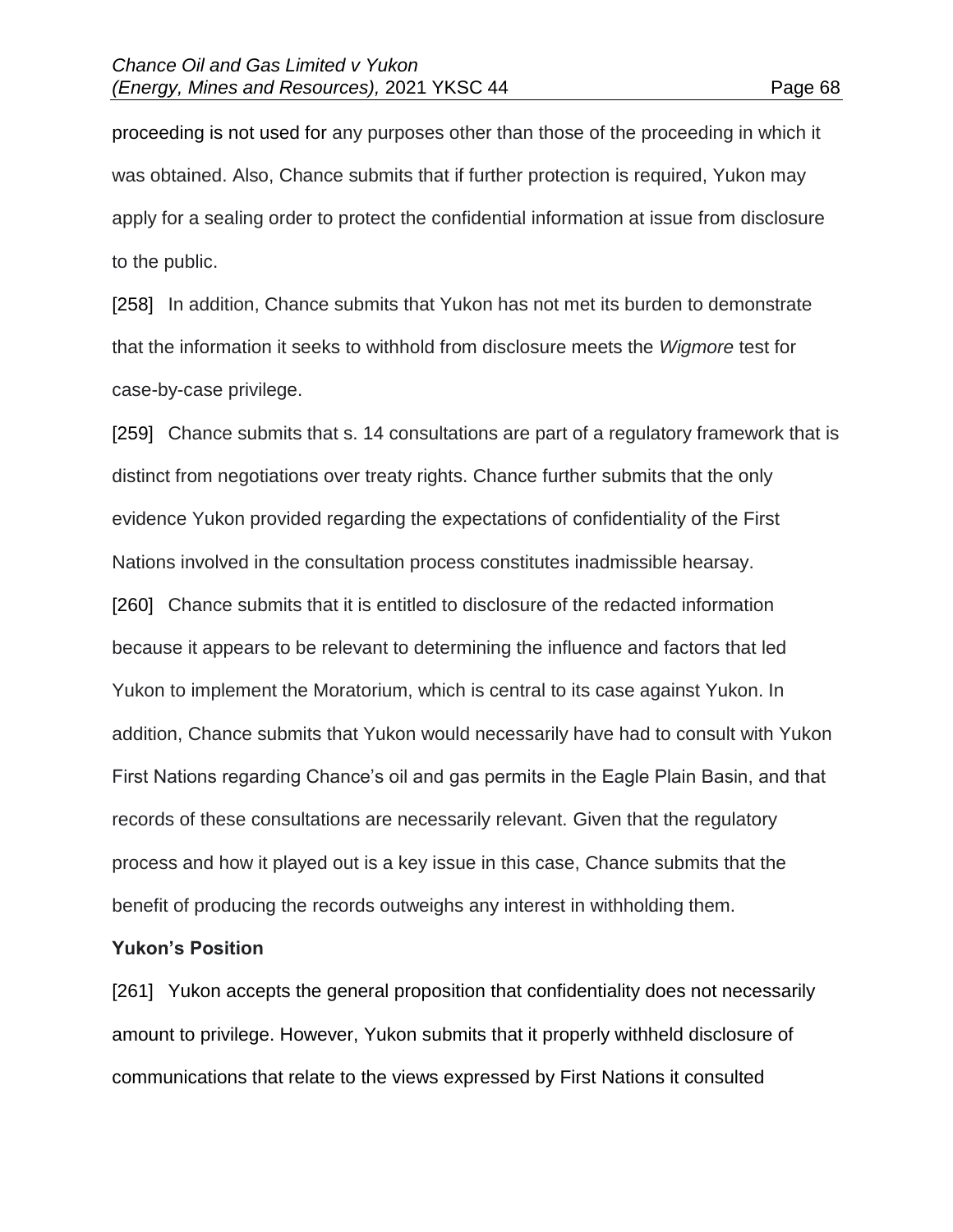pursuant to s. 14 of the *Act* regarding Chance's oil and gas exploratory permits based on case-by-case privilege. Yukon states that it did not redact what it said or communicated during these consultations. It only redacted the content of the First Nations' communications to Yukon.

[262] Yukon states that not all of its consultations with First Nations are conducted under the promise of confidentiality. However, Yukon submits that the wording of s. 14 confirms the Legislative Assembly's intent that consultations with Yukon First Nations under that section are to be held on a confidential basis. Yukon submits that s. 14 creates an expectation of confidentiality and that Yukon's consultations were held under a promise of confidentiality.

[263] Yukon submits that s. 14 was only added to the *Act* in 2015 and that there has been limited time to make consequential amendments to the Yukon *Evidence Act*, RSY 2002, c. 78, that would have addressed the issue of privilege over these communications.

[264] Yukon states that s. 14 only applies to consultations with Yukon First Nations. However, it acknowledges that some of the consultations it redacted occurred with Non-Yukon First Nations. Yukon submits that consultations with Non-Yukon First Nations were held in tandem and on the same basis as its consultations with Yukon First Nations, and that Non-Yukon First Nations expected the same level of confidentiality. [265] In addition, Yukon submits that s. 14 conveys the Legislative Assembly's view that confidentiality is essential to the maintenance of Yukon's relationship with Yukon First Nations.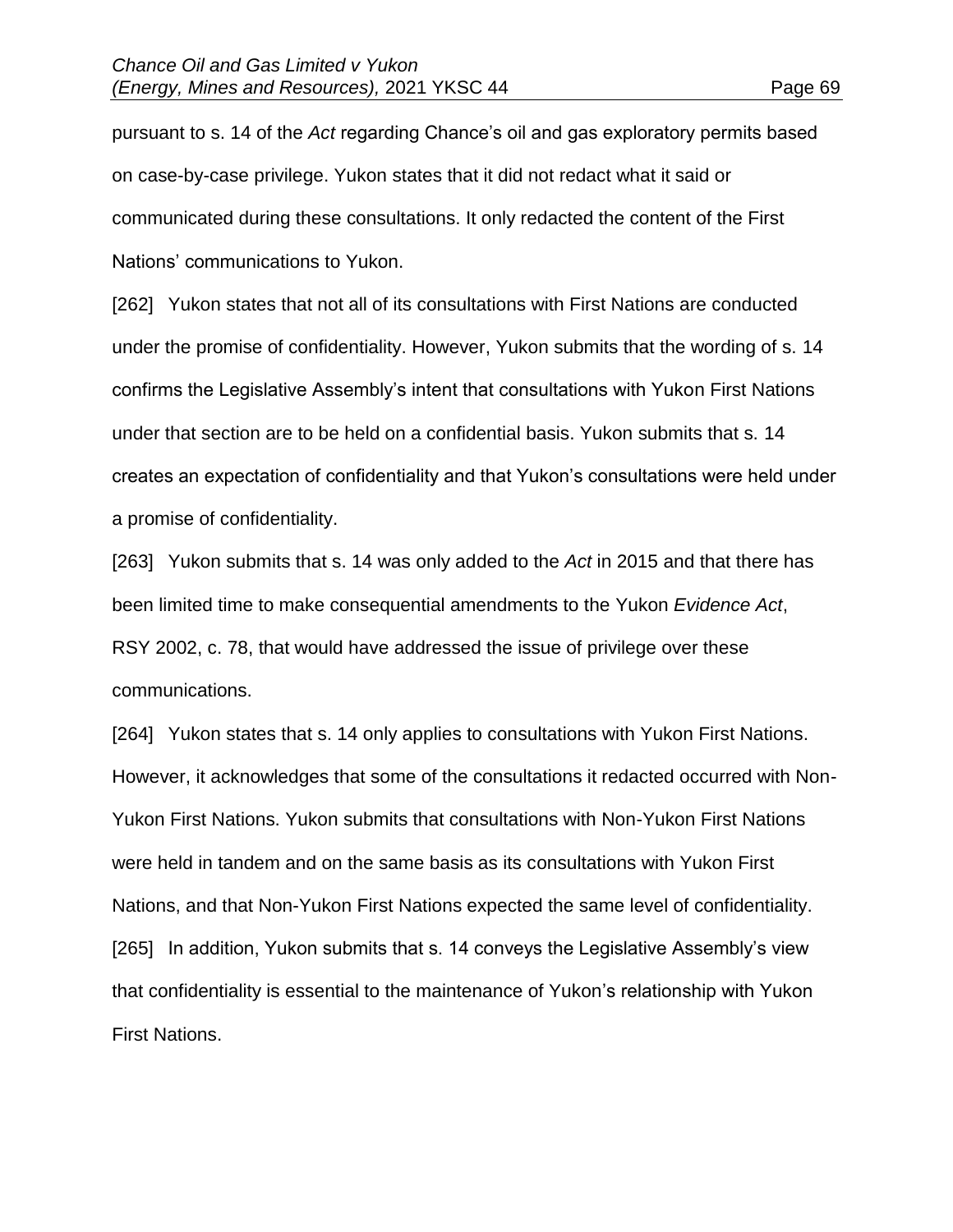[266] Yukon acknowledges that the affidavit evidence it filed in support of its position contains hearsay. However, Yukon submits that, even if the hearsay evidence it relies on were to be given less weight than if it came directly from a First Nations' representative, when coupled with the wording of s. 14, it clearly meets the first part of the *Wigmore* test that the communications were made under the assurance that they would be kept in confidence.

[267] Yukon submits that the government's obligation to consult Yukon First Nations not only has a statutory dimension but a constitutional one. Yukon submits that the constitutional dimension of the consultation process underlines the importance of the relationship between Yukon and Yukon First Nations, a relationship that ought to be fostered. Yukon submits that I can take judicial notice that Yukon, as the territorial government, must consult with First Nations on an ongoing basis. Yukon submits that, as it has an ongoing relationship with First Nations governments, it is important that when confidentiality is promised or required, First Nations are able to trust that it will be maintained.

[268] Yukon submits that there are few relationships that can be said to be of greater importance to Yukon and other provincial, territorial or federal governments than their relationship with First Nations.

[269] In addition, Yukon submits that all the communications it redacted postdate its decision to impose a Moratorium. As a result, Yukon submits that, considering the marginal utility of any of the redacted information in this proceeding, the balance weighs heavily in favour of non-disclosure.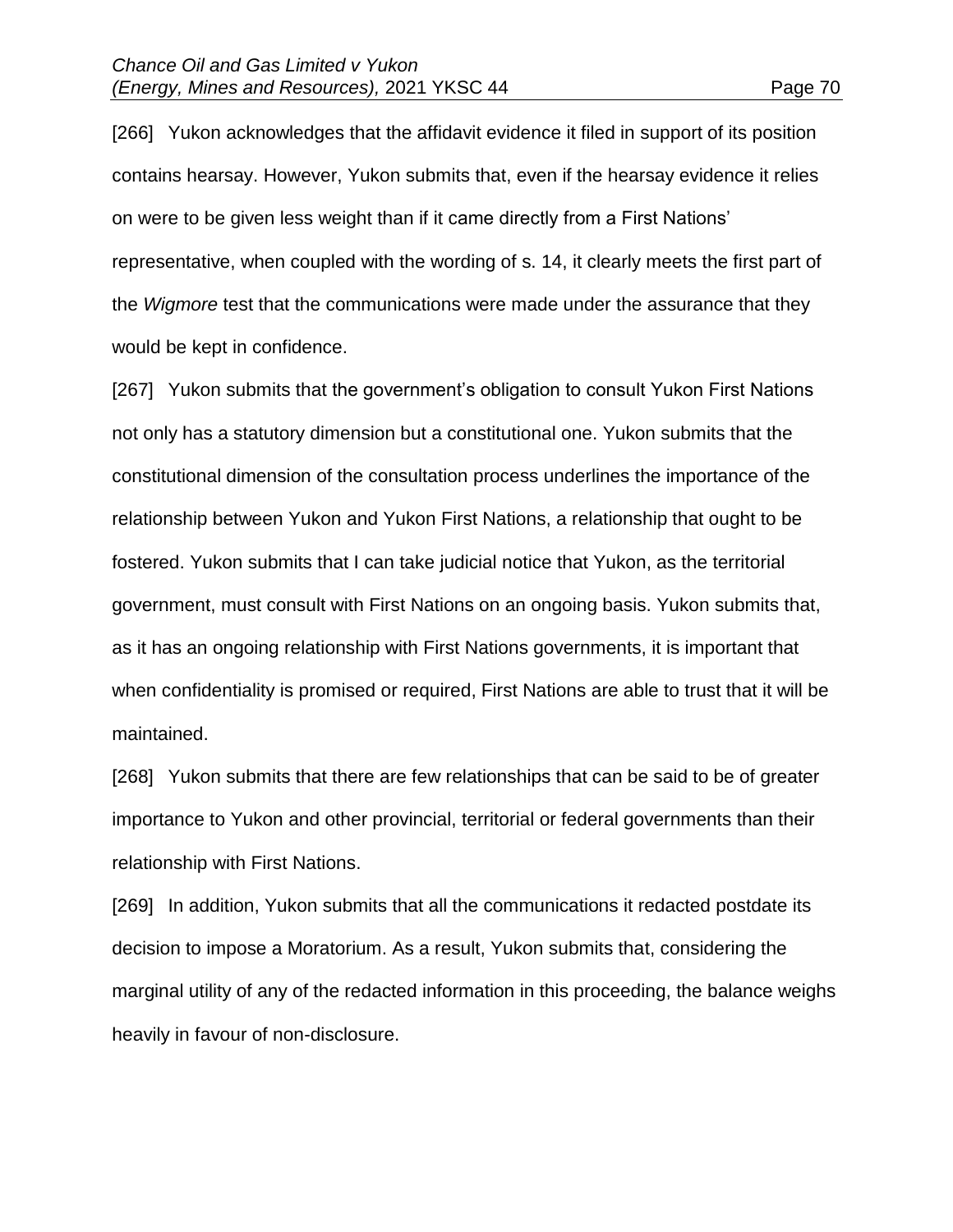[270] Finally, Yukon submits that a sealing order would not prevent disclosure of the communications to Chance. According to Yukon, Chance continues to operate in the north; it continues to engage with the First Nations who participated in the consultation process; and Chance has concluded benefits agreements with these First Nations. In that context, Yukon submits that it is important to protect the confidentiality it promised to First Nations in order to allow them to speak freely about corporations, including Chance, who operate on land that is wholly or partly in their traditional territories.

# **Analysis**

[271] Section 14 of the *Act* provides that:

If a proposed call for bids or proposed disposition under section 15 or a proposed permit extension under section 31.01 relates to land that is wholly or partly in the traditional territory of a Yukon First Nation, the Minister shall consult the Yukon First Nation on a confidential basis before publishing the call for bids, issuing the disposition or extending the term of the permit, as the case may be.

[272] Section 14 creates an obligation on the Minister to consult with Yukon First

Nations on a confidential basis at different stages of the permitting process under the

*Act* when it relates to land that is wholly or partly in the traditional territory of these First

Nations.

[273] It is not disputed that Chance's permits that are at issue in this case relate to land

that is wholly or partly in the traditional territory of a number of Yukon First Nations.

[274] Section 14 was amended in December 2015. However, Yukon's statutory

obligation to consult Yukon First Nations with Final Agreements on a confidential basis

at different times during the oil and gas permitting process existed, under certain

conditions, before then (see the wording of s. 14 prior to the 2015 amendment).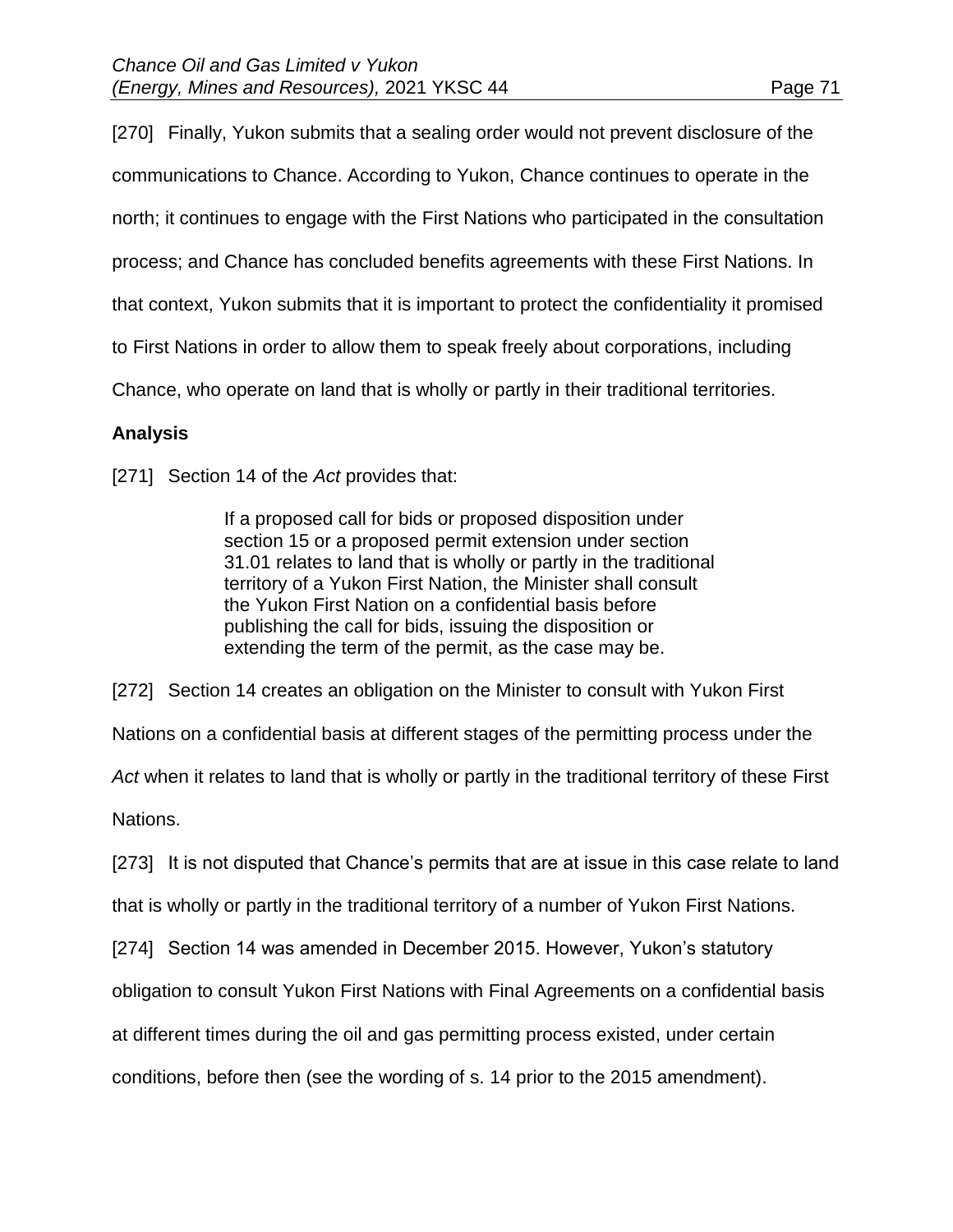Accordingly, one could presume that confidential consultations under the *Act* may also have been conducted prior the Moratorium. However, according to the affidavit evidence filed by Yukon, the confidential consultations that were identified as relevant are those that took place from 2016 to 2020 inclusively. (Yukon may have to review its conclusion in that regard in light of the broad relevance test applicable to document discovery under the *Rules of Court*.) From 2014 to 2020, Yukon conducted consultations with affected First Nations pursuant to s. 14 every time Chance requested an extension of its permits.

[275] Rule 25 provides that parties to a civil action are required to disclose all records in their possession, control or power regarding any matters in issue subject to a claim of privilege.

[276] The obligation to disclose all relevant records in civil proceedings has long been recognized by the courts. As stated by the Court of Appeal of Saskatchewan in *Saskatchewan Crop Insurance Corporation v Rick Peterson Farms Ltd*, 2019 SKCA 19 ("*Saskatchewan Crop Insurance*"):

> [19] In the context of civil litigation, there is a long-standing duty to disclose all relevant documents in a party's possession, and there is a corresponding duty to produce those documents, subject to privilege or other grounds (*Spencer v Canada (Attorney General)*, 2000 SKCA 96 at paras 13-15, [2001] 7 WWR 476) …

[277] At common law, there are two broad categories of privilege – class privilege, such as solicitor-client privilege, and case-by-case privilege. A party may also rely on privilege conferred by statute (*Saskatchewan Crop Insurance* at paras. 20 to 23). [278] Yukon does not claim that the communications it seeks to protect from disclosure

are covered by a class privilege, nor is Yukon arguing that s. 14 of the *Act* or any other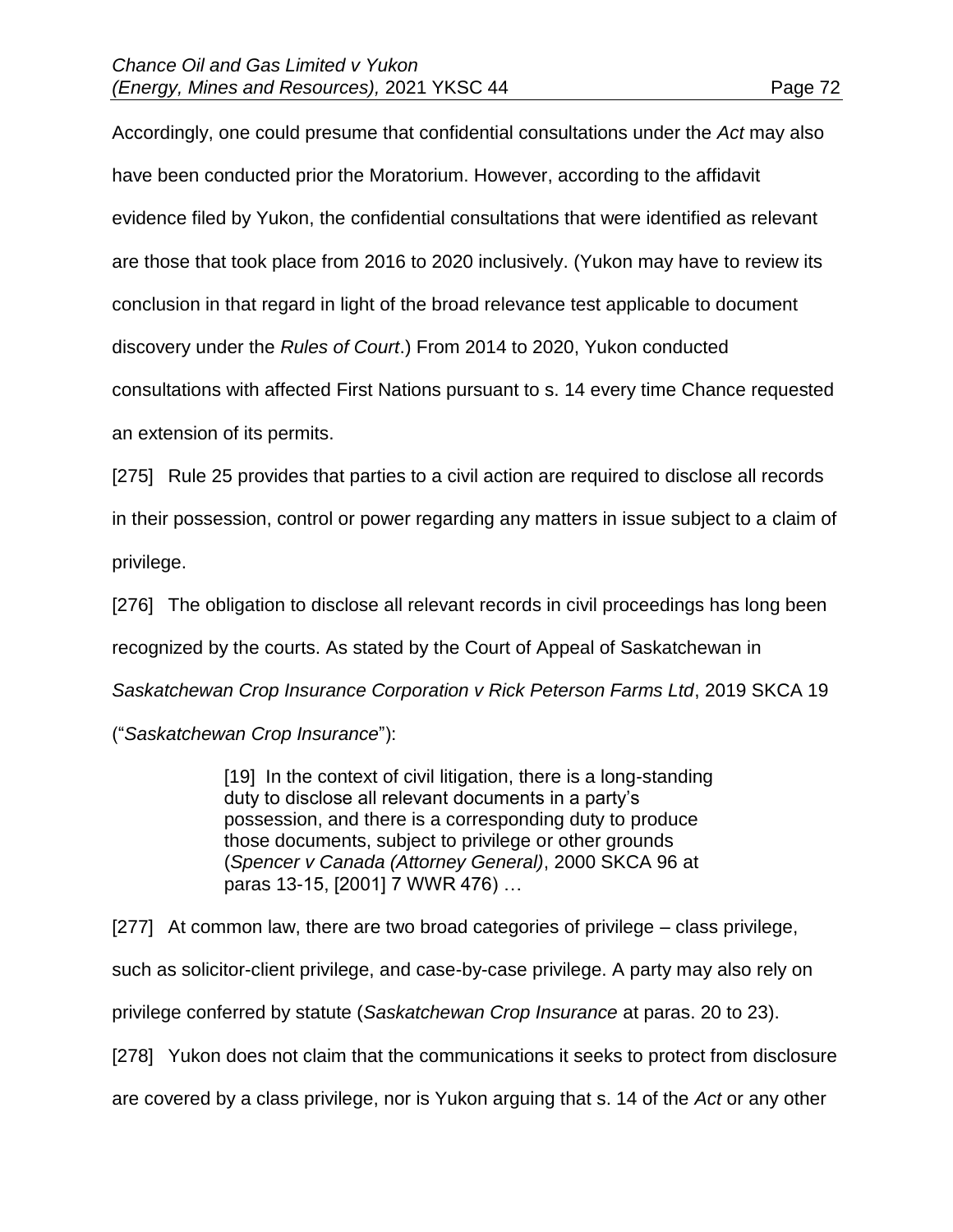territorial legislation provides for a statutory privilege. Yukon submits that, in this case, First Nations' communications with Yukon pursuant to the consultation process provided by s. 14 are protected by case-by-case privilege.

[279] I have not found any provision in the *Act* nor was my attention directed to any territorial legislation or regulation that would prevent the application of the common law case-by-case privilege to communications deemed confidential pursuant to s. 14 of the *Act*. I am also of the view that the Legislative Assembly's choice to deem First Nations' communications under s. 14 confidential as opposed to privileged does not prevent me from determining whether all or any of the communications at issue meet the common law test for case-by-case privilege. Neither the wording of s. 14 nor of other provisions of the *Act* could lead to the conclusion that the Legislative Assembly intended to set aside the application of the common law case-by-case privilege when it deemed that Yukon's consultations with First Nations would be confidential. In addition, I do not find that the absence of a statutory procedure to oppose disclosure of s. 14 communications in court proceedings prevents Yukon from claiming privilege over those communications under the *Rules of Court*.

[280] As stated by the Court of Appeal of Saskatchewan in *Saskatchewan Crop Insurance*, at para. 23, communications over which a claim of case-by-case privilege is made "are presumptively admissible and become inadmissible only once the privilege is recognized in the particular case (*National Post* at para. 60; *Lizotte* at para. 32). Claims of case-by-case privilege are resolved in accordance with the *Wigmore* criteria, ..." [281] The *Wigmore* criteria for case-by-case privilege are as follows:

a) The communications must originate in a *confidence* that they will not be disclosed.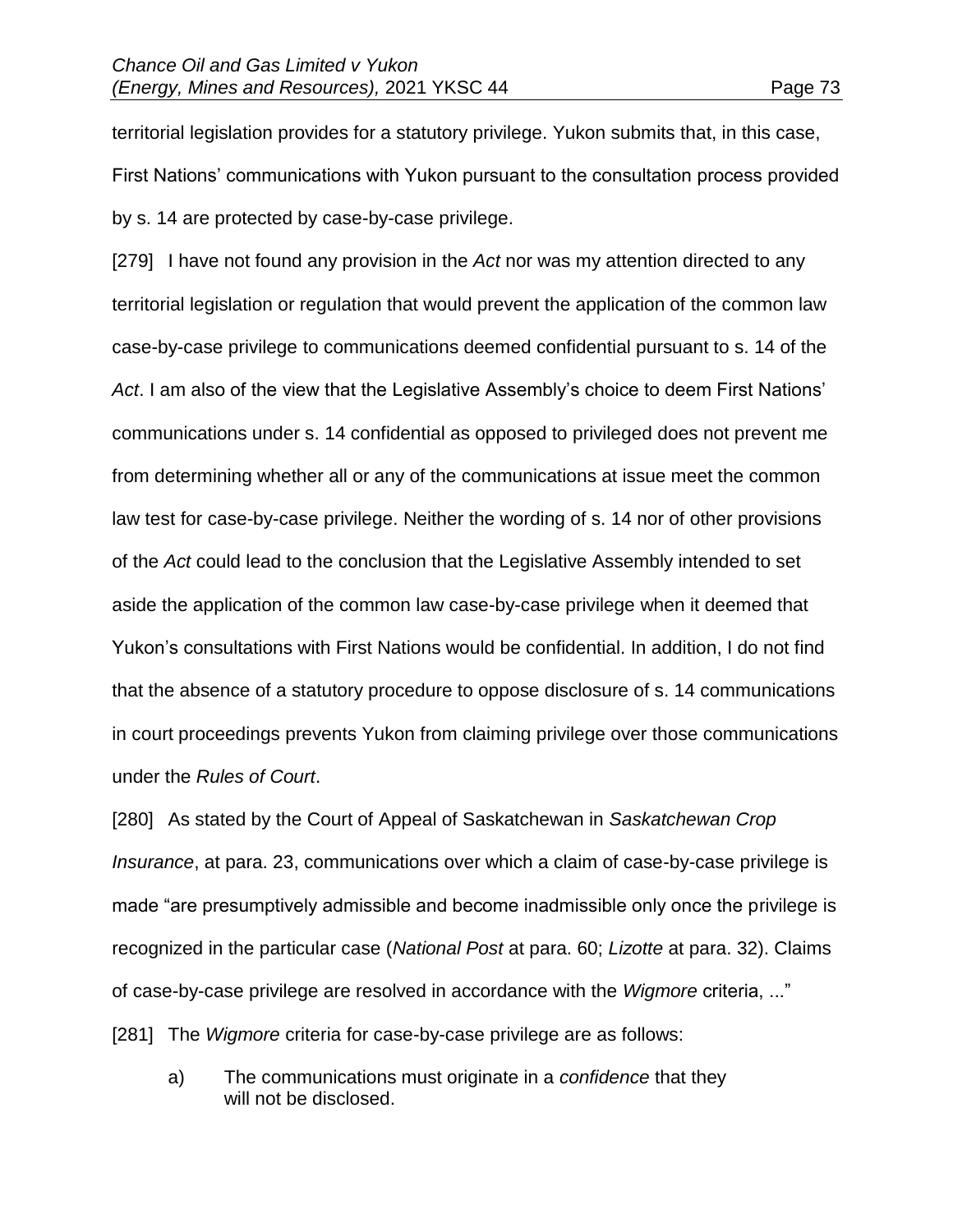- b) This element of *confidentiality must be essential* to the full and satisfactory maintenance of the relationship between the parties.
- c) The *relation* must be one which, in the opinion of the community, ought to be sedulously *fostered*.
- d) The *injury* that would inure to the relation by the disclosure of the communications must be *greater than the benefit* thereby gained for the correct disposal of the litigation. [emphasis already added] (see *R. v. Gruenke*, [1991] 3 SCR 263 at 284)

[282] Confidentiality alone is not sufficient to make a communication privileged. A

communication must meet all four *Wigmore* criteria before it can be found privileged. As

stated by the Court of Appeal of Ontario in *Straka v Humber River Regional Hospital* 

(2000), 51 OR (3d) 1 (ONCA) ("*Straka*") at para. 59:

It has been long established that confidentiality alone, no matter how earnestly desired and clearly expressed, does not make a communication privileged from disclosure: Wigmore at 2286. Something more than confidentiality must exist and this something more must satisfy the Wigmore conditions: *Slavutych v. Baker*, [1976] 1 S.C.R. 254; *R v Gruenke*, [1991] 3 S.C.R. 263; and Sopinka, Lederman and Bryant, *The Law of Evidence in Canada*, 2d ed. (Toronto: Butterworths,1999) at pp. 723-724.

[283] However, in *Gruenke*, at page 290, Lamer C.J., as he then was, writing for the

majority, stated that the *Wigmore* criteria are not

…"carved in stone", but rather … provide a general framework within which policy considerations and the requirements of fact-finding can be weighed and balanced on the basis of their relative importance in the particular case before the court. …

[284] Also, in *M(A) v Ryan,* [1997] 1 SCR 157 at para. 18, the majority of the Supreme

Court of Canada, recognized the concept of partial privilege. This concept involves a

balancing of interests, which may lead a court to conclude that some communications or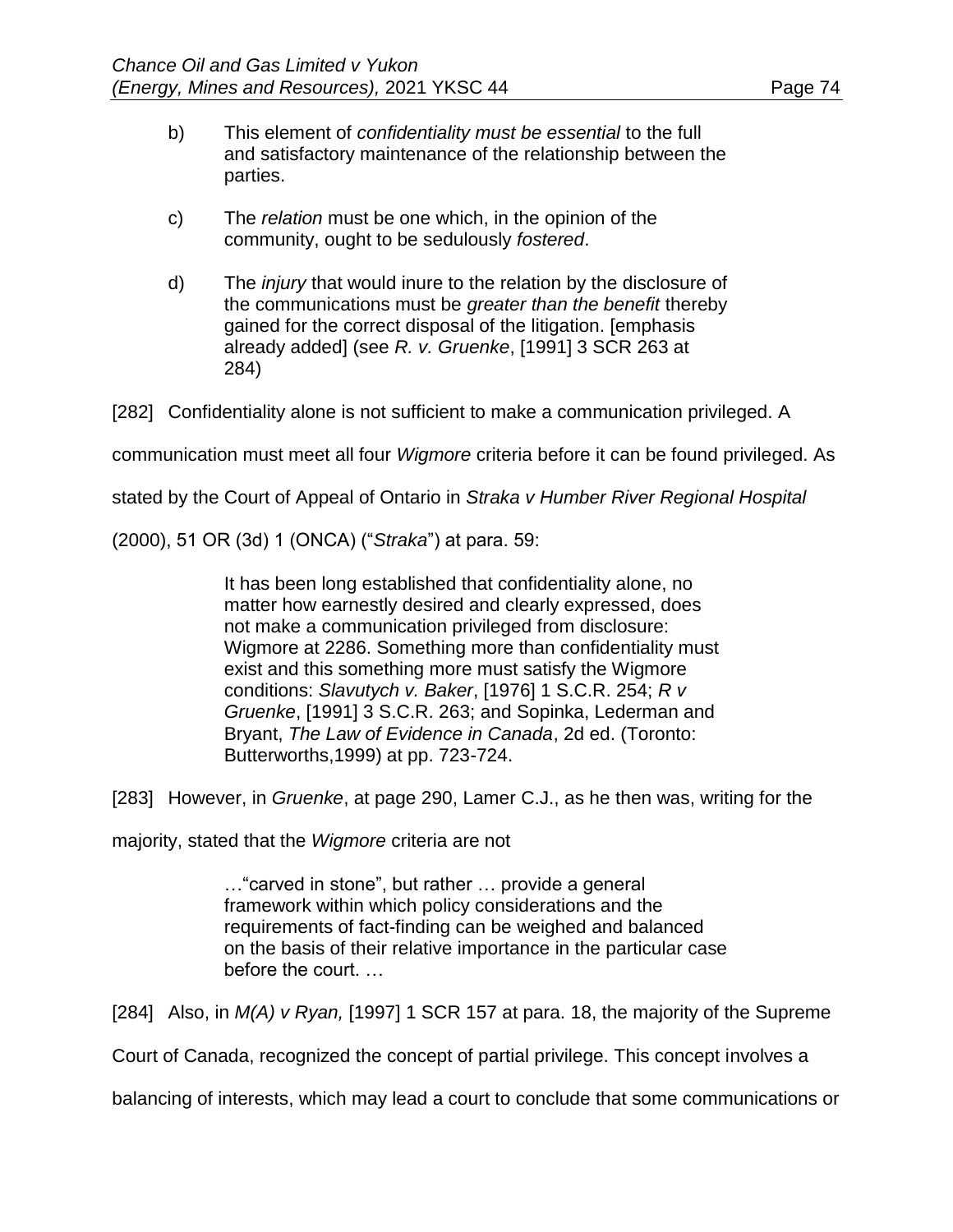documents are privileged whereas others, emanating from the same relationship, are

not.

A third preliminary issue concerns the distinction between absolute or blanket privilege, on the one hand, and partial privilege on the other. While the traditional common law categories conceived privilege as an absolute, all-or-nothing proposition, more recent jurisprudence recognizes the appropriateness in many situations of partial privilege. The degree of protection conferred by the privilege may be absolute or partial, depending on what is required to strike the proper balance between the interest in protecting the communication from disclosure and the interest in proper disposition of the litigation. Partial privilege may signify that only some of the documents in a given class must be produced. Documents should be considered individually or by sub-groups on a "case-by-case" basis.

[285] Therefore, the question I must answer is not whether the views and opinions that

First Nations communicated to Yukon in the context of s. 14 consultations should

always be considered privileged, but whether, on a case-by-case basis, privilege should

attach to any, some or all of those specific communications Yukon seeks to withhold

from disclosure in the circumstances of the case before me (*Talisman Energy Inc v Flo-*

*Dynamics Systems Inc,* 2015 ABQB 561 ("*Talisman*") at para. 24).

[286] Also, the onus is on the party claiming case-by-case privilege, in this case

Yukon, to adduce sufficient evidence to meet the four components of the *Wigmore* test

(*Talisman* at paras. 31 and 32; *Saskatchewan Crop Insurance* at para. 54).

[287] In addition, while, as pointed out by Chance, the matter before me is not an

Indigenous rights and treaty case, I note that the communications at issue arose in the

context of Yukon's statutory and constitutional duty to consult with affected First

Nations. As a result, there is "a need to apply the criteria in a manner sensitive to the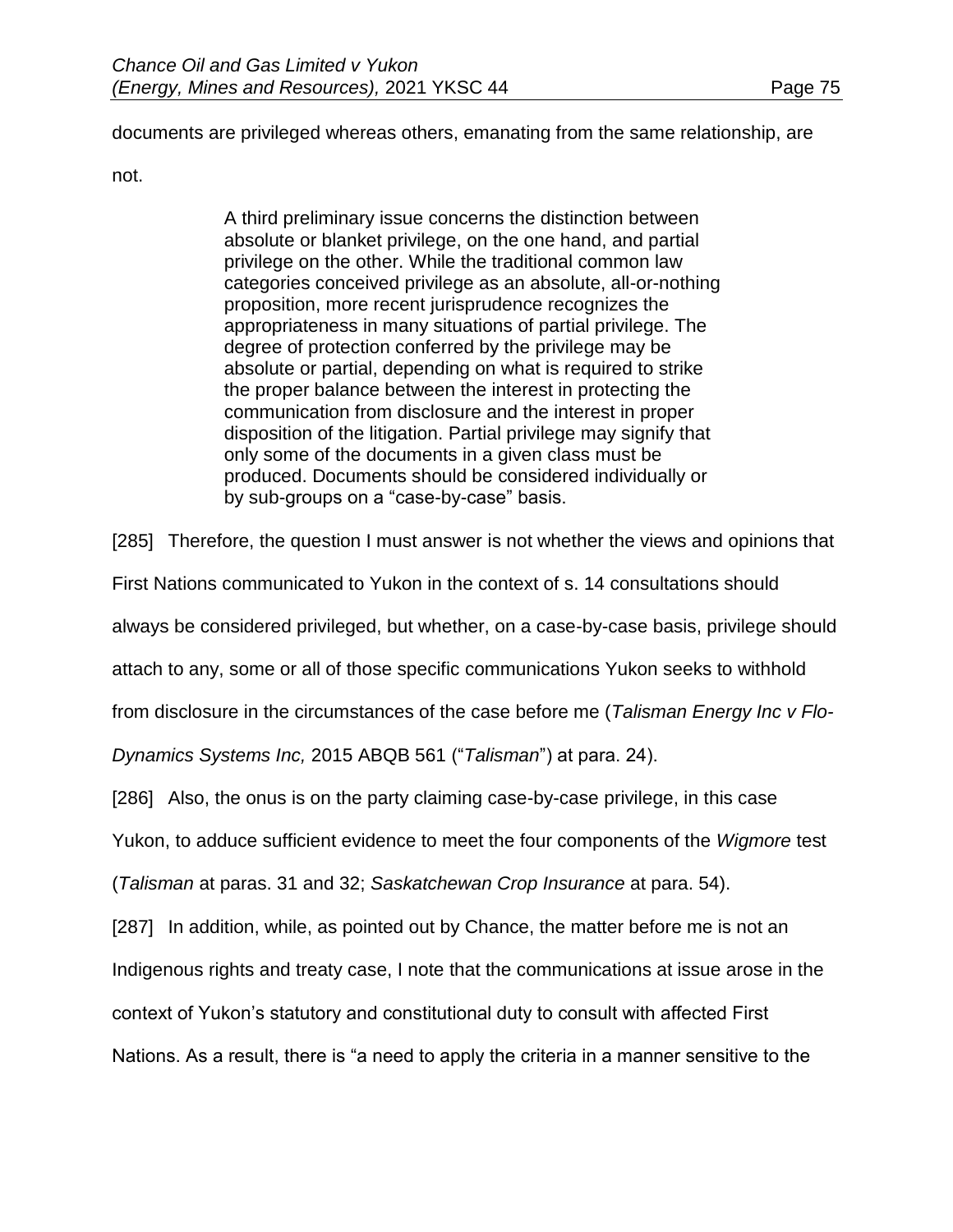unique legal and constitutional context of the duty to consult" (*Cowichan Tribes v Canada (Attorney General*), 2020 BCSC 1507 at para. 85).

[288] I now turn to the application of the *Wigmore* criteria to the communications at issue in this case.

a) The communications must originate in confidence that they will not be disclosed

[289] Section 14 of the *Act* states that consultations held with Yukon First Nations regarding oil and gas calls for bids, dispositions or permits extensions that relate to land that is wholly or partly, in their traditional territory will be held in confidence. I note that there is nothing in the wording of s. 14 that qualifies Yukon's obligation to keep First Nations communications confidential.

[290] It is therefore reasonable to conclude, based on the wording of s. 14, that Yukon First Nations who engaged in the consultation process did so with the understanding that Yukon would keep their views and opinions confidential and not disclose them to the public in general and Chance.

[291] I note that in *Straka*, the respondent, the Humber River Regional Hospital, refused to disclose reference questionnaires and appended letters regarding the appellant (that the hospital selection committee had relied on to deny him an associate position in the Department of Anesthesia) on the basis that they were protected by case-by-case privilege. The Court of Appeal of Ontario noted that the appellant had correctly conceded that the first *Wigmore* criterion had been met based on the specific language found in the questionnaires, which stated that the comments provided "would be held in the strictest confidence" (*Straka* at para. 60).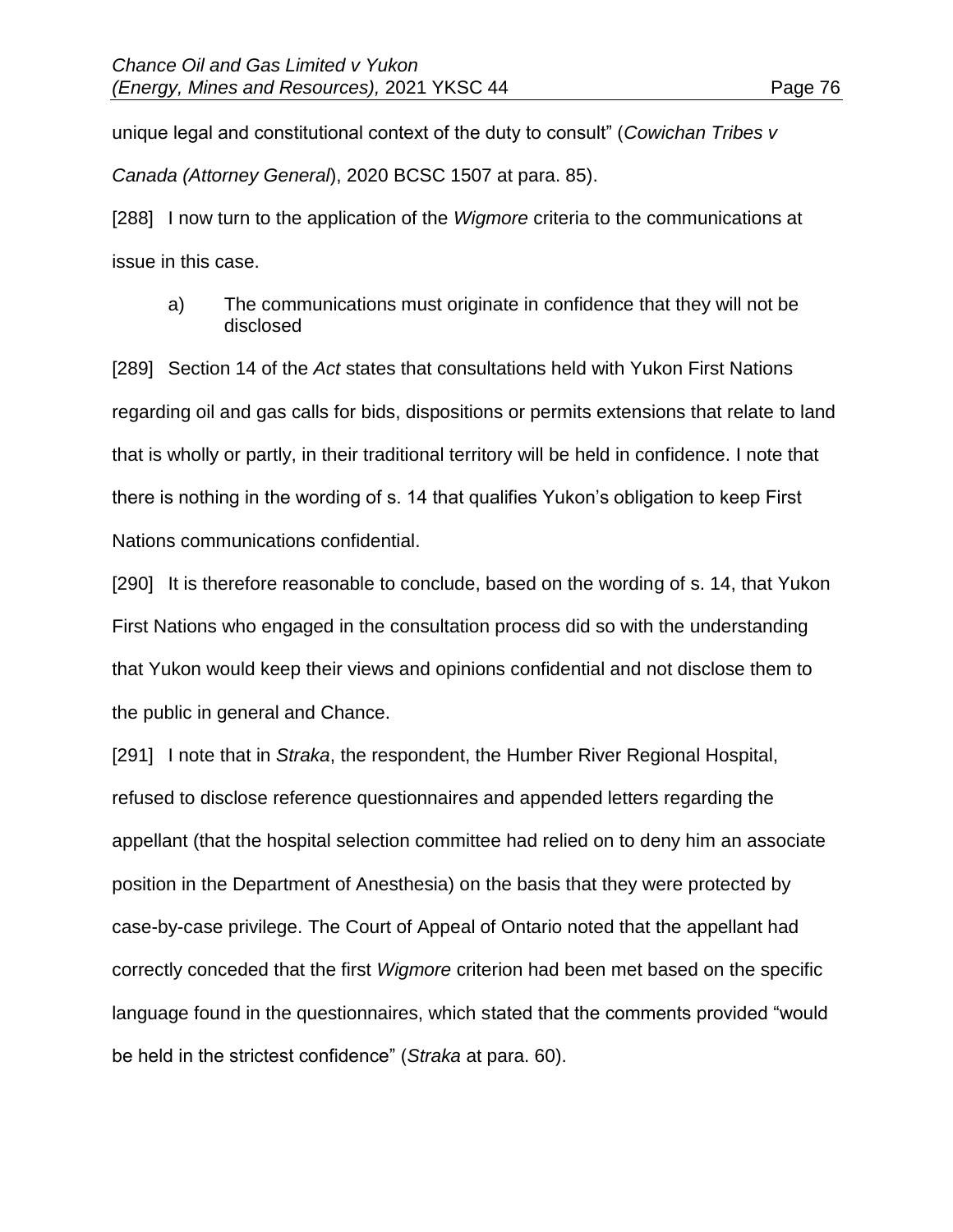[292] This is in contrast with the communications at issue in *Talisman*, where the court concluded that the plaintiff had not provided a sufficient evidentiary basis to substantiate its claim of case-by-case privilege regarding communications between the plaintiff and a "whistleblower", who had alerted the company of a possible situation of conflict of interests involving one of the company's management superintendent and one of its consultants. The situation led to the civil action before the court. The court found that the company's policies did not guarantee confidentiality, but instead stated that anonymity of the reporter would be maintained as permissible by law, and as requested by the reporter (*Talisman* at paras. 28-31 and 32).

[293] I recognize that *Straka* and *Talisman* involved private clauses agreed to by private parties as opposed to a statutory provision enacted by a legislature that could have deemed the communications privileged instead of confidential. However, I find these two decisions useful because in both cases the wording of the confidentiality clause played an essential part in the court's analysis in the absence of evidence from the authors of the communications regarding their expectations of confidentiality. [294] In this case however, there is hearsay evidence regarding the expectations of confidentiality of the First Nations involved in the consultation process. The evidence comes from a Yukon representative, Derek Fraser (Director of Oil and Gas Resources for the Department of Energy Mines and Resources of Yukon since 2018, and Manager of Rights and Royalties at the Oil and Gas Resources Branch from 2014 until late 2016), who dealt directly with First Nations representatives during the consultation process. Considering the explicit wording of s.14, and Mr. Fraser's first-hand involvement in the consultation process, I am prepared to give some weight to the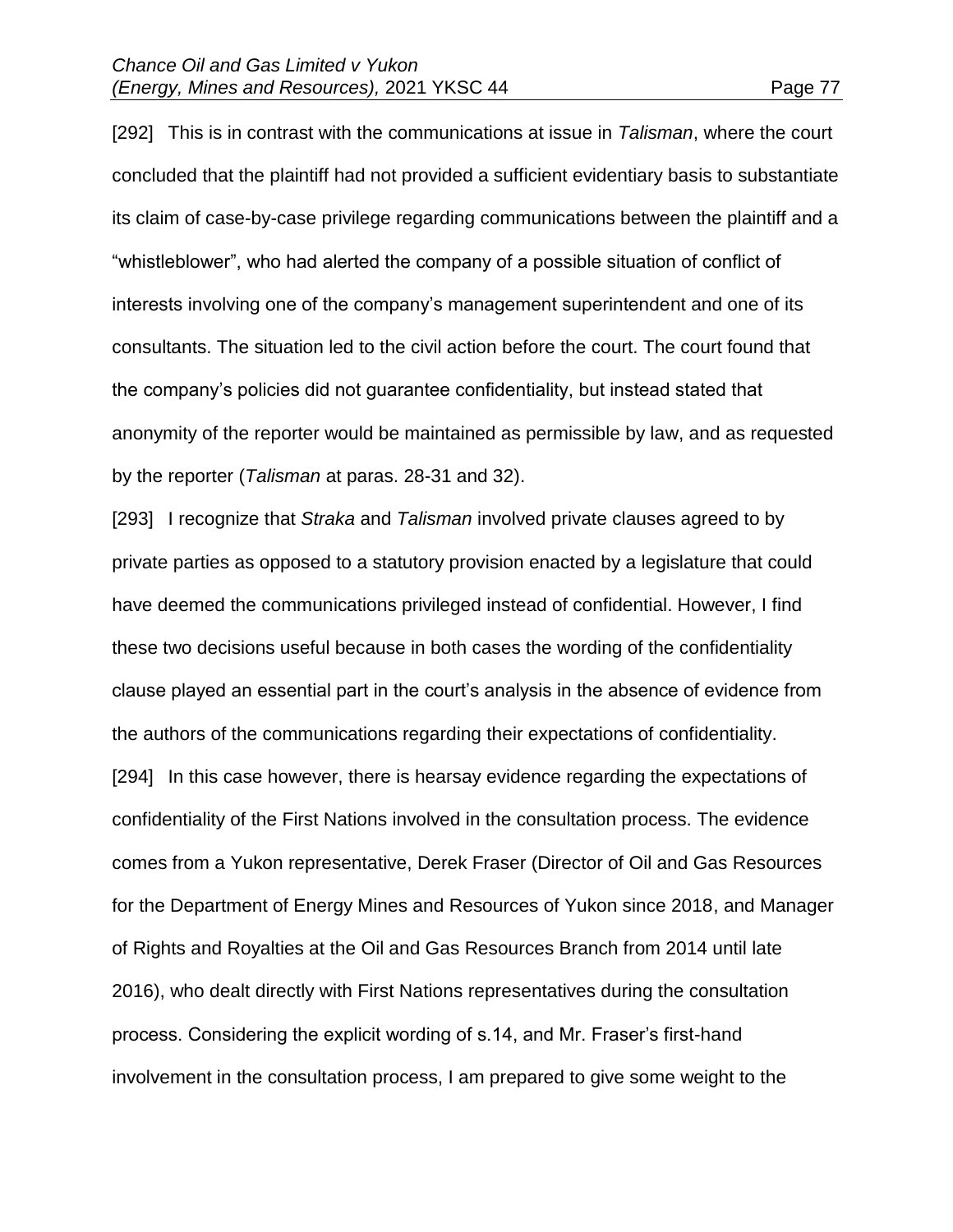hearsay contained in his affidavit referring specifically to a conversation he had with a representative of a Yukon First Nation regarding her concerns that the confidentiality of a communication sent on behalf of three Yukon First Nations under s. 14 had not been maintained by Yukon. However, Mr. Fraser was able to satisfy her that the communication in question had been kept confidential by Yukon.

[295] As a result, I am satisfied that the evidence before me is sufficient to conclude that the communications Yukon First Nations had with Yukon as part of the consultations held pursuant to s.14 originated in confidence that they would not be disclosed.

[296] However, Yukon also claims case-by-case privilege on communications it had with two affected First Nations who are not included in the list of Yukon First Nations under the Umbrella Final Agreement (Non-Yukon First Nation). Yukon states that those consultations are not covered by its statutory obligation to consult pursuant to s. 14 of the *Act*. However, Yukon recognizes that it has a constitutional obligation to consult these First Nations on any activity that may affect their aboriginal rights.

[297] I was not asked in this case to determine whether Yukon's position regarding the extent of its statutory obligation to consult pursuant to s. 14 is legally correct. Therefore, I am prepared to review Yukon's claim of privilege on the basis that its consultations with the Gwich'in Tribal Council and the Tetlit Gwich'in Band Council were not conducted pursuant to its s. 14 obligation, but pursuant to the Crown's constitutional duty to consult.

[298] The affidavit evidence reveals that Yukon's consultations with these two First Nations were conducted in tandem with its s. 14 consultations and on the same basis.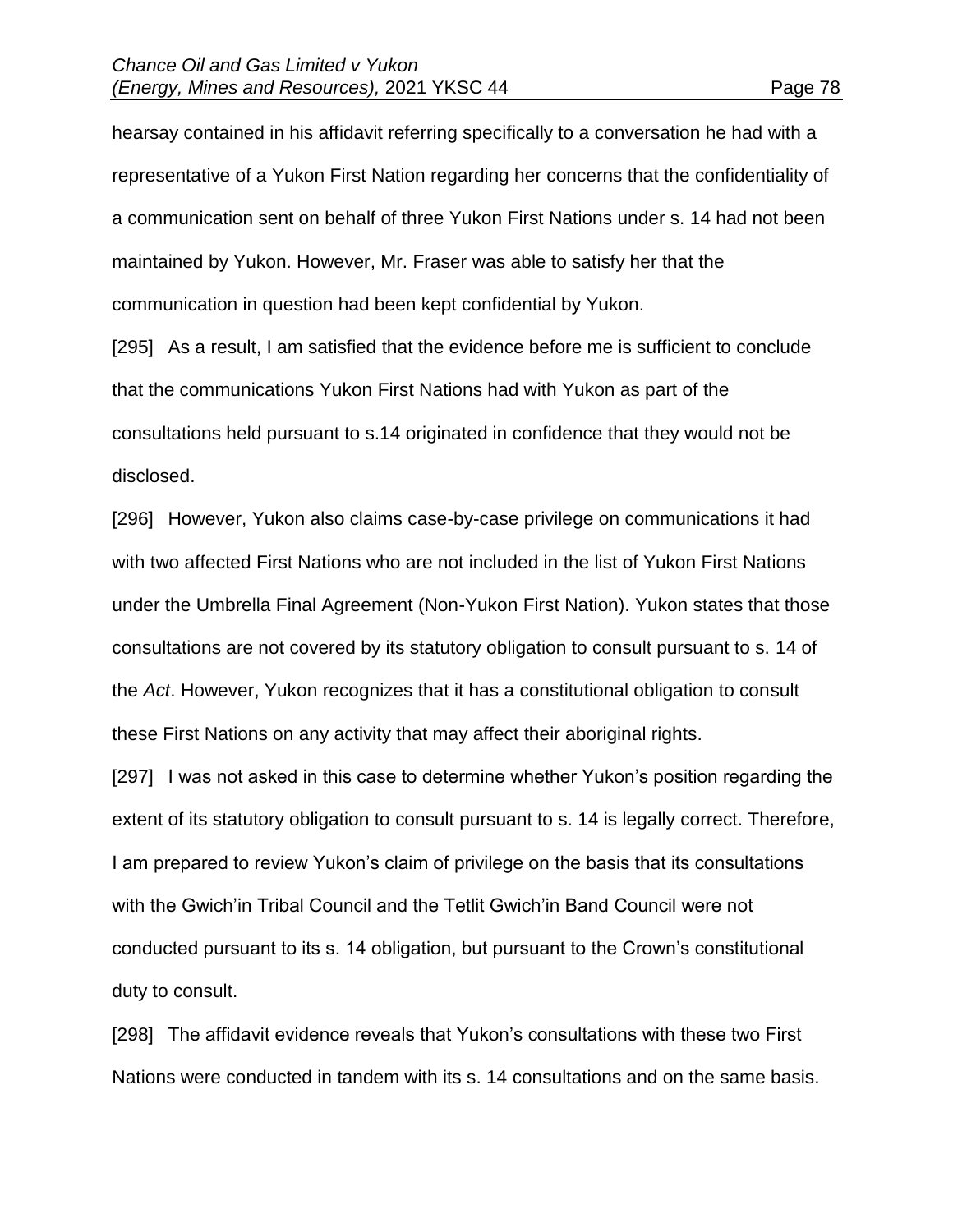[299] In addition, Mr. Fraser states in his affidavit that, based on the discussions he had with representatives of these two First Nations, he understood that both expected the consultations to be confidential. This, again, constitutes hearsay evidence regarding the expectations of confidentiality of the authors of the communications.

[300] However, based on my previous findings regarding Mr. Fraser's knowledge and involvement in the consultation process, as well as his evidence that the consultations with the Gwich'in Tribal Council and the Tetlit Gwich'in Band Council were held in tandem and on the same basis as the s. 14 consultations, I am prepared to give some weight to the hearsay evidence professed by Yukon with respect to these two First Nations' expectations of confidentiality.

[301] As a result, I find that the evidence filed by Yukon is sufficient to establish that the communications of all the First Nations consulted by Yukon about Chance's applications to extend its oil and gas permits originated in confidence that they would not be disclosed thereby fulfilling the first *Wigmore* criterion.

b) This element of confidentiality must be essential to the full and satisfactory maintenance of the relationship between the parties.

[302] I am prepared to take judicial notice of the fact that Yukon and First Nations governments have an ongoing relationship. I am also prepared to accept that not all of Yukon's consultations with First Nations are conducted on a confidential basis. Again, I am mindful of the constitutional dimension of the consultation process held by Yukon with First Nations that led to the communications at issue.

[303] In that context, when confidentiality is promised, it should be kept, as much as legally permissible, in order to maintain trust and ensure openness between the parties on an ongoing basis.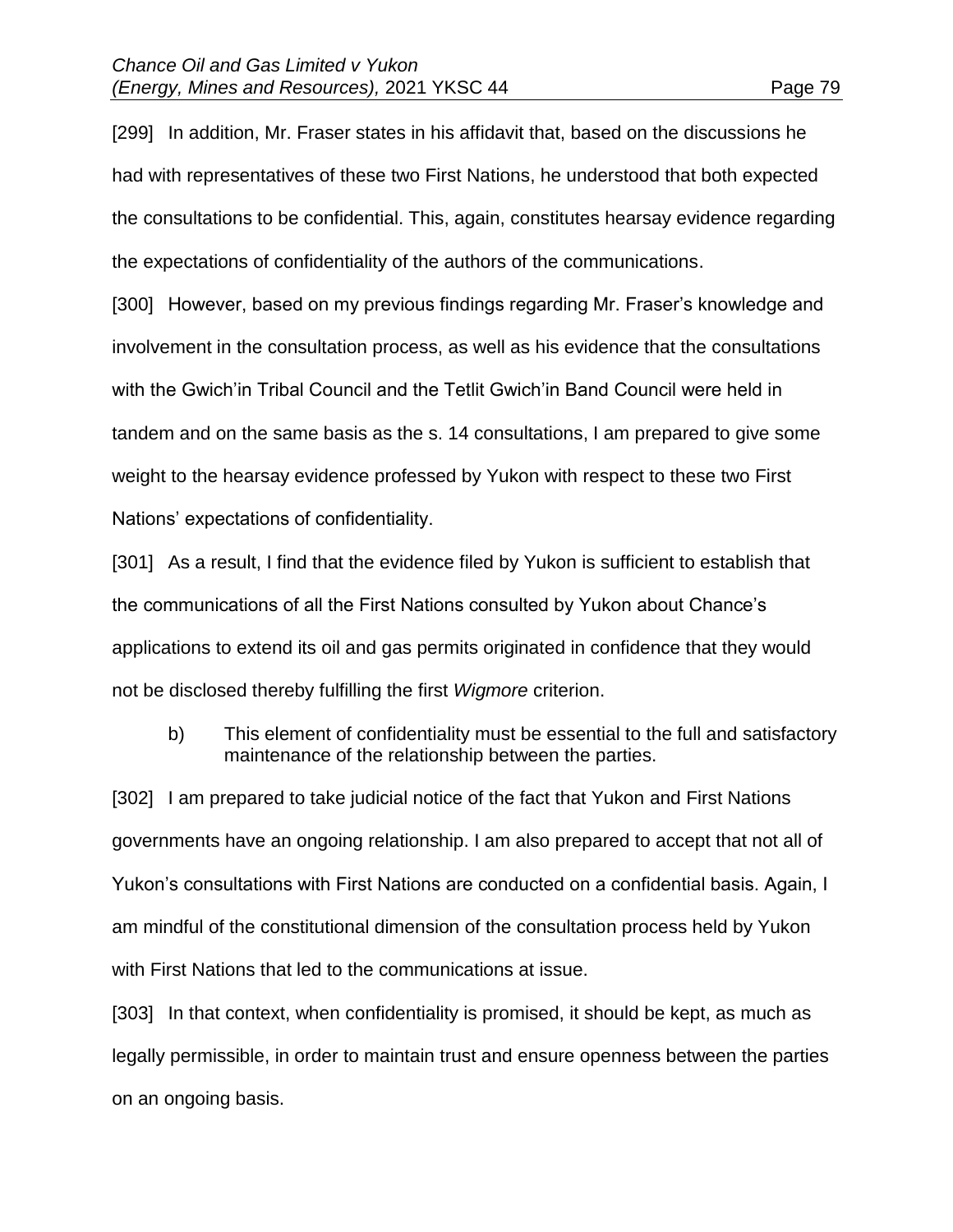[304] This, in my view, is sufficient to meet the second *Wigmore* criterion.

c) The relation must be one which, in the opinion of the community, ought to be sedulously fostered

[305] There is no doubt that the relationship between Yukon and First Nations is of

great importance and that it ought to be encouraged and protected.

[306] Meaningful and good faith consultations between the Crown, in this case Yukon,

and First Nations is one of the means of furthering reconciliation, and a much preferable

route than litigation as it relates to use of land that is wholly or partly in the traditional

territory of a First Nation in Yukon (*Cowichan Tribes* at para. 91).

[307] As a result, I find that the third *Wigmore* criterion is met.

d) The injury that would inure to the relation by the disclosure of the communication must be greater than the benefit thereby gained for the correct disposal of the litigation

[308] As stated by the Court of Appeal of Saskatchewan in *Saskatchewan Crop* 

*Insurance* at para. 55: "When considering the fourth criterion, a court will "weigh up the

evidence on both sides (supplemented by judicial notice, common sense, good

judgement…)" (*National Post* at para 64), in order to "balance one alternative against

the other" (*Ryan* at para. 32) … ".

[309] I agree that, on the one hand, there is a strong public interest in ensuring that meaningful, frank and honest consultations continue to take place between Yukon and First Nations regarding oil and gas permitting activities on land that is partly or wholly in their traditional territory.

[310] In addition, the existence of a statutory promise of confidentiality strongly support non-production (*Saskatchewan Crop Insurance* at para. 59).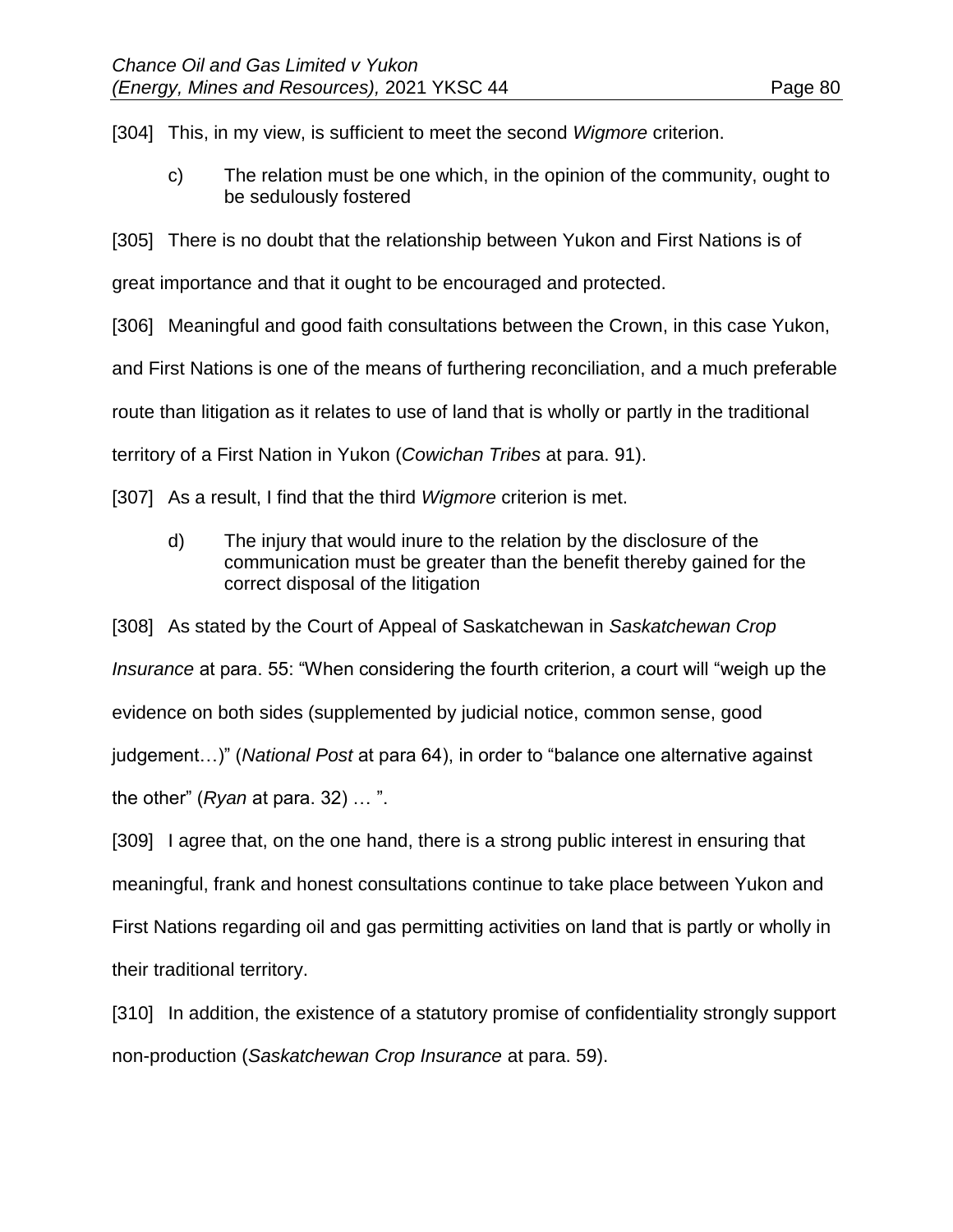[311] I note that the communications at issue took place after Yukon imposed the Moratorium in 2015. Also, the communications relate to views and opinions expressed by third parties in the context of consultations that were prompted by Chance's applications to extend its oil and gas permits in the Eagle Plain Basin, not its intent to pursue hydraulic fracturing, if permitted. Therefore, it is unclear whether the probative value of the communications at issue outweighs the strong public interest that favours non-disclosure.

[312] On the other hand, I must also ensure that I have all the information that is required to determine whether disclosure is necessary to ensure a fair trial.

[313] As a result, I conclude that I have to review the records of the communications over which Yukon has asserted case-by-case privilege in order to fully balance the competing interests at play under the fourth criterion. However, as the relevance and value of the communications at issue will depend on all of Chance's causes of action and Yukon's defence to those causes of action, I find that it would be premature to undertake to review the communications at this stage of the proceeding considering Yukon's appeal of my decision on its application to strike a number of Chance's causes of action. The review should take place after a final determination on Yukon's application to strike has been made. The timing of the transmission of the documents for my review may be discussed further in case management after the Court of Appeal's decision.

[314] I now turn to Yukon's application.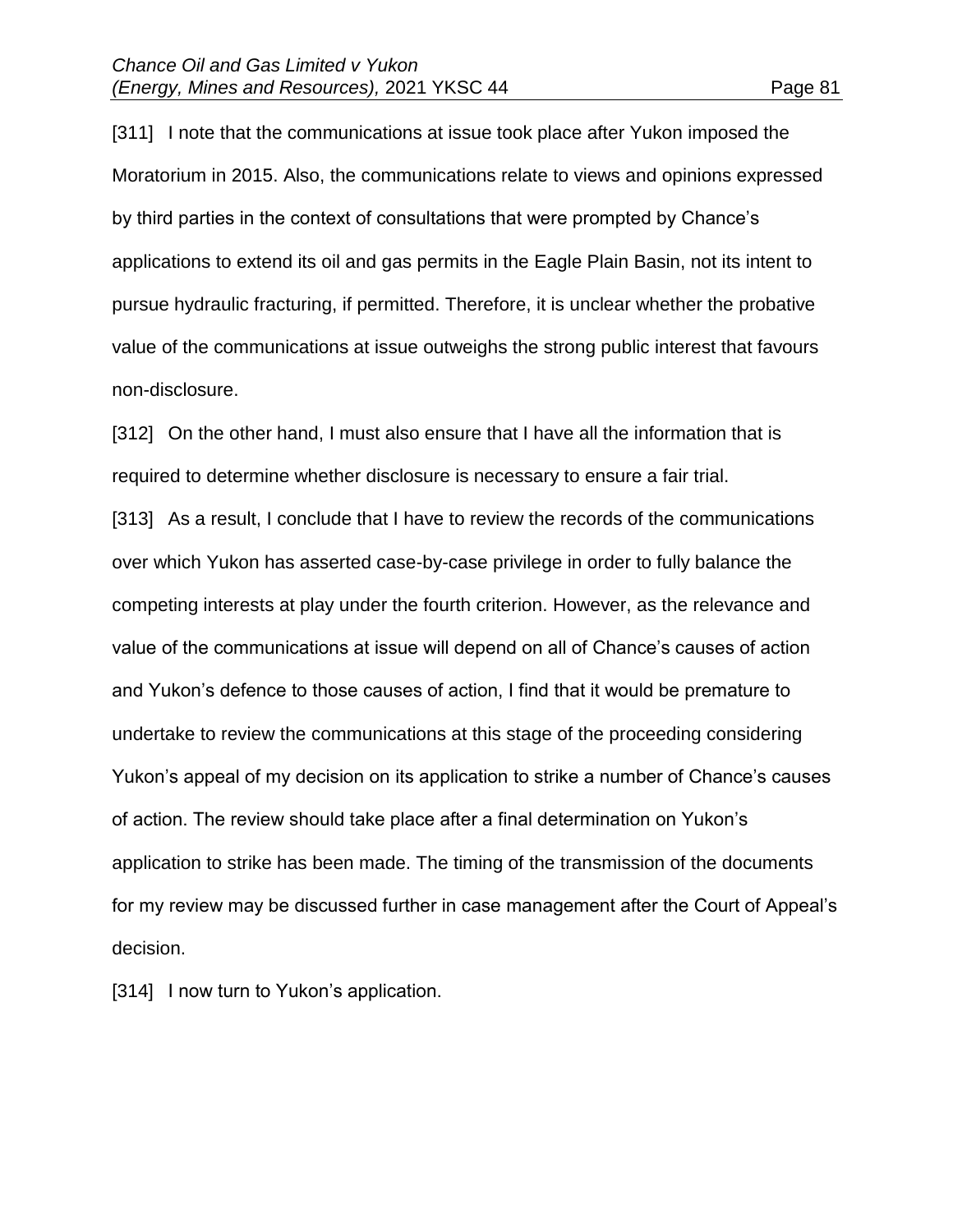# **3. Is Chance's affidavit of documents defective?**

# **i) Has Chance overproduced? If so, should Chance's affidavit of documents be struck and Chance compelled to provide a more limited affidavit of documents?**

## **Overview**

[315] Yukon's application to strike Chance's affidavit of documents is essentially based on a narrower view of the test applicable to document discovery between parties to an action from the one provided by Rule 25(3) and an overly broad view of the scope of its own admissions. In that context, the large number of documents produced by Chance is not in itself evidence of overproduction considering Chance's claims, the factual matrix underlying its claims and the amounts at stake. As a result, Yukon's application to strike Chance's affidavit of documents and have Chance redo its production based on a list of issues that does not include all matters in issue in this case is dismissed.

[316] However, I find that Yukon has demonstrated - with supporting examples - that Chance's affidavit of documents does contain an unacceptable number of clearly irrelevant documents. As a result, Chance shall conduct a meaningful manual review of the approximately 34,000 documents it has already produced in order to remove, as much as is reasonable, clearly irrelevant documents from its production. In doing so, Chance shall ensure that its production contains documents that can reasonably be said to relate to the matters in issue in this case. The cost and burden of performing a meaningful manual relevance review of the documents Chance has already produced is not disproportionate.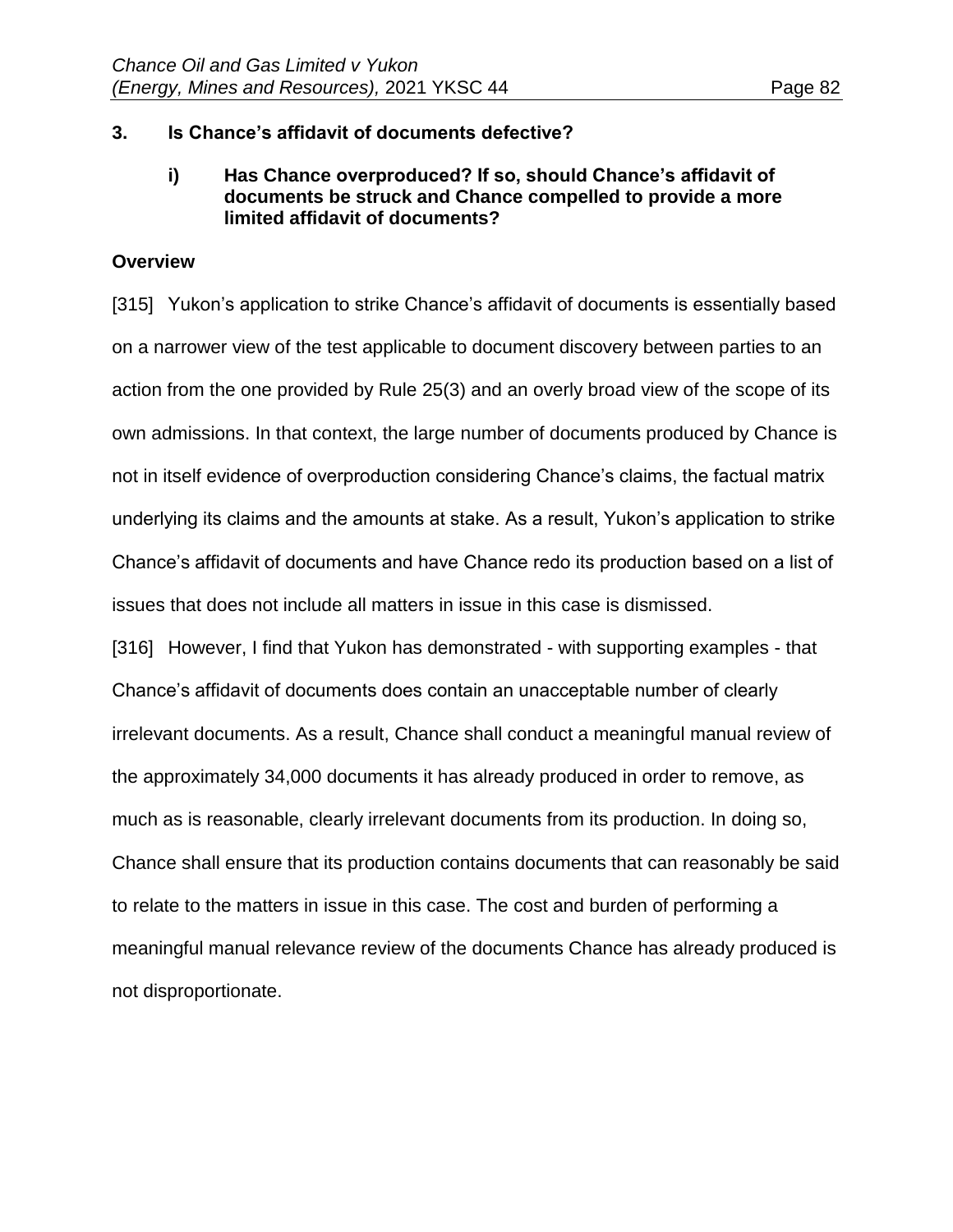# **Yukon's Position**

[317] Yukon seeks an order striking Chance's affidavit of documents. It also seeks an order directing Chance to confine its production to records relating to the following issues, which, Yukon submits, are the only matters at issue in this case:

- a) The nature of CNOOC's investment in Chance
- b) If Chance presented a plan to Yukon on June 30, 2011, to focus on evaluating unconventional resources based on CNOOC's objectives;
- c) If Yukon stated or represented that Chance enjoyed a profit-à-prendre, or had rights to produce oil and gas;
- d) If wells are drilled to a depth of 3,5000 metres for the purpose of identifying unconventional resources only, and if Yukon knew this;
- e) If the position and sequencing of wells drilled by Chance were clearly and obviously directed at unconventional resources only;
- f) If Yukon extended tenure on Permits 0005-0011, 0012, 0017, and 0020 because it recognized that the Moratorium stripped Chance of its subsurface rights.
- g) If Yukon made oral or written representations to Chance that its dispositions gave Chance rights to oil and gas, or that hydraulic fracturing would be permitted;
- h) If Chance relied on any representations or regulatory framework in expending \$140 million exploring for unconventional resources;
- i) If it was necessary for Chance to use hydraulic fracturing to exercise the rights granted to it, and if Yukon knew this;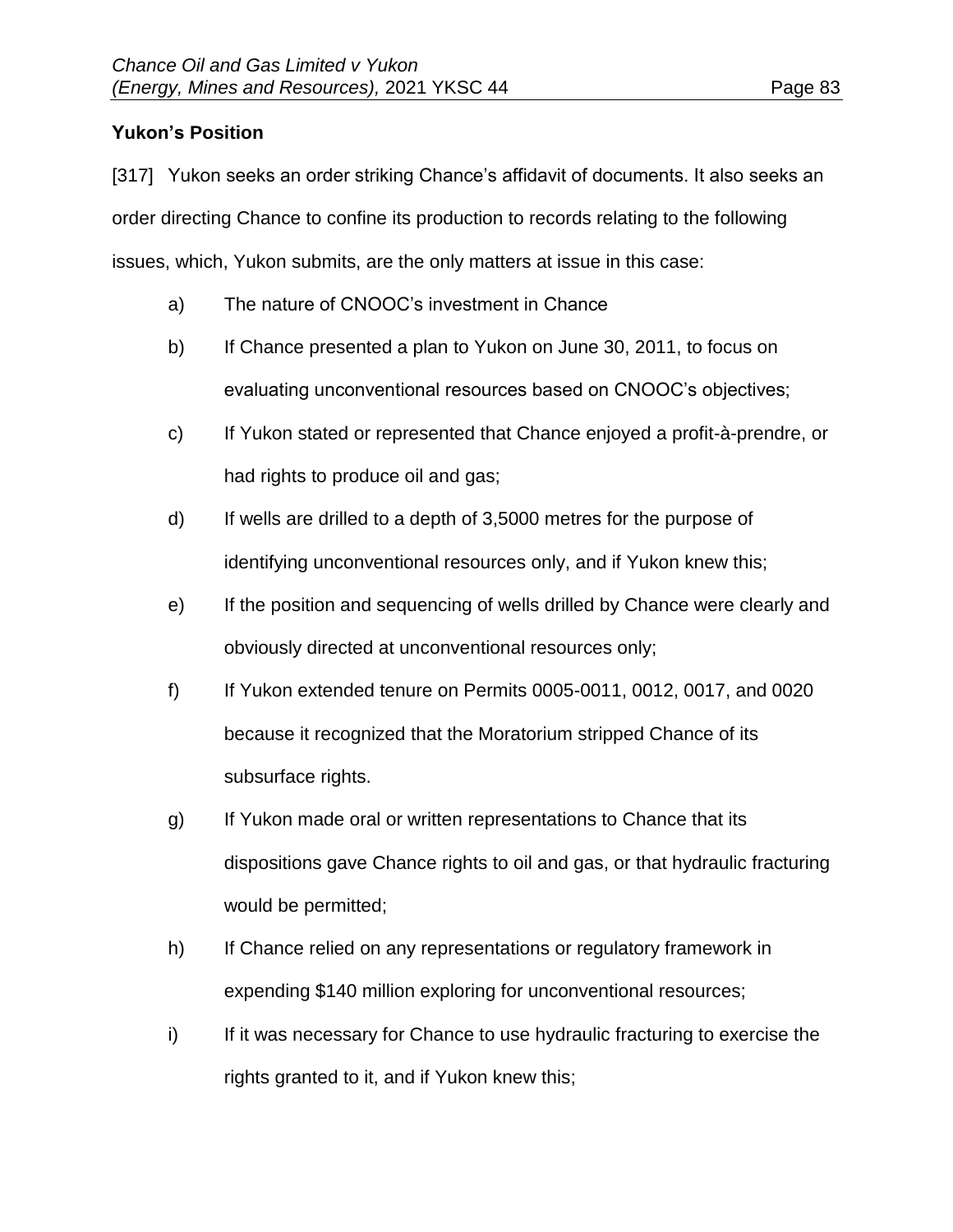- j) The quantum of Chance's reliance damages;
- k) If the Moratorium impaired Chance's ability to meaningfully exercise its rights, and if Yukon knew this; and
- l) The quantum of Chance's damages.

[318] Yukon submits that Chance has failed to meet its document discovery obligations under the *Rules of Court* by overproducing irrelevant documents.

[319] Yukon submits that Chance's overproduction is the result of Chance applying an unconstrained and overly broad test to its document production and of Chance's lack of meaningful manual review.

[320] Yukon submits that Chance has failed to confine its production to records that are relevant to matters that are actually in issue in this case and has therefore failed to meet its document discovery obligations under the *Rules of Court*. Yukon submits that the factual matrix and the legal issues raised in this case are not complex and the total number of documents produced by Chance is evidence that Chance has failed to conduct a proper relevance review. This even after Chance agreed to conduct a proper manual review.

[321] In addition, Yukon submits that Chance's document discovery obligations under the *Rules of Court* include an obligation to conduct an effective manual review of its records to determine which ones could reasonably be viewed as relating to a matter in issue.

[322] Yukon submits that a cursory examination of Chance's affidavit of documents reveals a large number of records that contain information that is obviously entirely immaterial and irrelevant.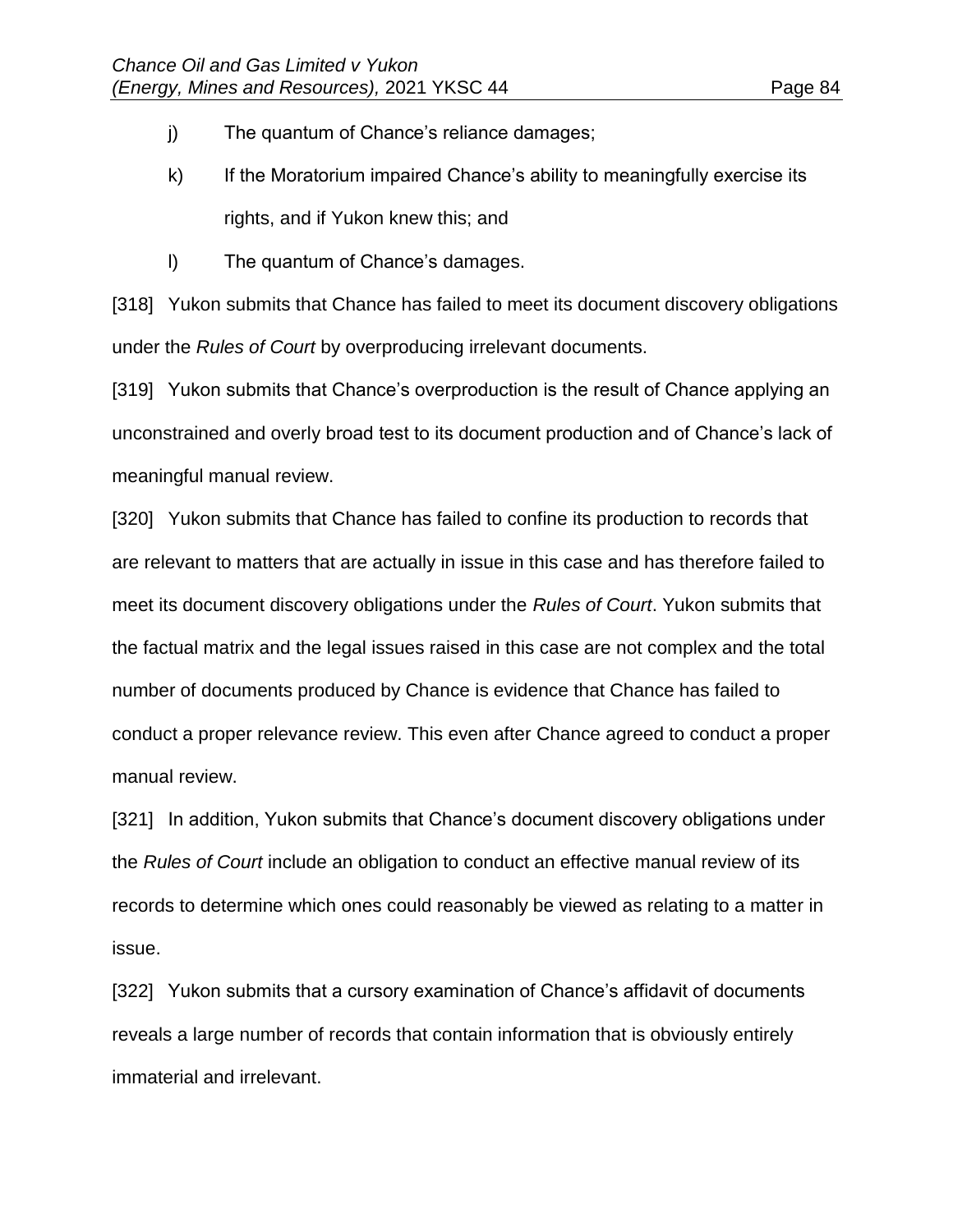[323] Yukon submits that it is not challenging the process followed by Chance to identify, collect and produce its documents; it is challenging the product.

[324] Yukon submits that overproduction of irrelevant documents is just as damaging to the litigation process as underproduction. Yukon further submits that overproduction offends the principle of proportionality found in Rule 1(6) of the *Rules of Court*. [325] Yukon submits that it is Chance's responsibility to remove its irrelevant documents from its affidavit of documents not Yukon's responsibility. Yukon further submits that the principle of proportionality requires that Chance puts the requisite efforts in its production as the cost and burden of conducting a close review does not justify overproduction. Yukon further submits that Chance has not provided any evidence that the cost and burden of conducting a closer manual review justifies its overproduction of irrelevant documents.

[326] Yukon submits Chance's sizeable overproduction requires an order striking Chance's affidavit of document as it clearly fails to comply with the *Rules of Court*. [327] Finally, Yukon submits that Chance should be ordered to redo its document discovery pursuant to a specific issue list, preferably the one submitted by Yukon, as Chance has been unable to articulate the specific issues for which it produced documents or wants production.

#### **Chance's position**

[328] Chance submits that Yukon has not met its burden on this application because it has offered no specific authorities with respect to the remedy it seeks, and no more than vague references to Chance's existing production and matters in issue. Chance further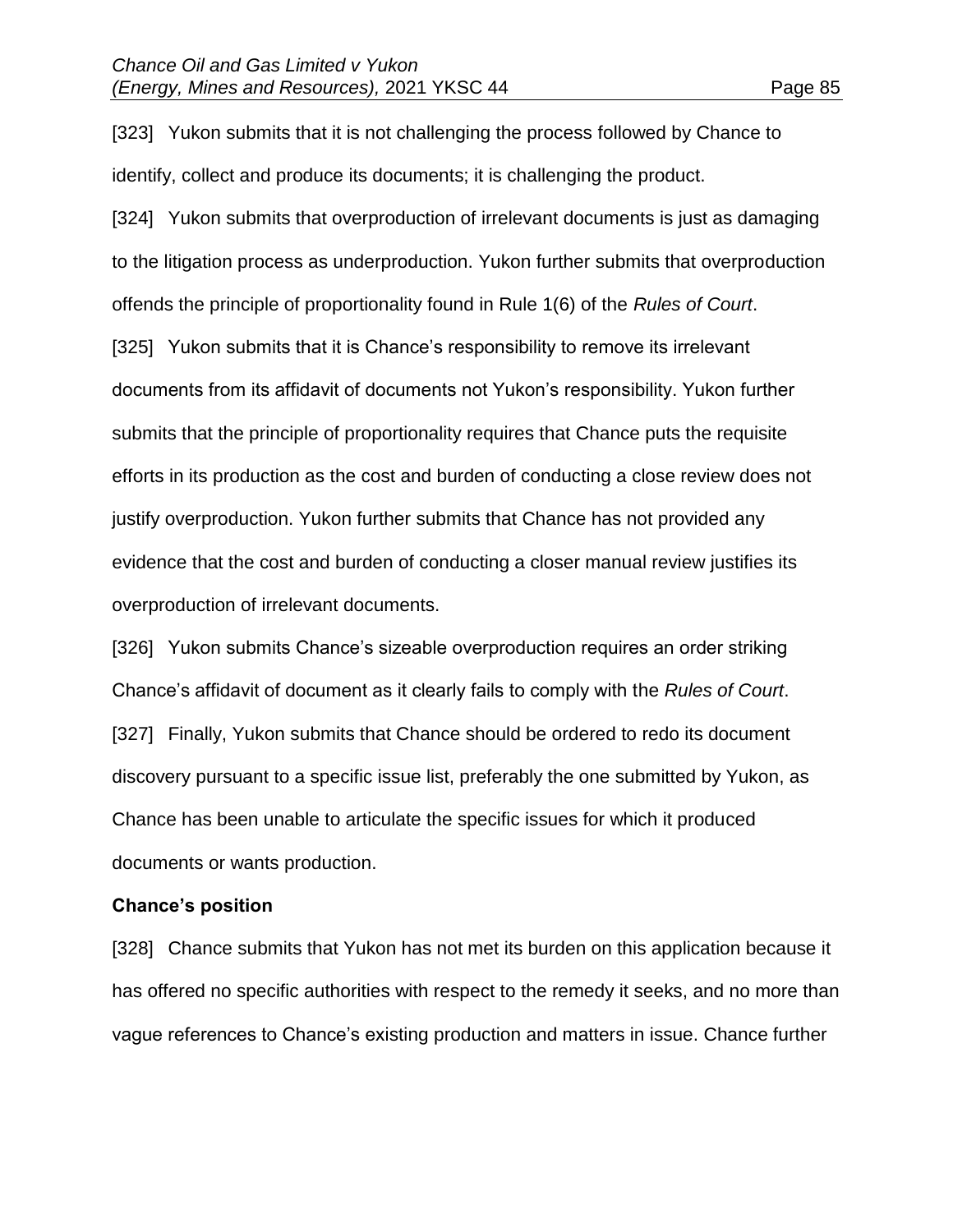submits that the orders sought by Yukon regarding its affidavit of documents are severe and extraordinary.

[329] Chance submits that Yukon seeks to impose the same narrow and exclusionary constraints on Chance's production of documents that it has applied to its own. Chance contends that, in doing so, Yukon improperly seeks to prohibit Chance from producing records at the document discovery stage that are relevant, material, and that Chance views as necessary to prove its case. Chance submits that, considering the complexity of this litigation and the amount of damages at stake, the large number of records it produced is not, in itself, determinative of whether an overproduction has occurred. [330] Chance agrees that the matters in issue are defined by the pleadings. However, Chance submits that matters in issue does not mean matters actually in dispute as contended by Yukon. Chance submits that parties have the right to discover any document that may directly, or indirectly, enable them to make their case, subject to privilege.

[331] In addition, Chance submits that Yukon's position that once a party is in agreement with a high-level statement made by the other party, it does not have the obligation to produce any documents on that point runs contrary to its document discovery obligations. Chance submits that Yukon's admissions are not as broad as it claims, and that production of records is therefore warranted on many issues that Yukon claims are no longer in dispute.

[332] Chance submits that questions of admissibility, which are different from producibility, are within the purview of the trial judge, and that it would not be appropriate for this Court to usurp that power and apply strict admissibility parameters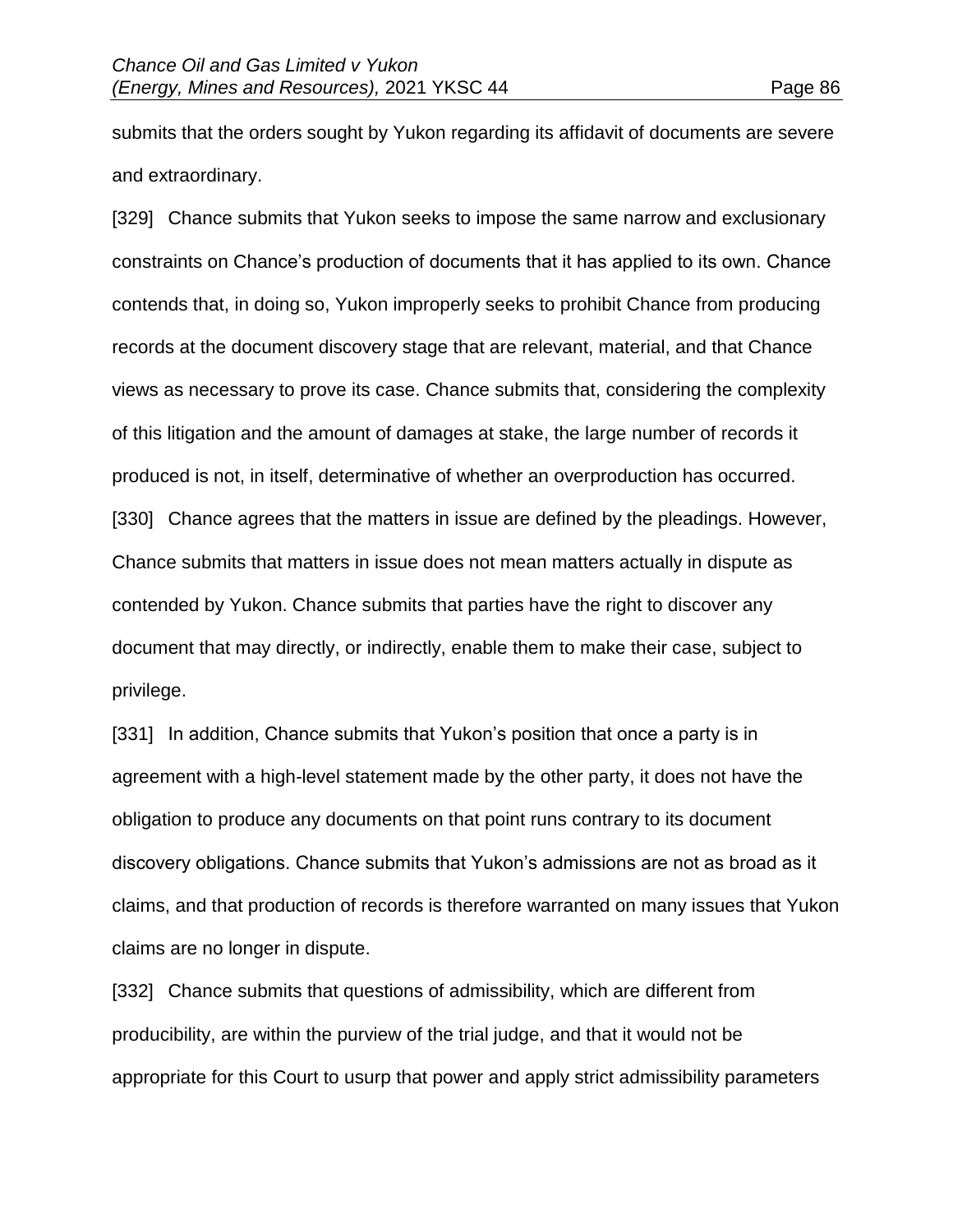to greatly limit document production at this early stage of the proceedings, as suggested by Yukon. Chance submits that an admissibility ruling would severely limit the evidence Chance is able to include in its affidavit of documents to prove its own case, that it would cause extreme prejudice to Chance, and would improperly favour Yukon. [333] Chance submits that it has conducted a proper and thorough collection of documents. Chance also submits that it has conducted a proper and extensive relevance review of its records, that it has complied with its document discovery obligations and that no overproduction has occurred. Chance submits that, in that context, the principle of proportionality clearly weighs against ordering Chance to redo its production of documents.

[334] However, Chance recognizes that, due to the large number of documents at play in this case, there may still be a number of irrelevant documents that inadvertently slipped through its manual review. As such, Chance is prepared to review, once again, its production to remove clearly irrelevant documents. However, Chance submits that there will inevitably be irrelevant documents that find their way in any e-discovery process involving a large number of documents.

### **Analysis**

[335] Chance's collection and production of documents proceeded as follows:

- a) Chance identified, collected and provided to its counsel 23 boxes of hard copy documents and a hard drive containing approximately 404,000 electronic records in relation to this matter.
- b) Counsel identified 528 relevant hard copy documents out of the 23 boxes provided by Chance.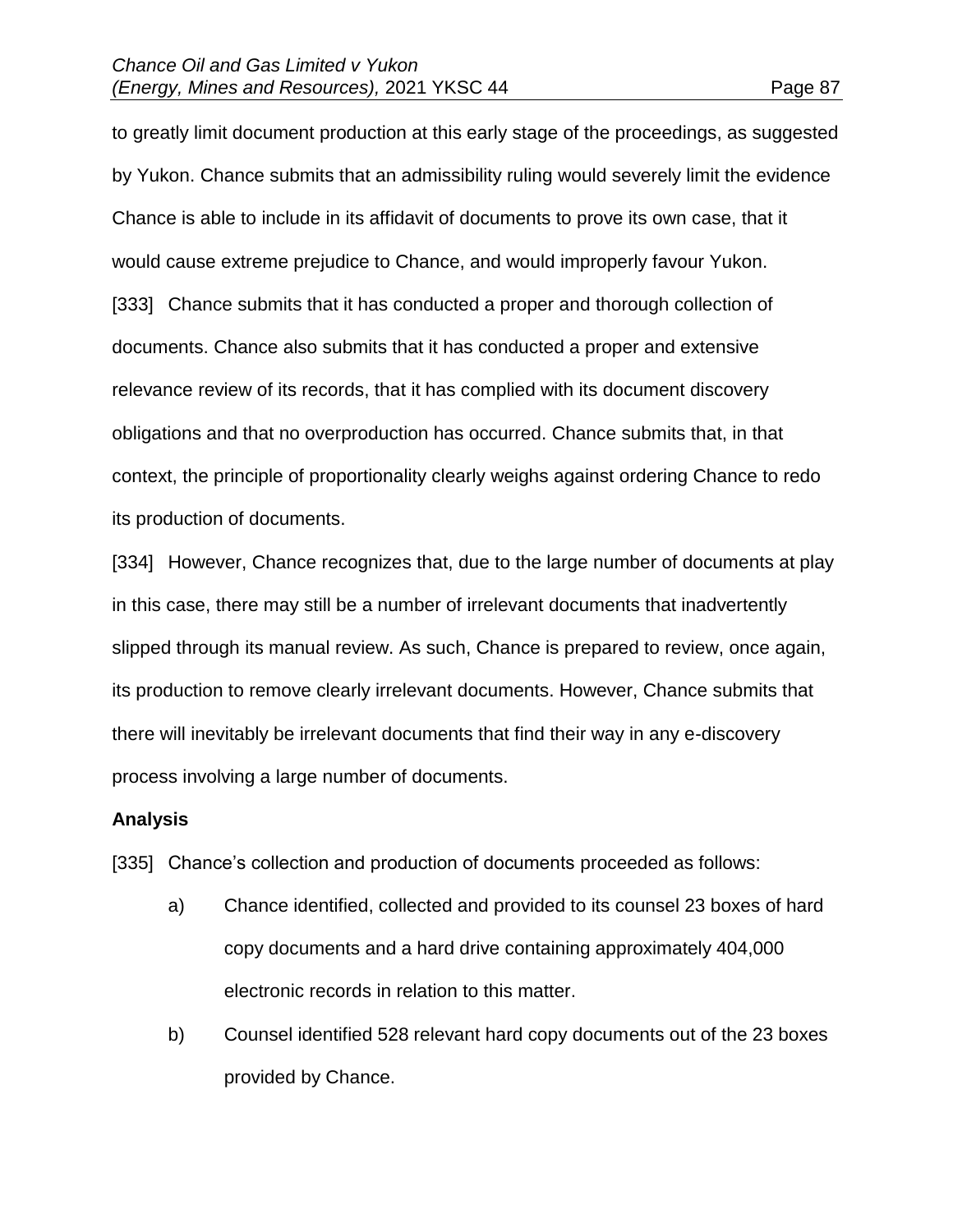- c) 111,630 records (out of the approximately 404,000 electronic records and the 528 paper records found to be relevant) were identified as duplicates and removed from Chance's production of documents.
- d) A list of search terms was applied to narrow down the list of documents for further review to 164,962 records.
- e) A team comprised of five lawyers and articling students, eight paralegals as well as one document clerk conducted a manual review of those documents. The review team identified 34,557 producible documents. In addition, the team identified 1,410 records as privileged. The review team spent a total of 640 hours reviewing documents.

[336] After Yukon raised concerns over the volume and the number of clearly irrelevant records in Chance's production, Chance agreed to conduct a further review that led to the deletion of 561 non-privileged documents from its affidavit of documents. Chance's review team spent approximately 10 hours on that further manual review.

[337] It is not disputed that the Court has the power to strike an affidavit of documents that fails to comply with the *Rules of Court*, and may order a party to file a new affidavit of documents in accordance with the Court's directions. What is disputed is whether such an order is appropriate in this case.

[338] Courts have recognized that overproduction of irrelevant documents is as damaging to the litigation process as an incomplete production. It has also been recognized that overproduction runs contrary to the principle of proportionality (*LTS Infrastructure Services* at paras. 22 to 24 citing *Demb v Valhalla Group Ltd*, 2014 ABQB 554 ("*Demb*") at para. 92).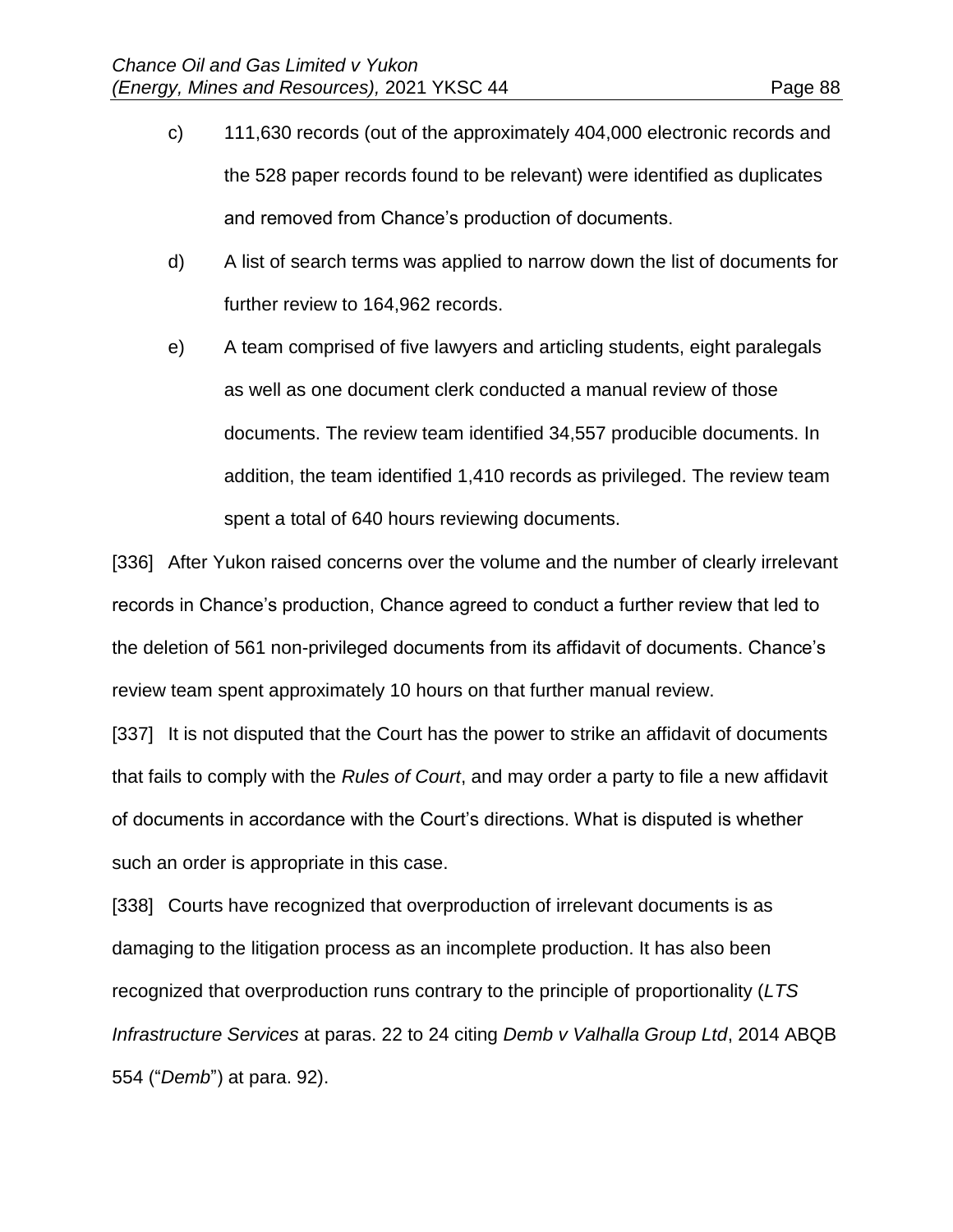[339] In addition, the *Rules of Court* require parties to an action to conduct a meaningful review of their documents to ensure they meet the relevance threshold established by the rules before including them in their affidavit of documents (*LTS Infrastructure Services* at para. 25).

[340] However, in this case, Yukon's assertion that Chance has overproduced and that Chance's production should be constrained by a very limited list of issues rests essentially on Yukon's position that Chance has applied a much broader relevance test than the one advocated by Yukon. Yukon points out to the considerable number of documents that Chance listed in its affidavit of documents as evidence of Chance's failure to apply the proper relevance test to its production of documents.

[341] While Yukon may consider Chance's production to be overly large, considering the conclusion I reached regarding the broad relevance test applicable at the document discovery stage under the *Rules of Court*, the underlying factual matrix, and the issues raised by Chance's causes of action, I am unable to conclude that the number of records produced by Chance is, in and of itself, evidence that Chance has grossly overproduced.

[342] In addition, considering my conclusion that Yukon's admissions are not as broad and as far reaching as contended by Yukon, I am of the view that the issues list put forward by Yukon (based on the narrower test for relevance that Yukon proposed and that I rejected) to constrain Chance's production of document is too narrow.

[343] Nonetheless, I am of the view that Yukon has demonstrated - with supporting examples - that Chance's affidavit of documents contains an unacceptable number of clearly irrelevant documents. This raises concerns regarding the thoroughness of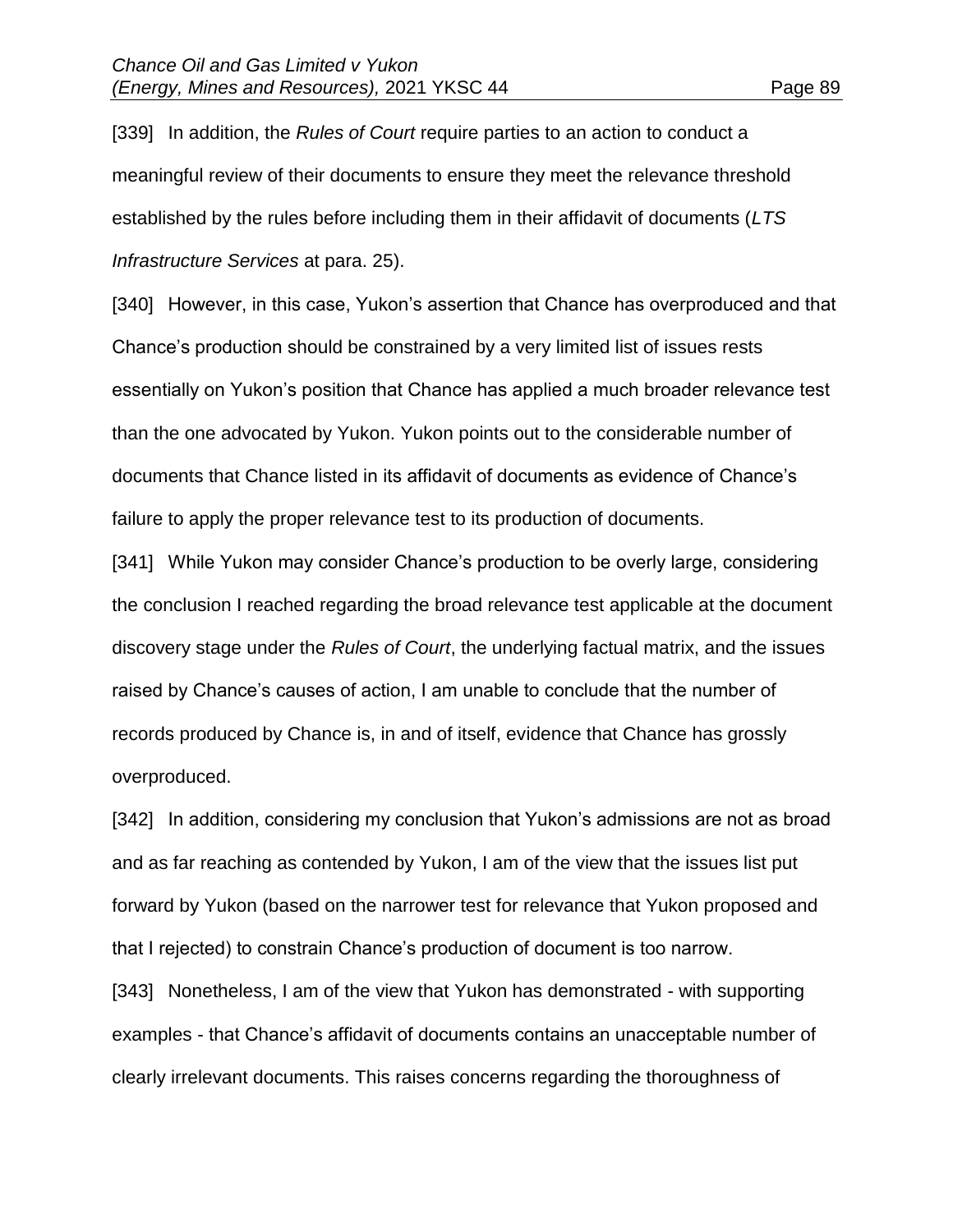Chance's manual relevance review, despite Chance's evidence to the effect that its review team spent 650 hours on relevance review as well as an additional 10 hours after Yukon's first raised concerns with Chance's production of documents.

[344] In addition, Chance did not provide any details regarding the manner in which it conducted its second manual review apart from indicating that they spent an additional 10 hours reviewing documents.

[345] While, it is expected that a certain number of irrelevant documents will find their way in an otherwise proper production, I am of the view that Yukon has found a disproportionate number of clearly irrelevant documents in Chance's production. One should not expect to find over 25 clearly irrelevant documents (some of them being 30 pages long) about jokes, family updates, or things happening in other parts of the country, as counsel for Yukon did when she briefly scanned through 30 to 40 pages of over 2,600 pages of Chance's affidavit of documents. I note that counsel conducted her cursory search after Chance had already performed a further review at Yukon's request and removed 561 non-privileged documents from its production. Clearly, spending 10 additional hours to review 34,000 documents was not sufficient to cull clearly irrelevant documents from Chance production. The fact that a high proportion of clearly irrelevant documents remained in Chance's document production after its further review raises questions about the relevance criteria applied by Chance during its manual review process.

[346] In addition, Yukon's position and concerns regarding the over broadness of Chance's production cannot be completely dismissed considering the very broad positions asserted by Chance either in its submissions or in the written exchanges it had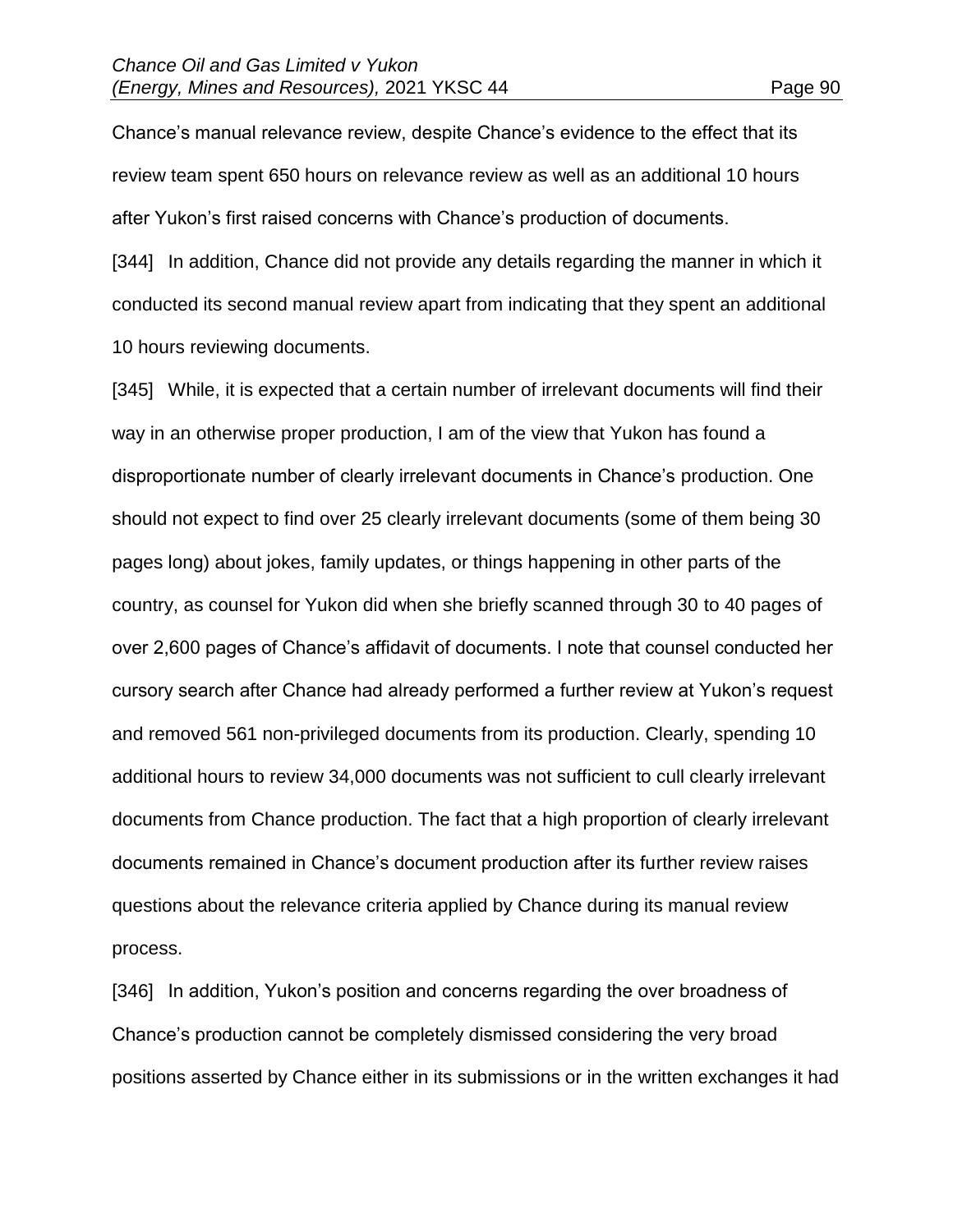with Yukon regarding the scope of document discovery required in this case, which were part of the record filed in support of these applications.

[347] For example, Chance's expressed views that its claims relate to decades of misrepresentations is overly broad and does not align with its own pleadings. While Chance may have conducted oil and gas operations in Yukon since 1994, the relationship and representations that are at issue here are those that specifically relate to the scope of Chance's alleged rights and activities under the exploratory permits it acquired in 2006 and in 2009-2010, the representations made by Yukon regarding those alleged oil and gas rights and permitted activities (hydraulic fracturing) in light of Yukon's decision to impose a Moratorium in 2015 and its impact on Chance's exploratory permits. The communications and representations at issue must therefore be sufficiently connected in time with Chance's decision to bid on its permits, to pursue exploratory work and to incur expenses in relation to those permits.

[348] In addition, Chance's submission regarding the possible relevance of every document in Yukon's possession that simply mentions the name of the wells it drilled on the lands covered by its exploratory permits without anything more tying those documents to the issues raised in Chance's AFSOC raise the same concerns. It is one thing to argue that the names of its wells and their variations have to be included in a list of key words applied to narrow down Yukon's collection of electronic records, it is another, as pointed out by Yukon, to argue that the presence of a specific keyword in a document automatically renders that document possibly relevant.

[349] Having said that, I acknowledge that Chance's review team has already spent hundreds of hours manually reviewing its documents. Therefore, the situation here is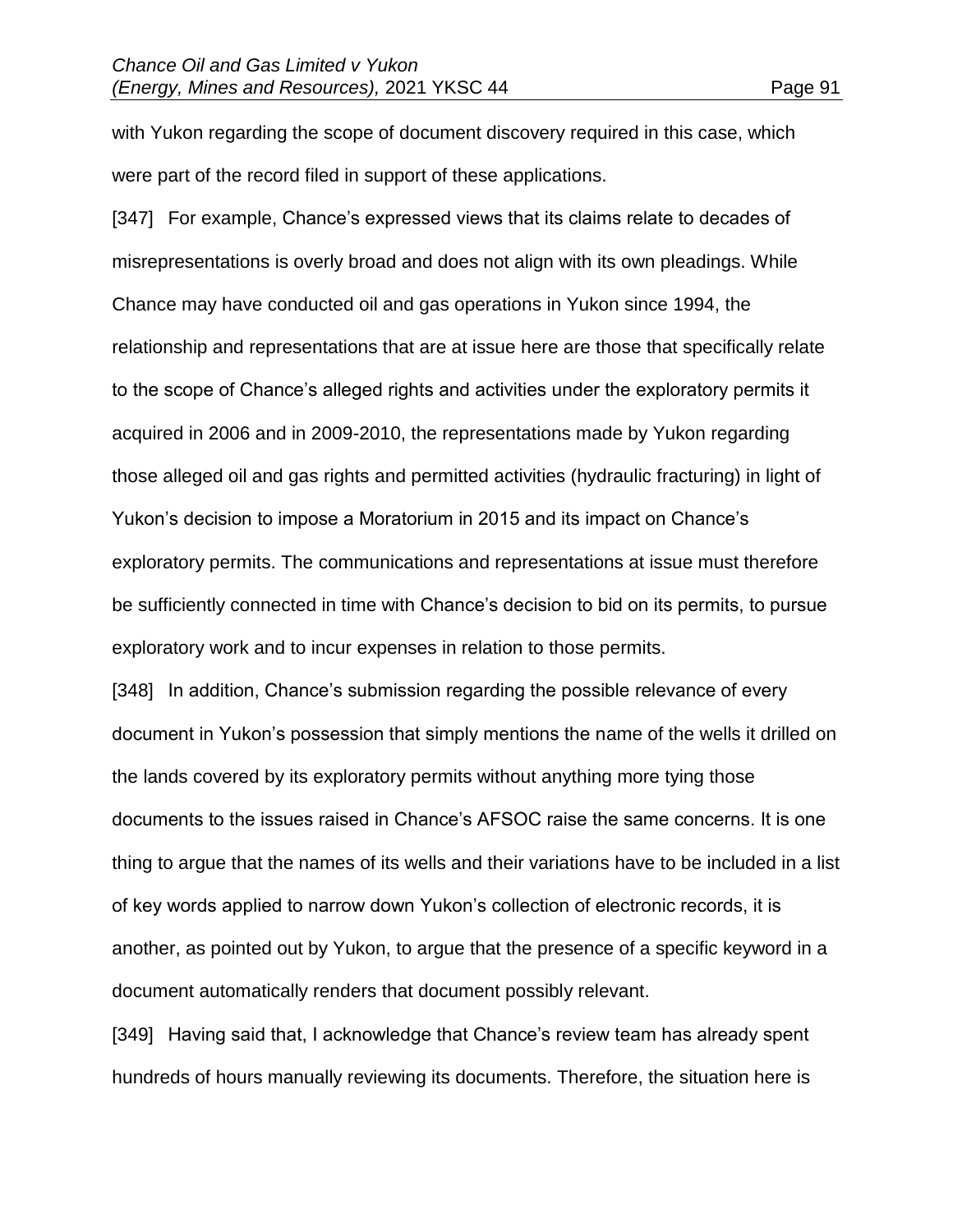distinguishable from the cases provided by Yukon where there was evidence that the respondent had failed to conduct a manual review of its records (*Air Canada v WestJet Airlines Ltd*, [2006] OJ No 1798 (ONSC); *Demb* and *LTS Infrastructure Services*). It would therefore be disproportionate to strike Chance's affidavit of documents and order Chance to redo its production based solely on the proportion of clearly irrelevant documents found by Yukon in Chance's affidavit of documents and the concerns raised by the overly broad positions asserted by Chance in this application.

[350] As a result, I find that Chance shall conduct a meaningful manual review of its production of documents to determine which records could reasonably be viewed as relating to a matter in issue in order to remove clearly irrelevant documents from its production. Having said that, I acknowledge that Chance's understanding of the February 20, 2020 CMC Order was that it had to produce its documents in relation to all of its causes of action notwithstanding the result of Yukon's anticipated application to strike. As a result, my decision does not require Chance to review its production based only on the causes of action that will remain after a final determination is made on Yukon's application to strike. On that basis, I am of the view that the cost and time required to perform that review are not unreasonable or disproportionate considering the nature of Chance' claims, the amounts at stake, as well as the work that Yukon counsel would have to put in to cull clearly irrelevant documents from Chance's affidavit of documents.

[351] If counsel cannot agree on a timeline for Chance to review its production based on my finding and provide a reviewed affidavit of documents, they may bring this issue in case management for resolution.